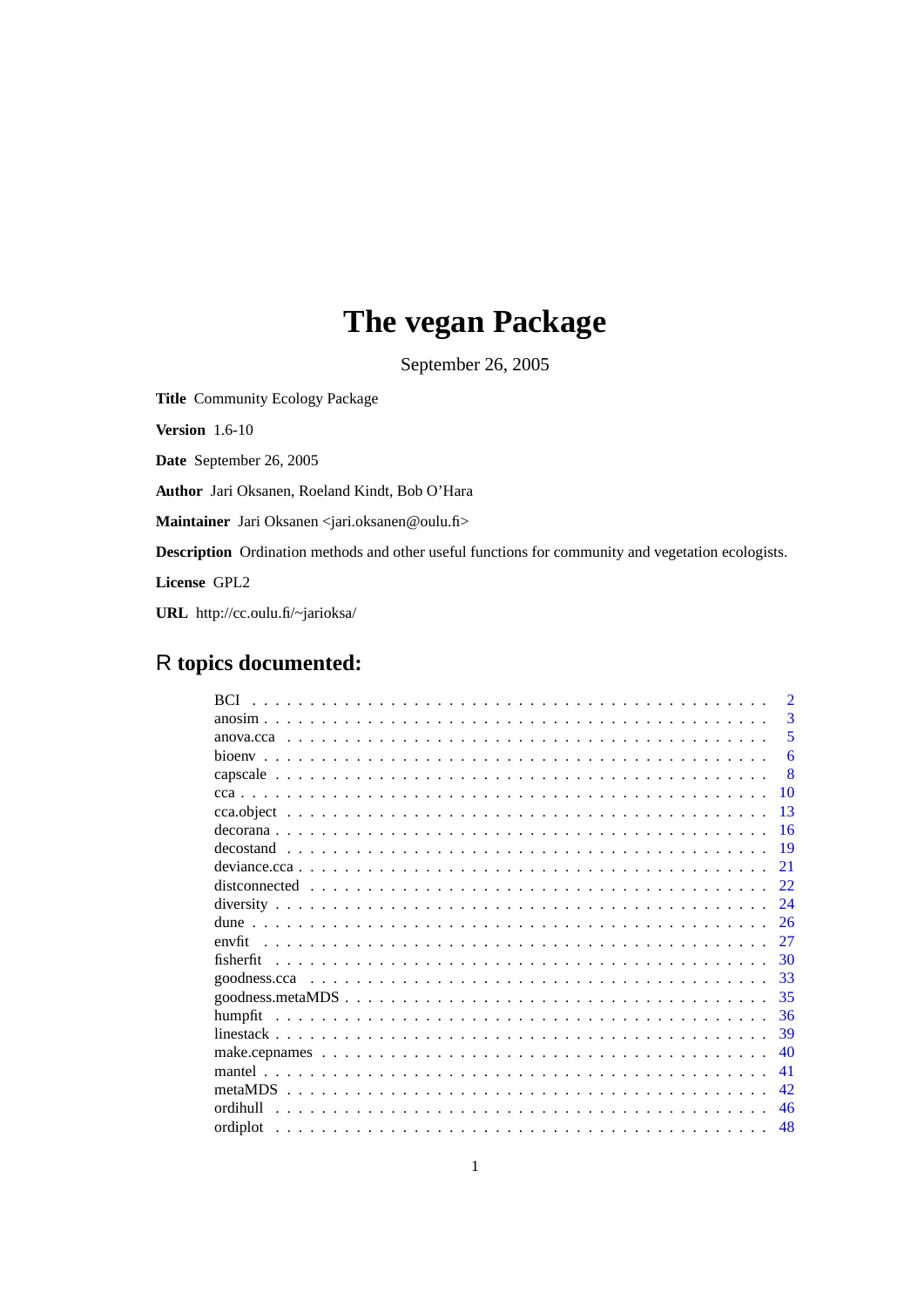<span id="page-1-0"></span>

|       | -56  |
|-------|------|
|       |      |
|       | - 60 |
|       |      |
|       |      |
|       |      |
|       |      |
|       |      |
|       |      |
|       |      |
|       |      |
|       |      |
|       |      |
|       |      |
|       |      |
| Index | 84   |

BCI *Barro Colorado Island Tree Counts*

# **Description**

Tree counts in 1-hectare plots in the Barro Colorado Island.

# **Usage**

data(BCI)

# **Format**

A data frame with 50 plots (rows) of 1 hectare with counts of trees on each plot with total of 225 species (columns). Full Latin names are used for tree species.

# **Details**

Data give the numbers of trees at least 10 cm in diameter at breast height (1.3 m above the ground) in each one hectare square of forest. Within each one hectare square, all individuals of all species were tallied and are recorded in this table.

The data frame contains only the Barro Colorado Island subset of the original data.

# **Source**

<http://www.sciencemag.org/cgi/content/full/295/5555/666/DC1>

# **References**

Condit, R, Pitman, N, Leigh, E.G., Chave, J., Terborgh, J., Foster, R.B., Nuñez, P., Aguilar, S., Valencia, R., Villa, G., Muller-Landau, H.C., Losos, E. & Hubbell, S.P. (2002). Beta-diversity in tropical forest trees. *Science* 295, 666–669.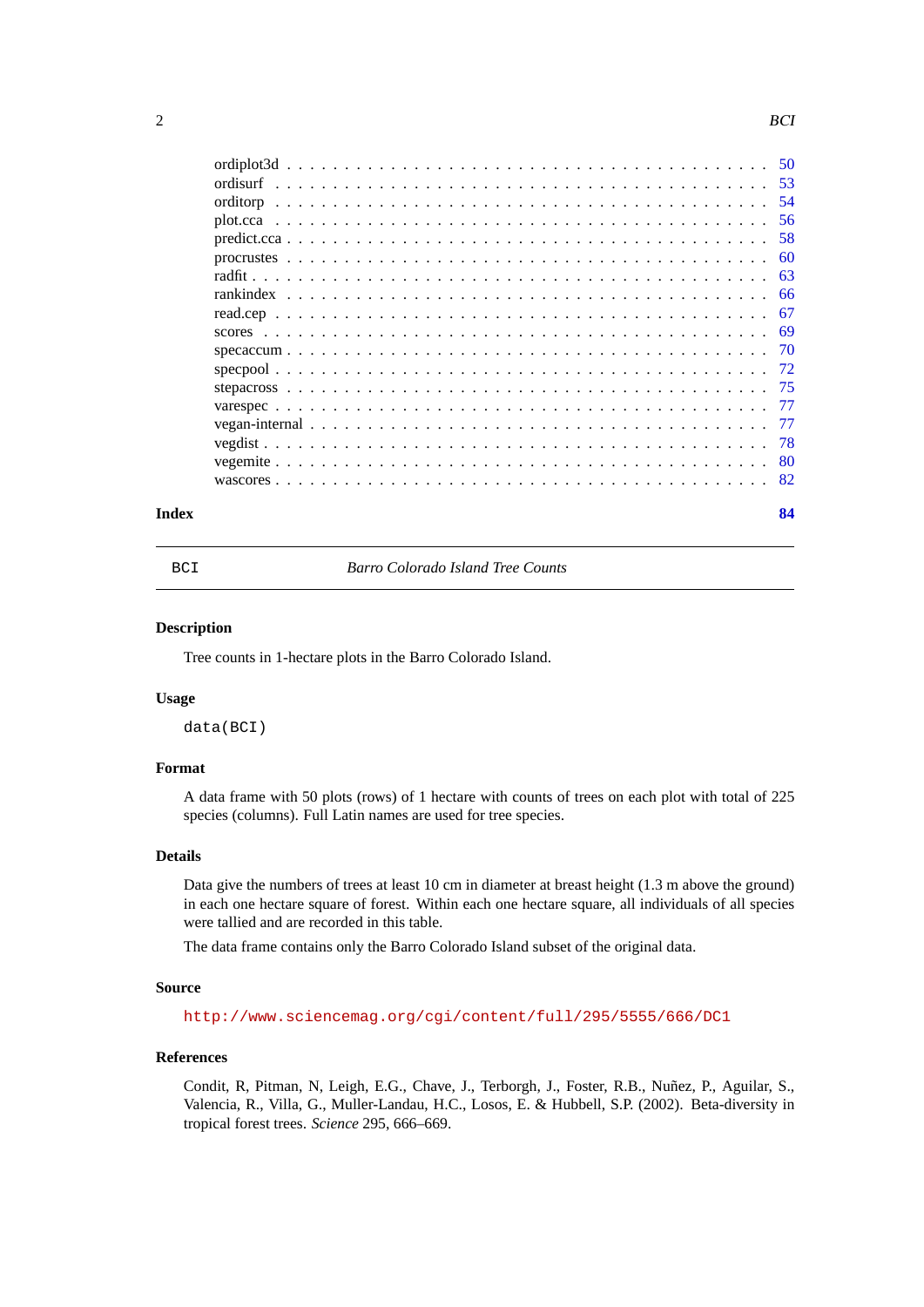# <span id="page-2-0"></span>anosim 3

# **Examples**

data(BCI)

#### anosim *Analysis of Similarities*

#### **Description**

Analysis of similarities (ANOSIM) provides a way to test statistically whether there is a significant difference between two or more groups of sampling units.

# **Usage**

anosim(dis, grouping, permutations=1000, strata)

#### **Arguments**

| dis      | Dissimilarity matrix.                                                                                                                          |
|----------|------------------------------------------------------------------------------------------------------------------------------------------------|
| grouping | Factor for grouping observations.                                                                                                              |
|          | permutations Number of permutation to assess the significance of the ANOSIM statistic.                                                         |
| strata   | An integer vector or factor specifying the strata for permutation. If supplied,<br>observations are permuted only within the specified strata. |

#### **Details**

Analysis of similarities (ANOSIM) provides a way to test statistically whether there is a significant difference between two or more groups of sampling units. Function anosim operates directly on a dissimilarity matrix. A suitable dissimilarity matrix is produced by functions [dist](#page-0-0) or [vegdist](#page-77-1). The method is philosophically allied with NMDS ordination ([isoMDS](#page-0-0)), in that it uses only the rank order of dissimilarity values.

If two groups of sampling units are really different in their species composition, then compositional dissimilarities between the groups ought to be greater than those within the groups. The anosim statistic R is based on the difference of mean ranks between groups ( $r_B$ ) and within groups ( $r_W$ ):

$$
R = (r_B - r_W)/(N(N - 1)/4)
$$

The divisor is chosen so that R will be in the interval  $-1 \dots + 1$ , value 0 indicating completely random grouping.

The statistical significance of observed  $R$  is assessed by permuting the grouping vector to obtain the empirical distribution of  $R$  under null-model.

The function has summary and plot methods. These both show valuable information to assess the validity of the method: The function assumes that all ranked dissimilarities within groups have about equal median and range. The plot method uses [boxplot](#page-0-0) with options notch=TRUE and varwidth=TRUE.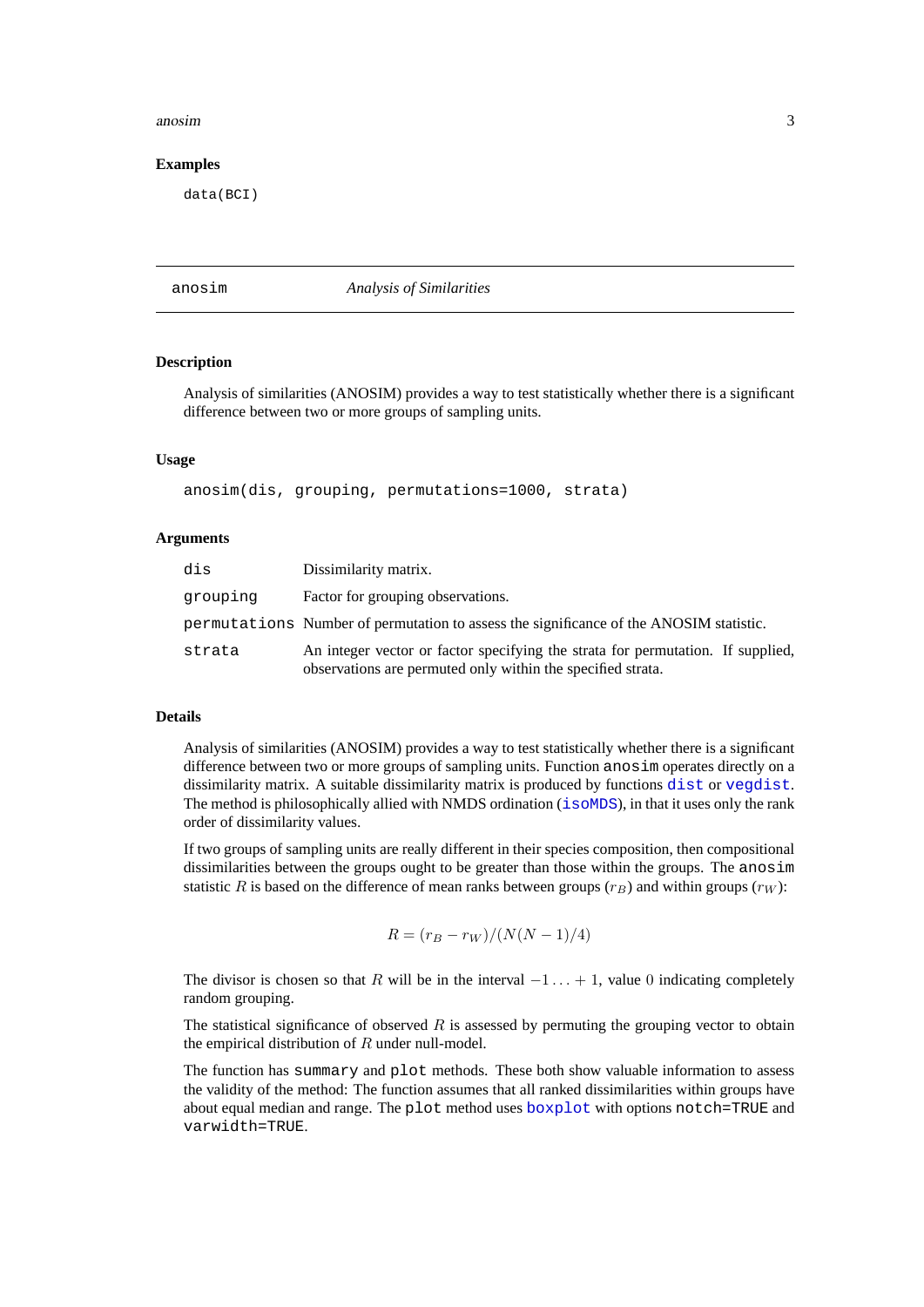# **Value**

The function returs a list of class anosim with following items:

| call          | Function call.                                                                                                                |
|---------------|-------------------------------------------------------------------------------------------------------------------------------|
| statistic     | The value of ANOSIM statistic $R$                                                                                             |
| signif        | Significance from permutation.                                                                                                |
| perm          | Permutation values of $R$                                                                                                     |
| class.vec     | Factor with value Between for dissimilarities between classes and class name<br>for corresponding dissimilarity within class. |
| dis.rank      | Rank of dissimilarity entry.                                                                                                  |
| dissimilarity |                                                                                                                               |
|               | The name of the dissimilarity index: the "method" entry of the dist object.                                                   |

# **Note**

I don't quite trust this method. Somebody should study its performance carefully. The function returns a lot of information to ease further scrutiny.

# **Author(s)**

Jari Oksanen, with a help from Peter R. Minchin.

# **References**

Clarke, K. R. (1993). Non-parametric multivariate analysis of changes in community structure. *Australian Journal of Ecology* 18, 117-143.

# **See Also**

[dist](#page-0-0) and [vegdist](#page-77-1) for obtaining dissimilarities, and [rank](#page-0-0) for ranking real values. For comparing dissimilarities against continuous variables, see [mantel](#page-40-1).

# **Examples**

```
data(dune)
data(dune.env)
dune.dist <- vegdist(dune)
attach(dune.env)
dune.ano <- anosim(dune.dist, Management)
summary(dune.ano)
plot(dune.ano)
```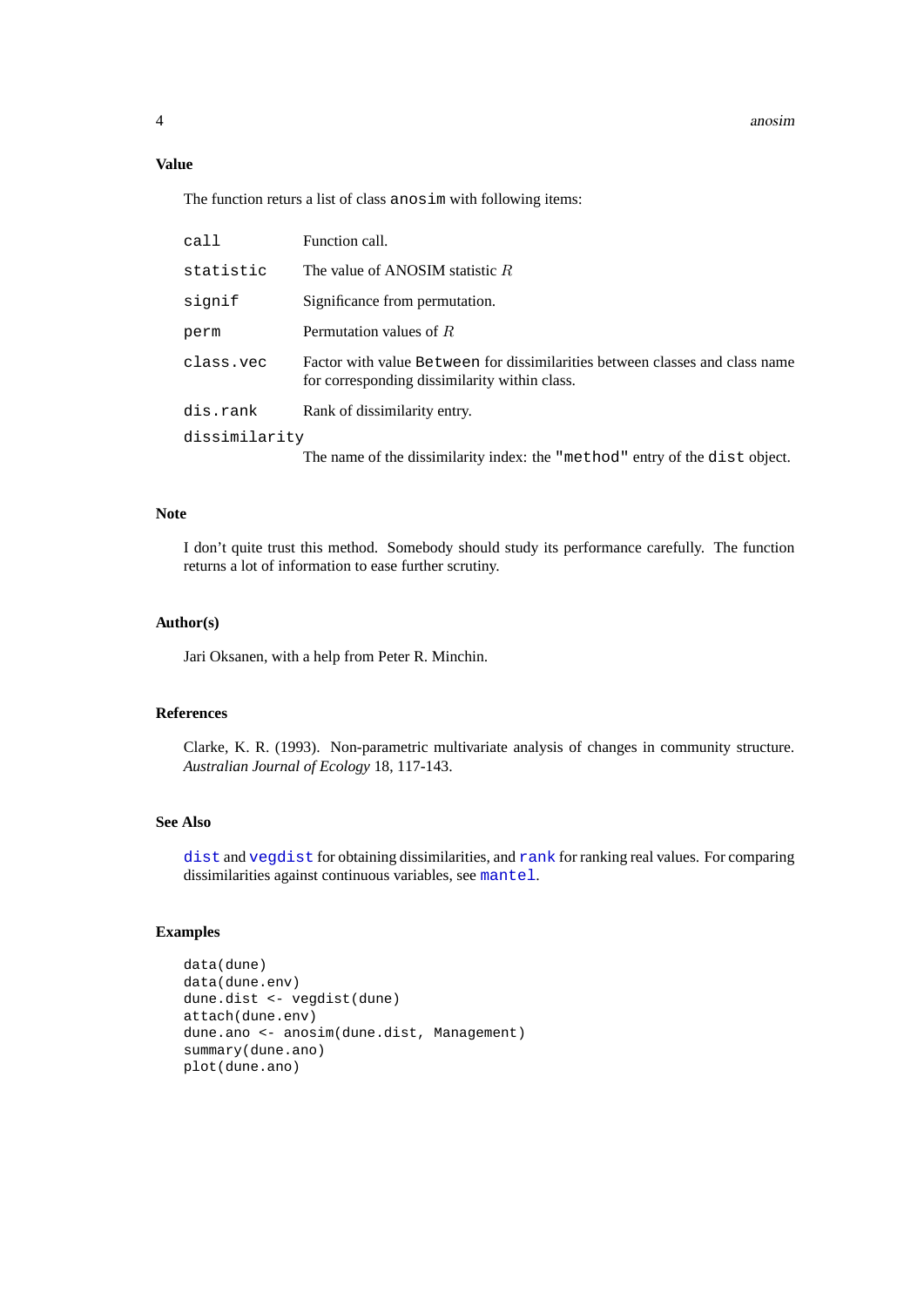<span id="page-4-1"></span><span id="page-4-0"></span>anova.cca *Permutation Test for Constrained Correspondence Analysis, Redundancy Analysis and Constrained Analysis of Principal Coordinates*

# <span id="page-4-2"></span>**Description**

The function performs an ANOVA like permutation test for Constrained Correspondence Analysis ([cca](#page-9-1)), Redundancy Analysis ([rda](#page-9-2)) or Constrained Analysis of Principal Coordinates ([capscale](#page-7-1)) to assess the significance of constraints.

# **Usage**

```
## S3 method for class 'cca':
anova(object, alpha=0.05, beta=0.01, step=100, perm.max=10000, ...)
permutest.cca(x, permutations=100, model=c("direct", "reduced","full"), strata)
```
# **Arguments**

| object,x | A result object from cca.                                                                                                                      |
|----------|------------------------------------------------------------------------------------------------------------------------------------------------|
| alpha    | Targeted Type I error rate.                                                                                                                    |
| beta     | Accepted Type II error rate.                                                                                                                   |
| step     | Number of permutations during one step.                                                                                                        |
| perm.max | Maximum number of permutations.                                                                                                                |
| $\cdots$ | Parameters to permutest.cca.                                                                                                                   |
|          | permutations Number of permutations for assessing significance of constraints.                                                                 |
| model    | Permutation model (partial match).                                                                                                             |
| strata   | An integer vector or factor specifying the strata for permutation. If supplied,<br>observations are permuted only within the specified strata. |

# **Details**

Functions anova.cca and permutest.cca implement an ANOVA like permutation test for the joint effect of constraints in [cca](#page-9-1), [rda](#page-9-2) or [capscale](#page-7-1). Functions anova.cca and permutest.cca differ in printout style and in interface. Function permutest.cca is the proper workhorse, but anova.cca passes all parameters to permutest.cca.

In anova.cca the number of permutations is controlled by targeted "critical"  $P$  value (alpha) and accepted Type II or rejection error (beta). If the results of permutations differ from the targeted alpha at risk level given by beta, the permutations are terminated. If the current estimate of  $P$  does not differ significantly from alpha of the alternative hypothesis, the permutations are continued with step new permutations.

The function permutest.cca implements a permutation test for the "significance" of constraints in [cca](#page-9-1), [rda](#page-9-2) or [capscale](#page-7-1). Community data are permuted with choice model = "direct", residuals after partial CCA/RDA/CAP with choice model = "reduced", and residuals after CCA/RDA/CAP under choice model = "full". If there is no partial CCA/RDA/CAP stage, model = "reduced" simply permutes the data. The test statistic is "pseudo- $F$ ", which is the ratio of constrained and unconstrained total Inertia (Chi-squares, variances or something similar), each divided by their respective ranks. If there are no conditions ("partial" terms), the sum of all eigenvalues remains constant, so that pseudo- $F$  and eigenvalues would give equal results. In partial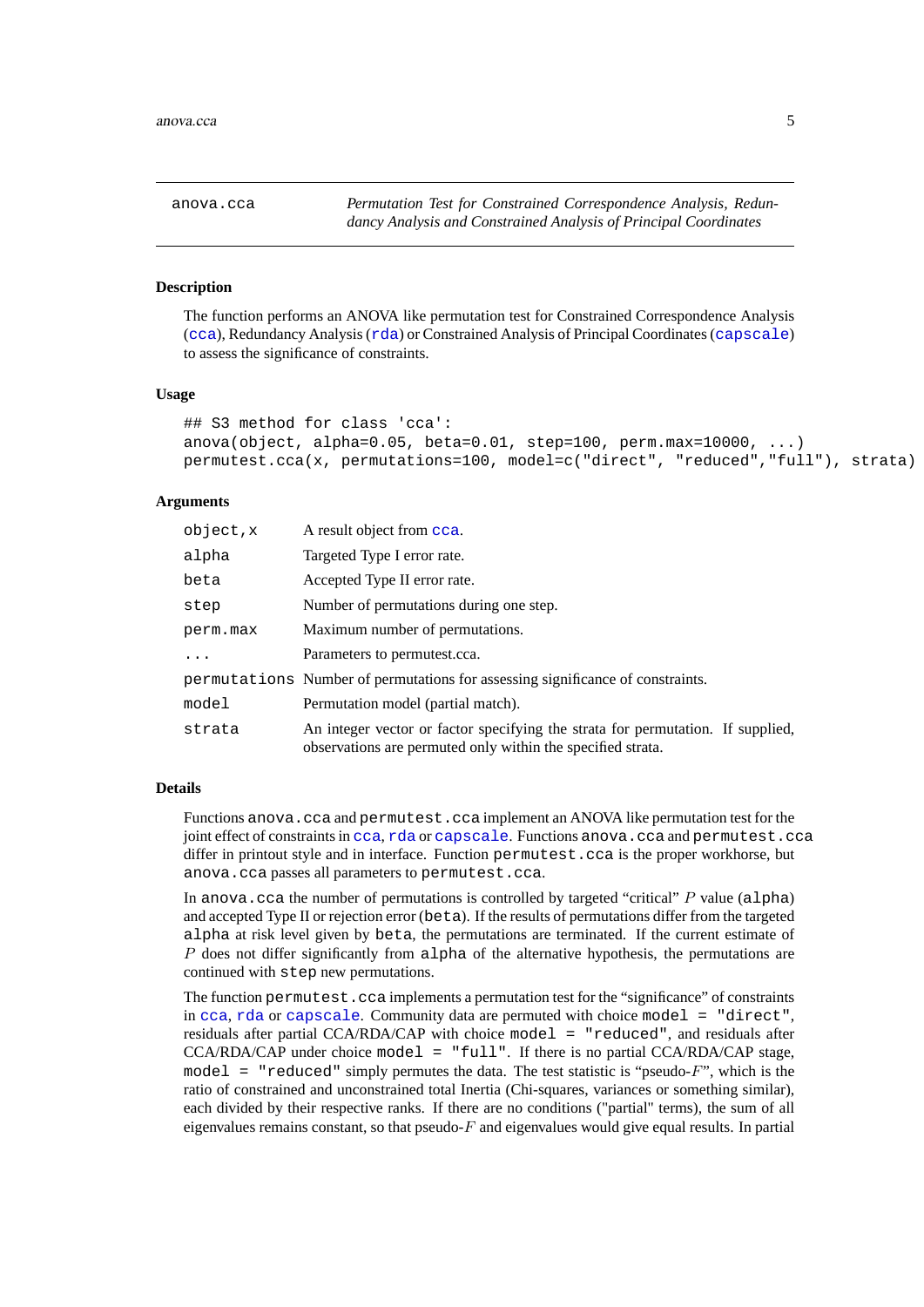CCA/RDA/CAP, the effect of conditioning variables ("covariables") is removed before permutation, and these residuals are added to the non-permuted fitted values of partial CCA (fitted values of X  $\sim$  Z). Consequently, the total Chi-square is not fixed, and test based on pseudo-F would differ from the test based on plain eigenvalues. CCA is a weighted method, and environmental data are re-weighted at each permutation step.

# **Value**

Function permutest.cca returns an object of class permutest.cca which has its own print method. The function [anova](#page-0-0).cca calls permutest.cca, fills an anova table and uses [print.anova](#page-0-0) for printing.

# **Author(s)**

Jari Oksanen

# **References**

Legendre, P. and Legendre, L. (1998). *Numerical Ecology*. 2nd English ed. Elsevier.

# **See Also**

[cca](#page-9-1), [rda](#page-9-2), [capscale](#page-7-1).

# **Examples**

```
data(varespec)
data(varechem)
vare.cca <- cca(varespec \sim Al + P + K, varechem)
anova(vare.cca)
permutest.cca(vare.cca)
## Test for adding variable N to the previous model:
anova(cca(varespec \sim N + Condition(Al + P + K), varechem), step=40)
```
bioenv *Best Subset of Environmental Variables with Maximum (Rank) Correlation with Community Dissimilarities*

# **Description**

Function finds the best subset of environmental variables, so that the Euclidean distances of scaled environmental variables have the maximum (rank) correlation with community dissimilarities.

# **Usage**

```
## Default S3 method:
bioenv(comm, env, method = "spearman", index = "bray",
       upto = ncol(env), ...)
## S3 method for class 'formula':
bioenv(formula, data, ...)
```
<span id="page-5-0"></span>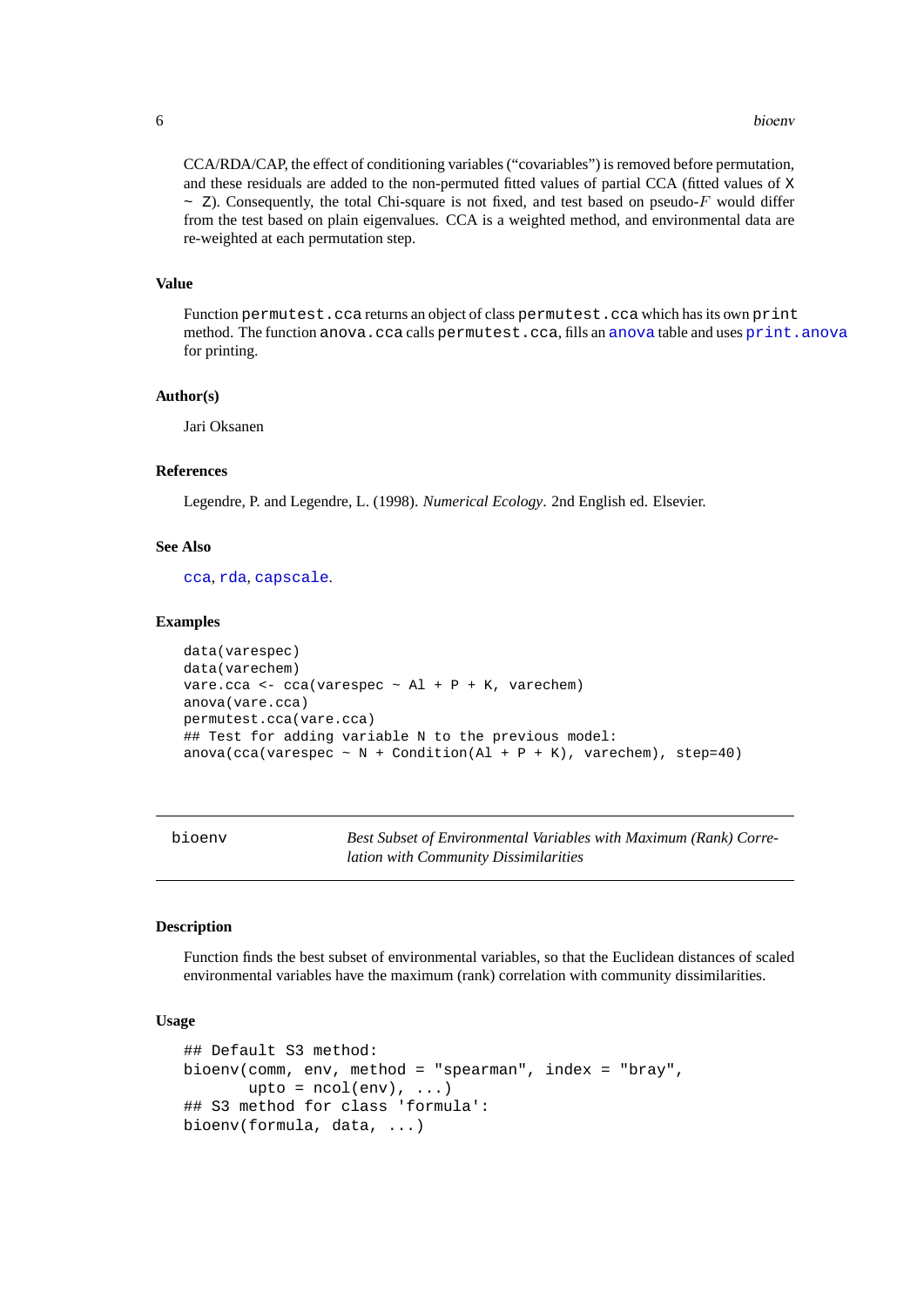# bioenv 7

# **Arguments**

| comm          | Community data frame.                                       |
|---------------|-------------------------------------------------------------|
| env           | Data frame of continuous environmental variables.           |
| method        | The correlation method used in cor. test.                   |
| index         | The dissimilarity index used for community data in vegdist. |
| upto          | Maximum number of parameters in studied subsets.            |
| formula, data |                                                             |
|               | Model formula and data.                                     |
|               | Other parameters passed to function.                        |

# **Details**

The function calculates a community dissimilarity matrix using [vegdist](#page-77-1). Then it selects all possible subsets of environmental variables, [scale](#page-0-0)s the variables, and calculates Euclidean distances for this subset using [dist](#page-0-0). Then it finds the correlation between community dissimilarities and environmental distances, and for each size of subsets, saves the best result. There are  $2^p - 1$  subsets of  $p$  variables, and exhaustive search may take a very, very, very long time (parameter upto offers a partial relief).

The function can be called with a model [formula](#page-0-0) where the LHS is the data matrix and RHS lists the environmental variables. The formula interface is practical in selecting or transforming environmental variables.

Clarke & Ainsworth (1993) suggested this method to be used for selecting the best subset of environmental variables in interpreting results of nonmetric multidimensional scaling (NMDS). They recommended a parallel display of NMDS of community dissimilarities and NMDS of Euclidean distances from the best subset of scaled environmental variables. They warned against the use of Procrustes analysis, but to me this looks like a good way of comparing these two ordinations.

Clarke & Ainsworth wrote a computer program BIO-ENV giving the name to the current function. Presumably BIO-ENV was later incorporated in Clarke's PRIMER software (available for Windows). In addition, Clarke & Ainsworth suggested a novel method of rank correlation which is not available in the current function.

# **Value**

The function returns an object of class bioenv with a summary method.

# **Author(s)**

Jari Oksanen. The code for selecting all possible subsets was posted to the R mailing list by Prof. B. D. Ripley in 1999.

# **References**

Clarke, K. R & Ainsworth, M. 1993. A method of linking multivariate community structure to environmental variables. *Marine Ecology Progress Series*, 92, 205–219.

# **See Also**

[vegdist](#page-77-1), [dist](#page-0-0), [cor](#page-0-0) for underlying routines, [isoMDS](#page-0-0) for ordination, [procrustes](#page-59-1) for Procrustes analysis, [protest](#page-59-2) for an alternative, and [rankindex](#page-65-1) for studying alternatives to the default Bray-Curtis index.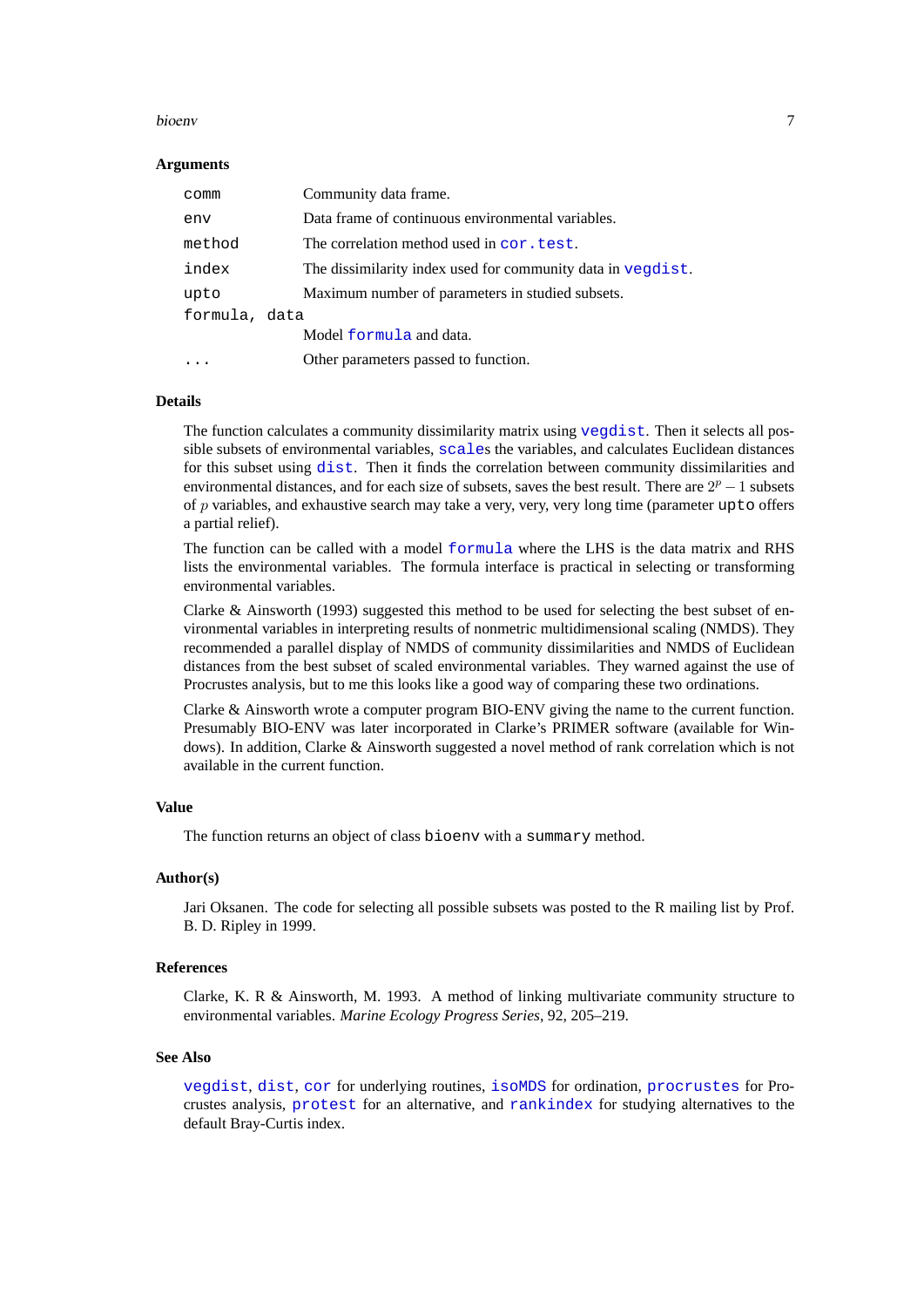# **Examples**

```
# The method is very slow for large number of possible subsets.
# Therefore only 6 variables in this example.
data(varespec)
data(varechem)
sol <- bioenv(wisconsin(varespec) ~ log(N) + P + K + Ca + pH + Al, varechem)
sol
summary(sol)
```
<span id="page-7-1"></span>capscale *[Partial] Constrained Analysis of Principal Coordinates*

# **Description**

Constrained Analysis of Principal Coordinates (CAP) is an ordination method similar to Redundancy Analysis ([rda](#page-9-2)), but it allows non-Euclidean dissimilarity indices, such as Manhattan or Bray–Curtis distance. Despite this non-Euclidean feature, the analysis is strictly linear and metric. If called with Euclidean distance, the results are identical to [rda](#page-9-2), but capscale will be much more inefficient. Function capscale may be useful with other dissimilarity measures, since Euclidean distances inherent in [rda](#page-9-2) are generally poor with community data

# **Usage**

```
capscale(formula, data, distance = "euclidean", comm = NULL, add =
FALSE, \ldots)
```
# **Arguments**

| formula  | Model formula. The function can be called only with the formula interface.<br>Most usual features of formula hold, especially as defined in cca and rda.<br>The LHS must be either a community data matrix or a dissimilarity matrix, e.g.,<br>from vegdist or dist. If the LHS is a data matrix, function vegdist will<br>be used to find the dissimilarities. RHS defines the constraints. The constraints<br>can be continuous or factors, they can be transformed within the formula, and<br>they can have interactions as in typical formula. The RHS can have a special<br>term Condition that defines variables "partialled out" before constraints, just<br>like in rda or cca. This allows the use of partial CAP. |
|----------|-----------------------------------------------------------------------------------------------------------------------------------------------------------------------------------------------------------------------------------------------------------------------------------------------------------------------------------------------------------------------------------------------------------------------------------------------------------------------------------------------------------------------------------------------------------------------------------------------------------------------------------------------------------------------------------------------------------------------------|
| data     | Data frame containing the variables on the right hand side of the model formula.                                                                                                                                                                                                                                                                                                                                                                                                                                                                                                                                                                                                                                            |
| distance | Dissimilarity (or distance) index in vegdist used if the LHS of the formula<br>is a data frame instead of dissimilarity matrix.                                                                                                                                                                                                                                                                                                                                                                                                                                                                                                                                                                                             |
| comm     | Community data frame which will be used for finding species scores when the<br>LHS of the formula was a dissimilarity matrix. This is not used if the LHS is<br>a data frame. If this is not supplied, the "species scores" are the axes of initial<br>metric scaling (cmdscale) and may be confusing.                                                                                                                                                                                                                                                                                                                                                                                                                      |
| add      | logical indicating if an additive constant should be computed, and added to the<br>non-diagonal dissimilarities such that all eigenvalues are non-negative in under-<br>lying Principal Co-ordinates Analysis (see cmdscale for details).                                                                                                                                                                                                                                                                                                                                                                                                                                                                                   |
|          | Other parameters passed to rda.                                                                                                                                                                                                                                                                                                                                                                                                                                                                                                                                                                                                                                                                                             |

<span id="page-7-0"></span>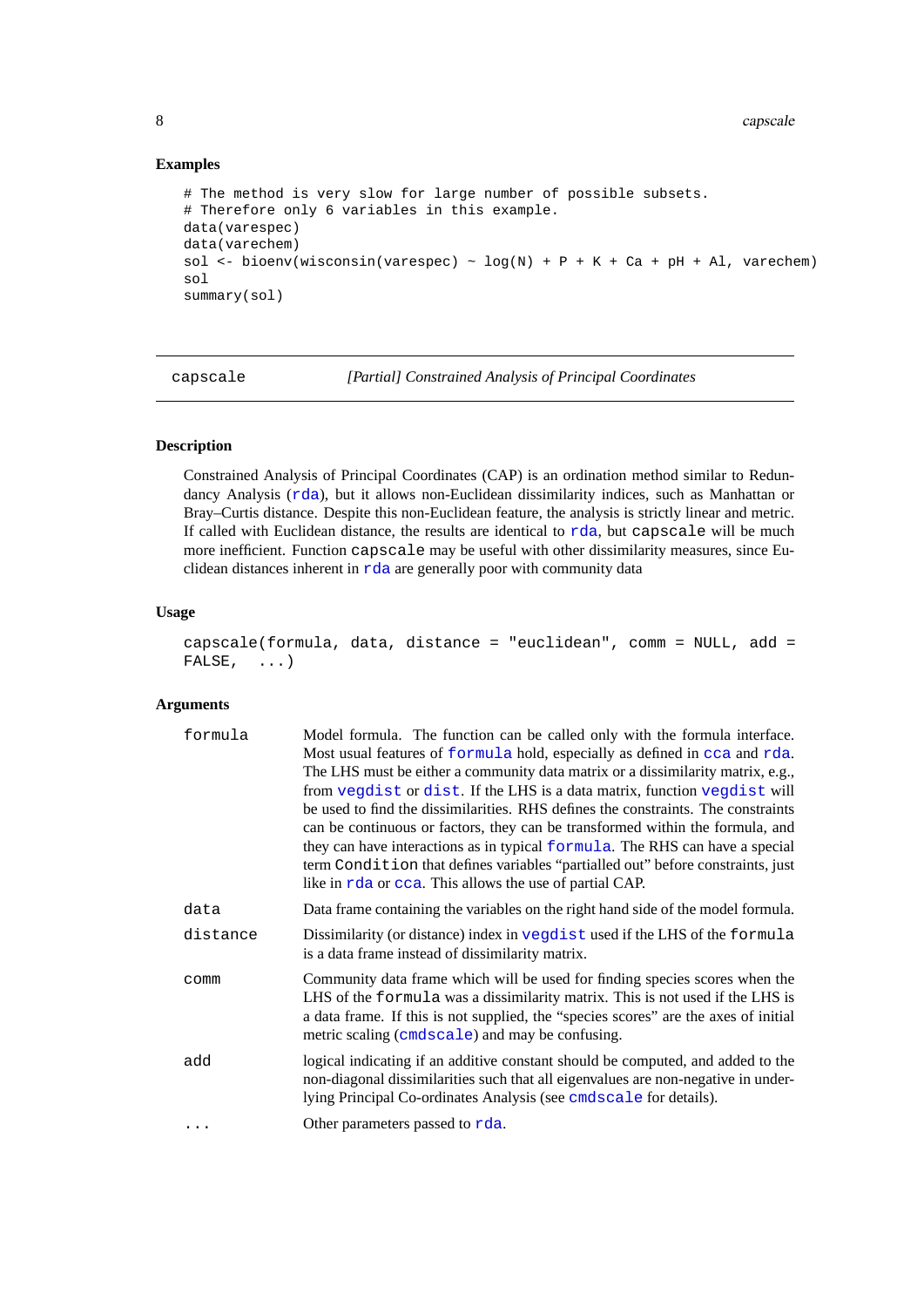# capscale 99

### **Details**

The Canonical Analysis of Principal Coordinates (CAP) is simply a Redundancy Analysis of results of Metric (Classical) Multidimensional Scaling (Anderson & Willis 2003). Function capscale uses two steps: (1) it ordinates the dissimilarity matrix using [cmdscale](#page-0-0) and (2) analyses these results using [rda](#page-9-2). If the user supplied a community data frame instead of dissimilarities, the function will find the needed dissimilarity matrix using [vegdist](#page-77-1) with specified distance. However, the method will accept dissimilarity matrices from [vegdist](#page-77-1), [dist](#page-0-0), or any other method producing similar matrices. The constraining variables can be continuous or factors or both, they can have interaction terms, or they can be transformed in the call. Moreover, there can be a special term Condition just like in [rda](#page-9-2) and [cca](#page-9-1) so that "partial" CAP can be performed.

The current implementation differs from the method suggested by Anderson & Willis (2003) in three major points:

- 1. Anderson & Willis used orthonormal solution of [cmdscale](#page-0-0), whereas capscale uses axes weighted by corresponding eigenvalues, so that the ordination distances are best approximations of original dissimilarities. In the original method, later "noise" axes are just as important as first major axes.
- 2. Anderson & Willis take only a subset of axes, whereas capscale uses all axes with positive eigenvalues. The use of subset is necessary with orthonormal axes to chop off some "noise", but the use of all axes guarantees that the results are the best approximation of original dissimilarities.
- 3. Function capscale adds species scores as weighted sums of (residual) community matrix (if the matrix is available), whereas Anderson & Willis have no fixed method for adding species scores.

With these definitions, function capscale with Euclidean distances will be identical to [rda](#page-9-2) in eigenvalues and in site, species and biplot scores (except for possible sign reversal). However, it makes no sense to use capscale with Euclidean distances, since direct use of [rda](#page-9-2) is much more efficient. Even with non-Euclidean dissimilarities, the rest of the analysis will be metric and linear.

#### **Value**

The function returns an object of class capscale which is identical to the result of [rda](#page-9-2). At the moment, capscale does not have specific methods, but it uses [cca](#page-9-1) and [rda](#page-9-2) methods [plot.cca](#page-55-1), [summary.rda](#page-9-2) etc. Moreover, you can use [anova.cca](#page-4-1) for permutation tests of "significance" of the results.

# **Note**

Warnings of negative eigenvalues are issued with most dissimilarity indices. These are harmless, and negative eigenvalues will be ignored in the analysis. If the warnings are disturbing, you can use argument add = TRUE passed to [cmdscale](#page-0-0), or, preferably, a distance measure that does not cause these warnings. In [vegdist](#page-77-1), method = "jaccard" gives such an index. Alternatively, after square root transformation many indices do not cause warnings.

Function [rda](#page-9-2) usually divides the ordination scores by number of sites minus one. In this way, the inertia is variance instead of sum of squares, and the eigenvalues sum up to variance. Many dissimilarity measures are in the range 0 to 1, so they have already made a similar division. If the largest original dissimilarity is less or equal to 4 (allowing for [stepacross](#page-74-1)), this division is undone in capscale and original dissimilarities are used. The inertia is called as squared dissimilarity (as defined in the dissimilarity matrix), but keyword mean is added to the inertia in cases where division was made, e.g. in Euclidean and Manhattan distances.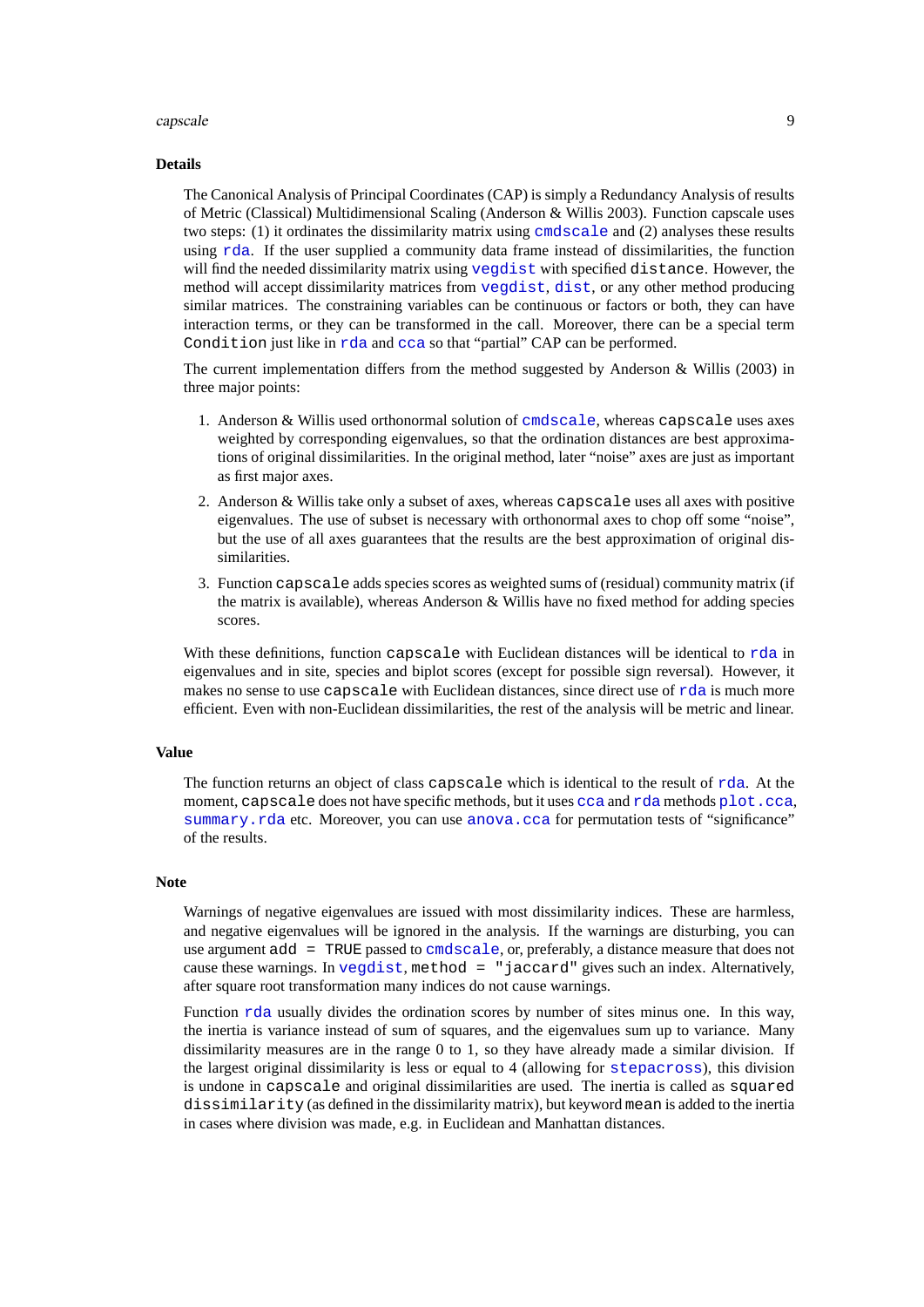# <span id="page-9-0"></span>**Author(s)**

Jari Oksanen

# **References**

Anderson, M.J. & Willis, T.J. (2003). Canonical analysis of principal coordinates: a useful method of constrained ordination for ecology. *Ecology* 84, 511–525.

# **See Also**

[rda](#page-9-2), [cca](#page-9-1), [plot.cca](#page-55-1), [anova.cca](#page-4-1), [vegdist](#page-77-1), [dist](#page-0-0), [cmdscale](#page-0-0).

# **Examples**

```
data(varespec)
data(varechem)
vare.cap <- capscale(varespec ~ N + P + K + Condition(Al), varechem, dist="bray")
vare.cap
plot(vare.cap)
anova(vare.cap)
```
<span id="page-9-1"></span>cca *[Partial] [Constrained] Correspondence Analysis and Redundancy Analysis*

# <span id="page-9-2"></span>**Description**

Function cca performs correspondence analysis, or optionally constrained correspondence analysis (a.k.a. canonical correspondence analysis), or optionally partial constrained correspondence analysis. Function rda performs redundancy analysis, or optionally principal components analysis. These are all very popular ordination techniques in community ecology.

# **Usage**

```
## S3 method for class 'formula':
cca(formula, data)
## Default S3 method:
cca(X, Y, Z, ...)## S3 method for class 'formula':
rda(formula, data, scale=FALSE)
## Default S3 method:
rda(X, Y, Z, scale=FALSE, ...)
## S3 method for class 'cca':
summary(object, scaling=2, axes=6, digits, ...)
```
#### **Arguments**

| formula | Model formula, where the left hand side gives the community data matrix, right   |
|---------|----------------------------------------------------------------------------------|
|         | hand side gives the constraining variables, and conditioning variables can be    |
|         | given within a special function Condition.                                       |
| data    | Data frame containing the variables on the right hand side of the model formula. |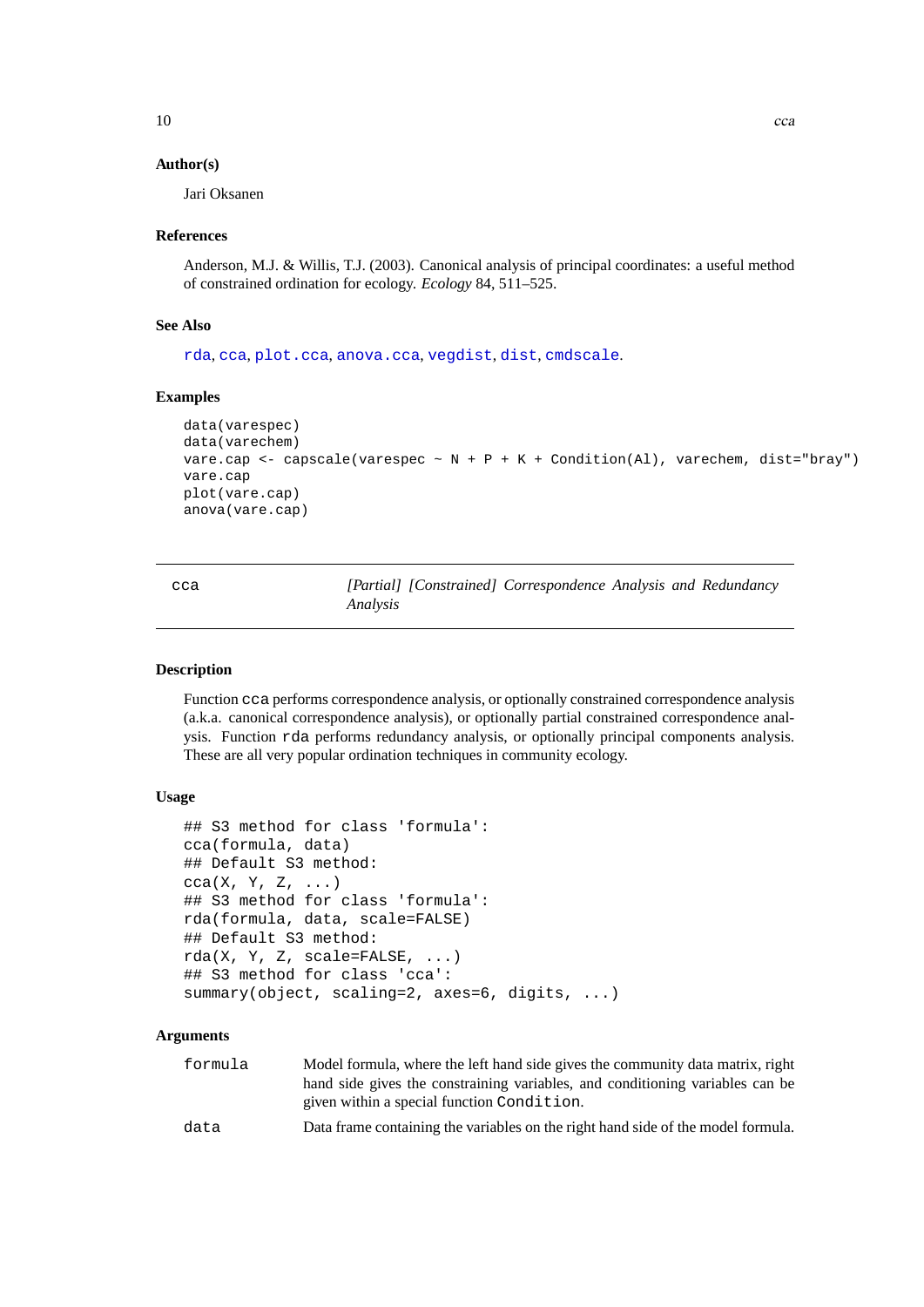| X       | Community data matrix.                                                                                                                                                                                                                                                                                                                                                                                                                                                                                                                                                                                                                                              |
|---------|---------------------------------------------------------------------------------------------------------------------------------------------------------------------------------------------------------------------------------------------------------------------------------------------------------------------------------------------------------------------------------------------------------------------------------------------------------------------------------------------------------------------------------------------------------------------------------------------------------------------------------------------------------------------|
| Υ       | Constraining matrix, typically of environmental variables. Can be missing.                                                                                                                                                                                                                                                                                                                                                                                                                                                                                                                                                                                          |
| Ζ       | Conditioning matrix, the effect of which is removed ('partialled out') before<br>next step. Can be missing.                                                                                                                                                                                                                                                                                                                                                                                                                                                                                                                                                         |
| object  | A cca result object.                                                                                                                                                                                                                                                                                                                                                                                                                                                                                                                                                                                                                                                |
| scaling | Scaling for species and site scores. Either species (2) or site (1) scores are<br>scaled by eigenvalues, and the other set of scores is left unscaled, or with 3 both<br>are scaled symmetrically by square root of eigenvalues. Corresponding negative<br>values can be used in cca to additionally multiply results with $\sqrt{(1/(1-\lambda))}$ .<br>This scaling is know as Hill scaling (although it has nothing to do with Hill's<br>rescaling of decorana). With corresponding negative values inrda, species<br>scores are divided by standard deviation of each species. Unscaled raw scores<br>stored in the result can be accessed with $scaling = 0$ . |
| axes    | Number of axes in summaries.                                                                                                                                                                                                                                                                                                                                                                                                                                                                                                                                                                                                                                        |
| digits  | Number of digits in output.                                                                                                                                                                                                                                                                                                                                                                                                                                                                                                                                                                                                                                         |
| scale   | Scale species to unit variance (like correlations do).                                                                                                                                                                                                                                                                                                                                                                                                                                                                                                                                                                                                              |
|         | Other parameters for print or plot functions.                                                                                                                                                                                                                                                                                                                                                                                                                                                                                                                                                                                                                       |

# **Details**

Since their introduction (ter Braak 1986), constrained or canonical correspondence analysis, and its spin-off, redundancy analysis have been the most popular ordination methods in community ecology. Functions cca and rda are similar to popular proprietary software Canoco, although implementation is completely different. The functions are based on Legendre & Legendre's (1998) algorithm: in cca Chi-square transformed data matrix is subjected to weighted linear regression on constraining variables, and the fitted values are submitted to correspondence analysis performed via singular value decomposition ( $svd$ ). Function  $rda$  is similar, but uses ordinary, unweighted linear regression and unweighted SVD.

The functions can be called either with matrix entries for community data and constraints, or with formula interface. In general, the formula interface is preferred, because it allows a better control of the model and allows factor constraints.

In matrix interface, the community data matrix X must be given, but any other data matrix can be omitted, and the corresponding stage of analysis is skipped. If matrix Z is supplied, its effects are removed from the community matrix, and the residual matrix is submitted to the next stage. This is called 'partial' correspondence or redundancy analysis. If matrix Y is supplied, it is used to constrain the ordination, resulting in constrained or canonical correspondence analysis, or redundancy analysis. Finally, the residual is submitted to ordinary correspondence analysis (or principal components analysis). If both matrices  $Z$  and  $Y$  are missing, the data matrix is analysed by ordinary correspondence analysis (or principal components analysis).

Instead of separate matrices, the model can be defined using a model [formula](#page-0-0). The left hand side must be the community data matrix (X). The right hand side defines the constraining model. The constraints can contain ordered or unordered factors, interactions among variables and functions of variables. The defined [contrasts](#page-0-0) are honoured in [factor](#page-0-0) variables. The formula can include a special term Condition for conditioning variables ("covariables") "partialled out" before analysis. So the following commands are equivalent:  $cca(X, y, z)$ ,  $cca(X \sim y +$ Condition( $z)$ ), where y and z refer to single variable constraints and conditions.

Constrained correspondence analysis is indeed a constrained method: CCA does not try to display all variation in the data, but only the part that can be explained by the used constraints. Consequently, the results are strongly dependent on the set of constraints and their transformations or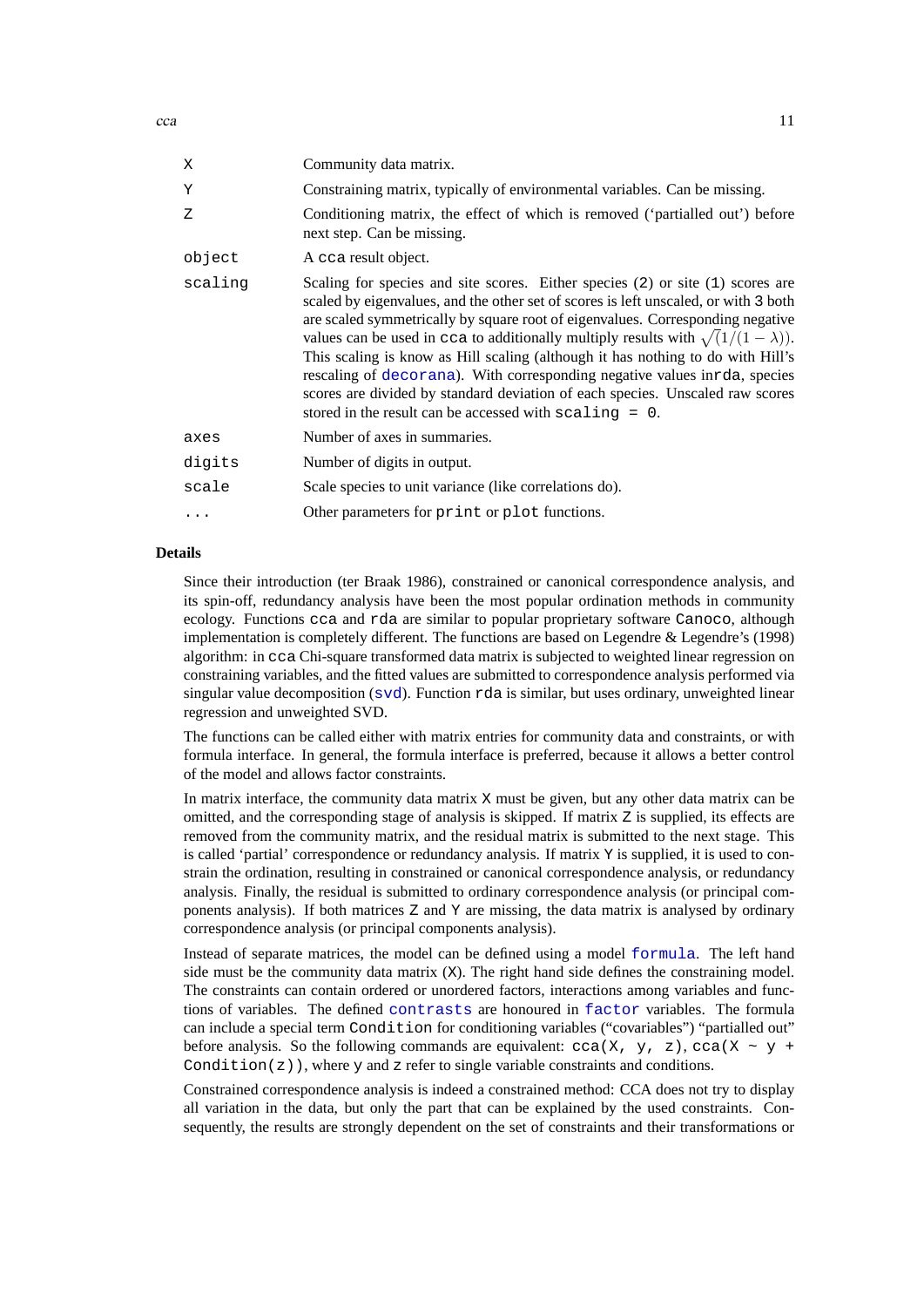interactions among the constraints. The shotgun method is to use all environmental variables as constraints. However, such exploratory problems are better analysed with unconstrained methods such as correspondence analysis ([decorana](#page-15-1), [ca](#page-0-0)) or non-metric multidimensional scaling ([isoMDS](#page-0-0)) and environmental interpretation after analysis ([envfit](#page-26-1), [ordisurf](#page-52-1)). CCA is a good choice if the user has clear and strong *a priori* hypotheses on constraints and is not interested in the major structure in the data set.

CCA is able to correct a common curve artefact in correspondence analysis by forcing the configuration into linear constraints. However, the curve artefact can be avoided only with a low number of constraints that do not have a curvilinear relation with each other. The curve can reappear even with two badly chosen constraints or a single factor. Although the formula interface makes easy to include polynomial or interaction terms, such terms often allow curve artefact (and are difficult to interpret), and should probably be avoided.

According to folklore, rda should be used with "short gradients" rather than cca. However, this is not based on research which finds methods based on Euclidean metric as uniformly weaker than those based on Chi-squared metric.

Partial CCA (pCCA; or alternatively partial RDA) can be used to remove the effect of some conditioning or "background" or "random" variables or "covariables" before CCA proper. In fact, pCCA compares models cca(X ~ z) and cca(X ~ y + z) and attributes their difference to the effect of y cleansed of the effect of z. Some people have used the method for extracting "components of variance" in CCA. However, if the effect of variables together is stronger than sum of both separately, this can increase total Chi-square after "partialling out" some variation, and give negative "components of variance". In general, such components of "variance" are not to be trusted due to interactions between two sets of variables.

The functions have summary and plot methods. The summary method lists all species and site scores, and results may be very long. Palmer (1993) suggested using linear constraints ("LC scores") in ordination diagrams, because these gave better results in simulations and site scores ("WA scores") are a step from constrained to unconstrained analysis. However, McCune (1997) showed that noisy environmental variables (and all environmental measurements are noisy) destroy "LC scores" whereas "WA scores" were little affected. Therefore the plot function uses site scores ("WA scores") as the default. This is consistent with the usage in statistics and other functions in R ([lda](#page-0-0), [cancor](#page-0-0)).

# **Value**

Function cca returns a huge object of class cca, which is described separately in  $cca$ . object.

Function rda returns an object of class rda which inherits from class cca and is described in [cca.object](#page-12-1). The scaling used in rda scores is desribed in a separate vignette with this package.

# **Author(s)**

The responsible author was Jari Oksanen, but the code borrows heavily from Dave Roberts ([http:](http://labdsv.nr.usu.edu/) [//labdsv.nr.usu.edu/](http://labdsv.nr.usu.edu/)).

# **References**

The original method was by ter Braak, but the current implementations follows Legendre and Legendre.

Legendre, P. and Legendre, L. (1998) *Numerical Ecology*. 2nd English ed. Elsevier.

McCune, B. (1997) Influence of noisy environmental data on canonical correspondence analysis. *Ecology* 78, 2617-2623.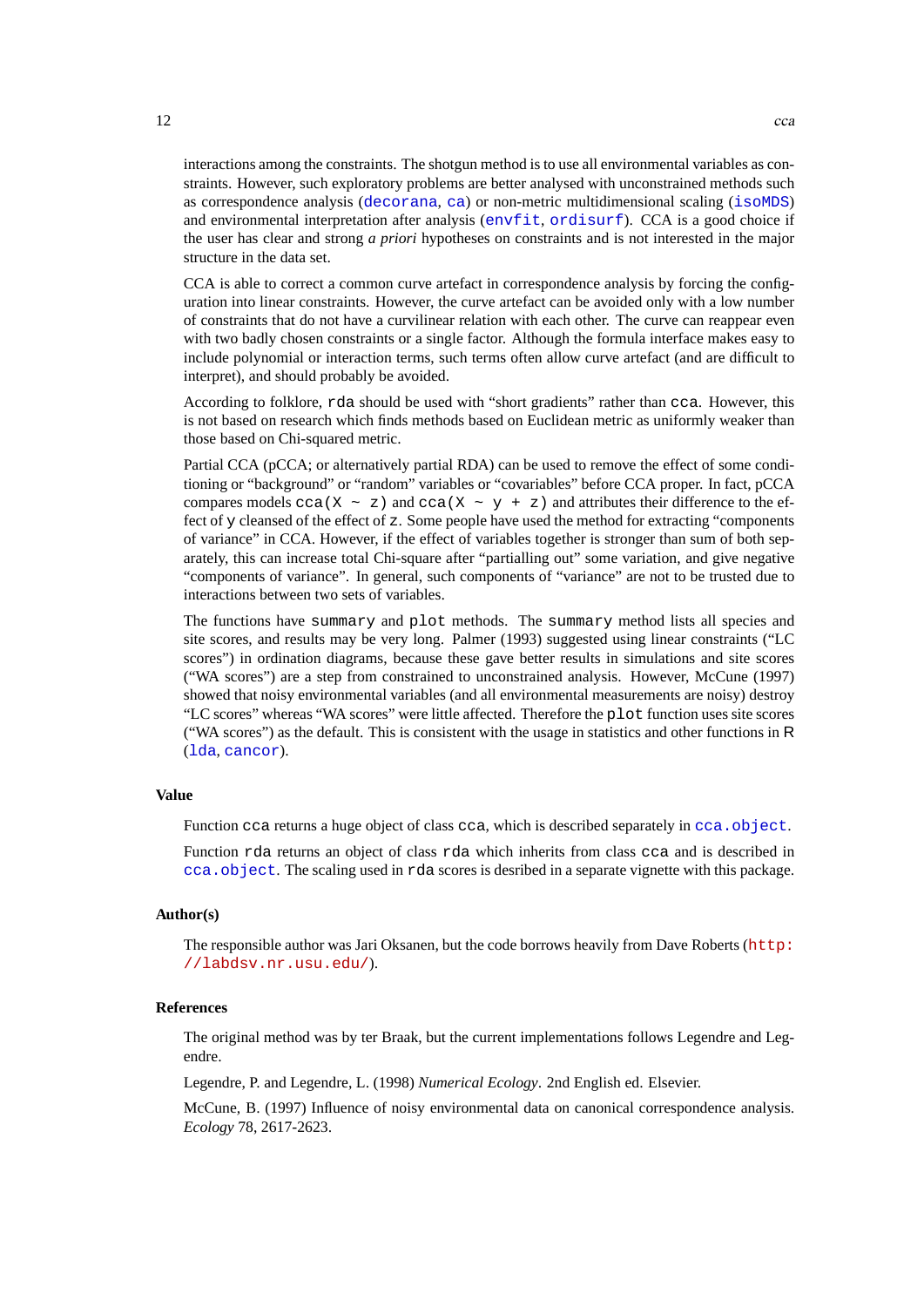# <span id="page-12-0"></span>cca.object 13

Palmer, M. W. (1993) Putting things in even better order: The advantages of canonical correspondence analysis. *Ecology* 74, 2215-2230.

Ter Braak, C. J. F. (1986) Canonical Correspondence Analysis: a new eigenvector technique for multivariate direct gradient analysis. *Ecology* 67, 1167-1179.

# **See Also**

There is a special documentation for  $plot$ .cca function with its helper functions ([text.cca](#page-55-2), [points.cca](#page-55-2), [scores.cca](#page-55-2)). Function [anova.cca](#page-4-1) provides an ANOVA like permutation test for the "significance" of constraints. Automatic model building (dangerous!) is discussed in [deviance.cca](#page-20-1). Diagnostic tools, prediction and adding new points in ordination are discussed in [goodness.cca](#page-32-1) and [predict.cca](#page-57-1). Functions [CAIV](#page-0-0) (library CoCoAn) and [cca](#page-9-1) (library ade4) provide alternative implementations of CCA (these are internally quite different). Function [capscale](#page-7-1) is a non-Euclidean generalization of rda.

# **Examples**

```
data(varespec)
data(varechem)
## Common but bad way: use all variables you happen to have in your
## environmental data matrix
vare.cca <- cca(varespec, varechem)
vare.cca
plot(vare.cca)
## Formula interface and a better model
vare.cca <- cca(varespec \sim Al + P*(K + Baresoil), data=varechem)
vare.cca
plot(vare.cca)
## `Partialling out' and `negative components of variance'
cca(varespec ~ Ca, varechem)
cca(varespec ~ Ca + Condition(pH), varechem)
## RDA
data(dune)
data(dune.env)
dune.Manure <- rda(dune ~ Manure, dune.env)
plot(dune.Manure)
```
cca.object *Result Object from Constrained Ordination with cca, rda or capscale*

# **Description**

Ordination methods [cca](#page-9-1), [rda](#page-9-2) and [capscale](#page-7-1) return similar result objects. Function capscale [inherits](#page-0-0) from rda and rda inherits from cca. This inheritance structure is due to historic reasons: cca was the first of these implemented in vegan. Hence the nomenclature in cca.object reflects cca. This help page describes the internal structure of the cca object for programmers.

# **Value**

A cca object has the following elements:

call function call.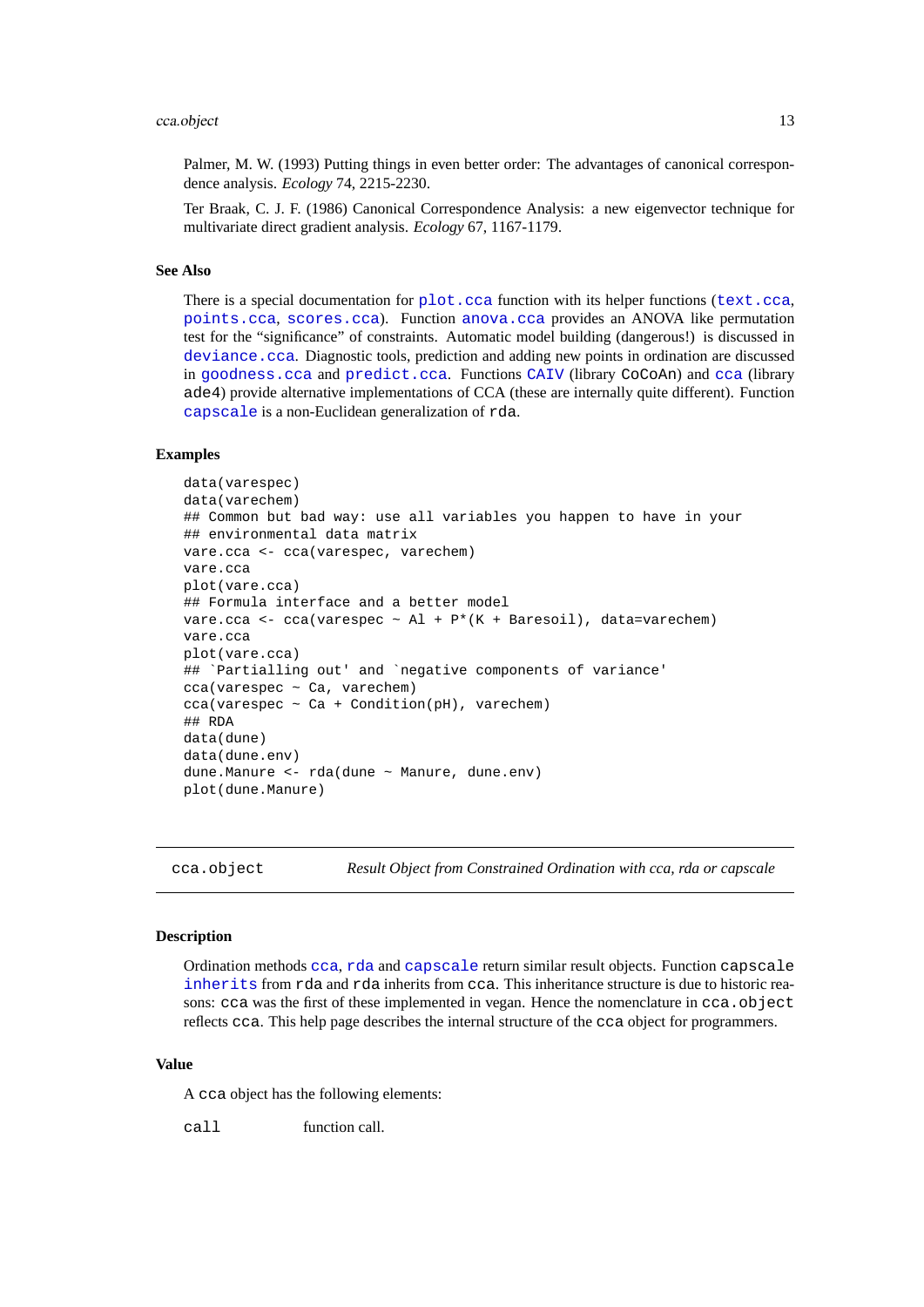| colsum, rowsum           |                                                                                                                                                                                                                                                                                                                                                                                                                                                                                                                                                                                                                                    |
|--------------------------|------------------------------------------------------------------------------------------------------------------------------------------------------------------------------------------------------------------------------------------------------------------------------------------------------------------------------------------------------------------------------------------------------------------------------------------------------------------------------------------------------------------------------------------------------------------------------------------------------------------------------------|
|                          | Column and row sums in cca. In rda, item colsum contains standard devia-<br>tions of species and rowsum is NA.                                                                                                                                                                                                                                                                                                                                                                                                                                                                                                                     |
| grand.total              | Grand total of community data in cca and NA in rda.                                                                                                                                                                                                                                                                                                                                                                                                                                                                                                                                                                                |
| inertia                  | Text used as the name of inertia.                                                                                                                                                                                                                                                                                                                                                                                                                                                                                                                                                                                                  |
| method                   | Text used as the name of the ordination method.                                                                                                                                                                                                                                                                                                                                                                                                                                                                                                                                                                                    |
| terms                    | The terms component of the formula. This is missing if the ordination was<br>not called with formula.                                                                                                                                                                                                                                                                                                                                                                                                                                                                                                                              |
| terminfo                 | Further information on terms with three subitems: terms which is like the<br>terms component above, but lists conditions and constrainst similarly; xlev<br>which lists the factor levels, and ordered which is TRUE to ordered factors.<br>This is produced by vegan internal function ordiTerminfo, and it is needed<br>in predict.cca with newdata. This is missing if the ordination was not<br>called with formula.                                                                                                                                                                                                           |
| tot.chi<br>pCCA, CCA, CA | Total inertia or the sum of all eigenvalues.                                                                                                                                                                                                                                                                                                                                                                                                                                                                                                                                                                                       |
|                          | Actual ordination results for conditioned (partial), constrained and unconstrained<br>components of the model. Any of these can be NULL if there is no correspond-<br>ing component. Items pCCA, CCA and CA have similar structure, and contain<br>following items:                                                                                                                                                                                                                                                                                                                                                                |
| alias                    | The names of the aliased constraints or conditions. Function alias. cca does<br>not access this item directly, but it finds the aliased variables and their defining<br>equations from the item QR.                                                                                                                                                                                                                                                                                                                                                                                                                                |
| biplot                   | Biplot scores of constraints. Only in CCA.                                                                                                                                                                                                                                                                                                                                                                                                                                                                                                                                                                                         |
| centroids                | (Weighted) centroids of factor levels of constraints. Only in CCA. Missing if the<br>ordination was not called with formula.                                                                                                                                                                                                                                                                                                                                                                                                                                                                                                       |
| eig                      | Eigenvalues of axes. In CCA and CA.                                                                                                                                                                                                                                                                                                                                                                                                                                                                                                                                                                                                |
| enveentre                | (Weighted) means of the original constraining or conditioning variables. In<br>pCCA and in CCA.                                                                                                                                                                                                                                                                                                                                                                                                                                                                                                                                    |
| Fit                      | The fitted values of standardized data matrix after fitting conditions. Only in<br>pCCA.                                                                                                                                                                                                                                                                                                                                                                                                                                                                                                                                           |
| QR                       | The QR decomposition of explanatory variables as produced by $qr$ . The con-<br>strained ordination algorithm is based on QR decomposition of constraints and<br>conditions (environmental data). The environmental data are first centred in<br>rda or weighted and centred in cca. The QR decomposition is used in many<br>functions that access cca results, and it can be used to find many items that are<br>not directly stored in the object. For examples, see coef.cca, coef.rda,<br>vif.cca, permutest.cca, predict.cca, predict.rda, calibrate.cca.<br>For possible uses of this component, see $qr$ . In pCCA and CCA. |
| rank                     | The rank of the component.                                                                                                                                                                                                                                                                                                                                                                                                                                                                                                                                                                                                         |
| tot.chi                  | Total inertia or the sum of all eigenvalues of the component.                                                                                                                                                                                                                                                                                                                                                                                                                                                                                                                                                                      |
| u                        | (Weighted) orthonormal site scores. Please note that scaled scores are not stored<br>in the cca object, but they are made when the object is accessed with func-<br>tions like scores.cca, summary.cca or plot.cca, or their rda vari-<br>ants. Only in CCA and CA. In CCA component these are the so-called linear<br>combination scores.                                                                                                                                                                                                                                                                                         |
| u.eig                    | u scaled by eigenvalues. There is no guarantee that any . eig variants of scores<br>will be kept in the future releases.                                                                                                                                                                                                                                                                                                                                                                                                                                                                                                           |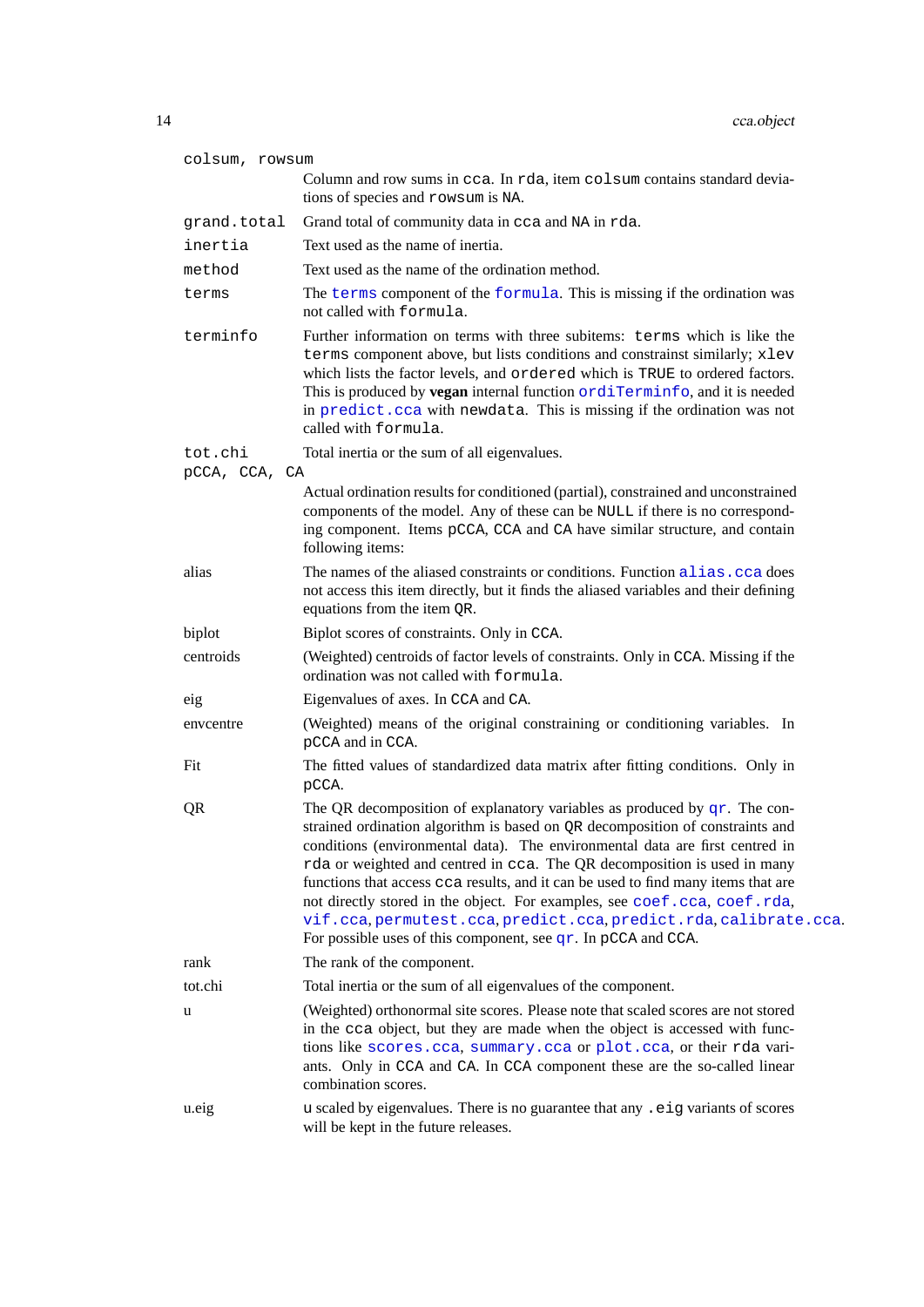# cca.object 15

| V            | (Weighted) orthonormal species scores. If missing species were omitted from<br>the analysis, this will contain attribute na. action that lists the omitted species.<br>Only in CCA and CA.                                                                                                                                                    |
|--------------|-----------------------------------------------------------------------------------------------------------------------------------------------------------------------------------------------------------------------------------------------------------------------------------------------------------------------------------------------|
| v.eig        | v weighted by eigenvalues.                                                                                                                                                                                                                                                                                                                    |
| wa           | Site scores found as weighted averages (cca) or weighted sums (rda) of v with<br>weights Xbar, but the multiplying effect of eigenvalues removed. These often<br>are known as WA scores in cca. Only in CCA.                                                                                                                                  |
| wa.eig       | The direct result of weighted avaraging or weighted summation (matrix multi-<br>plication) with the resulting eigenvalue inflation.                                                                                                                                                                                                           |
| <b>X</b> bar | The standardized data matrix after previous stages of analysis. In CCA this is<br>after possible pCCA or after partialling out the effects of conditions, and in CA<br>after both pCCA and CCA. In cca the standardization is Chi-square, and in<br>rda centring and optional scaling by species standard deviations using function<br>scale. |

# **Author(s)**

Jari Oksanen

# **References**

Legendre, P. and Legendre, L. (1998) *Numerical Ecology*. 2nd English ed. Elsevier.

# **See Also**

The description here provides a hacker's interface. For more user friendly acces to the cca object see [alias.cca](#page-32-2), [coef.cca](#page-57-2), [deviance.cca](#page-20-1), [predict.cca](#page-57-1), [scores.cca](#page-55-2), [summary.cca](#page-9-2), [vif.cca](#page-32-2), [weights.cca](#page-45-1), [spenvcor](#page-32-2) or rda variants of these functions.

# **Examples**

```
# Some species will be missing in the analysis, because only a subset
# of sites is used below.
data(dune)
data(dune.env)
mod <- cca(dune[1:15,] ~ ., dune.env[1:15,])
# Look at the names of missing species
attr(mod$CCA$v, "na.action")
# Look at the names of the aliased variables:
mod$CCA$alias
# Access directly constrained weighted orthonormal species and site
# scores, constrained eigenvalues and margin sums.
spec <- mod$CCA$v
sites <- mod$CCA$u
eig <- mod$CCA$eig
rsum <- mod$rowsum
csum <- mod$colsum
```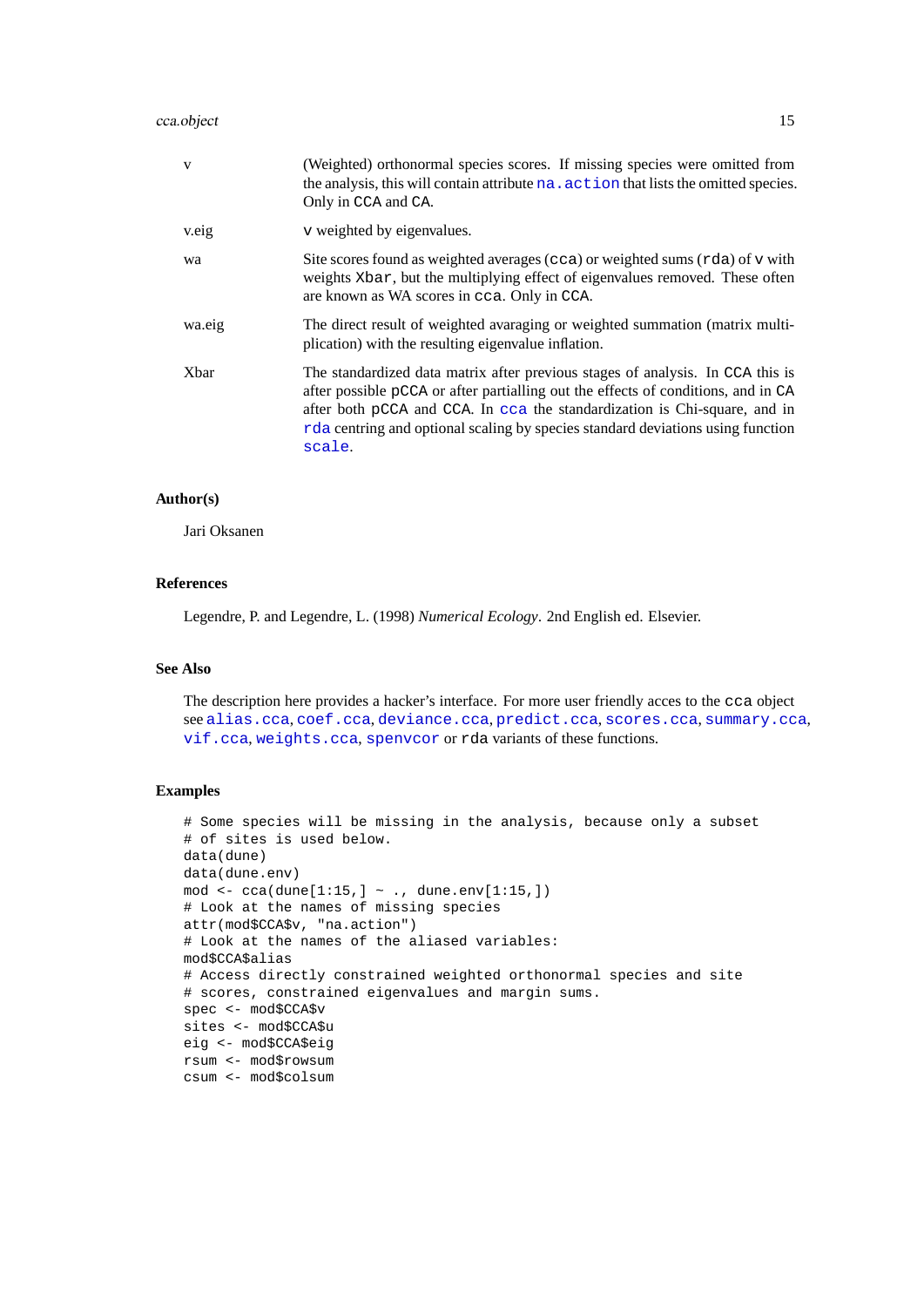# <span id="page-15-1"></span><span id="page-15-0"></span>**Description**

Performs detrended correspondence analysis and basic reciprocal averaging or orthogonal correspondence analysis.

# **Usage**

```
decorana(veg, iweigh=0, iresc=4, ira=0, mk=26, short=0, before=NULL,
         after=NULL)
## S3 method for class 'decorana':
plot(x, choices=c(1,2), origin=TRUE,
     display=c("both","sites","species","none"),
     cex = 0.8, cols = c(1,2), type, xlim, ylim,...)
## S3 method for class 'decorana':
text(x, display = c("sites", "species"), labels, choices = 1:2,origin = TRUE, select, \ldots)
## S3 method for class 'decorana':
points(x, display = c("sites", "species"), choices = 1:2,origin = TRUE, select, \ldots)
## S3 method for class 'decorana':
summary(object, digits=3, origin=TRUE,
     display=c("both", "species","sites","none"), ...)
downweight(veg, fraction = 5)
## S3 method for class 'decorana':
scores(x, display=c("sites","species"), choices =1:4, origin=TRUE, ...)
```
# **Arguments**

| veq       | Community data matrix.                                                                                         |
|-----------|----------------------------------------------------------------------------------------------------------------|
| iweigh    | Downweighting of rare species (0: no).                                                                         |
| iresc     | Number of rescaling cycles (0: no rescaling).                                                                  |
| ira       | Type of analysis (0: detrended, 1: basic reciprocal averaging).                                                |
| mk        | Number of segments in rescaling.                                                                               |
| short     | Shortest gradient to be rescaled.                                                                              |
| before    | Hill's piecewise transformation: values before transformation.                                                 |
| after     | Hill's piecewise transformation: values after transformation – these must corre-<br>spond to values in before. |
| x, object | A decorana result object.                                                                                      |
| choices   | Axes shown.                                                                                                    |
| origin    | Use true origin even in detrended correspondence analysis.                                                     |
| display   | Display only sites, only species, both or neither.                                                             |
| cex       | Plot character size.                                                                                           |
| cols      | Colours used for sites and species.                                                                            |
| type      | Type of plots, partial match to "text", "points" or "none".                                                    |
|           |                                                                                                                |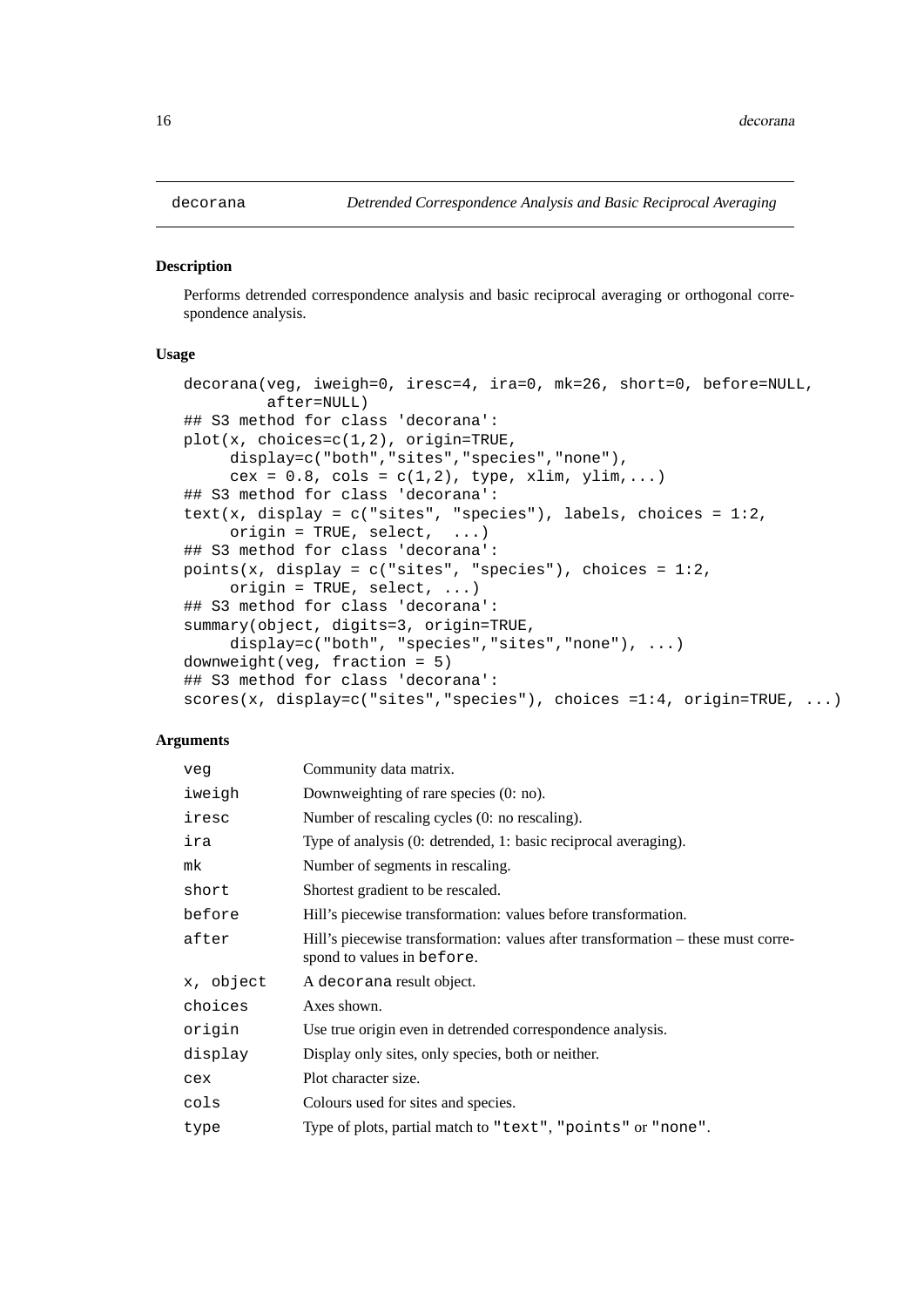# decorana and the contract of the contract of the contract of the contract of the contract of the contract of the contract of the contract of the contract of the contract of the contract of the contract of the contract of t

| labels     | Optional text to be used instead of row names.                                                                                             |
|------------|--------------------------------------------------------------------------------------------------------------------------------------------|
| select     | Items to be displayed. This can either be a logical vector which is TRUE for<br>displayed items or a vector of indices of displayed items. |
| xlim, ylim | the x and y limits (min, max) of the plot.                                                                                                 |
| digits     | Number of digits in summary output.                                                                                                        |
| fraction   | Abundance fraction where downweighting begins.                                                                                             |
| $\ddots$   | Other parameters for plot function.                                                                                                        |

# **Details**

In late 1970s, correspondence analysis became the method of choice for ordination in vegetation science, since it seemed to be able to cope with non-linear species responses better than principal components analysis. However, even correspondence analysis produced arc-shaped configuration of a single gradient. Mark Hill developed detrended correspondence analysis to correct two assumed 'faults' in correspondence analysis: curvature of straight gradients and packing of sites at the ends of the gradient.

The curvature is removed by replacing the orthogonalization of axes with detrending. In orthogonalization the successive axes are made non-correlated, but detrending should remove all systematic dependence between axes. Detrending is made using a five-segment smoothing window with weights (1,2,3,2,1) on mk segments – which indeed is more robust than the suggested alternative of detrending by polynomials. The packing of sites at the ends of the gradient is undone by rescaling the axes after extraction. After rescaling, the axis is supposed to be scaled by 'SD' units, so that the average width of Gaussian species responses is supposed to be one over whole axis. Other innovations were the piecewise linear transformation of species abundances and downweighting of rare species which were regarded to have an unduly high influence on ordination axes.

It seems that detrending works actually by twisting the ordination space, so that the results look noncurved in two-dimensional projections ('lolly paper effect'). As a result, the points have usually an easily recognized triangle or diamond shaped pattern, obviously as a detrending artefact. Rescaling works differently than commonly presented, too. Decorana does not use, or even evaluate, the widths of species responses. Instead, it tries to equalize the weighted variance of species scores on axis segments (parameter mk has only a small effect, since decorana finds the segment number from the current estimate of axis length). This equalizes response widths only for the idealized species packing model, where all species initially have unit width responses and equally spaced modes.

Function summary prints the ordination scores, possible prior weights used in downweighting, and the marginal totals after applying these weights. Function plot plots species and site scores. Classical decorana scaled the axes so that smallest site score was 0 (and smallest species score was negative), but summary, plot and scores use the true origin, unless origin = FALSE.

In addition to proper eigenvalues, the function also reports 'decorana values' in detrended analysis. These are the values that the legacy code of decorana returns as 'eigenvalues'. They are estimated internally during iteration, and it seems that detrending interferes the estimation so that these values are generally too low and have unclear interpretation. Moreover, 'decorana values' are estimated before rescaling which will change the eigenvalues. The proper eigenvalues are estimated after extraction of the axes and they are always the ratio of biased weighted variances of site and species scores even in detrended and rescaled solutions. The 'decorana values' are provided only for the the compatibility with legacy software, and they should not be used.

# **Value**

Function returns an object of class decorana, which has print, summary and plot methods.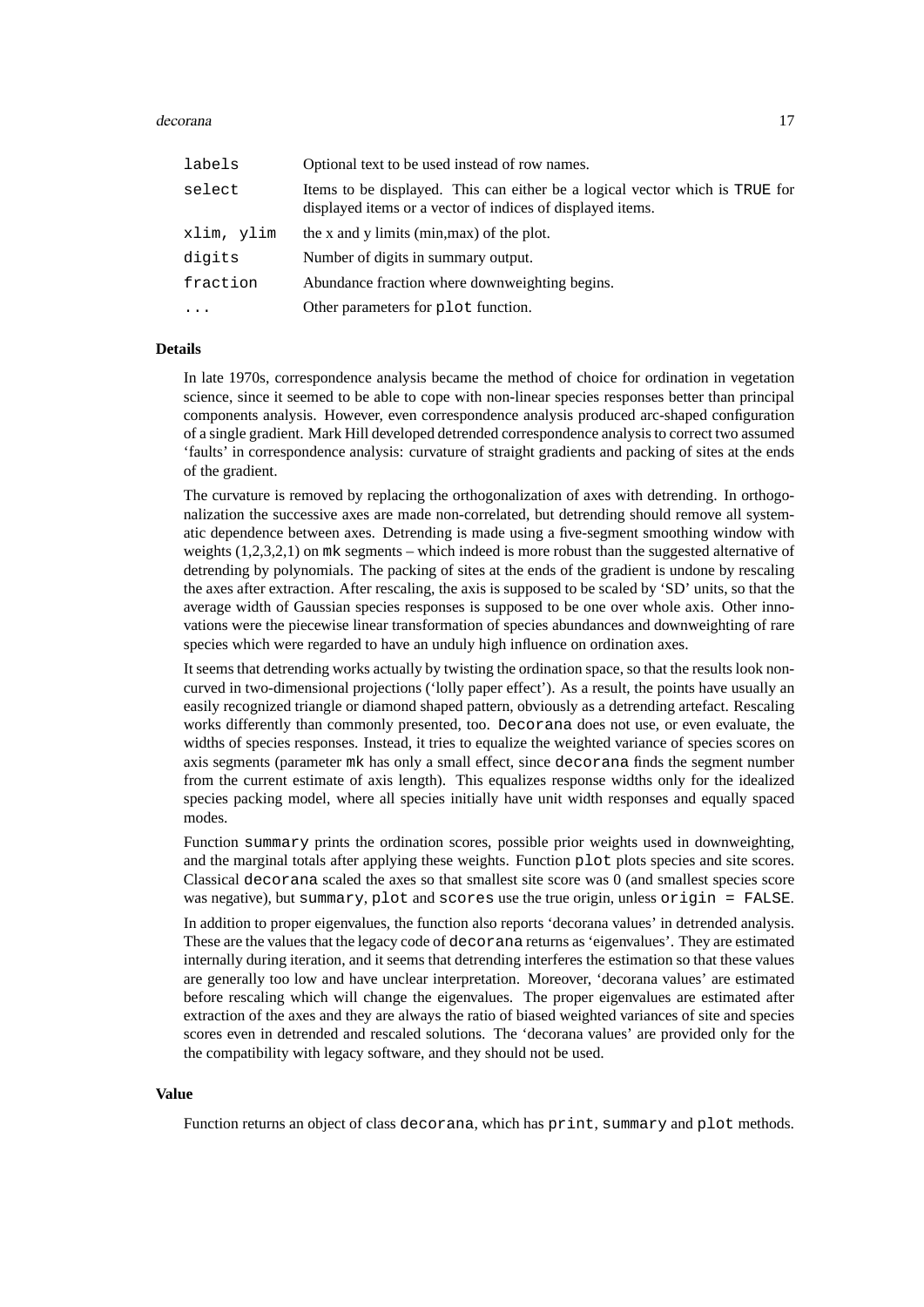Function decorana uses the central numerical engine of the original Fortran code (which is in public domain), or about 1/3 of the original program. I have tried to implement the original behaviour, although a great part of preparatory steps were written in R language, and may differ somewhat from the original code. However, well-known bugs are corrected and strict criteria used (Oksanen & Minchin 1997).

Please note that there really is no need for piecewise transformation or even downweighting within decorana, since there are more powerful and extensive alternatives in R, but these options are included for compliance with the original software. If different fraction of abundance is needed in downweighting, function downweight must be applied before decorana. Function downweight indeed can be applied prior to correspondence analysis, and so it can be used together with [cca](#page-9-1), [CAIV](#page-0-0) and [ca](#page-0-0) as well.

The function finds only four axes: this is not easily changed.

# **Author(s)**

Mark O. Hill wrote the original Fortran code, R port was by Jari Oksanen.

# **References**

Hill, M.O. and Gauch, H.G. (1980). Detrended correspondence analysis: an improved ordination technique. *Vegetatio* 42, 47–58.

Oksanen, J. and Minchin, P.R. (1997). Instability of ordination results under changes in input data order: explanations and remedies. *Journal of Vegetation Science* 8, 447–454.

#### **See Also**

For unconstrained ordination, non-metric multidimensional scaling in  $i$  somps may be more robust. Constrained (or 'canonical') correspondence analysis can be made with [cca](#page-9-1). Orthogonal correspondence analysis can be made with [ca](#page-0-0), or with decorana or [cca](#page-9-1), but the scaling of results vary (and the one in decorana correspondes to scaling  $= -1$  in [cca](#page-9-1).). See [predict.decorana](#page-57-2) for adding new points to ordination.

# **Examples**

```
data(varespec)
vare.dca <- decorana(varespec)
vare.dca
summary(vare.dca)
plot(vare.dca)
### the detrending rationale:
gaussresp <- function(x,u) exp(-(x-u)^2/2)x \leftarrow \text{seq}(0, 6, \text{length=15}) ## The gradient
u \leftarrow seq(-2, 8, len=23) ## The optima
pack <- outer(x,u,gaussresp)
matplot(x, pack, type="l", main="Species packing")
opar <- par(mfrow=c(2,2))
plot(scores(prcomp(pack)), asp=1, type="b", main="PCA")
plot(scores(decorana(pack, ira=1)), asp=1, type="b", main="CA")
plot(scores(decorana(pack)), asp=1, type="b", main="DCA")
plot(scores(cca(pack \sim x), dis="sites"), asp=1, type="b", main="CCA")
### Let's add some noise:
noisy <- (0.5 + runif(length(pack)))*pack
```
# **Note**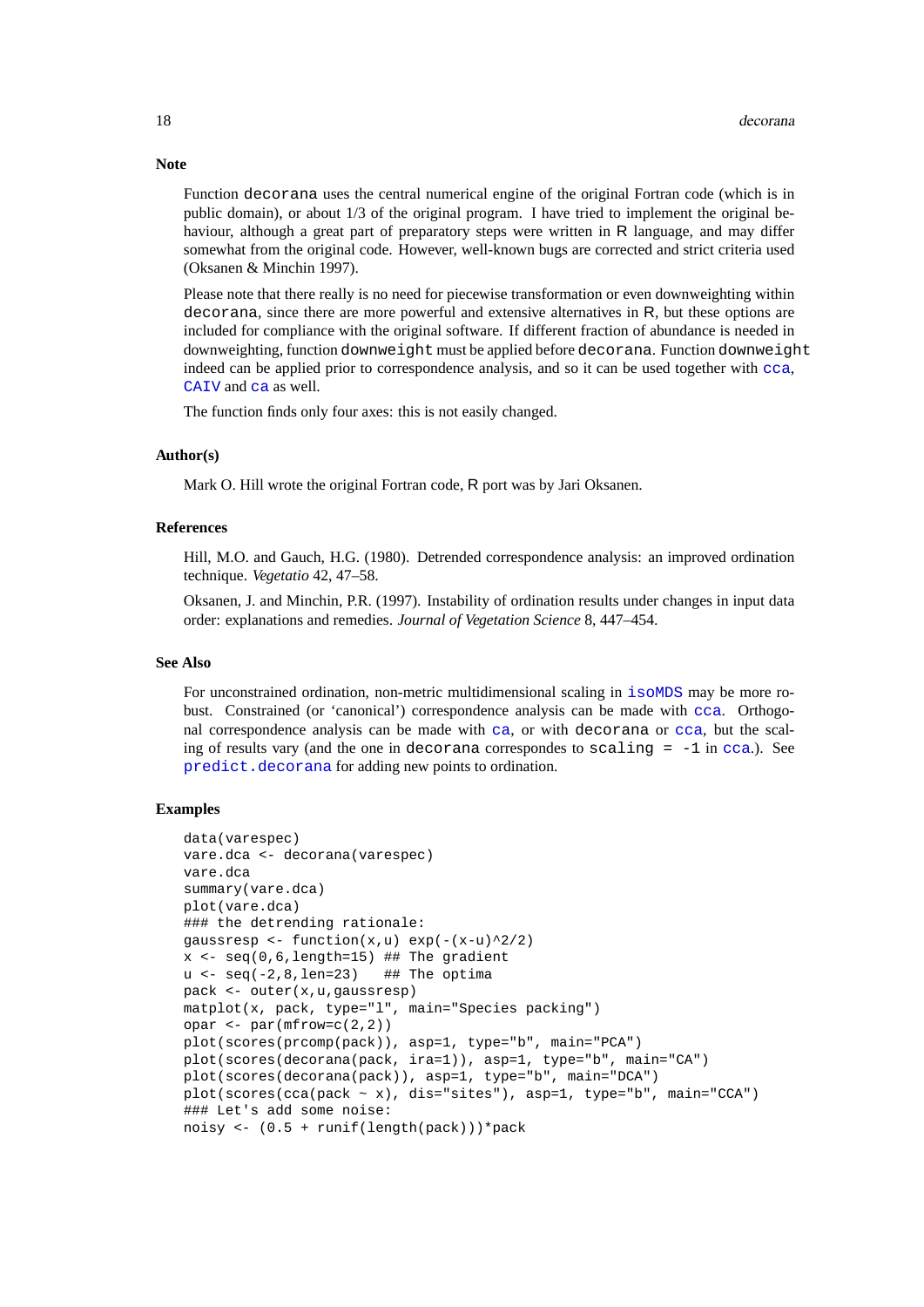# <span id="page-18-0"></span>decostand 19

```
par(mfrow=c(2,1))matplot(x, pack, type="l", main="Ideal model")
matplot(x, noisy, type="l", main="Noisy model")
par(mfrow=c(2,2))plot(scores(prcomp(noisy)), type="b", main="PCA", asp=1)
plot(scores(decorana(noisy, ira=1)), type="b", main="CA", asp=1)
plot(scores(decorana(noisy)), type="b", main="DCA", asp=1)
plot(scores(cca(noisy ~ x), dis="sites"), asp=1, type="b", main="CCA")
par(opar)
```
decostand *Standardizaton Methods for Community Ecology*

# **Description**

The function provides some popular (and effective) standardization methods for community ecologists.

# **Usage**

```
decostand(x, method, MARGIN, range.global, na.rm = FALSE)
wisconsin(x)
```
# **Arguments**

| $\mathbf{x}$ | Community data matrix.                                                                                                                                                         |
|--------------|--------------------------------------------------------------------------------------------------------------------------------------------------------------------------------|
| method       | Standardization method.                                                                                                                                                        |
| MARGIN       | Margin, if default is not acceptable.                                                                                                                                          |
|              | range.global Matrix from which the range is found in method = "range". This allows<br>using same ranges across subsets of data. The dimensions of MARGIN must<br>match with x. |
| na.rm        | Ignore missing values in row or column standardizations.                                                                                                                       |

# **Details**

The function offers following standardization methods for community data:

- total: divide by margin total (default MARGIN = 1).
- max: divide by margin maximum (default MARGIN = 2).
- freq: divide by margin maximum and multiply by number of non-zero items, so that the average of non-zero entries is one (Oksanen 1983; default MARGIN = 2).
- normalize: make margin sum of squares equal to one (default MARGIN = 1).
- range: standardize values into range  $0 \ldots 1$  (default MARGIN = 2). If all values are constant, they will be transformed to 0.
- standardize: scale into zero mean and unit variance (default MARGIN = 2).
- pa: scale into presence/absence scale  $(0/1)$ .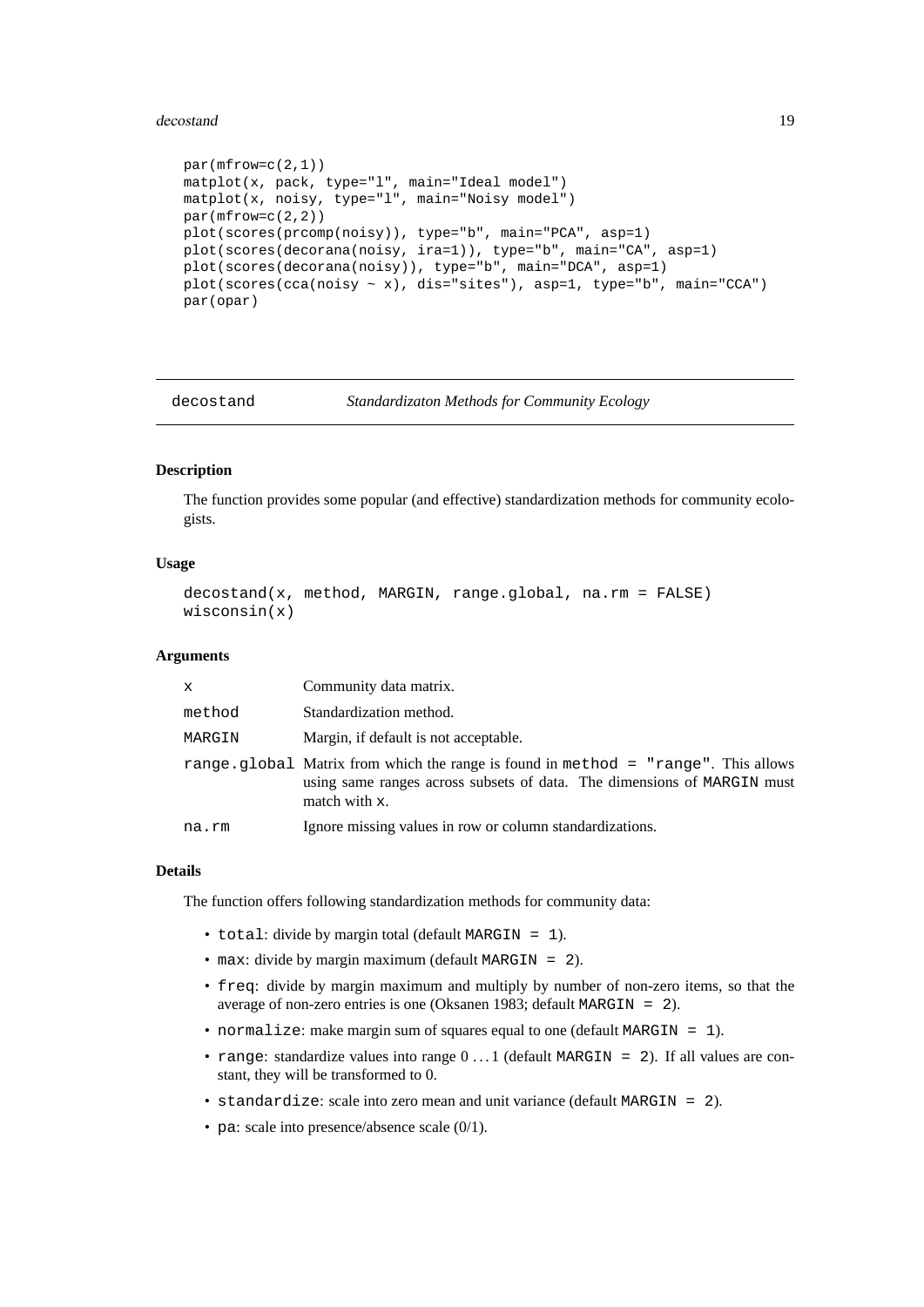- chi. square: divide by row sums and square root of column sums, and adjust for square root of matrix total (Legendre & Gallagher 2001). When used with Euclidean distance, the matrix should be similar to the the Chi-square distance used in correspondence analysis. However, the results from [cmdscale](#page-0-0) would still differ, since CA is a weighted ordination method (default MARGIN = 1).
- hellinger: square root of method = "total" (Legendre & Gallagher 2001).

Standardization, as contrasted to transformation, means that the entries are transformed relative to other entries.

All methods have a default margin. MARGIN=1 means rows (sites in a normal data set) and MARGIN=2 means columns (species in a normal data set).

Command wisconsin is a shortcut to common Wisconsin double standardization where species  $(MARGIN=2)$  are first standardized by maxima  $(max)$  and then sites  $(MARGIN=1)$  by site totals (tot).

Most standardization methods will give non-sense results with negative data entries that normally should not occur in the community data. If there are empty sites or species (or constant with method = "range"), many standardization will change these into NaN.

# **Value**

Returns the standardized data frame.

# **Note**

Common transformations can be made with standard R functions.

# **Author(s)**

Jari Oksanen

# **References**

Legendre, P. & Gallagher, E.D. (2001) Ecologically meaningful transformations for ordination of species data. *Oecologia* 129: 271–280.

Oksanen, J. (1983) Ordination of boreal heath-like vegetation with principal component analysis, correspondence analysis and multidimensional scaling. *Vegetatio* 52, 181–189.

# **Examples**

```
data(varespec)
sptrans <- decostand(varespec, "max")
apply(sptrans, 2, max)
sptrans <- wisconsin(varespec)
# Chi-square: Similar but not identical to Correspondence Analysis.
sptrans <- decostand(varespec, "chi.square")
plot(procrustes(rda(sptrans), cca(varespec)))
```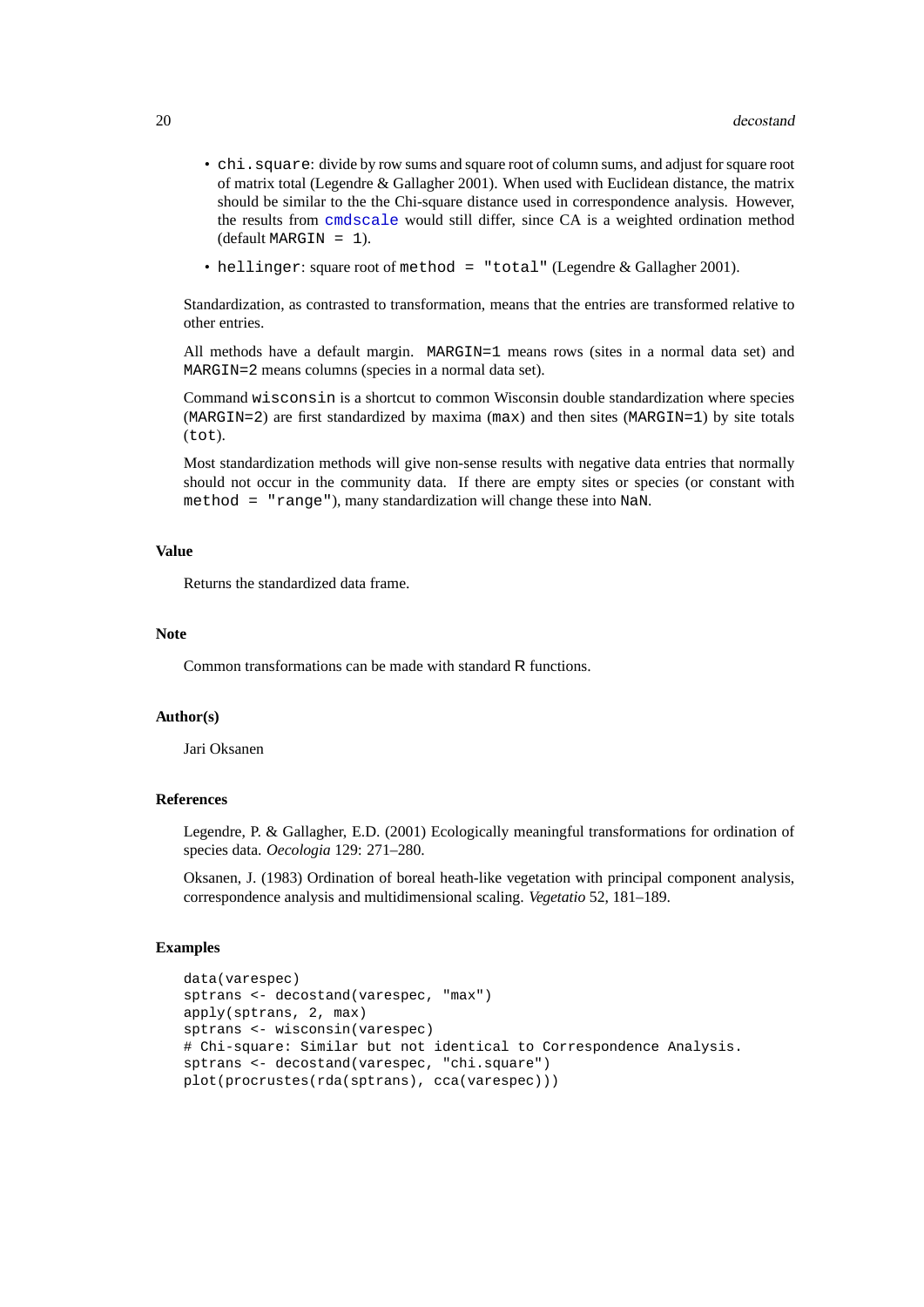<span id="page-20-1"></span><span id="page-20-0"></span>

# **Description**

The functions extract statistics that resemble deviance and AIC from the result of constrained correspondence analysis [cca](#page-9-1) or redundancy analysis [rda](#page-9-2). These functions are rarely needed directly, but they are called by [step](#page-0-0) in automatic model building. Actually, [cca](#page-9-1) and [rda](#page-9-2) do not have [AIC](#page-0-0) and these functions are certainly wrong.

# **Usage**

```
## S3 method for class 'cca':
deviance(object, ...)
## S3 method for class 'cca':
extractAIC(fit, scale = 0, k = 2, ...)
```
# **Arguments**

| object | the result of a constrained ordination (cca or rda).                                                                  |
|--------|-----------------------------------------------------------------------------------------------------------------------|
| fit    | fitted model from constrained ordination.                                                                             |
| scale  | optional numeric specifying the scale parameter of the model, see scale in<br>step.                                   |
| k      | numeric specifying the "weight" of the <i>equivalent degrees of freedom</i> $(=$ : $edf)$<br>part in the AIC formula. |
|        | further arguments.                                                                                                    |

# **Details**

The functions find statistics that resemble [deviance](#page-0-0) and [AIC](#page-0-0) in constrained ordination. Actually, constrained ordination methods do not have log-Likelihood, which means that they cannot have AIC and deviance. Therefore you should not use these functions, and if you use them, you should not trust them. If you use these functions, it remains as your responsibility to check the adequacy of the result.

The deviance of  $cca$  is equal to Chi-square of the residual data matrix after fitting the constraints. The deviance of  $rda$  is defined as the residual sum of squares. The deviance function of  $rda$  is also used for [capscale](#page-7-1). Function extractAIC mimics extractAIC.lm in translating deviance to AIC.

There is little need to call these functions directly. However, they are called implicitly in [step](#page-0-0) function used in automatic selection of constraining variables. You should check the resulting model with some other criteria, because the statistics used here are unfounded. In particular, the penalty k is not properly defined, and the default  $k = 2$  is not justified theoretically. If you have only continuous covariates, the step function will base the model building on magnitude of eigenvalues, and the value of k only influences the stopping point (but variable with highest eigenvalues is not necessarily the most significant one in permutation tests in [anova.cca](#page-4-1)). If you also have multiclass factors, the value of k will have a capricious effect in model building.

#### **Value**

The deviance functions return "deviance", and extractAIC returns effective degrees of freedom and "AIC".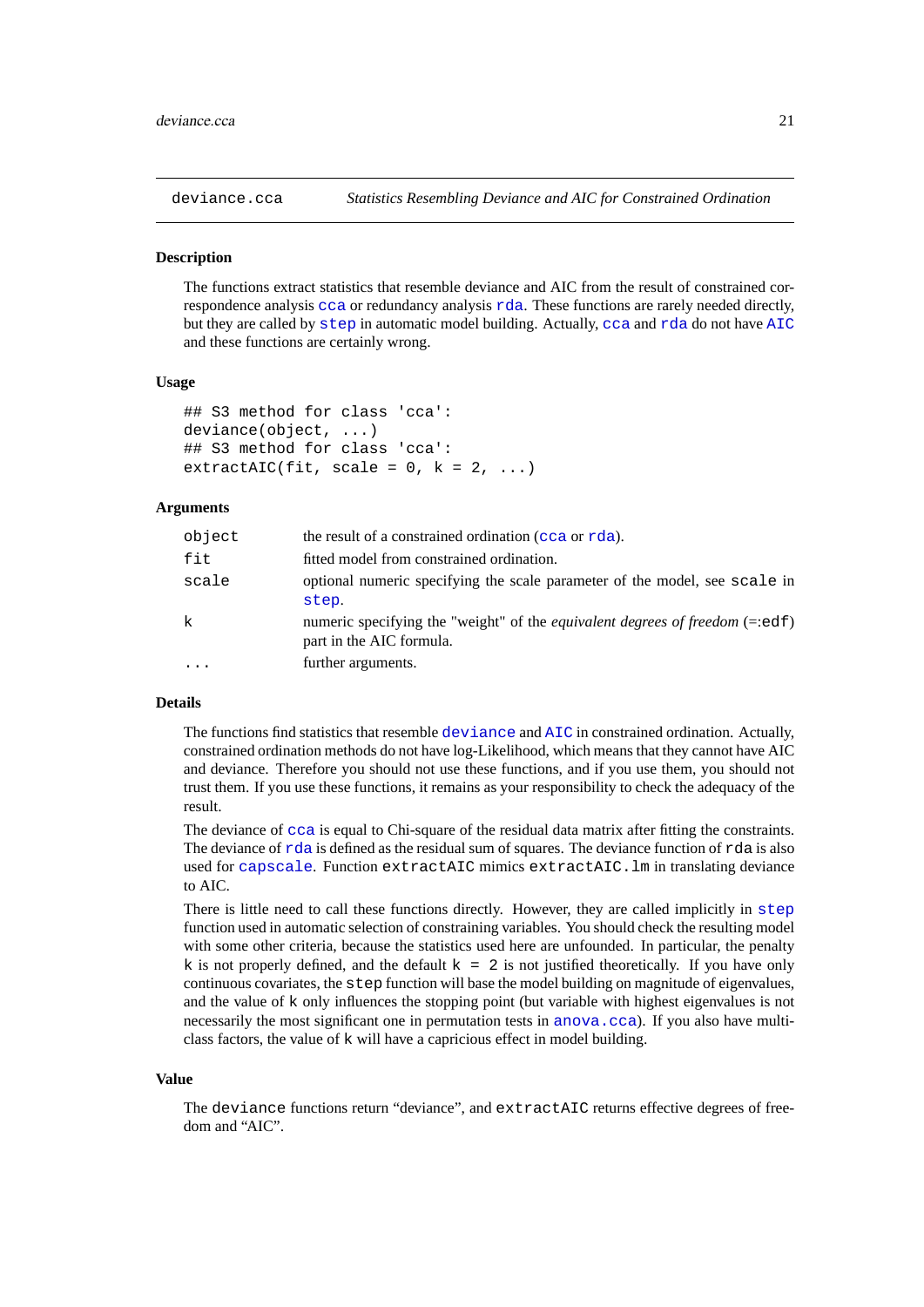#### **Note**

These functions are unfounded and untested and they should not be used directly or implicitly. Moreover, usual caveats in using [step](#page-0-0) are very valid.

# **Author(s)**

Jari Oksanen

# **References**

Godínez-Domínguez, E. & Freire, J. (2003) Information-theoretic approach for selection of spatial and temporal models of community organization. *Marine Ecology Progress Series* 253, 17–24.

#### **See Also**

[cca](#page-9-1), [rda](#page-9-2), [anova.cca](#page-4-1), [step](#page-0-0), [extractAIC](#page-0-0).

# **Examples**

```
# The deviance of correspondence analysis equals Chi-square
data(dune)
data(dune.env)
chisq.test(dune)
deviance(cca(dune))
# Backward elimination from a complete model "dune ~ ."
ord <- cca(dune ~ ., dune.env)
ord
step(ord)
# Stepwise selection (forward from an empty model "dune ~ 1")
step(cca(dune ~ 1, dune env), scope = formula(crd))# ANOVA for the added variable
anova(cca(dune ~ Moisture, dune.env))
# ANOVA for the next candidate variable that was not added
anova(cca(dune \sim Condition(Moisture) + Management, dune.env), perm.max=1000)
```
distconnected *Connectedness and Minimum Spanning Tree for Dissimilarities*

# **Description**

Function distconnected finds groups that are connected disregarding dissimilarities that are at or above a threshold or NA. The function can be used to find groups that can be ordinated together or transformed by [stepacross](#page-74-1). Function no.shared returns a logical dissimilarity object, where TRUE means that sites have no species in common. This is a minimal structure for distconnected or can be used to set missing values to dissimilarities. Function spantree finds a minimum spanning tree connecting all points, but disregarding dissimilarities that are at or above the threshold or NA.

# **Usage**

```
distconnected(dis, toolong = 1, trace = TRUE)
no.shared(x)
spantree(dis, toolong = 0)
```
<span id="page-21-0"></span>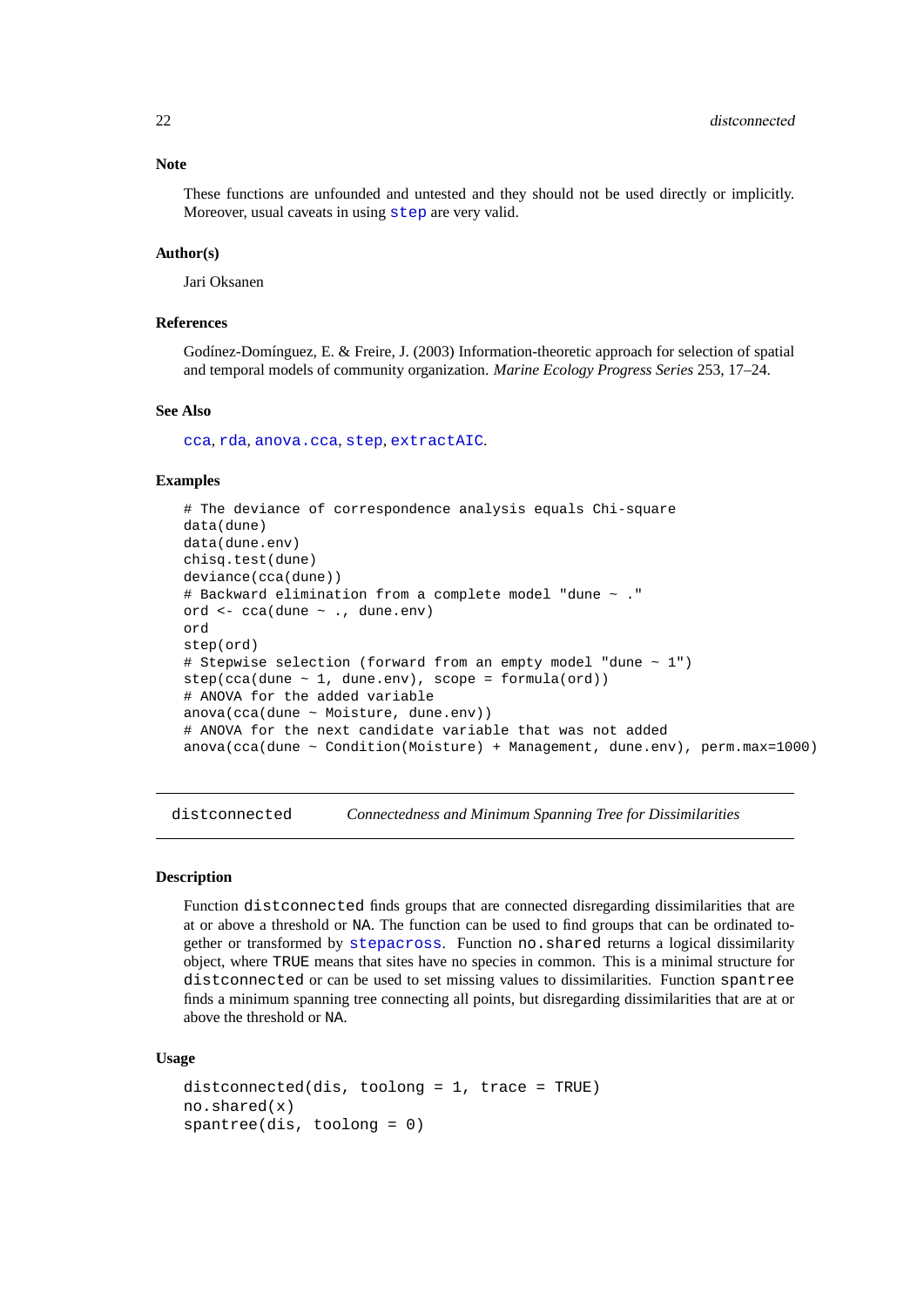### distconnected 23

# **Arguments**

| dis     | Dissimilarity data inheriting from class dist or a an object, such as a matrix,<br>that can be converted to a dissimilarity matrix. Functions vegdist and dist<br>are some functions producing suitable dissimilarity data.     |
|---------|---------------------------------------------------------------------------------------------------------------------------------------------------------------------------------------------------------------------------------|
| toolong | Shortest dissimilarity regarded as NA. The function uses a fuzz factor, so that<br>dissimilarities close to the limit will be made NA, too. If $to \circ$ long = 0 (or<br>negative), no dissimmilarity is regarded as too long. |
| trace   | Summarize results of dist connected                                                                                                                                                                                             |
| X       | Community data.                                                                                                                                                                                                                 |

#### **Details**

Data sets are disconnected if they have sample plots or groups of sample plots which share no species with other sites or groups of sites. Such data sets cannot be sensibly ordinated by any unconstrained method, because these subsets cannot be related to each other. For instance, correspondence analysis will polarize these subsets with eigenvalue 1. Neither can such dissimilarities be transformed with [stepacross](#page-74-1), because there is no path between all points, and result will contain NAs. Function distconnected will find such subsets in dissimilarity matrices. The function will return a grouping vector that can be used for subsetting the data. If data are connected, the result vector will be all 1s. The connectedness between two points can be defined either by a threshold toolong or using input dissimilarities with NAs.

Function no.shared returns a dist structure having value TRUE when two sites have nothing in common, and value FALSE when they have at least one shared species. This is a minimal structure that can be analysed with distconnected. The function can be used to select dissimilarities with no shared species in indices which do not have a fixed upper limit.

Function spantree finds a minimum spanning tree for dissimilarities (there may be several minimum spanning trees, but the function finds only one). Dissimilarities at or above the threshold toolong and NAs are disregarded, and the spanning tree is found through other dissimilarities. If the data are disconnected, the function will return a disconnected tree (or a forest), and the corresponding link is NA. The results of spantree can be overlaid onto an ordination diagram using function [ordispantree](#page-45-1).

Function distconnected uses depth-first search (Sedgewick 1990). Function spantree uses Prim's method implemented as priority-first search for dense graphs (Sedgewick 1990).

#### **Value**

Function distconnected returns a vector for observations using integers to identify connected groups. If the data are connected, values will be all 1. Function no.shared returns an object of class [dist](#page-0-0). Function spantree returns a list with two vectors, each of length  $n-1$ . The number of links in a tree is one less the number of observations, and the first item is omitted. The items are

| kid  | The child node of the parent, starting from parent number two. If there is no link |
|------|------------------------------------------------------------------------------------|
|      | from the parent, value will be NA and tree is disconnected at the node.            |
| dist | Corresponding distance. If $kid = NA$ , then dist = 0.                             |

#### **Note**

In principle, minimum spanning tree is equivalent to single linkage clustering that can be performed using [hclust](#page-0-0) or [agnes](#page-0-0). However, these functions combine clusters to each other and the information of the actually connected points (the "single link") cannot be recovered from the result. The graphical output of a single linkage clustering plotted with [ordicluster](#page-45-1) will look very different from an equivalent spanning tree plotted with [ordispantree](#page-45-1).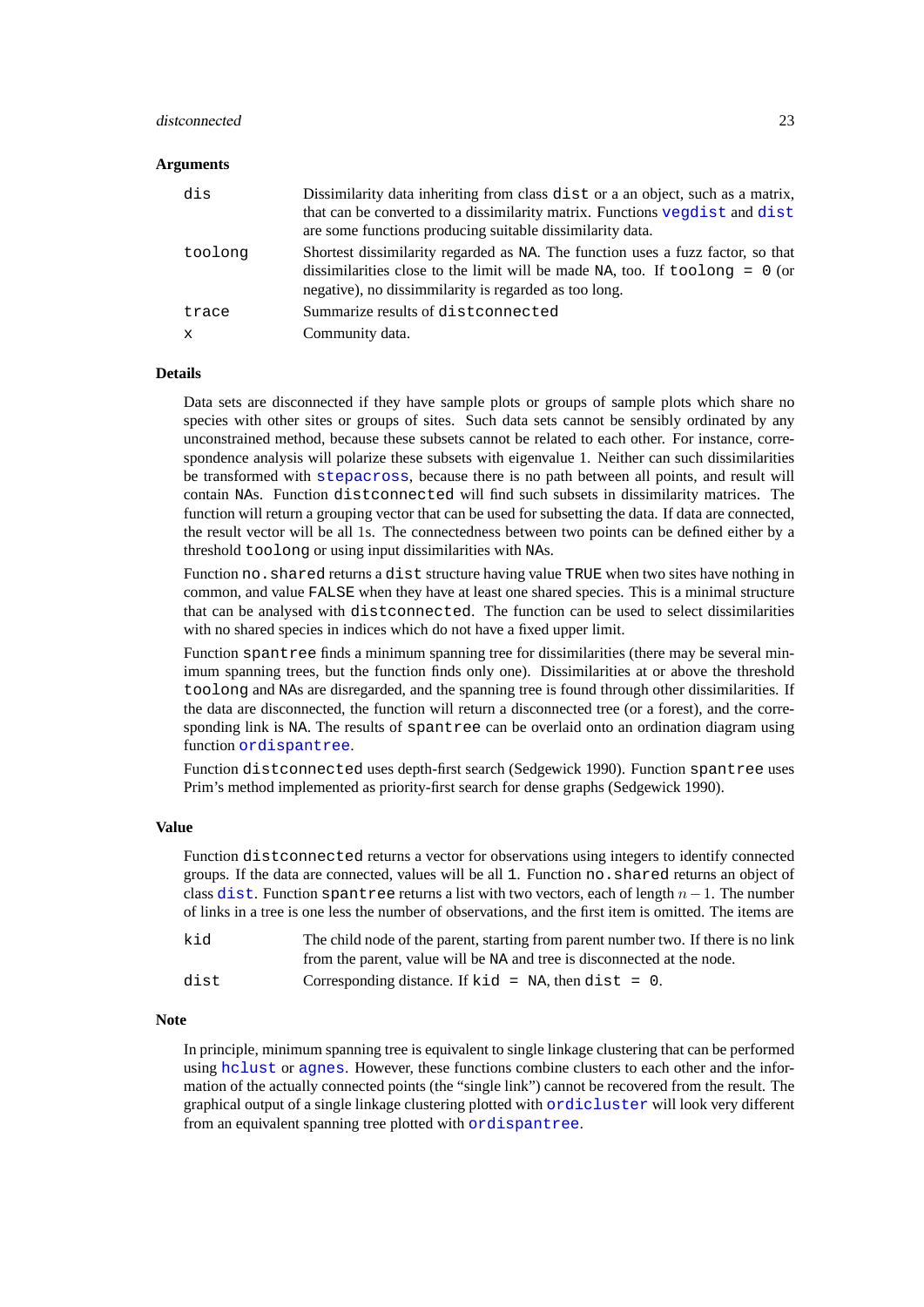24 diversity

# **Author(s)**

Jari Oksanen

# **References**

Sedgewick, R. (1990). *Algorithms in C*. Addison Wesley.

#### **See Also**

[vegdist](#page-77-1) or [dist](#page-0-0) for getting dissimilarities, [stepacross](#page-74-1) for a case where you may need distconnected, [ordispantree](#page-45-1) for displaying results of spantree, and [hclust](#page-0-0) or [agnes](#page-0-0) for single linkage clustering.

# **Examples**

```
## There are no disconnected data in vegan, and the following uses an
## extremely low threshold limit for connectedness. This is for
## illustration only, and not a recommended practice.
data(dune)
dis <- vegdist(dune)
ord <- cmdscale(dis) ## metric MDS
gr <- distconnected(dis, toolong=0.4)
tr <- spantree(dis, toolong=0.4)
ordiplot(ord, type="n")
ordispantree(ord, tr, col="red", lwd=2)
points(ord, cex=1.3, pch=21, col=1, bg = gr)
# Make sites with no shared species as NA in Manhattan dissimilarities
dis <- vegdist(dune, "manhattan")
is.na(dis) <- no.shared(dune)
```
<span id="page-23-2"></span>diversity *Ecological Diversity Indices and Rarefaction Species Richness*

# <span id="page-23-1"></span>**Description**

Shannon, Simpson, Rényi, Hill and Fisher diversity indices and rarefied species richness for community ecologists.

# **Usage**

```
diversity(x, index = "shannon", MARGIN = 1, base = exp(1))
rarefy(x, sample, se = FALSE, MARGIN = 1)
renyi(x, scales=c(0,0.25,0.5,1,2,4,8,16,32,64,Inf), hill = FALSE)
fisher.alpha(x, MARGIN = 1, se = FALSE, \ldots)
specnumber(x, MARGIN = 1)
```
#### **Arguments**

| x      | Community data matrix.                                  |
|--------|---------------------------------------------------------|
| index  | Diversity index, one of shannon, simpson or invsimpson. |
| MARGIN | Margin for which the index is computed.                 |

<span id="page-23-0"></span>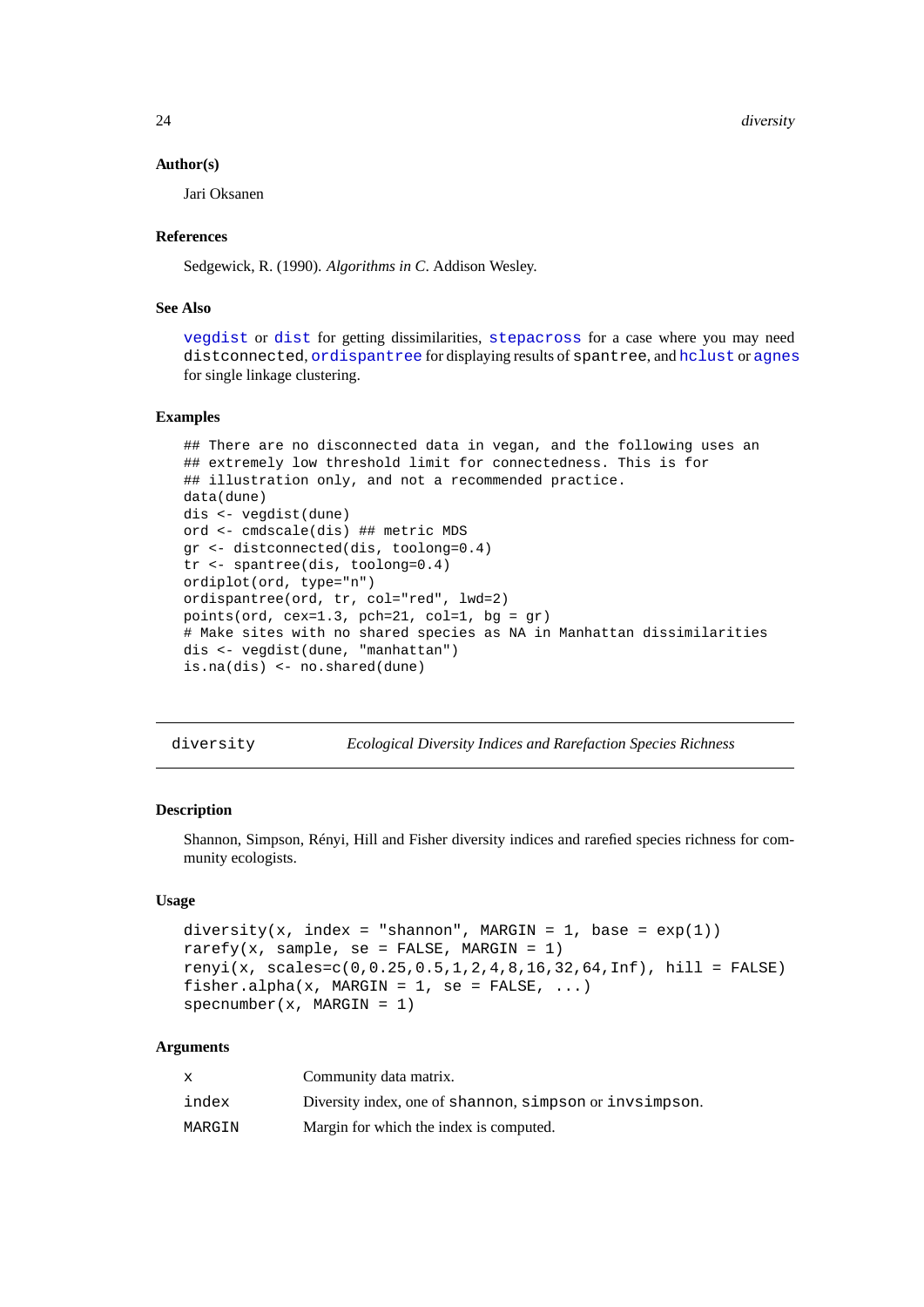# diversity and the contract of the contract of the contract of the contract of the contract of the contract of the contract of the contract of the contract of the contract of the contract of the contract of the contract of

| The logarithm base used in shannon.     |
|-----------------------------------------|
| Subsample size for rarefying community. |
| Estimate standard errors.               |
| Scales of Rényi diversity.              |
| Calculate Hill numbers.                 |
| Parameters passed to nlm                |
|                                         |

# **Details**

Shannon or Shannon–Weaver (or Shannon–Wiener) index is defined as  $H' = -\sum_i p_i \log_b p_i$ , where  $p_i$  is the proportional abundance of species i and b is the base of the logarithm. It is most popular to use natural logarithms, but some argue for base  $b = 2$  (which makes sense, but no real difference).

Both variants of Simpson's index are based on  $D = \sum p_i^2$ . Choice simpson returns  $1 - D$  and invsimpson returns 1/D.

Shannon and Simpson indices are both special cases of Rényi diversity

$$
H_a = \frac{1}{1-a} \log \sum p_i^a
$$

where  $a$  is a scale parameter, and Hill (1975) suggested to use so-called "Hill numbers" defined as  $N_a = \exp(H_a)$ . Some Hill numbers are the number of species with  $a = 0$ ,  $\exp(H')$  or the exponent of Shannon diversity with  $a = 1$ , inverse Simpson with  $a = 2$  and  $1/\max(p_i)$  with  $a = \infty$ . According to the theory of diversity ordering, one community can be regarded as more diverse than another only if its Rényi diversities are all higher (Tóthmérész 1995).

Function rarefy gives the expected species richness in random subsamples of size sample from the community. The size of sample should be smaller than total community size, but the function will silently work for larger sample as well and return non-rarefied species richness (and standard error = 0). Rarefaction can be performed only with genuine counts of individuals. The function rarefy is based on Hurlbert's (1971) formulation, and the standard errors on Heck et al. (1975).

Function fisher.alpha estimates the  $\alpha$  parameter of Fisher's logarithmic series (see [fisherfit](#page-29-1)). The estimation is possible only for genuine counts of individuals. The function can optionally return standard errors of  $\alpha$ . These should be regarded only as rough indicators of the accuracy: the confidence limits of  $\alpha$  are strongly non-symmetric and standard errors cannot be used in Normal inference.

Function specnumber finds the number of species. With MARGIN =  $2$ , it finds frequencies of species. The function is extremely simple, and shortcuts are easy in plain R.

Better stories can be told about Simpson's index than about Shannon's index, and still more grandiose stories about rarefaction (Hurlbert 1971). However, these indices are all very closely related (Hill 1973), and there is no reason to despise one more than others (but if you are a graduate student, don't drag me in, but obey your Professor's orders). In particular, exponent of the Shannon index is linearly related to inverse Simpson (Hill 1973) although the former may be more sensitive to rare species. Moreover, inverse Simpson is asymptotically equal to rarefied species richness in sample of two individuals, and Fisher's  $\alpha$  is very similar to inverse Simpson.

# **Value**

Vector of diversity indices or rarefied species richness values. With option  $se = TRUE$ , function rarefy returns a 2-row matrix with rarefied richness (S) and its standard error (se). Function renyi returns a data frame of selected indices. With option  $se = TRUE$ , function fisher.alpha returns a data frame with items for  $\alpha$  (alpha), its approximate standard errors (se), residual degrees of freedom (df.residual), and the code returned by  $nlm$  on the success of estimation.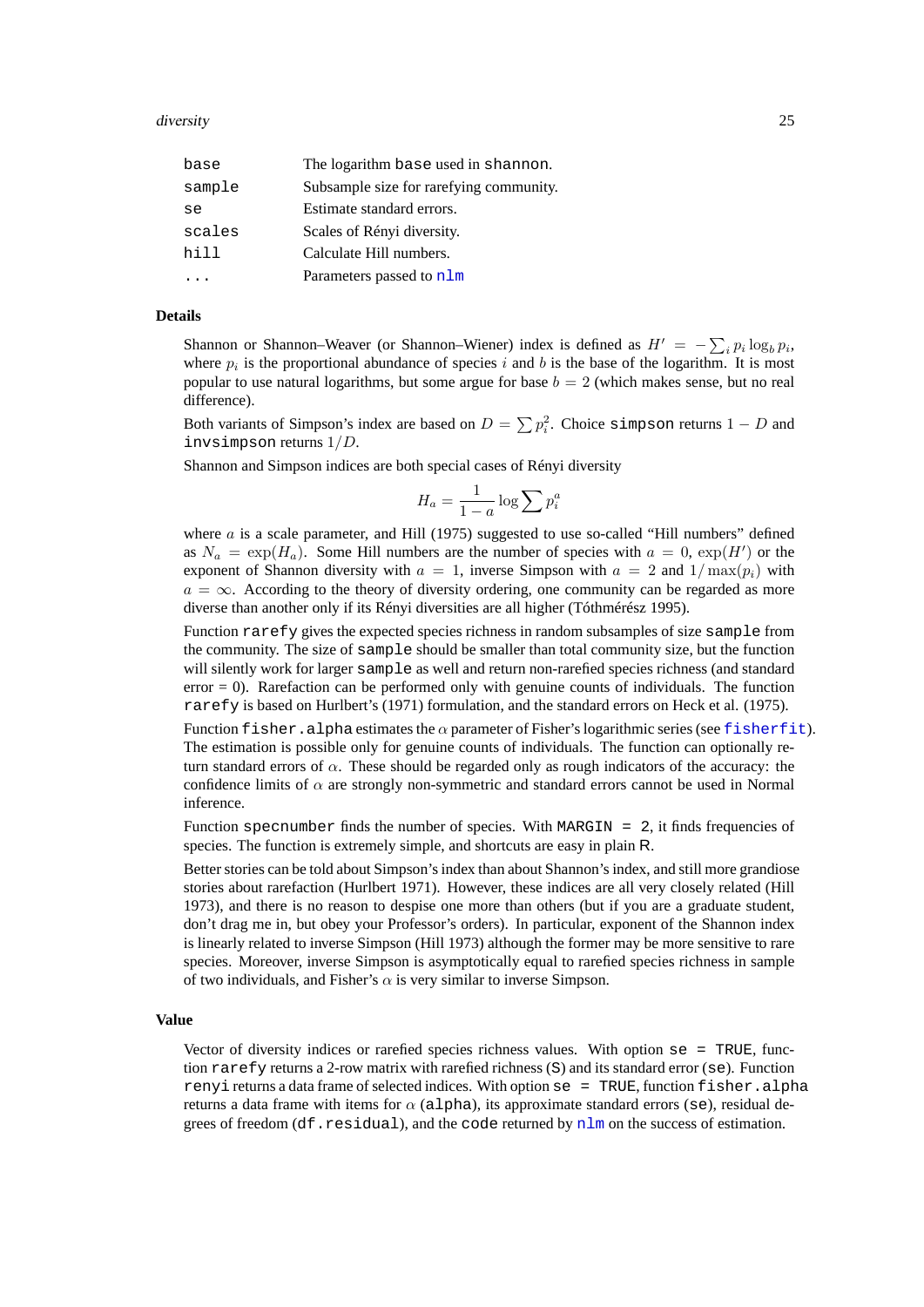# <span id="page-25-0"></span>**Author(s)**

Jari Oksanen, Roeland Kindt (r.kindt@cgiar.org) (renyi) and Bob O'Hara (bob.ohara@helsinki.fi) (fisher.alpha).

# **References**

Fisher, R.A., Corbet, A.S. & Williams, C.B. (1943). The relation between the number of species and the number of individuals in a random sample of animal population. *Journal of Animal Ecology* 12, 42–58.

Heck, K.L., van Belle, G. & Simberloff, D. (1975). Explicit calculation of the rarefaction diversity measurement and the determination of sufficient sample size. *Ecology* 56, 1459–1461.

Hill, M.O. (1973). Diversity and evenness: a unifying notation and its consequences. *Ecology* 54, 427–473.

Hurlbert, S.H. (1971). The nonconcept of species diversity: a critique and alternative parameters. *Ecological Monographs* 54, 187–211.

Tóthmérész, B. (1995). Comparison of different methods for diversity ordering. *Journal of Vegetation Science* 6, 283–290.

# **Examples**

```
data(BCI)
H <- diversity(BCI)
simp <- diversity(BCI, "simpson")
invsimp <- diversity(BCI, "inv")
r.2 \leftarrow \text{rarefy(BCI, 2)}alpha <- fisher.alpha(BCI)
pairs(cbind(H, simp, invsimp, r.2, alpha), pch="+", col="blue")
## Species richness (S) and Pielou's evenness (J):
S <- specnumber(BCI) ## rowSums(BCI > 0) does the same...
J \leftarrow H/log(S)
```
dune *Vegetation and Environment in Dutch Dune Meadows.*

#### **Description**

The dune meadow vegetation data dune has cover class values of 30 species on 20 sites. The corresponding environmental data frame dune.env has following entries:

# **Usage**

data(dune) data(dune.env)

#### **Format**

**A1** a numeric vector of thickness of A1 horizon.

**Moisture** an ordered factor with levels

**Moisture** 1 < 2 < 4 < 5

**Management** a factor with levels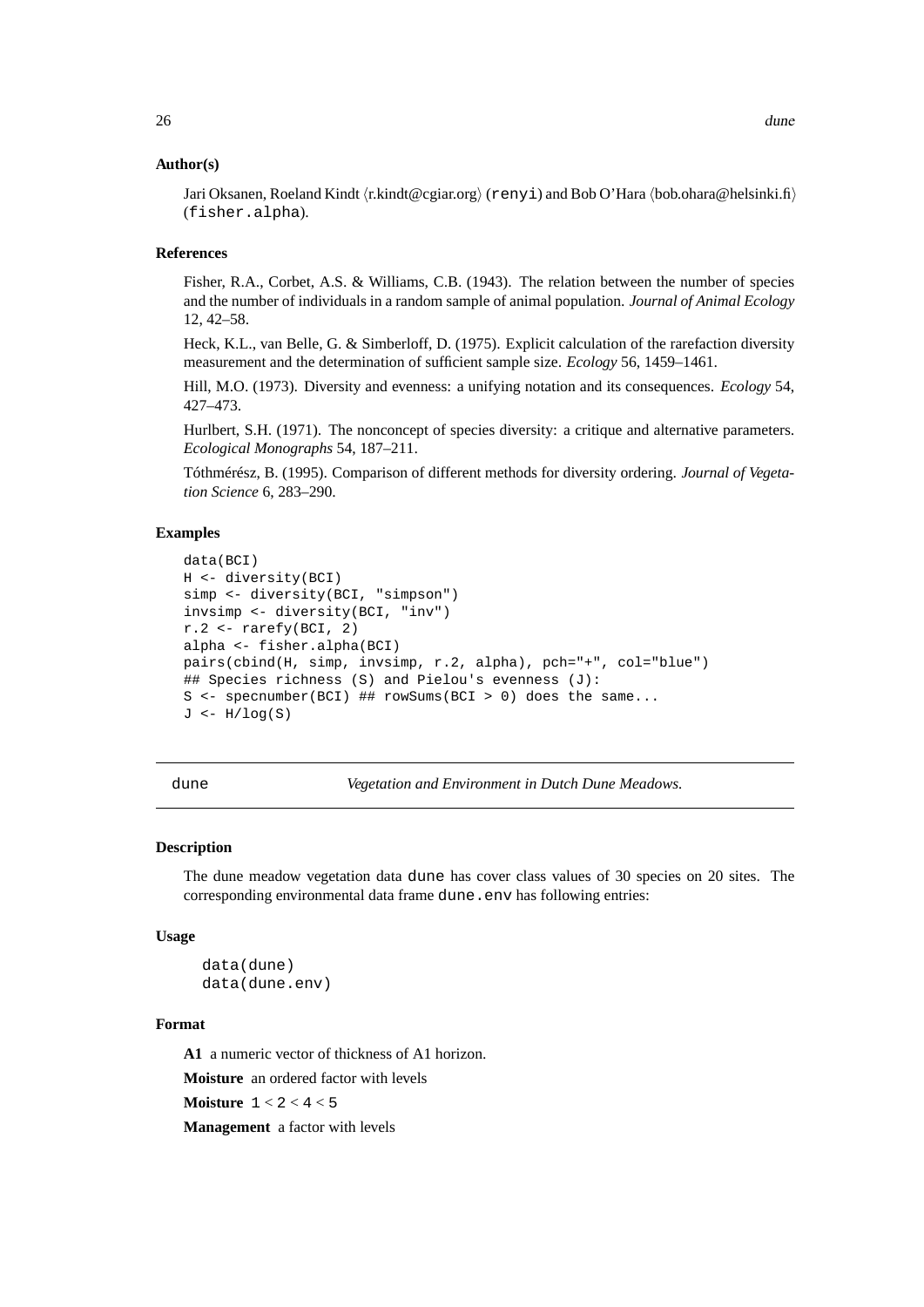# <span id="page-26-0"></span>envfit 27

**Management** BF: Biological Farming **Management** HF: Hobby Farming **Management** NM: Nature Conservation Management **Management** SF: Standard Farming **Use** an ordered factor of landuse with levels **Use** Hayfield < Haypastu < Pasture **Manure** an ordered factor with levels

**Manure** 0 < 1 < 2 < 3 < 4

# **Source**

Jongman, R.H.G, ter Braak, C.J.F & van Tongeren, O.F.R. (1987). *Data Analysis in Community and Landscape Ecology*. Pudog, Wageningen.

# **Examples**

data(dune)

<span id="page-26-1"></span>envfit *Fits an Environmental Vector or Factor onto an Ordination*

#### **Description**

The function fits environmental vectors or factors onto an ordination. The projection of points onto vectors have maximum correlations with corresponding environmental variables, and the factors show the averages of factor levels.

#### **Usage**

```
## Default S3 method:
envfit(X, P, permutations = 0, strata, choices=c(1,2), ...)
## S3 method for class 'formula':
envfit(formula, data, ...)
## S3 method for class 'envfit':
plot(x, choices = c(1,2), arrow.mul, at = c(0,0), axis = FALSE,
    p.max = NULL, col = "blue", add = TRUE, ...)## S3 method for class 'envfit':
scores(x, display, choices, ...)
vectorfit(X, P, permutations = 0, strata, choices=c(1,2),display = c("sites", "lc"), w = weights(X), ...)factorfit(X, P, permutations = 0, strata, choices=c(1,2),display = c("sites", "lc"), w = weights(X), ...
```
# **Arguments**

X Ordination configuration.

P Matrix or vector of environmental variable(s).

permutations Number of permutations for assessing significance of vectors or factors.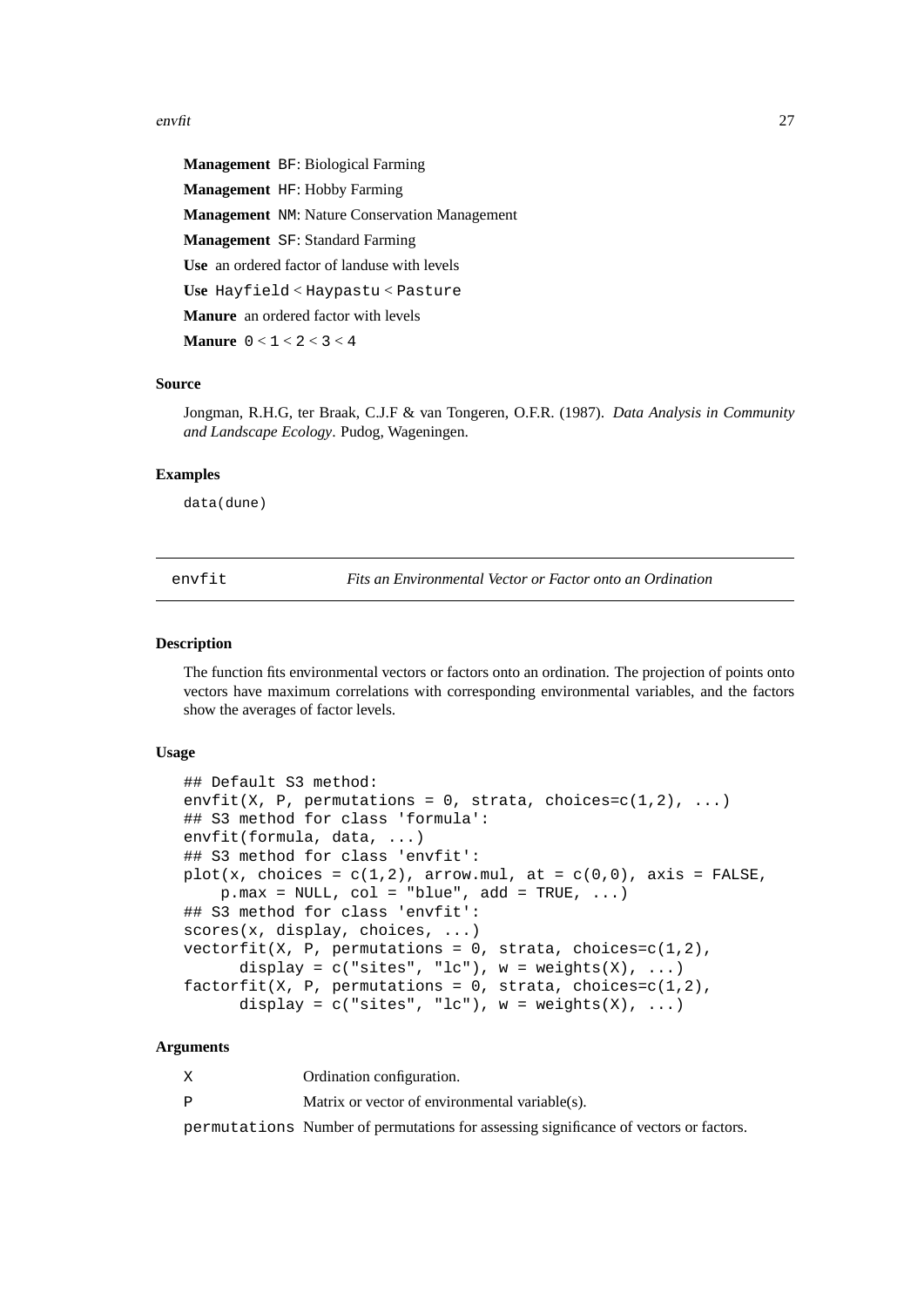| formula, data |                                                                                                                                                                                                                                                          |
|---------------|----------------------------------------------------------------------------------------------------------------------------------------------------------------------------------------------------------------------------------------------------------|
|               | Model formula and data.                                                                                                                                                                                                                                  |
| X             | A result object from envfit.                                                                                                                                                                                                                             |
| choices       | Axes to plotted.                                                                                                                                                                                                                                         |
| arrow.mul     | Multiplier for vector lengths. The arrows are automatically scaled similarly as<br>in $plot$ . $cca$ if this is not given and $add = TRUE$ .                                                                                                             |
| at            | The origin of fitted arrows in the plot. If you plot arrows in other places then<br>origin, you probably have to specify arrrow.mul.                                                                                                                     |
| axis          | Plot axis showing the scaling of fitted arrows.                                                                                                                                                                                                          |
| p.max         | Maximum estimated $P$ value for displayed variables. You must calculate $P$<br>values with setting permutations to use this option.                                                                                                                      |
| col           | Colour in plotting.                                                                                                                                                                                                                                      |
| add           | Results added to an existing ordination plot.                                                                                                                                                                                                            |
| strata        | An integer vector or factor specifying the strata for permutation. If supplied,<br>observations are permuted only within the specified strata.                                                                                                           |
| display       | In fitting functions these are ordinary site scores or linear combination scores<br>("1c") in constrained ordination (cca, rda, capscale). In scores func-<br>tion they are either "vectors" or "factors" (with synonyms "bp" or<br>$"$ cn $"$ , resp.). |
| W             | Weights used in fitting (concerns mainly cca and decorana results which<br>have nonconstant weights).                                                                                                                                                    |
| $\cdots$      | Parameters passed to scores.                                                                                                                                                                                                                             |

#### **Details**

Function envfit finds vectors or factor averages of environmental variables. Function plot.envfit adds these in an ordination diagram. If X is a [data.frame](#page-0-0), envfit uses factorfit for [factor](#page-0-0) variables and vectorfit for other variables. If X is a matrix or a vector, envfit uses only vectorfit. Alternatively, the model can be defined a simplified model [formula](#page-0-0), where the left hand side must be an ordination result object or a matrix of ordination scores, and right hand side lists the environmental variables. The formula interface can be used for easier selection and/or transformation of environmental variables. Only the main effects will be analysed even if interaction terms were defined in the formula.

Functions vectorfit and factorfit can be called directly. Function vectorfit finds directions in the ordination space towards which the environmental vectors change most rapidly and to which they have maximal correlations with the ordination configuration. Function factorfit finds averages of ordination scores for factor levels. Function factorfit treats ordered and unordered factors similarly.

If permutations  $> 0$ , the 'significance' of fitted vectors or factors is assessed using permutation of environmental variables. The goodness of fit statistic is squared correlation coefficient  $(r^2)$ . For factors this is defined as  $r^2 = 1 - ss_w/s_{st}$ , where  $ss_w$  and  $ss_t$  are within-group and total sums of squares.

User can supply a vector of prior weights w. If the ordination object has weights, these will be used. In practise this means that the row totals are used as weights with [cca](#page-9-1) or [decorana](#page-15-1) results. This means that sites with lower totals will have lower weights. If you do not like this, but want to give equal weights to all sites, you should set  $w = NULL$ . The weighted fitting gives similar results to biplot arrows and class centroids in [cca](#page-9-1). For complete similarity between fitted vectors and biplot arrows, you should set display = "lc" (and possibly scaling = 2).

The results can be accessed with scores. envfit function which returns either the fitted vectors scaled by correlation coefficient or the centroids of the fitted environmental variables.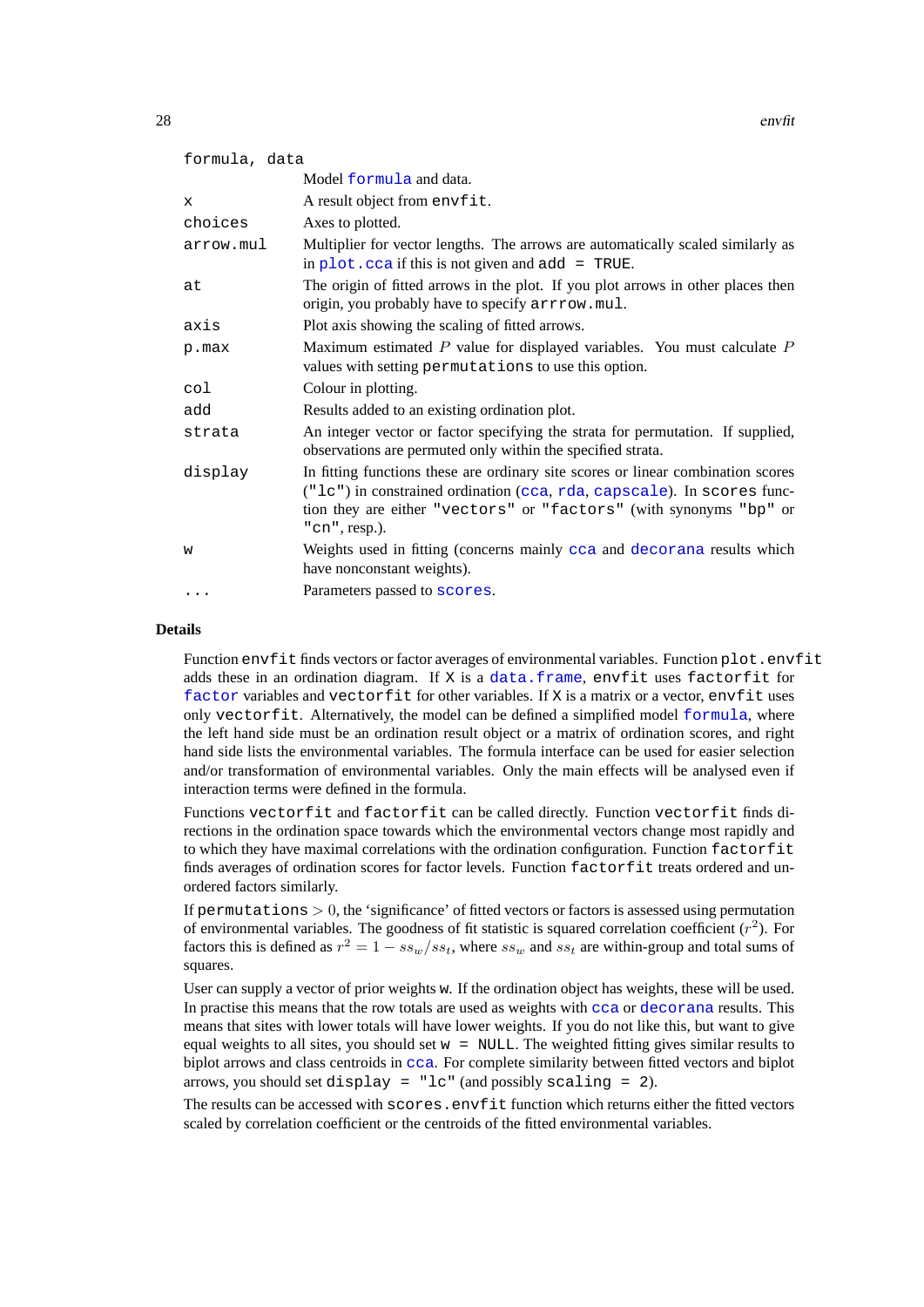# envfit 29

# **Value**

Functions vectorfit and factorfit return lists of classes vectorfit and factorfit which have a print method. The result object have the following items:

| arrows    | Arrow endpoints from vectorfit. The arrows are scaled to unit length. |
|-----------|-----------------------------------------------------------------------|
| centroids | Class centroids from factorfit.                                       |
| r         | Goodness of fit statistic: Squared correlation coefficient            |
|           | permutations Number of permutations.                                  |
| pvals     | Empirical P-values for each variable.                                 |
|           |                                                                       |

Function envfit returns a list of class envfit with results of vectorfit and envfit as items.

Function plot.envfit scales the vectors by correlation.

# **Note**

Fitted vectors have become the method of choice in displaying environmental variables in ordination. Indeed, they are the optimal way of presenting environmental variables in Constrained Correspondence Analysis [cca](#page-9-1), since there they are the linear constraints. In unconstrained ordination the relation between external variables and ordination configuration may be less linear, and therefore other methods than arrows may be more useful. The simplest is to adjust the plotting symbol sizes (cex, [symbols](#page-0-0)) by environmental variables. Fancier methods involve smoothing and regression methods that abound in R, and [ordisurf](#page-52-1) provides a wrapper for some.

# **Author(s)**

Jari Oksanen. The permutation test derives from the code suggested by Michael Scroggie.

# **See Also**

A better alternative to vectors may be [ordisurf](#page-52-1).

# **Examples**

```
data(varespec)
data(varechem)
library(MASS)
ord <- metaMDS(varespec)
(fit <- envfit(ord, varechem, perm = 1000))
scores(fit, "vectors")
plot(ord)
plot(fit)
plot(fit, p.max = 0.05, col = "red")## Adding fitted arrows to CCA. We use "lc" scores, and hope
## that arrows are scaled similarly in cca and envfit plots
ord \leq cca(varespec \sim Al + P + K, varechem)
plot(ord, type="p")
fit <- envfit(ord, varechem, perm = 1000, display = "lc")
plot(fit, p.max = 0.05, col = "red")## Class variables, formula interface, and displaying the
## inter-class variability with `ordispider'
data(dune)
data(dune.env)
```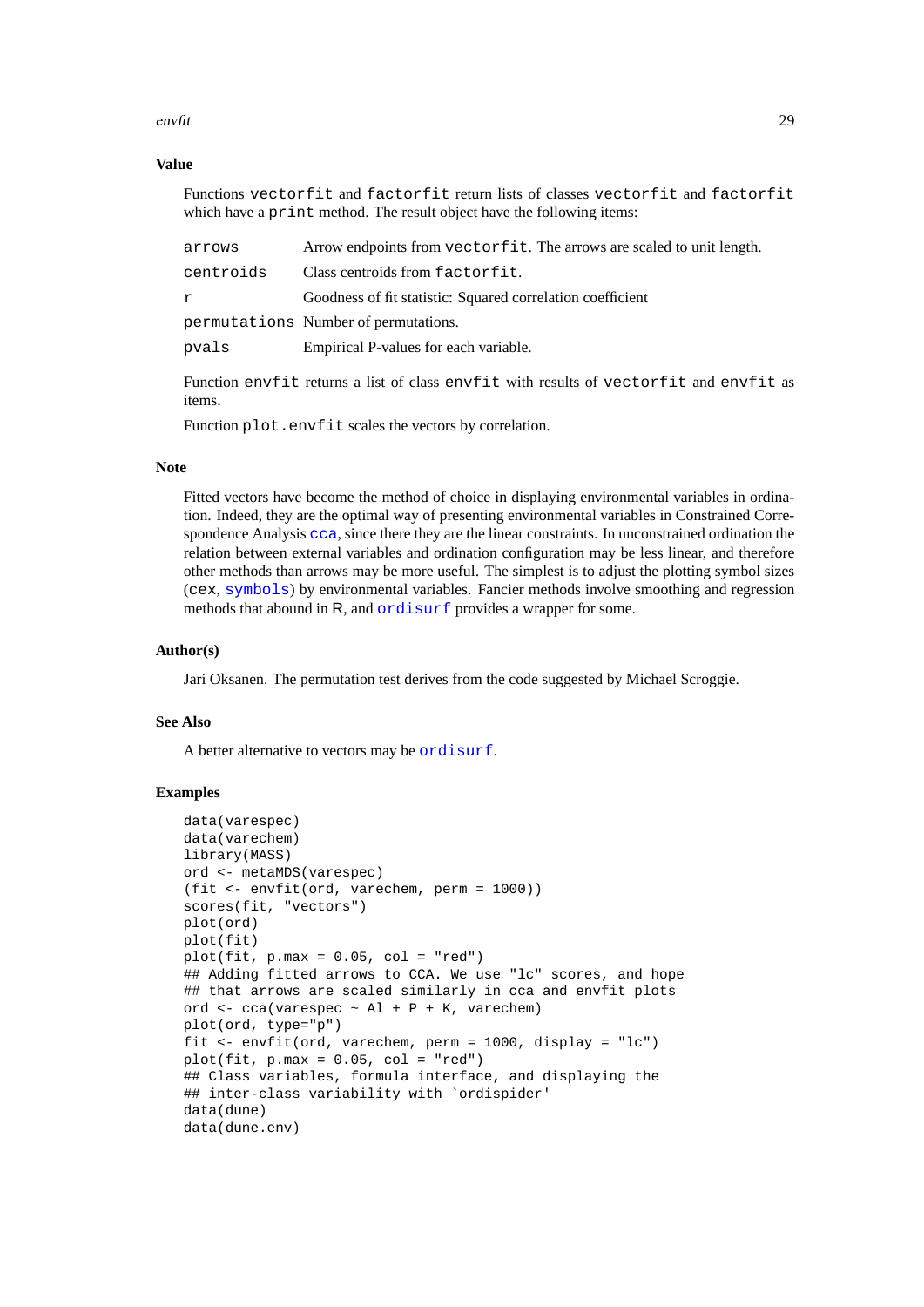```
attach(dune.env)
ord <- cca(dune)
fit <- envfit(ord ~ Moisture + A1, dune.env)
plot(ord, type = "n")
ordispider(ord, Moisture, col="skyblue")
points(ord, display = "sites", col = as.numeric(Moisture), pch=16)
plot(fit, cex=1.2, axis=TRUE)
```
<span id="page-29-1"></span>fisherfit *Fit Fisher's Logseries and Preston's Lognormal Model to Abundance Data*

# **Description**

Function fisherfit fits Fisher's logseries to abundance data. Function prestonfit groups species frequencies into doubling octave classes and fits Preston's lognormal model, and function prestondistr fits the truncated lognormal model without pooling the data into octaves.

# **Usage**

```
fisherfit(x, ...)
## S3 method for class 'fisherfit':
confint(object, parm, level = 0.95, ...)
## S3 method for class 'fisherfit':
profile(fitted, alpha = 0.01, maxsteps = 20, del = zmax/5,
    ...)
prestonfit(x, ...)
prestondistr(x, truncate = -1, ...)
## S3 method for class 'prestonfit':
plot(x, xlab = "Frequency", ylab = "Species", bar.col = "skyblue",
    line.col = "red", 1wd = 2, ...## S3 method for class 'prestonfit':
lines(x, line.col = "red", lwd = 2, ...)
veiledspec(x, ...)
as.fisher(x, \ldots)
```
#### **Arguments**

| Community data vector for fitting functions or their result object for plot func-                                                                                                   |
|-------------------------------------------------------------------------------------------------------------------------------------------------------------------------------------|
| tions.                                                                                                                                                                              |
| object, fitted                                                                                                                                                                      |
| Fitted model.                                                                                                                                                                       |
| Not used.                                                                                                                                                                           |
| The confidence level required.                                                                                                                                                      |
| The extend of profiling as significance.                                                                                                                                            |
| Maximum number of steps in profiling.                                                                                                                                               |
| Step length.                                                                                                                                                                        |
| Truncation point for log-Normal model, in log2 units. Default value $-1$ cor-<br>responds to the left border of zero Octave. The choice strongly influences the<br>fitting results. |
|                                                                                                                                                                                     |

<span id="page-29-0"></span>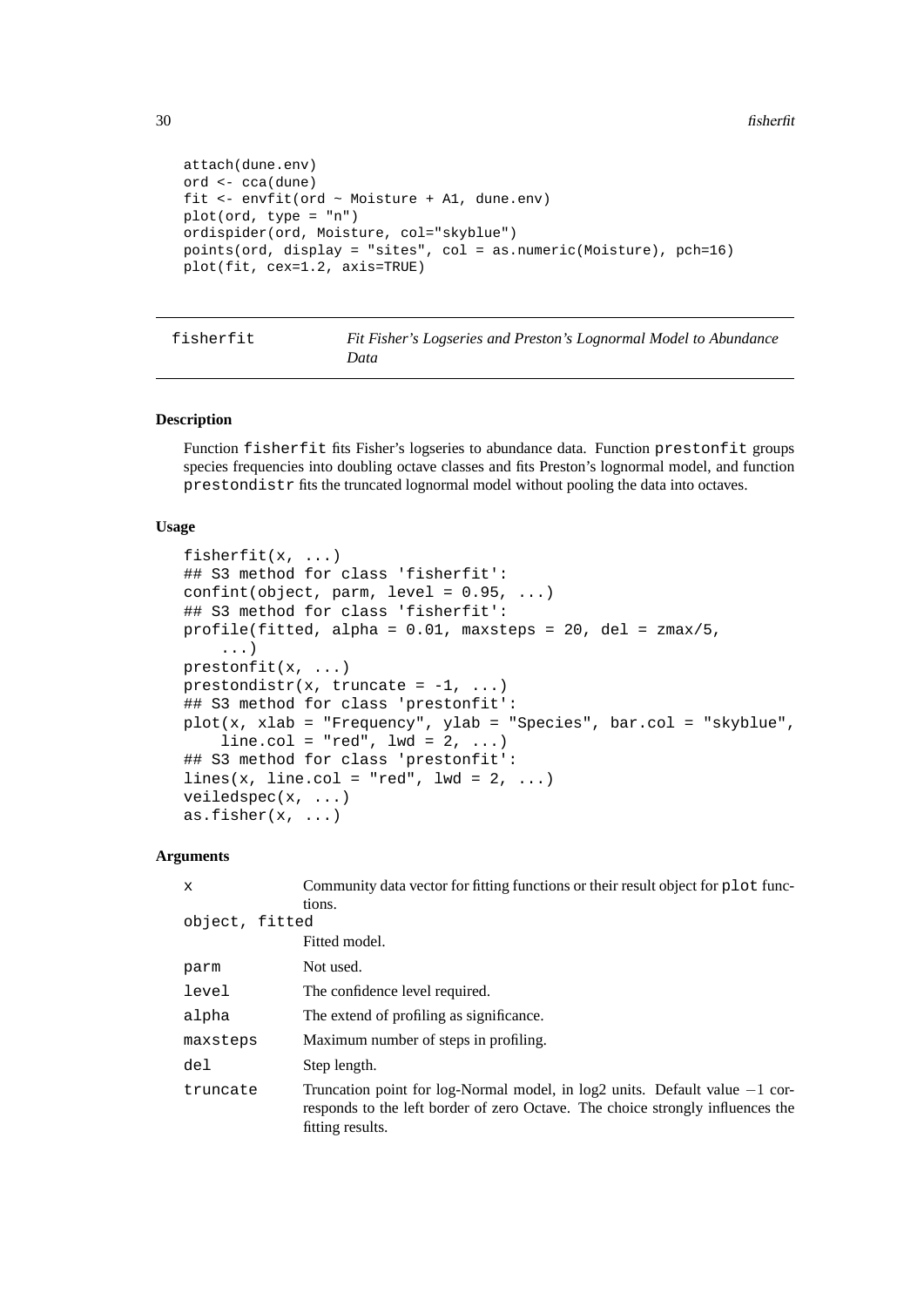# fisherfit 31

|          | xlab, ylab Labels for x and y axes.   |
|----------|---------------------------------------|
| bar.col  | Colour of data bars.                  |
| line.col | Colour of fitted line.                |
| lwd      | Width of fitted line.                 |
|          | Other parameters passed to functions. |
|          |                                       |

# **Details**

In Fisher's logarithmic series the expected number of species  $f$  with  $n$  observed individuals is  $f_n = \alpha x^n/n$  (Fisher et al. 1943). The estimation follows Kempton & Taylor (1974) and uses function [nlm](#page-0-0). The estimation is possible only for genuine counts of individuals. The parameter  $\alpha$ is used as a diversity index, and  $\alpha$  and its standard error can be estimated with a separate function f i sher. alpha. The parameter x is taken as a nuisance parameter which is not estimated separately but taken to be  $N/(N + \alpha)$ . Helper function as fisher transforms abundance data into Fisher frequency table.

Function fisherfit estimates the standard error of  $\alpha$ . However, the confidence limits cannot be directly estimated from the standard error, but you should use function confint based on profile likelihood. Function confint uses function [confint.glm](#page-0-0) of the **MASS** package, using profile.fisherfit for the profile likelihood. Function profile.fisherfit follows [profile.glm](#page-0-0) and finds the  $\tau$  parameter or signed square root of two times log-Likelihood profile. The profile can be inspected with a plot function which shows the  $\tau$  and a dotted line corresponding to the Normal assumption: if standard errors can be directly used in Normal inference these two lines are similar.

Preston (1948) was not satisfied with Fisher's model which seemed to imply infinite species richness, and postulated that rare species is a diminishing class and most species are in the middle of frequency scale. This was achieved by collapsing higher frequency classes into wider and wider "octaves" of doubling class limits: 1, 2, 3–4, 5–8, 9–16 etc. occurrences. Any logseries data will look like lognormal when plotted this way. The expected frequency  $f$  at abundance octave  $o$  is defined by  $f_o = S_0 \exp(-(\log_2(o) - \mu)^2/2/\sigma^2)$ , where  $\mu$  is the location of the mode and  $\sigma$  the width, both in  $log_2$  scale, and  $S_0$  is the expected number of species at mode. The lognormal model is usually truncated on the left so that some rare species are not observed. Function prestonfit fits the truncated lognormal model as a second degree log-polynomial to the octave pooled data using Poisson error. Function prestondistr fits left-truncated Normal distribution to  $log_2$  transformed non-pooled observations with direct maximization of log-likelihood. Function prestondistr is modelled after function [fitdistr](#page-0-0) which can be used for alternative distribution models. The functions have common print, plot and lines methods. The lines function adds the fitted curve to the octave range with line segments showing the location of the mode and the width (sd) of the response.

The total extrapolated richness from a fitted Preston model can be found with function veiledspec. The function accepts results both from prestonfit and from prestondistr. If veiledspec is called with a species count vector, it will internally use prestonfit. Function [specpool](#page-71-1) provides alternative ways of estimating the number of unseen species. In fact, Preston's lognormal model seems to be truncated at both ends, and this may be the main reason why its result differ from lognormal models fitted in Rank–Abundance diagrams with functions [rad.lognormal](#page-62-1) or [rad.veil](#page-62-1).

# **Value**

The function prestonfit returns an object with fitted coefficients, and with observed (freq) and fitted (fitted) frequencies, and a string describing the fitting method. Function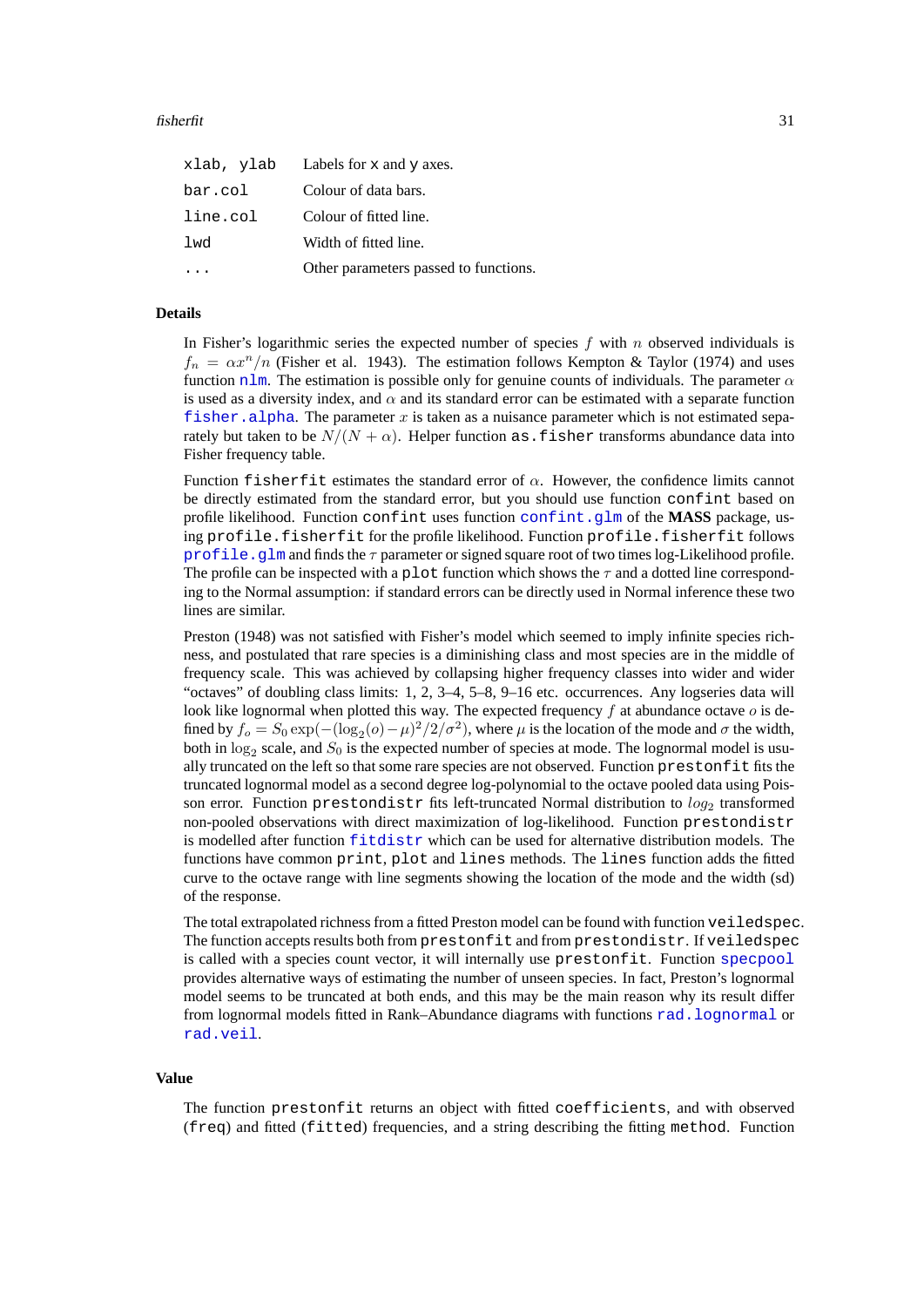prestondistr omits the entry fitted. The function fisherfit returns the result of [nlm](#page-0-0), where item estimate is  $\alpha$ . The result object is amended with the following items:

df.residuals Residual degrees of freedom. nuisance Parameter x. fisher Observed data from as.fisher.

# **Note**

It seems that Preston regarded frequencies 1, 2, 4, *etc.*. as "tied" between octaves. This means that only half of the species with frequency 1 were shown in the lowest octave, and the rest were transferred to the second octave. Half of the species from the second octave were transferred to the higher one as well, but this is usually not as large number of species. This practise makes data look more lognormal by reducing the usually high lowest octaves, but is too unfair to be followed. Therefore the octaves used in this function include the upper limit. If you do not accept this, you must change the function yourself.

# **Author(s)**

Bob O'Hara  $\langle$ bob.ohara@helsinki.fi $\rangle$  (fisherfit) and Jari Oksanen.

# **References**

Fisher, R.A., Corbet, A.S. & Williams, C.B. (1943). The relation between the number of species and the number of individuals in a random sample of animal population. *Journal of Animal Ecology* 12: 42-58.

Kempton, R.A. & Taylor, L.R. (1974). Log-series and log-normal parameters as diversity discriminators for Lepidoptera. *Journal of Animal Ecology* 43: 381-399.

Preston, F.W. (1948) The commonness and rarity of species. *Ecology* 29, 254–283.

#### **See Also**

[diversity](#page-23-2), [fisher.alpha](#page-23-1), [radfit](#page-62-2), [specpool](#page-71-1). Function [fitdistr](#page-0-0) of **MASS** package was used as the model for prestondistr. Function [density](#page-0-0) can be used for smoothed "nonparametric" estimation of responses, and [qqplot](#page-0-0) is an alternative, traditional and more effective way of studying concordance of observed abundances to any distribution model.

#### **Examples**

```
data(BCI)
mod <- fisherfit(BCI[5,])
mod
plot(profile(mod))
confint(mod)
# prestonfit seems to need large samples
mod.oct <- prestonfit(colSums(BCI))
mod.ll <- prestondistr(colSums(BCI))
mod.oct
mod.ll
plot(mod.oct)
lines(mod.ll, line.col="blue3") # Different
## Smoothed density
den <- density(log2(colSums(BCI)))
lines(den$x, ncol(BCI)*den$y, lwd=2) # Fairly similar to mod.oct
```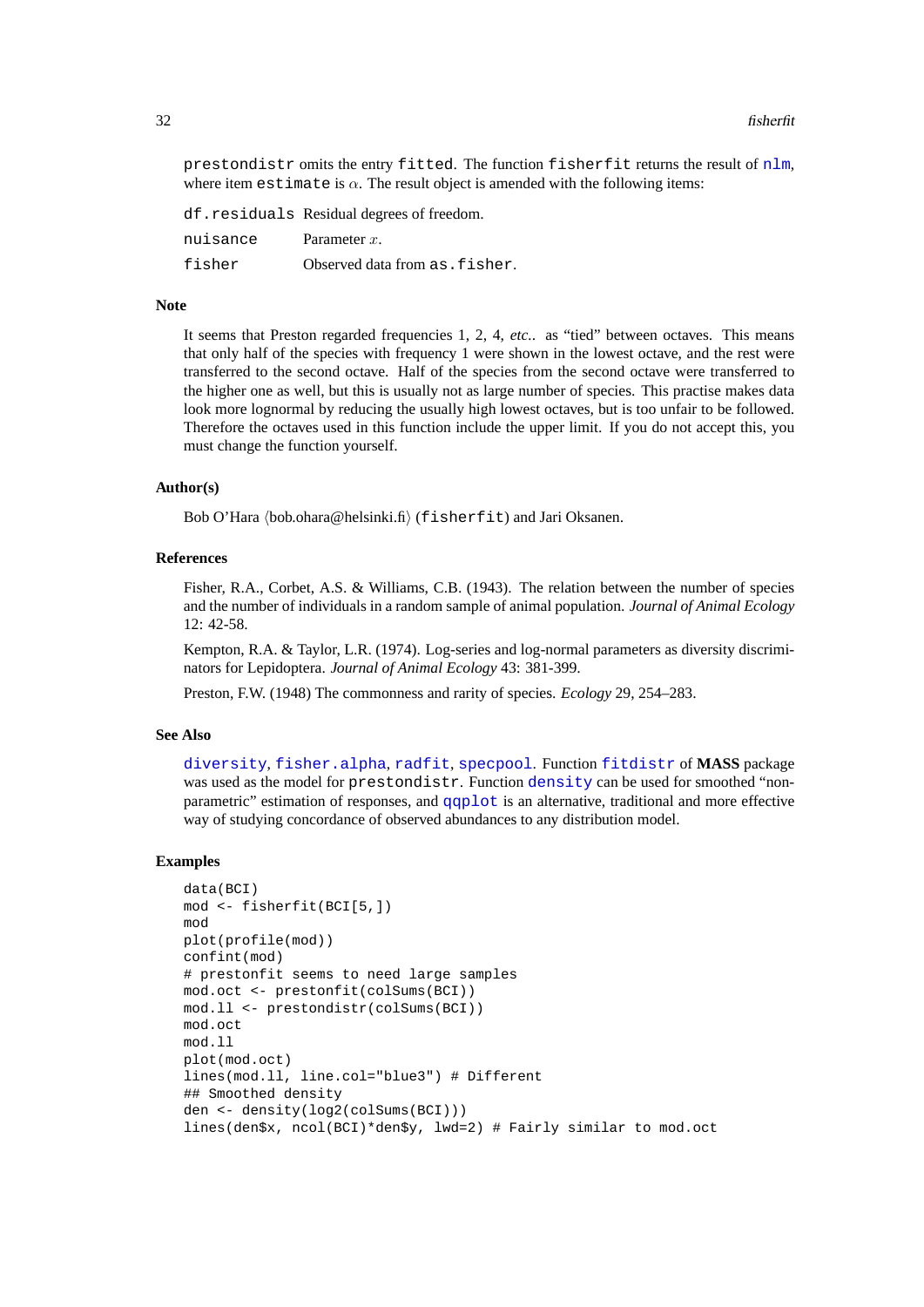# <span id="page-32-0"></span>goodness.cca 33

```
## Extrapolated richness
veiledspec(mod.oct)
veiledspec(mod.ll)
```

```
goodness.cca Diagnostic Tools for [Constrained] Ordination (CCA, RDA, DCA, CA,
                      PCA)
```
# <span id="page-32-2"></span>**Description**

Functions goodness and inertcomp can be used to assess the goodness of fit for individual sites or species. Function vif.cca and alias.cca can be used to analyse linear dependencies among constraints and conditions. In addition, there are some other diagnostic tools (see 'Details').

# **Usage**

```
## S3 method for class 'cca':
goodness(object, display = c("species", "sites"), choices,
    model = c("CCA", "CA"), statistic = c("explained", "distance"),
    summarize = FALSE, \ldots)inertcomp(object, display = c("species", "sites"),
    statistic = c("explained", "distance"), proportional = FALSE)
spenvcor(object)
vif.cca(object)
## S3 method for class 'cca':
alias(object, ...)
```
# **Arguments**

| object    | A result object from cca, rda, capscale or decorana.                                                                 |
|-----------|----------------------------------------------------------------------------------------------------------------------|
| display   | Display "species" or "sites".                                                                                        |
| choices   | Axes shown. Default is to show all axes of the "model".                                                              |
| model     | Show constrained ("CCA") or unconstrained ("CA") results.                                                            |
| statistic | Stastic used: "explained" gives the cumulative percentage accounted for.<br>"distance" shows the residual distances. |
| summarize | Show only the accumulated total.                                                                                     |
|           | proportional Give the inertia components as proportional for the corresponding total.                                |
| $\cdots$  | Other parameters to the functions.                                                                                   |

# **Details**

Function goodness gives the diagnostic statistics for species or sites. The alternative statistics are the cumulative proportion of inertia accounted for by the axes, or the residual distance left unaccounted for. The conditional ("partialled out") constraints are always regarded as explained and included in the statistics.

Function inertcomp decomposes the inertia into partial, constrained and unconstrained components for each site or species. Instead of inertia, the function can give the total dispersion or distances from the centroid for each component.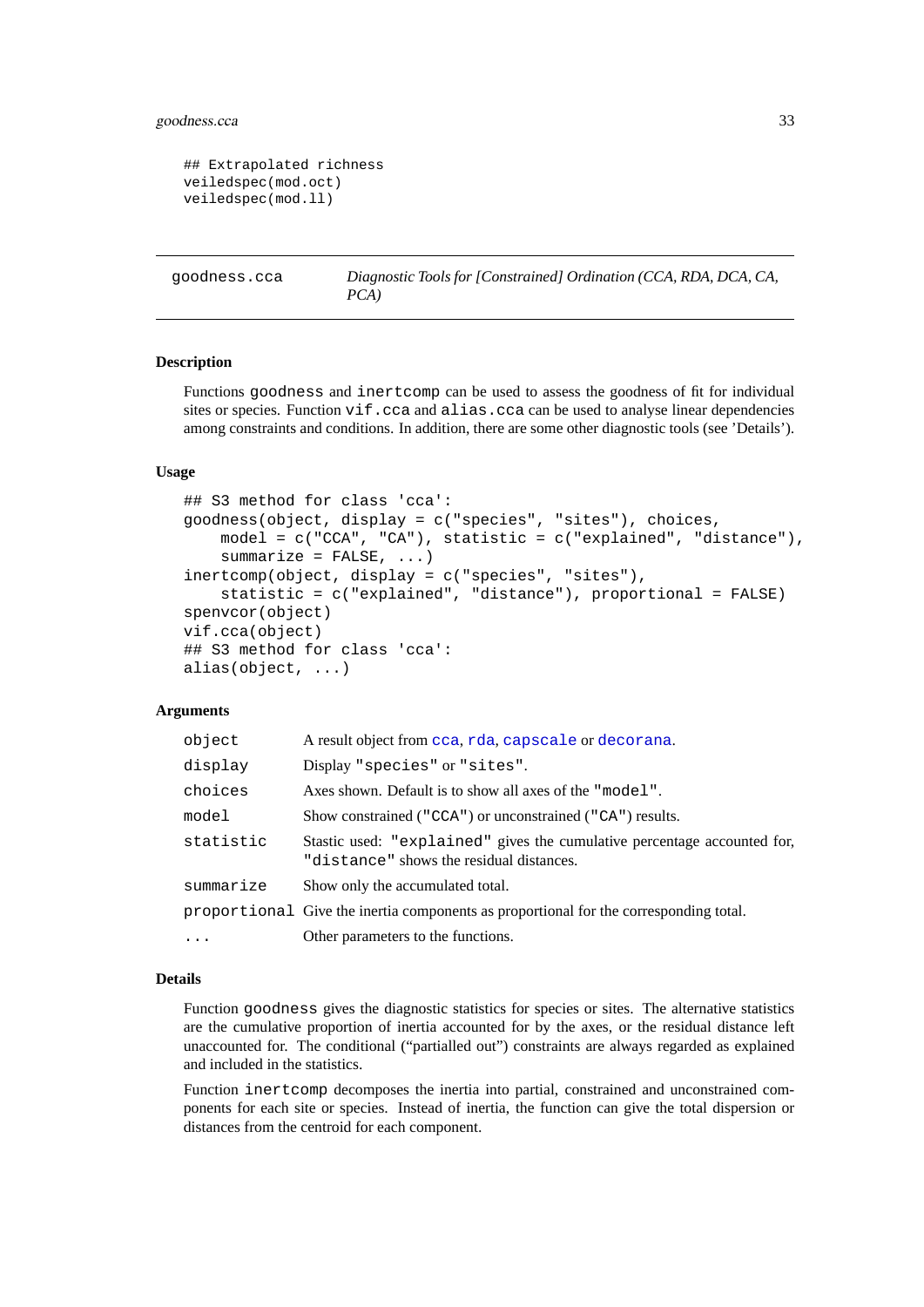Function spenvcor finds the so-called "species – environment correlation" or (weighted) correlation of site weighted average scores and linear combination scores. This is a bad measure of goodness of ordination, because it is sensitive to extreme scores (like correlations are), and very sensitive to overfitting or using too many constraints. Better models often have poorer correlations. Function [ordispider](#page-45-1) can show the same graphically.

Function vif.cca gives the variance inflation factors for each constraint or contrast in factor constraints. In partial ordination, conditioning variables are analysed together with constraints. Variance inflation is a diagnostic tool to identify useless constraints. A common rule is that values over 10 indicate redundant constraints. If later constraints are complete linear combinations of conditions or previous constraints, they will be completely removed from the estimation, and no biplot scores or centroids are calculated for these aliased constraints. A note will be printed with default output if there are aliased constraints. Function alias will give the linear coefficients defining the aliased constraints.

# **Value**

The functions return matrices or vectors as is appropriate.

#### **Note**

It is a common practise to use goodness statistics to remove species from ordination plots, but this may not be a good idea, as the total inertia is not a meaningful concept in cca, in particular for rare species.

Function [vif](#page-0-0) is defined as generic in package **car** (vif), but if you have not loaded that package you must specify the call as  $\forall$ i f.cca. Variance inflation factor is useful diagnostic tool for detecting nearly collinear constraints, but these are not a problem with algorithm used in this package to fit a constrained ordination.

# **Author(s)**

Jari Oksanen. The vif.cca relies heavily on the code by W. N. Venables. alias.cca is a simplified version of alias. lm.

# **References**

Greenacre, M. J. (1984). Theory and applications of correspondence analysis. Academic Press, London.

Gross, J. (2003). Variance inflation factors. *R News* 3(1), 13–15.

# **See Also**

[cca](#page-9-1), [rda](#page-9-2), [capscale](#page-7-1), [decorana](#page-15-1), [vif](#page-0-0).

# **Examples**

```
data(dune)
data(dune.env)
mod <- cca(dune ~ A1 + Management + Condition(Moisture), data=dune.env)
goodness(mod)
goodness(mod, summ = TRUE)
# Inertia components
inertcomp(mod, prop = TRUE)
inertcomp(mod, stat="d")
# vif.cca
```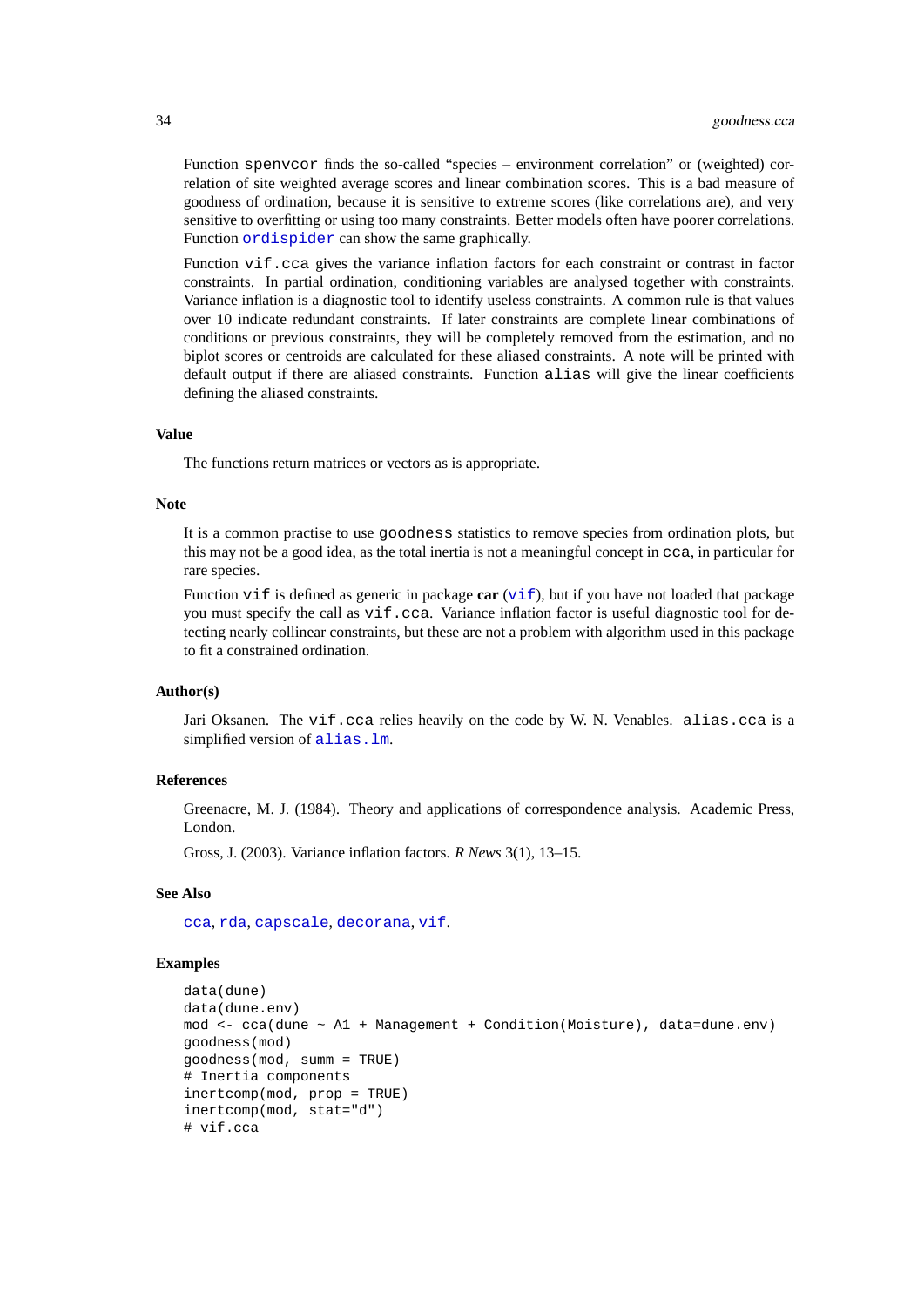# <span id="page-34-0"></span>goodness.metaMDS 35

```
vif.cca(mod)
# Aliased constraints
mod <- cca(dune ~ ., dune.env)
mod
vif.cca(mod)
alias(mod)
with(dune.env, table(Management, Manure))
```
goodness.metaMDS *Goodness of Fit and Shepard Plot for Nonmetric Multidimensional Scaling*

#### **Description**

Function goodness.metaMDS find goodness of fit measure for points in nonmetric multidimensional scaling, and function stressplot makes a [Shepard](#page-0-0) diagram.

# **Usage**

```
## S3 method for class 'metaMDS':
goodness(object, dis, ...)
stressplot(object, dis, pch, p.col = "blue", l.col = "red", lwd = 2,
    ...)
```
# **Arguments**

| object    | A result object from metaMDS or isoMDS.                                                                |
|-----------|--------------------------------------------------------------------------------------------------------|
| dis       | Dissimilarities. Normally this should not used with metaMDS, but should be<br>always used with isoMDS. |
| pch       | Plotting character for points. Default is dependent on the number of points.                           |
|           | p.col, 1.col Point and line colours.                                                                   |
| lwd       | Line width.                                                                                            |
| $\ddotsc$ | Other parameters to functions, e.g. graphical parameters.                                              |
|           |                                                                                                        |

#### **Details**

Function goodness.metaMDS finds a goodness of fit statistic for observations (points). This is defined so that sum of squared values is equal to squared stress. Large values indicate poor fit.

Function stressplot is a wrapper to [Shepard](#page-0-0) function in **MASS** package. It plots ordination distances against original dissimilarities, and draws a step line of the nonlinear fit. In addition, it adds to the graph two correlation like ststistics on the goodness of fit. The correlation based It adds to the graph two correlation like statistics on the goodness of  $\pi$ . The correlation based<br>on stress S is defined as  $\sqrt{1 - S^2}$ . The "linear fit" is the correlation between fitted values and ordination distances.

Both functions can be used both with [metaMDS](#page-41-1) and with [isoMDS](#page-0-0). With [metaMDS](#page-41-1), the functions try to reconstruct the dissimilarities using [metaMDSredist](#page-41-2), and dissimilarities should not be given. With [isoMDS](#page-0-0) the dissimilarities must be given. In either case, the functions inspect that dissimilarities are consistent with current ordination, and refuse to analyse inconsistent dissimilarities. Function goodness.metaMDS is generic in vegan, but you must spell its name completely with  $i$  somps which has no class.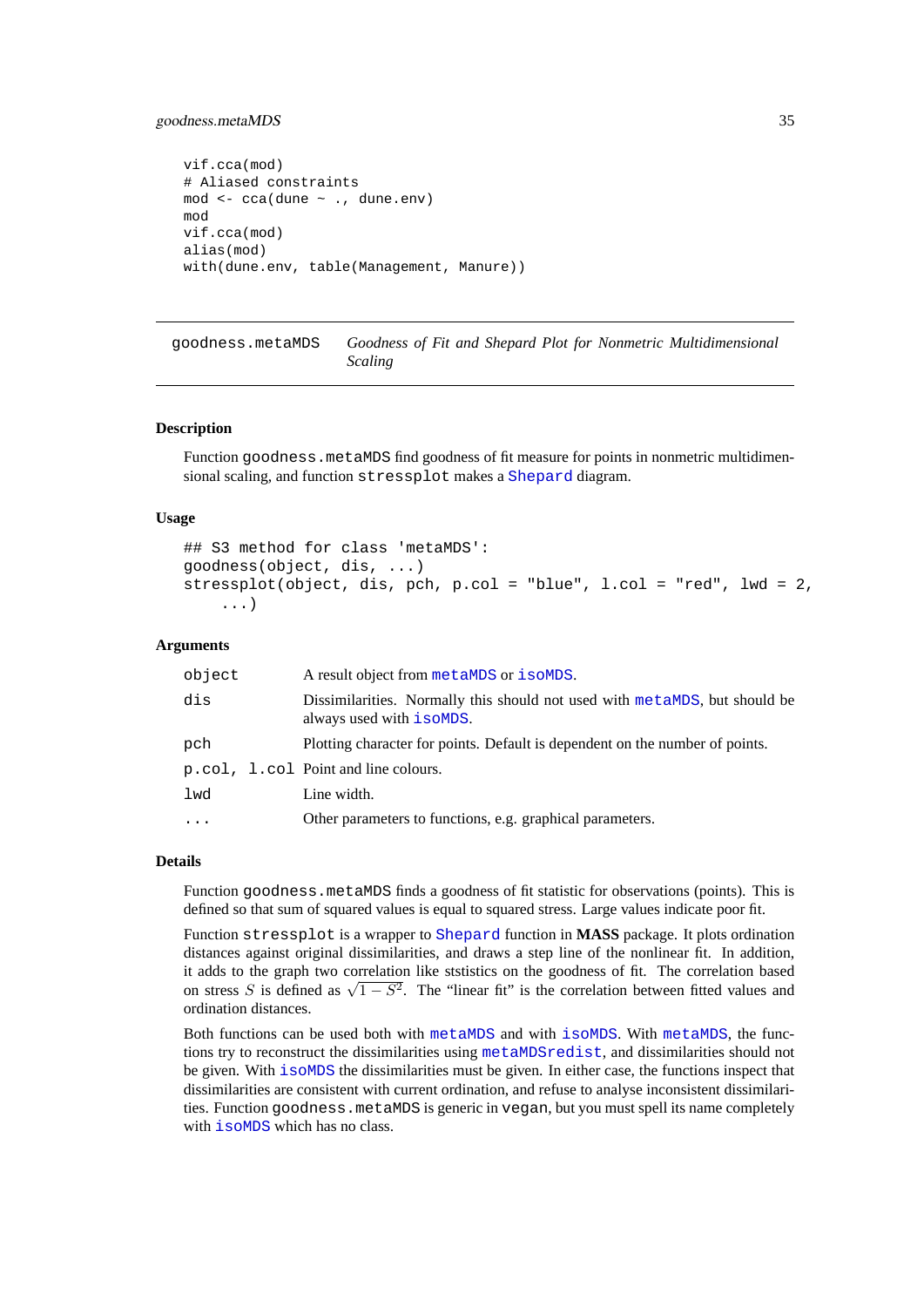36 humpfit and the contract of the contract of the contract of the contract of the contract of the contract of the contract of the contract of the contract of the contract of the contract of the contract of the contract of

# **Value**

Function goodness returns a vector of values. Function stressplot returns invisibly a [Shepard](#page-0-0) object.

# **Author(s)**

Jari Oksanen.

# **See Also**

[metaMDS](#page-41-1), [isoMDS](#page-0-0), [Shepard](#page-0-0).

# **Examples**

```
data(varespec)
mod <- metaMDS(varespec)
stressplot(mod)
gof <- goodness(mod)
gof
plot(mod, display = "sites", type = "n")
points(mod, display = "sites", cex = gof/2)
```
humpfit *No-interaction Model for Hump-backed Species Richness vs. Biomass*

# **Description**

Function humpfit fits a no-interaction model for species richness vs. biomass data (Oksanen 1996). This is a null model that produces a hump-backed response as an artifact of plant size and density.

# **Usage**

```
humpfit(mass, spno, family = poisson, start)
## S3 method for class 'humpfit':
summary(object, ...)
## S3 method for class 'humpfit':
predict(object, newdata = NULL, ...)
## S3 method for class 'humpfit':
plot(x, xlab = "Biomass", ylab = "Species Richness", lwd = 2,
    l.col = "blue", p.col = 1, type = "b", ...## S3 method for class 'humpfit':
points(x, ...)
## S3 method for class 'humpfit':
lines(x, segments=101, ...)## S3 method for class 'humpfit':
profile(fitted, parm = 1:3, alpha = 0.01, maxsteps = 20, del = zmax/5, ...)
```
<span id="page-35-0"></span>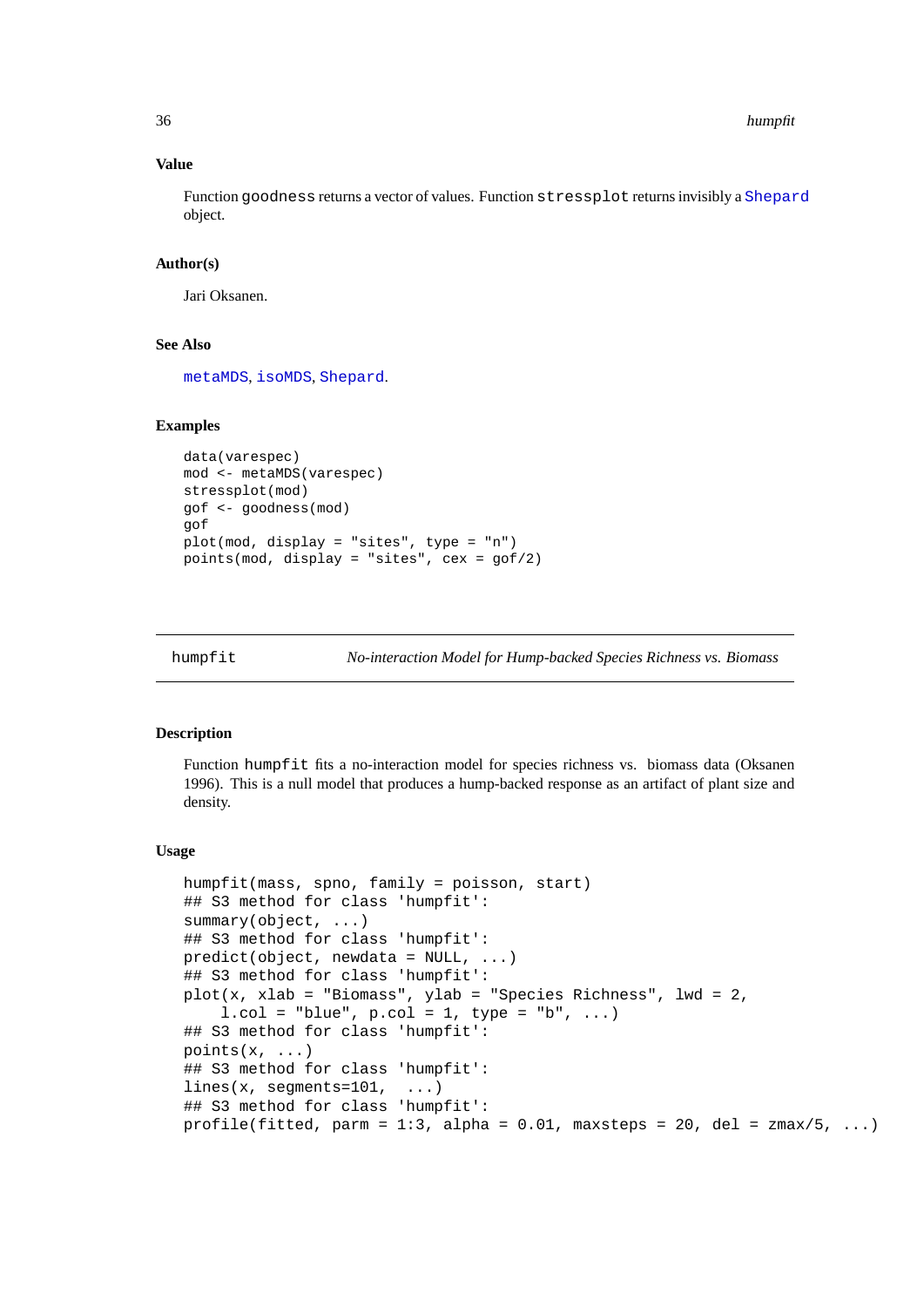### humpfit 37 September 2014 and 2014 and 30 September 2014 and 30 September 2014 and 37 September 2014 and 37 September 2014 and 37 September 2014 and 37 September 2014 and 37 September 2014 and 37 September 2014 and 37 Sept

### **Arguments**

| mass                 | Biomass.                                                                                                                                                          |
|----------------------|-------------------------------------------------------------------------------------------------------------------------------------------------------------------|
| spno                 | Species richness.                                                                                                                                                 |
| start                | Vector of starting values for all three parameters.                                                                                                               |
| family               | Family of error distribution. Any family can be used, but the link function is<br>always Fisher's diversity model, and other link functions are silently ignored. |
| x, object, fitted    |                                                                                                                                                                   |
|                      | Result object of humpfit                                                                                                                                          |
| newdata              | Values of mass used in predict. The original data values are used if missing.                                                                                     |
| xlab,ylab            | Axis labels in plot                                                                                                                                               |
| lwd                  | Line width                                                                                                                                                        |
|                      | 1.col, p.col Line and point colour in plot                                                                                                                        |
| type                 | Type of plot: "p" for observed points, "l" for fitted lines, "b" for both, and<br>"n" for only setting axes.                                                      |
| segments             | Number of segments used for fitted lines.                                                                                                                         |
| parm                 | Profiled parameters.                                                                                                                                              |
| alpha, maxsteps, del |                                                                                                                                                                   |
|                      | Parameters for profiling range and density.                                                                                                                       |
| $\cdots$             | Other parameters to functions.                                                                                                                                    |

#### **Details**

The no-interaction model assumes that the humped species richness pattern along biomass gradient is an artifact of plant size and density (Oksanen 1996). For low-biomass sites, it assumes that plants have a fixed size, and biomass increases with increasing number of plants. When the sites becomes crowded, the number of plants and species richness reaches the maximum. Higher biomass is reached by increasing the plant size, and then the number of plants and species richness will decrease. At biomasses below the hump, plant number and biomass are linearly related, and above the hump, plant number is proportional to inverse squared biomass. The number of plants is related to the number of species by the relationship (link function) from Fisher's log-series (Fisher et al. 1943).

The parameters of the model are:

- 1. hump: the location of the hump on the biomass gradient.
- 2. scale: an arbitrary multiplier to translate the biomass into virtual number of plants.
- 3. alpha: Fisher's  $\alpha$  to translate the virtual number of plants into number of species.

The parameters scale and alpha are intermingled and this function should not be used for estimating Fisher's  $\alpha$ . Probably the only meaningful and interesting parameter is the location of the hump.

Function may be very difficult to fit and easily gets trapped into local solutions, or fails with non-Poisson families, and function profile should be used to inspect the fitted models. If you have loaded package **MASS**, you can use functions [plot.profile.glm](#page-0-0), [pairs.profile.glm](#page-0-0) for graphical inspection of the profiles, and [confint.profile.glm](#page-0-0) for the profile based confidence intervals.

The original model intended to show that there is no need to speculate about 'competition' and 'stress' (Al-Mufti et al. 1977), but humped response can be produced as an artifact of using fixed plot size for varying plant sizes and densities.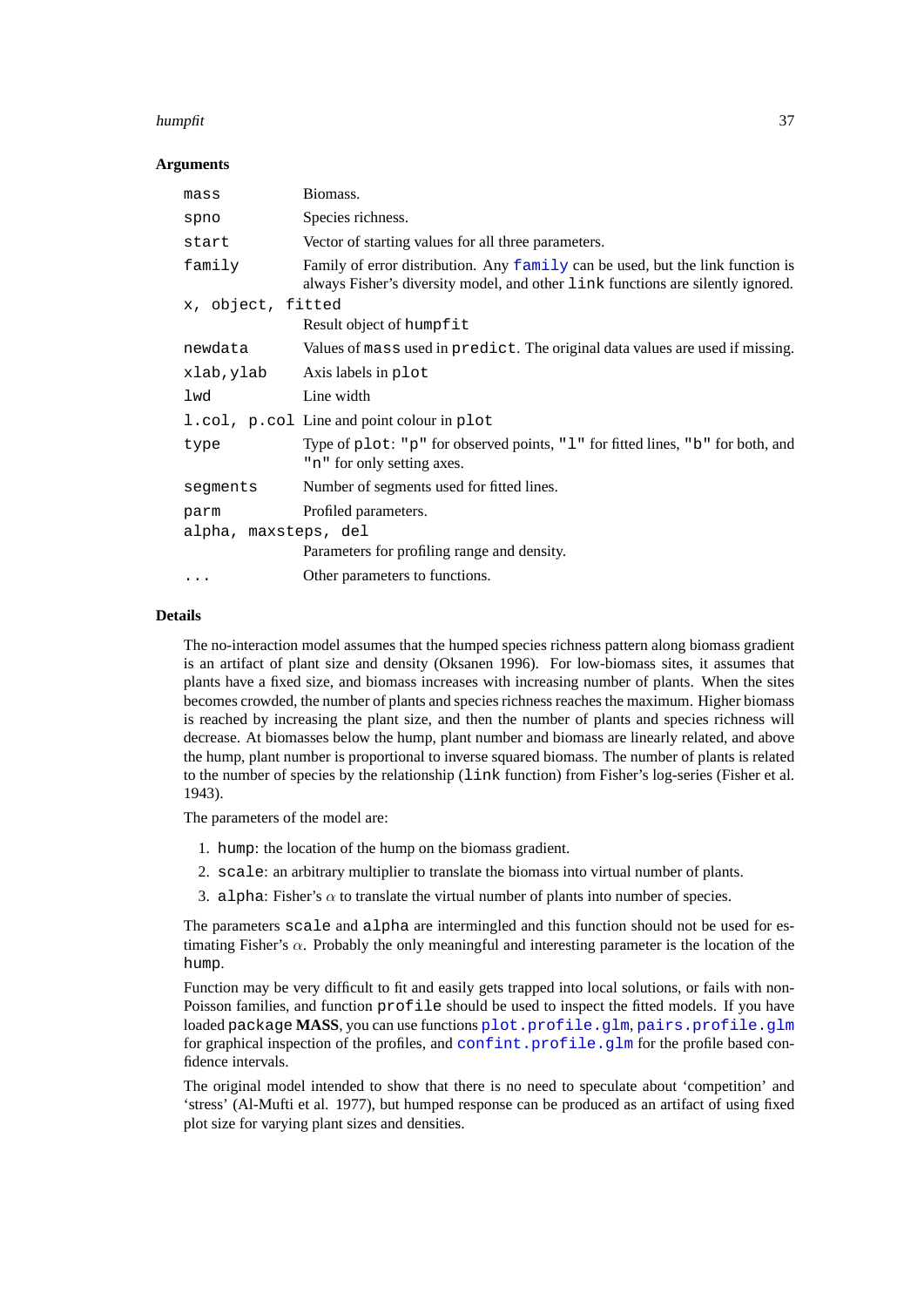#### **Value**

The function returns an object of class "humpfit" inheriting from class "glm". The result object has specific summary, predict, plot, points and lines methods. In addition, it can be accessed by the following methods for  $qlm$  objects: [AIC](#page-0-0), [extractAIC](#page-0-0), [deviance](#page-0-0), [coef](#page-0-0), [residuals.glm](#page-0-0) (except type = "partial"), [fitted](#page-0-0), and perhaps some others. In addition, function [ellipse.glm](#page-0-0) (package **ellipse**) can be used to draw approximate confidence ellipses for pairs of parameters, if the normal assumptions look appropriate.

### **Note**

The function is a replacement for the original GLIM4 function at the archive of Journal of Ecology. There the function was represented as a mixed  $glm$  with one non-linear parameter (hump) and a special one-parameter link function from Fisher's log-series. The current function directly applies non-linear maximum likelihood fitting using function [nlm](#page-0-0). Some expected problems with the current approach are:

- The function is discontinuous at hump and may be difficult to optimize in some cases (the lines will always join, but the derivative jumps).
- The function does not try very hard to find sensible starting values and can fail. The user may supply starting values in argument start if fitting fails.
- The estimation is unconstrained, but both scale and alpha should always be positive. Perhaps they should be fitted as logarithmic. Fitting [Gamma](#page-0-0) [family](#page-0-0) models might become easier, too.

#### **Author(s)**

Jari Oksanen

#### **References**

Al-Mufti, M.M., Sykes, C.L, Furness, S.B., Grime, J.P & Band, S.R. (1977) A quantitative analysis of shoot phenology and dominance in herbaceous vegetation. *Journal of Ecology* 65,759–791.

Fisher, R.A., Corbet, A.S. & Williams, C.B. (1943) The relation between the number of species and the number of individuals in a random sample of of an animal population. *Journal of Animal Ecology* 12, 42–58.

Oksanen, J. (1996) Is the humped relationship between species richness and biomass an artefact due to plot size? *Journal of Ecology* 84, 293–295.

### **See Also**

[fisherfit](#page-29-0), [profile.glm](#page-0-0), [confint.glm](#page-0-0).

```
##
## Data approximated from Al-Mufti et al. (1977)
##
mass <- c(140,230,310,310,400,510,610,670,860,900,1050,1160,1900,2480)
spno \langle -c(1, 4, 3, 9, 18, 30, 20, 14, 3, 2, 3, 2, 5, 2) \ranglesol <- humpfit(mass, spno)
summary(sol) # Almost infinite alpha...
plot(sol)
# confint is in MASS, and impicitly calls profile.humpfit.
```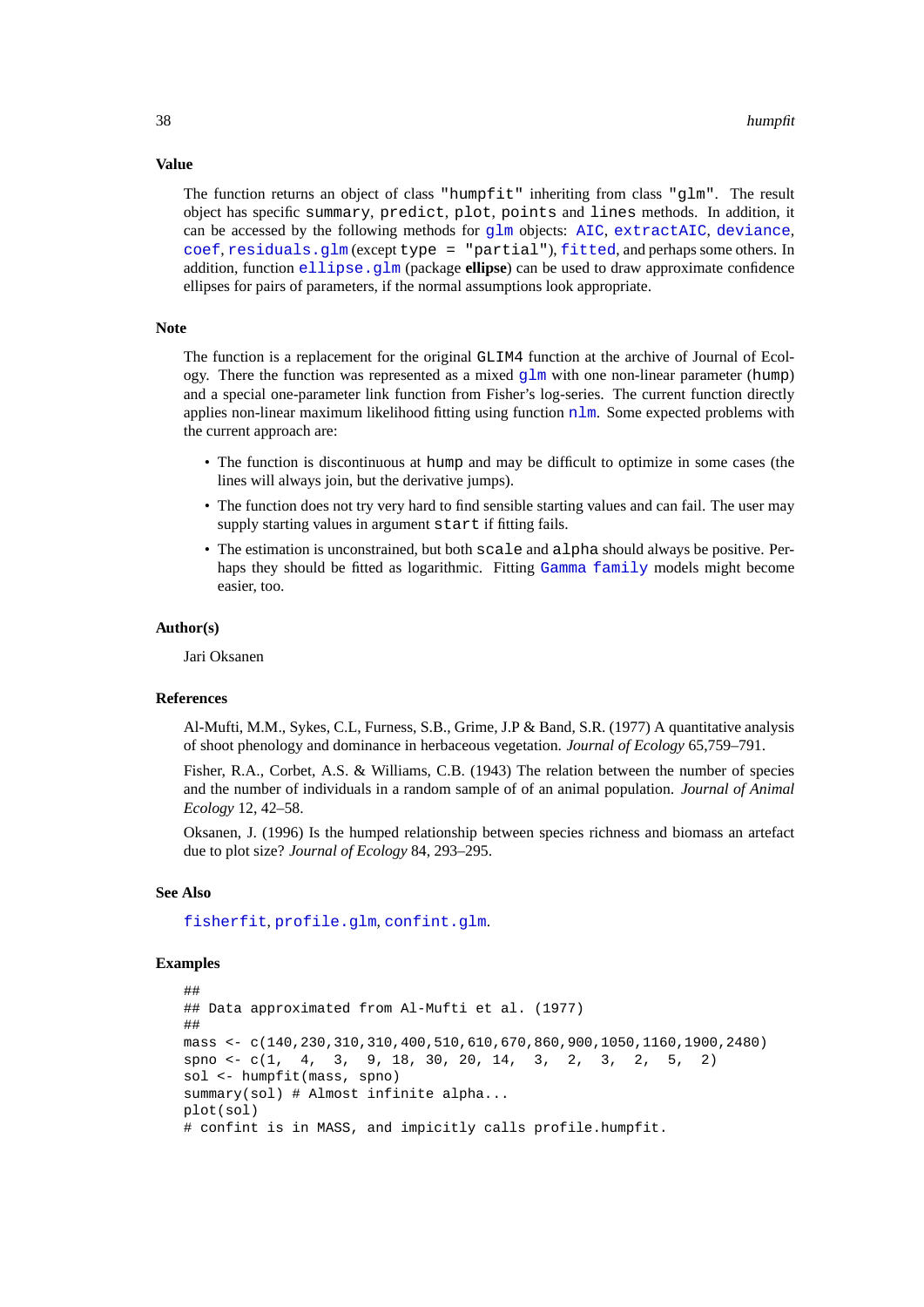### linestack 39

```
# Parameter 3 (alpha) is too extreme for profile and confint, and we
# must use only "hump" and "scale".
library(MASS)
plot(profile(sol, parm=1:2))
confint(sol, parm=c(1,2))
```
linestack *Plots One-dimensional Labelled Diagrams without Overwriting Labels*

### **Description**

Function linestack plots vertical one-dimensional plots for numeric vectors. The plots are always labelled, but the the labels are moved vertically to avoid overwriting.

## **Usage**

```
linestack(x, cex = 0.8, label = "right", hoff = 2, air = 1.1, at = 0,
   add = FALSE, axis = FALSE, ...)
```
# **Arguments**

| x        | Numeric vector to be plotted.                                                     |
|----------|-----------------------------------------------------------------------------------|
| cex      | Size of the labels.                                                               |
| label    | Put labels to the "right" or "left" of the axis.                                  |
| hoff     | Distance from the vertical axis to the label in units of the width of letter "m". |
| air      | Multiplier to string height to leave empty space between labels.                  |
| at       | Position of plot in horizontal axis.                                              |
| add      | Add to an existing plot.                                                          |
| axis     | Add axis to the plot.                                                             |
| $\cdots$ | Other graphical parameters to labels.                                             |
|          |                                                                                   |

# **Value**

The function draws a plot and returns nothing useful.

# **Note**

The function always draws labelled diagrams. If you want to have unlabelled diagrams, you can use, e.g., [plot](#page-0-0), [stripchart](#page-0-0) or [rug](#page-0-0).

### **Author(s)**

Jari Oksanen

```
## First DCA axis
data(dune)
ord <- decorana(dune)
linestack(scores(ord, choices=1, display="sp"))
linestack(scores(ord, choices=1, display="si"), label="left", add=TRUE)
title(main="DCA axis 1")
```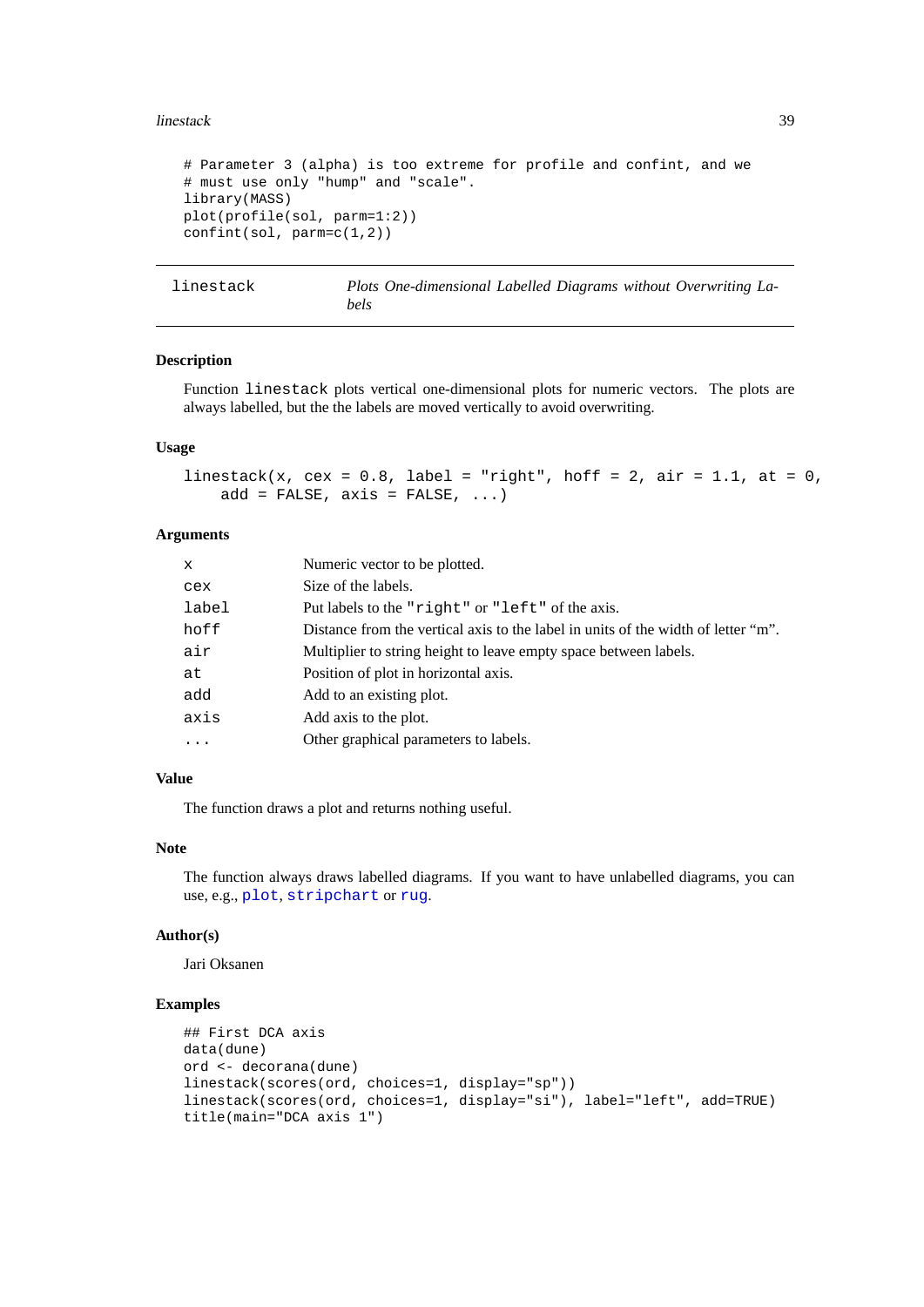make.cepnames *Abbreviates a Botanical or Zoological Latin Name into an Eightcharacter Name*

#### **Description**

A standard CEP name has four first letters of the generic name and four first letters of the specific epithet of a Latin name. The last epithet, that may be a subspecific name, is used in the current function. If the name has only one component, it is abbreaviated to eight characters (see [abbreviate](#page-0-0)).. The returned names are made unique with function [make.unique](#page-0-0) which adds numbers to the end of CEP names if needed.

### **Usage**

```
make.cepnames(names)
```
#### **Arguments**

names The names to be formatted into CEP names.

### **Details**

Cornell Ecology Programs (CEP) used eight-letter abbreviations for species and site names. In species, the names were formed by taking four first letters of the generic name and four first letters of the specific or subspecific epithet. The CEP names were originally used, because old FORTRAN IV did not have CHARACTER data type, but text variables had to be stored into numerical variables, which in popular computers could hold four characters. In modern times, there is no reason for this limitation, but ecologists are used to these names, and they may be practical to avoid congestion in ordination plots.

### **Value**

Function returns CEP names.

#### **Note**

The function is simpleminded and rigid. You must write a better one if you need.

### **Author(s)**

Jari Oksanen

#### **See Also**

[make.names](#page-0-0), [strsplit](#page-0-0), [substring](#page-0-0), [paste](#page-0-0), [abbreviate](#page-0-0).

```
make.cepnames(c("Aa maderoi", "Poa sp.", "Cladina rangiferina",
"Cladonia cornuta", "Cladonia cornuta var. groenlandica",
"Cladonia rangiformis", "Bryoerythrophyllum"))
data(BCI)
colnames(BCI) <- make.cepnames(colnames(BCI))
```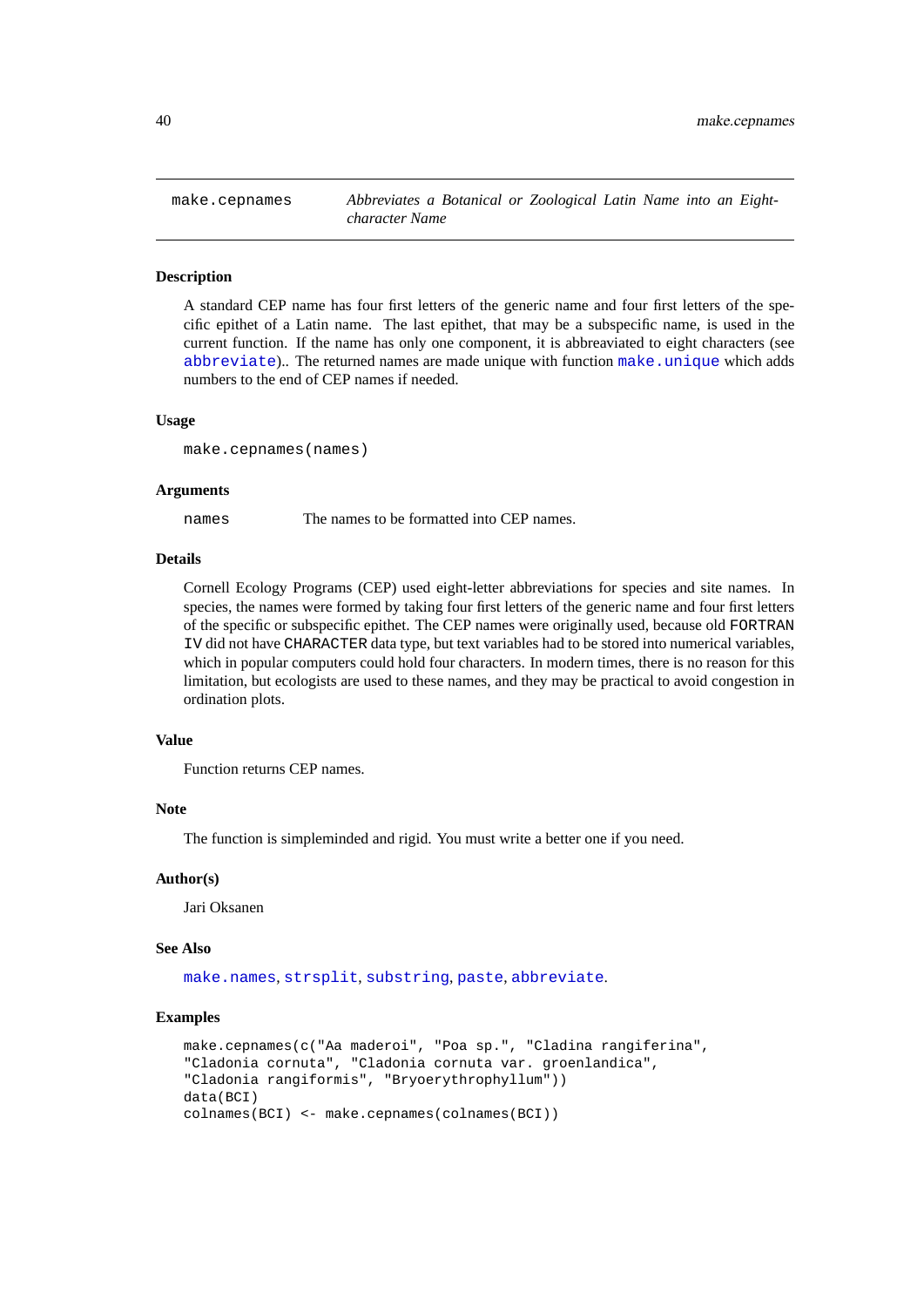<span id="page-40-0"></span>

#### **Description**

Function mantel finds the Mantel statistic as a matrix correlation between two dissimilarity matrices, and function mantel.partial finds the partial Mantel statistic as the partial matrix correlation between three dissimilarity matricies. The significance of the statistic is evaluated by permuting rows and columns of the first dissimilarity matrix.

#### **Usage**

```
mantel(xdis, ydis, method="pearson", permutations=1000, strata)
mantel.partial(xdis, ydis, zdis, method = "pearson", permutations = 1000,
    strata)
```
### **Arguments**

| xdis, ydis, zdis |                                                                                                                                                |
|------------------|------------------------------------------------------------------------------------------------------------------------------------------------|
|                  | Dissimilarity matrices or a dist objects.                                                                                                      |
| method           | Correlation method, as accepted by cor: "pearson", "spearman" or "kendall".                                                                    |
|                  | permutations Number of permutations in assessing significance.                                                                                 |
| strata           | An integer vector or factor specifying the strata for permutation. If supplied,<br>observations are permuted only within the specified strata. |

# **Details**

Mantel statistic is simply a correlation between entries of two dissimilarity matrices (some use cross products, but these are linearly related). However, the significance cannot be directly assessed, because there are  $N(N-1)/2$  entries for just N observations. Mantel developed asymptotic test, but here we use permutations of  $N$  rows and columns of dissimilarity matrix.

Partial Mantel statistic uses partial correlation conditioned on the third matrix. Only the first matrix is permuted so that the correlation structure between second and first matrices is kept constant. Although mantel.partial silently accepts other methods than "pearson", partial correlations will probably be wrong with other methods.

The function uses [cor](#page-0-0), which should accept alternatives pearson for product moment correlations and spearman or kendall for rank correlations.

# **Value**

The function returns a list of class mantel with following components:

| Call      | Function call.                                     |
|-----------|----------------------------------------------------|
| method    | Correlation method used, as returned by cor. test. |
| statistic | The Mantel statistic.                              |
| signif    | Empirical significance level from permutations.    |
| perm      | A vector of permuted values.                       |
|           | permutations Number of permutations.               |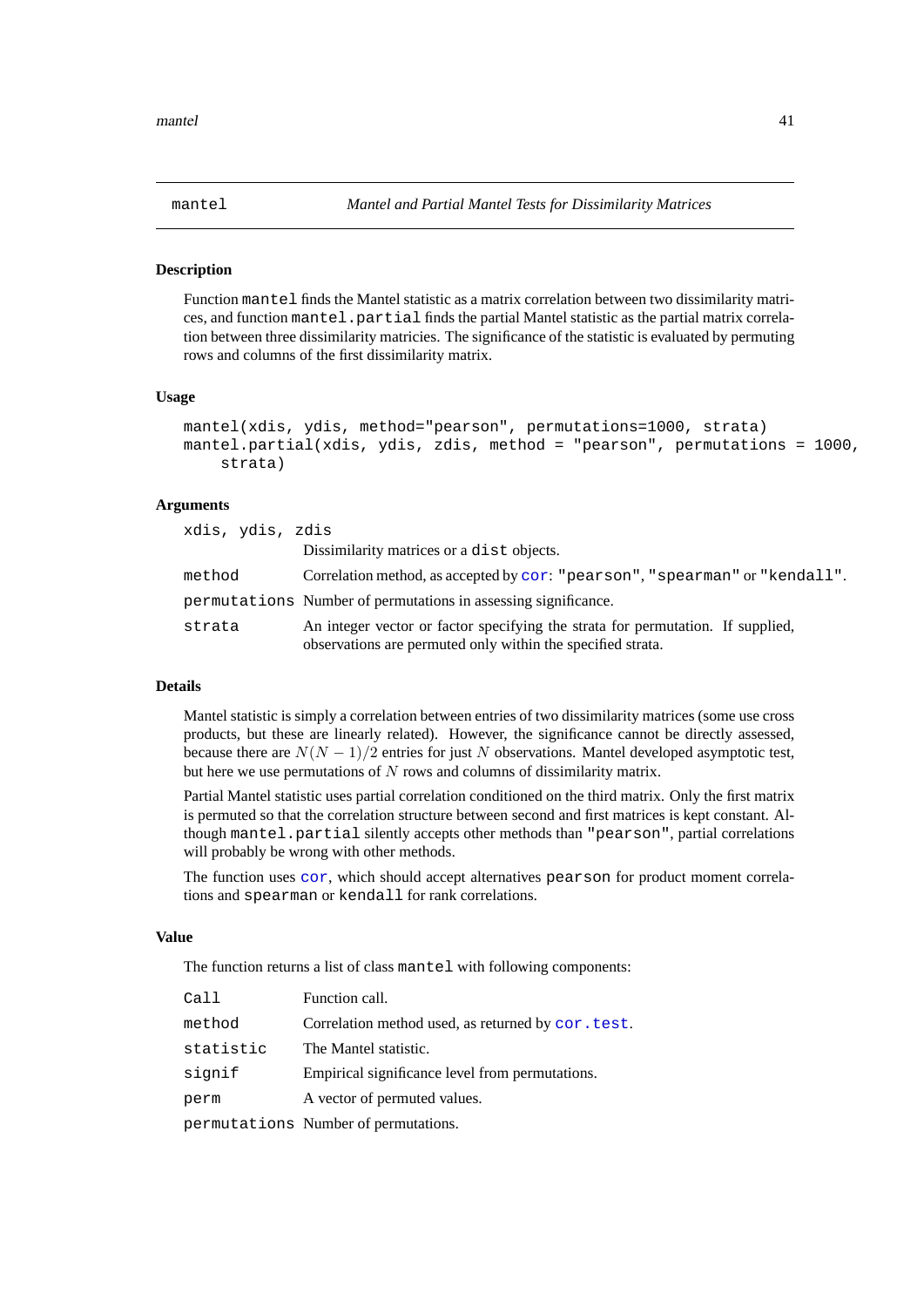### **Note**

Legendre & Legendre (1998) say that partial Mantel correlations often are difficult to interpet.

#### **Author(s)**

Jari Oksanen

#### **References**

The test is due to Mantel, of course, but the current implementation is based on Legendre and Legendre.

Legendre, P. and Legendre, L. (1998) *Numerical Ecology*. 2nd English Edition. Elsevier.

### **See Also**

[cor](#page-0-0) for correlation coefficients, [protest](#page-59-0) ("Procrustes test") for an alternative with ordination diagrams, and [anosim](#page-2-0) for comparing dissimilarities against classification. For dissimilarity matrices, see [vegdist](#page-77-0) or [dist](#page-0-0). See [bioenv](#page-5-0) for selecting environmental variables.

# **Examples**

```
## Is vegetation related to environment?
data(varespec)
data(varechem)
veg.dist <- vegdist(varespec) # Bray-Curtis
env.dist <- vegdist(scale(varechem), "euclid")
mantel(veg.dist, env.dist)
mantel(veg.dist, env.dist, method="spear")
```
metaMDS *Nonmetric Multidimensional Scaling with Stable Solution from Random Starts, Axis Scaling and Species Scores*

#### <span id="page-41-0"></span>**Description**

Function metaMDS uses [isoMDS](#page-0-0) to perform Nonmetric Multidimensional Scaling (NMDS), but tries to find a stable solution using several random starts (function initMDS). In addition, it standardizes the scaling in the result, so that the configurations are easier to interpret (function postMDS), and adds species scores to the site ordination (function [wascores](#page-81-0)).

#### **Usage**

```
metaMDS(comm, distance = "bray", k = 2, trymax = 20, autotransform =TRUE,
        noshare = 0.1, expand = TRUE, trace = 1, plot = FALSE,
        previous.best, ...)
## S3 method for class 'metaMDS':
plot(x, display = c("sites", "species"), choices = c(1, 2),type = "p", shrink = FALSE, ...)## S3 method for class 'metaMDS':
points(x, display = c("sites", "species"),
        choices = c(1,2), shrink = FALSE, select, ...)
```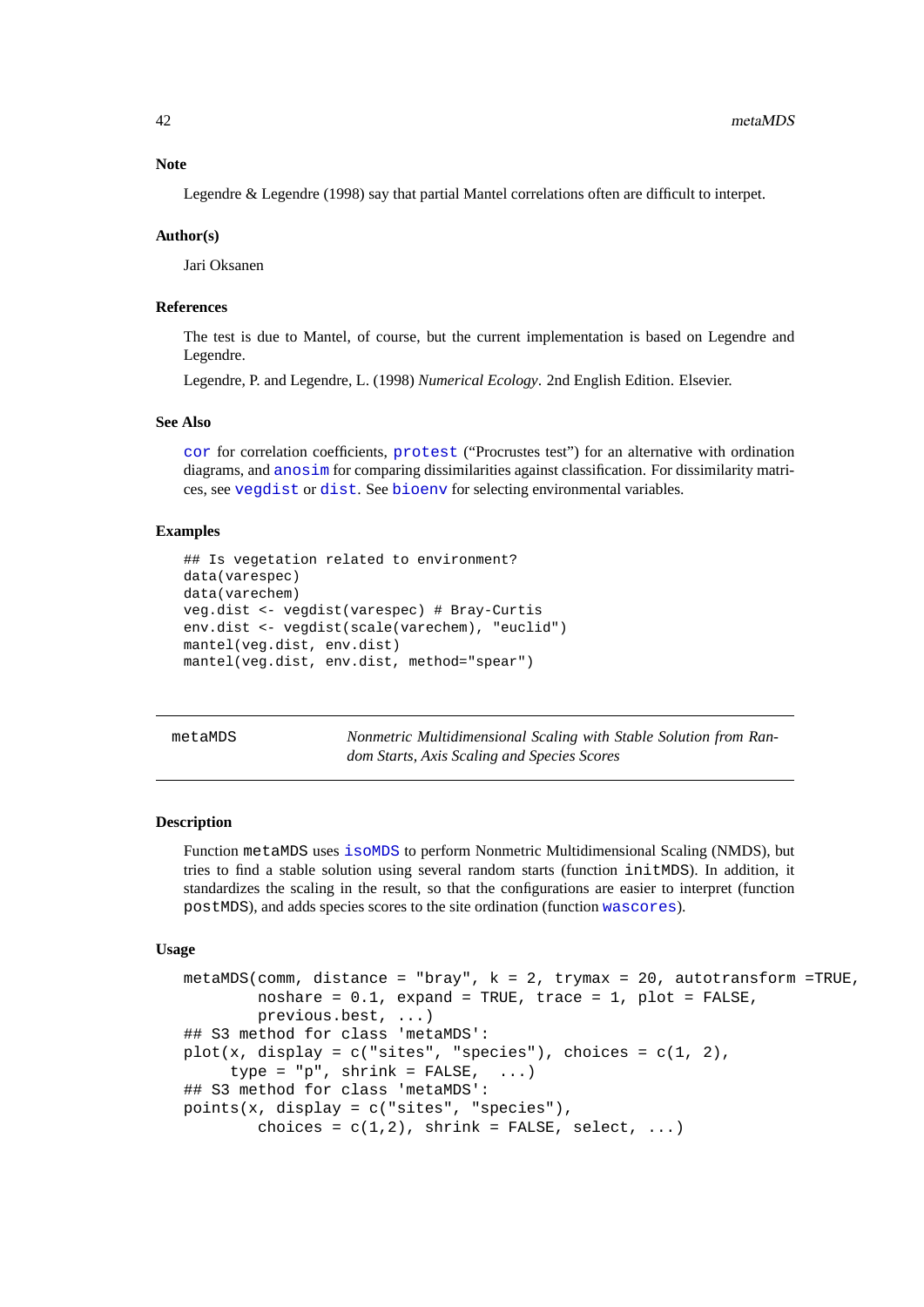### metaMDS 43

```
## S3 method for class 'metaMDS':
text(x, display = c("sites", "species"), labels,
        choices = c(1,2), shrink = FALSE, select, ...)
## S3 method for class 'metaMDS':
scores(x, display = c("sites", "species"), shrink = FALSE,
       choices, ...)
metaMDSdist(comm, distance = "bray", autotransform = TRUE, noshare = 0.1,
   trace = 1, communame, ...)
metaMDSiter(dist, k = 2, trymax = 20, trace = 1, plot = FALSE, previous.best,...)
initMDS(x, k=2)postMDS(X, dist, pc=TRUE, center=TRUE, halfchange=TRUE, threshold=0.8,
        nthreshold=10, plot=FALSE)
metaMDSredist(object, ...)
```
### **Arguments**

| comm                    | Community data.                                                                                                                            |  |
|-------------------------|--------------------------------------------------------------------------------------------------------------------------------------------|--|
| distance                | Dissimilarity index used in vegdist.                                                                                                       |  |
| k                       | Number of dimensions in <i>i</i> soMDS.                                                                                                    |  |
| trymax<br>autotransform | Maximum number of random starts in search of stable solution.                                                                              |  |
|                         | Use simple heuristics for possible data transformation (see below).                                                                        |  |
| noshare                 | Proportion of site pairs with no shared species to trigger stepacross to find<br>flexible shortest paths among dissimilarities.            |  |
| expand                  | Expand weighted averages of species in wascores.                                                                                           |  |
| trace                   | Trace the function; $trace = 2$ or higher will be more voluminous.                                                                         |  |
| plot                    | Graphical tracing: plot interim results. You may want to set $par(ask =$<br>TRUE) with this option.                                        |  |
| previous.best           |                                                                                                                                            |  |
|                         | Start searches from a previous solutions. Otherwise use isoMDS default for the<br>starting solution.                                       |  |
| х                       | Dissimilarity matrix for isoMDS or plot object.                                                                                            |  |
| choices                 | Axes shown.                                                                                                                                |  |
| type                    | Plot type: "p" for points, "t" for text, and "n" for axes only.                                                                            |  |
| display                 | Display "sites" or "species".                                                                                                              |  |
| shrink                  | Shrink back species scores if they were expanded originally.                                                                               |  |
| labels                  | Optional test to be used instead of row names.                                                                                             |  |
| select                  | Items to be displayed. This can either be a logical vector which is TRUE for<br>displayed items or a vector of indices of displayed items. |  |
| Χ                       | Configuration from multidimensional scaling.                                                                                               |  |
| commname                | The name of comm: should not be given if the function is called directly.                                                                  |  |
| dist                    | Dissimilarity matrix used in multidimensional scaling.                                                                                     |  |
| pс                      | Rotate to principal components.                                                                                                            |  |
| center                  | Centre the configuration.                                                                                                                  |  |
| halfchange              | Scale axes to half-change units.                                                                                                           |  |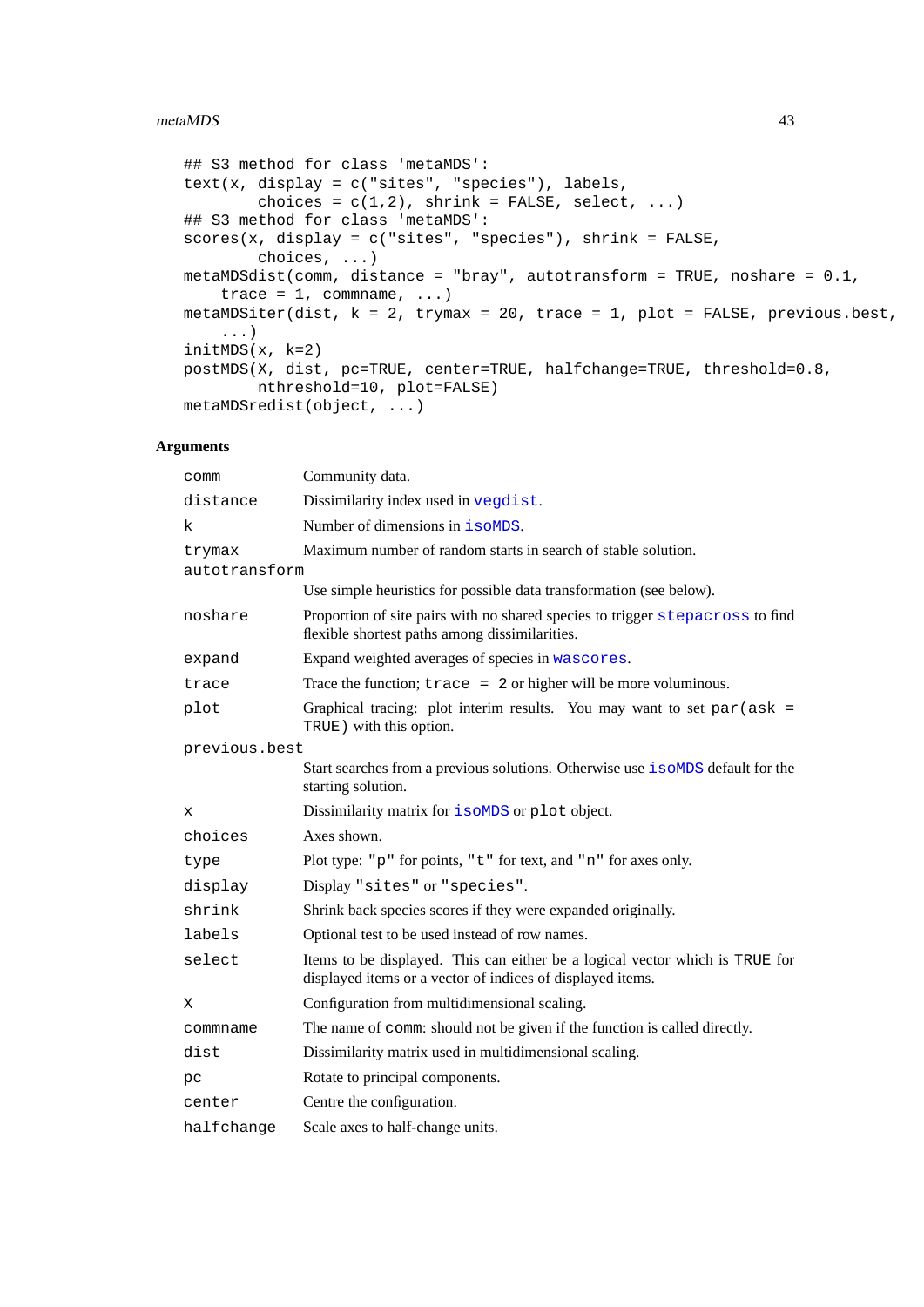| threshold  | Largest dissimilarity used in half-change scaling. |
|------------|----------------------------------------------------|
| nthreshold | Minimum number of points in half-change scaling.   |
| object     | A result object from metaMDS.                      |
| $\cdots$   | Other parameters passed to functions.              |

# **Details**

Non-metric Multidimensional Scaling (NMDS) is commonly regarded as the most robust unconstrained ordination method in community ecology (Minchin 1987). Functions initMDS and postMDS together with some other functions are intended to help run NMDS wit [isoMDS](#page-0-0) like recommended by Minchin (1987). Function metaMDS combines all recommendations into one command for a shotgun style analysis. The steps in metaMDS are:

- 1. Transformation: If the data values are larger than common class scales, the function performs a Wisconsin double standardization using [wisconsin](#page-18-0). If the values look very large, the function also performs [sqrt](#page-0-0) transformation. Both of these standardization are generally found to improve the results. However, the limits are completely arbitrary (at present, data maximum 50 triggers [sqrt](#page-0-0) and >9 triggers [wisconsin](#page-18-0)). If you want to have a full control of the analysis, you should set autotransform = FALSE and make explicit standardization in the command.
- 2. Choice of dissimilarity: For a good result, you should use dissimilarity indices that have a good rank order relation to ordering sites along gradients (Faith et al. 1987). The default is Bray dissimilarity, because it often is the test winner. However, any other dissimilarity index in [vegdist](#page-77-0) can be used. Function [rankindex](#page-65-0) can be used for finding the test winner for you data and gradients.
- 3. Step-across dissimilarities: Ordination may be very difficult if a large proportion of sites have no shared species. In this case, the results may be improved with [stepacross](#page-74-0) dissimilarities, or flexible shortest paths among all sites. The [stepacross](#page-74-0) is triggered by option noshare. If you do not like manipulation of original distances, you should set noshare = 1.
- 4. NMDS with random starts: NMDS easily gets trapped into local optima, and you must start NMDS several times from random start to be confident that you have found the global solution. The default in [isoMDS](#page-0-0) is to start from metric scaling (with [cmdscale](#page-0-0)) which typically is close to a local optimum. The strategy in metaMDS is to first run a default [isoMDS](#page-0-0), or use the previous.best solution if supplied, and take its solution as the standard (Run 0). Then metaMDS starts [isoMDS](#page-0-0) from several random starts (maximum number is given by trymax). If a solution is better (has a lower stress) than the previous standard, it is taken as the new standard. If the solution is better or close to a standard, metaMDS compares two solutions using Procrustes analysis using function [procrustes](#page-59-1) with option symmetric = TRUE. If the two solutions are very similar in their Procrustes rmse and the largest residual is very small, the solutions are regarded as convergent and the best one is saved. Please note that the conditions are stringent, and you may have found good and relatively stable solutions although the function is not yet satisfied. Setting  $trace = TRUE$  will monitor the final stresses, and plot = TRUE will display Procrustes overlay plots from each comparison.
- 5. Scaling of the results: metaMDS will run postMDS for the final result. Function postMDS provides the following ways of "fixing" the indeterminacy of scaling and orientation of axes in NMDS: Centring moves the origin to the average of the axes. Principal components rotate the configuration so that the variance of points is maximized on first dimension. Half-change scaling scales the configuration so that one unit means halving of community similarity from replicate similarity. Half-change scaling is based on closer dissimilarities where the relation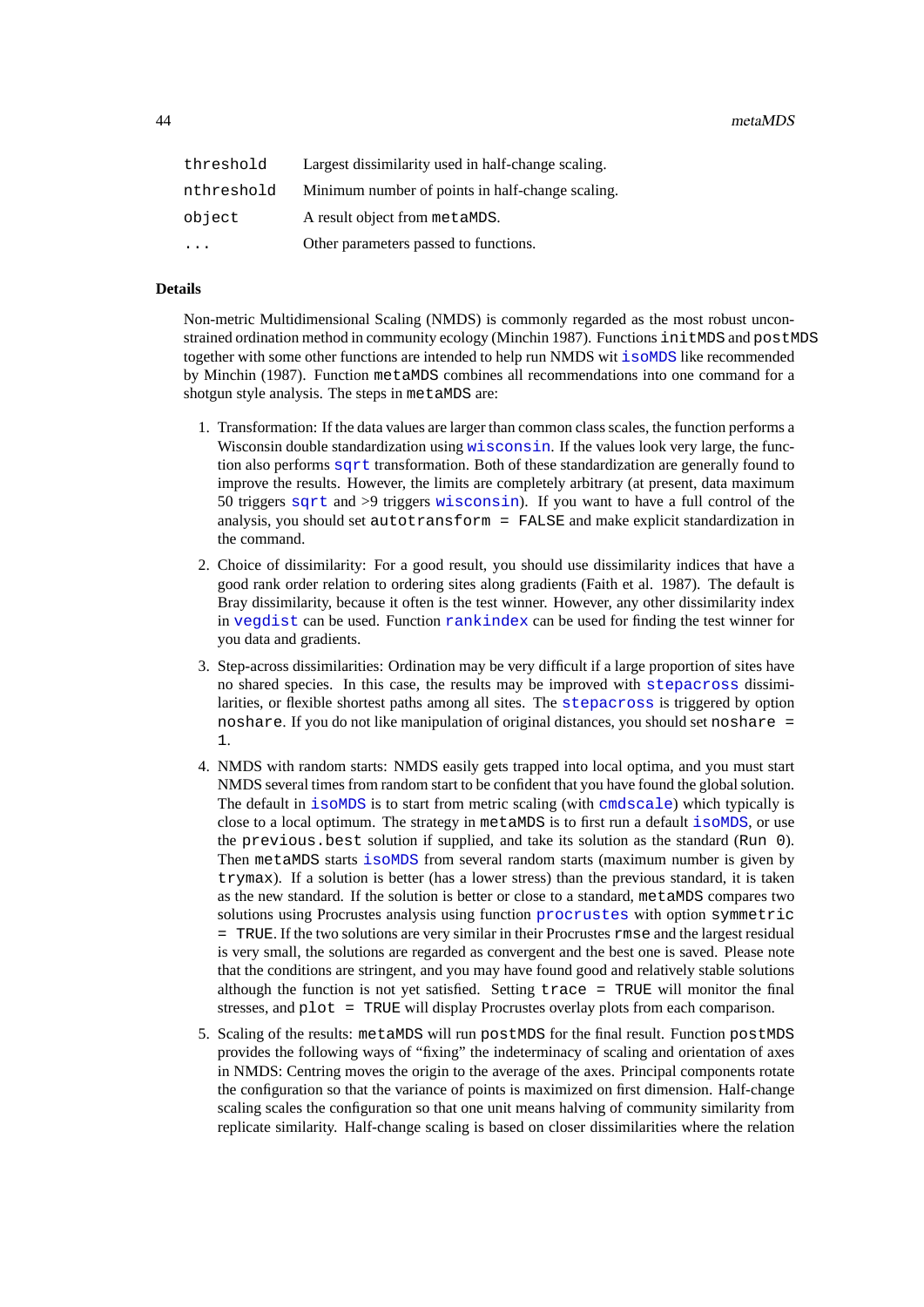between ordination distance and community dissimilarity is rather linear; the limit is controlled by parameter threshold. If there are enough points below this threshold (controlled by the the parameter nthreshold), dissimilarities are regressed on distances. The intercept of this regression is taken as the replicate dissimilarity, and half-change is the distance where similarity halves according to linear regression. Obviously the method is applicable only for dissimilarity indices scaled to 0 . . . 1, such as Kulczynski, Bray-Curtis and Canberra indices.

6. Species scores: Function adds the species scores to the final solution as weighted averages using function [wascores](#page-81-0) with given value of parameter expand. The expansion of weighted averages can be undone with  $\text{shrink} = \text{TRUE}$  in plot or scores functions.

### **Value**

Function metaMDS returns an object of class metaMDS. The final site ordination is stored in the item points, and species ordination in the item species. The other items store the information on the steps taken by the function. The object has print, plot, points and text methods. Functions metaMDSdist and metaMDSredist return [vegdist](#page-77-0) objects. Function initMDS returns a random configuration which is intended to be used within [isoMDS](#page-0-0) only. Functions metaMDSiter and postMDS returns the result of [isoMDS](#page-0-0) with updated configuration.

### **Note**

Function metaMDS is a simple wrapper for [isoMDS](#page-0-0) and some support functions. You can also call parts of the function separately for better control of results. Data transformation, dissmilarities and possible [stepacross](#page-74-0) are made in function metaMDSdist which returns a dissimilarity result. Iterative search (with starting values from initMDS) is made in metaMDSiter. Processing of result configuration is done in postMDS, and species scores added by [wascores](#page-81-0). If you want to be more certain of reaching a global solution, you can compare results from several independent runs. You can also continue analysis from previous results or from your own configuration. Function does not save the used dissimilarity matrix, but metaMDSredist tries to reconstruct the used dissimilarities with original data transformation and possible [stepacross](#page-74-0).

# **Author(s)**

Jari Oksanen

## **References**

Faith, D. P, Minchin, P. R. and Belbin, L. (1987). Compositional dissimilarity as a robust measure of ecological distance. *Vegetatio* 69, 57–68.

Minchin, P.R. (1987) An evaluation of relative robustness of techniques for ecological ordinations. *Vegetatio* 71, 145-156.

### **See Also**

[isoMDS](#page-0-0), [decostand](#page-18-1), [wisconsin](#page-18-0), [vegdist](#page-77-0), [rankindex](#page-65-0), [stepacross](#page-74-0), [procrustes](#page-59-1), [wascores](#page-81-0), [ordiplot](#page-47-0).

```
## The recommended way of running NMDS (Minchin 1987)
##
data(dune)
library(MASS) ## isoMDS
# NMDS
```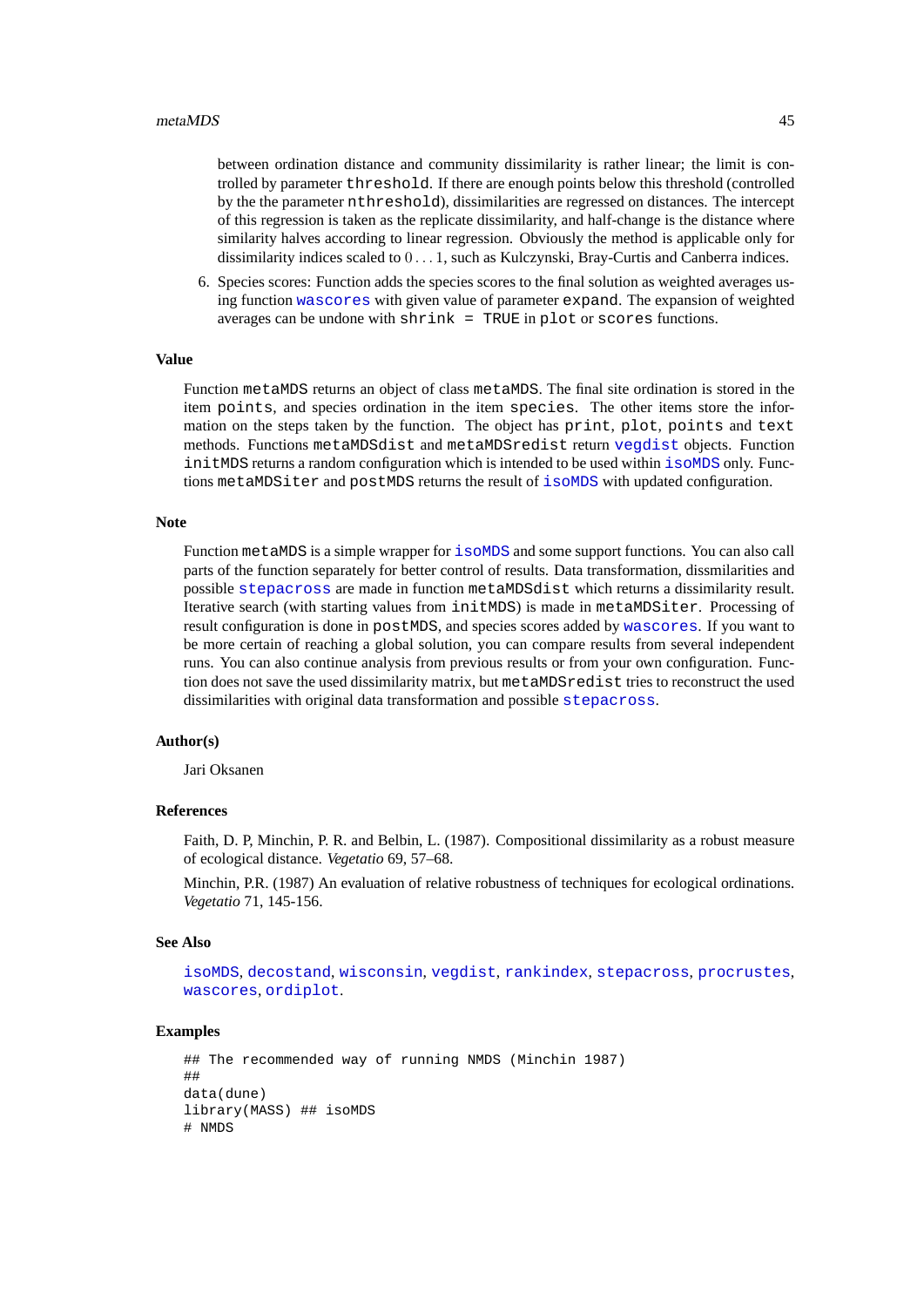46 ordihull

```
sol <- metaMDS(dune)
sol
plot(sol, type="t")
```

```
ordihull Add Graphical Items to Ordination Diagrams
```
### <span id="page-45-1"></span>**Description**

Functions to add convex hulls, arrows, line segments, regular grids of points, 'spider' graphs, ellipses, cluster dendrogram or spanning trees to ordination diagrams. The ordination diagrams can be produced by vegan [plot.cca](#page-55-0), [plot.decorana](#page-15-0) or [ordiplot](#page-47-0).

# **Usage**

```
ordihull(ord, groups, display = "sites", draw = c("lines","polygon"),
         show.groups, ...)
ordiarrows(ord, groups, levels, replicates, display = "sites",
         show.groups, ...)
ordisegments(ord, groups, levels, replicates, display = "sites",
         show.groups, ...)
ordigrid(ord, levels, replicates, display = "sites", ...)
ordispider(ord, groups, display="sites", w = weights(ord, display),
         show.groups, ...)
ordiellipse(ord, groups, display="sites", kind = c("sd","se"), conf,
         draw = c("lines","polygon"), w = weights(ord, display),
         show.groups, ...)
ordicluster(ord, cluster, prune = 0, display = "sites",
         w = weights(ord, display), \dots)ordispantree(ord, tree, display = "sites", ...)
```
# **Arguments**

| ord                | An ordination object or an ordiplot object.                                                                                                                                                                                                 |
|--------------------|---------------------------------------------------------------------------------------------------------------------------------------------------------------------------------------------------------------------------------------------|
| groups             | Factor giving the groups for which the graphical item is drawn.                                                                                                                                                                             |
| levels, replicates |                                                                                                                                                                                                                                             |
|                    | Alternatively, regular groups can be defined with arguments levels and replicates,<br>where levels gives the number of groups, and replicates the number of<br>successive items at the same group.                                          |
| display            | Item to displayed.                                                                                                                                                                                                                          |
| draw               | Use either lines or polygon to draw the line. Graphical parameters are<br>passed to both. The main difference is that polygons may be filled and non-<br>transparent.                                                                       |
| show.groups        | Show only given groups. This can be a vector, or TRUE if you want to show<br>items for which condition is TRUE. This argument makes it possible to use dif-<br>ferent colours and line types for groups. The default is to show all groups. |
| W                  | Weights used to find the average within group. Weights are used automatically<br>for cca and decorana results, unless undone by the user. w=NULL sets equal<br>weights to all points.                                                       |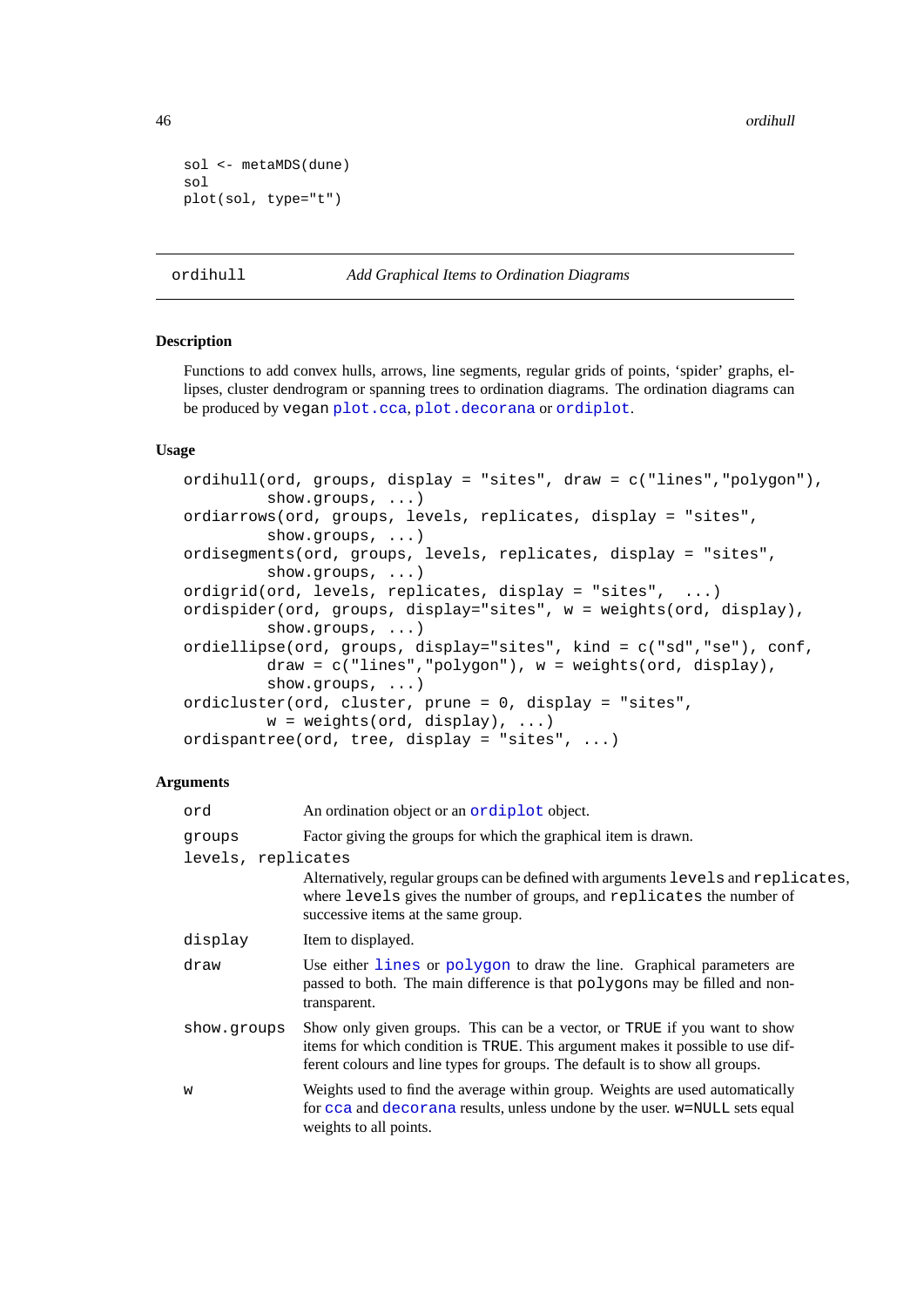### ordihull and the control of the control of the control of the control of the control of the control of the control of the control of the control of the control of the control of the control of the control of the control of

| kind      | Whether standard deviations of points (sd) or standard deviations of their (weighted)<br>averages (se) are used.                                                                                                           |
|-----------|----------------------------------------------------------------------------------------------------------------------------------------------------------------------------------------------------------------------------|
| conf      | Confidence limit for ellipses, e.g. 0.95. If given, the corresponding sd or se is<br>multiplied with the corresponding value found from the Chi-squared distribution<br>with 2df.                                          |
| cluster   | Result of hierarchic cluster analysis, such as holast or agnes.                                                                                                                                                            |
| prune     | Number of upper level hierarchies removed from the dendrogram. If prune<br>$> 0$ , dendrogram will be disconnected.                                                                                                        |
| tree      | Structure defining a spanning tree. This can be a result of spantree or a vector<br>giving the child node of each parent omitting the first point. Values NA means<br>that there is no link from the corresponding parent. |
| $\cdot$ . | Parameters passed to graphical functions such as lines, segments, arrows,<br>polygon or to scores to select axes and scaling etc.                                                                                          |

# **Details**

Function ordihull draws [lines](#page-0-0) or [polygon](#page-0-0)s for the convex hulls found by function [chull](#page-0-0) encircling the items in the groups.

Function ordiarrows draws [arrows](#page-0-0) and ordisegments draws line [segments](#page-0-0) between successive items in the groups. Function ordigrid draws line [segments](#page-0-0) both within the groups and for the corresponding items among the groups.

Function ordispider draws a 'spider' diagram where each point is connected to the group centroid with [segments](#page-0-0). Weighted centroids are used in the correspondence analysis methods [cca](#page-9-0) and [decorana](#page-15-1) or if the user gives the weights in the call. If ordispider is called with [cca](#page-9-0) or [rda](#page-9-1) result without groups argument, the function connects each 'WA' scores to the correspoding 'LC' score.

Function ordiellipse draws [lines](#page-0-0) or [polygon](#page-0-0)s for dispersion [ellipse](#page-0-0) using either standard deviation of point scores or standard error of the (weighted) average of scores, and the (weighted) correlation defines the direction of the principal axis of the ellipse. The function requires package **ellipse**. An ellipsoid hull can be drawn with function [ellipsoidhull](#page-0-0) of package **cluster**.

Function ordicluster overlays a cluster dendrogram onto ordination. It needs the result from a hierarchic clustering such as [hclust](#page-0-0) or [agnes](#page-0-0), or other with a similar structure. Function ordicluster connects cluster centroids to each other with line [segments](#page-0-0). Function uses centroids of all points in the clusters, and is therefore similar to average linkage methods.

Function ordispantree overlays a (minimum) spanning tree onto ordination. It needs a result from [spantree](#page-21-0) or a vector listing children of each parent, starting from second (i.e., omitting the first: the number of links is one less number of points). Missing links are denoted as NA. For an example, see [spantree](#page-21-0).

# **Note**

These functions add graphical items to ordination graph: You must draw a graph first.

# **Author(s)**

Jari Oksanen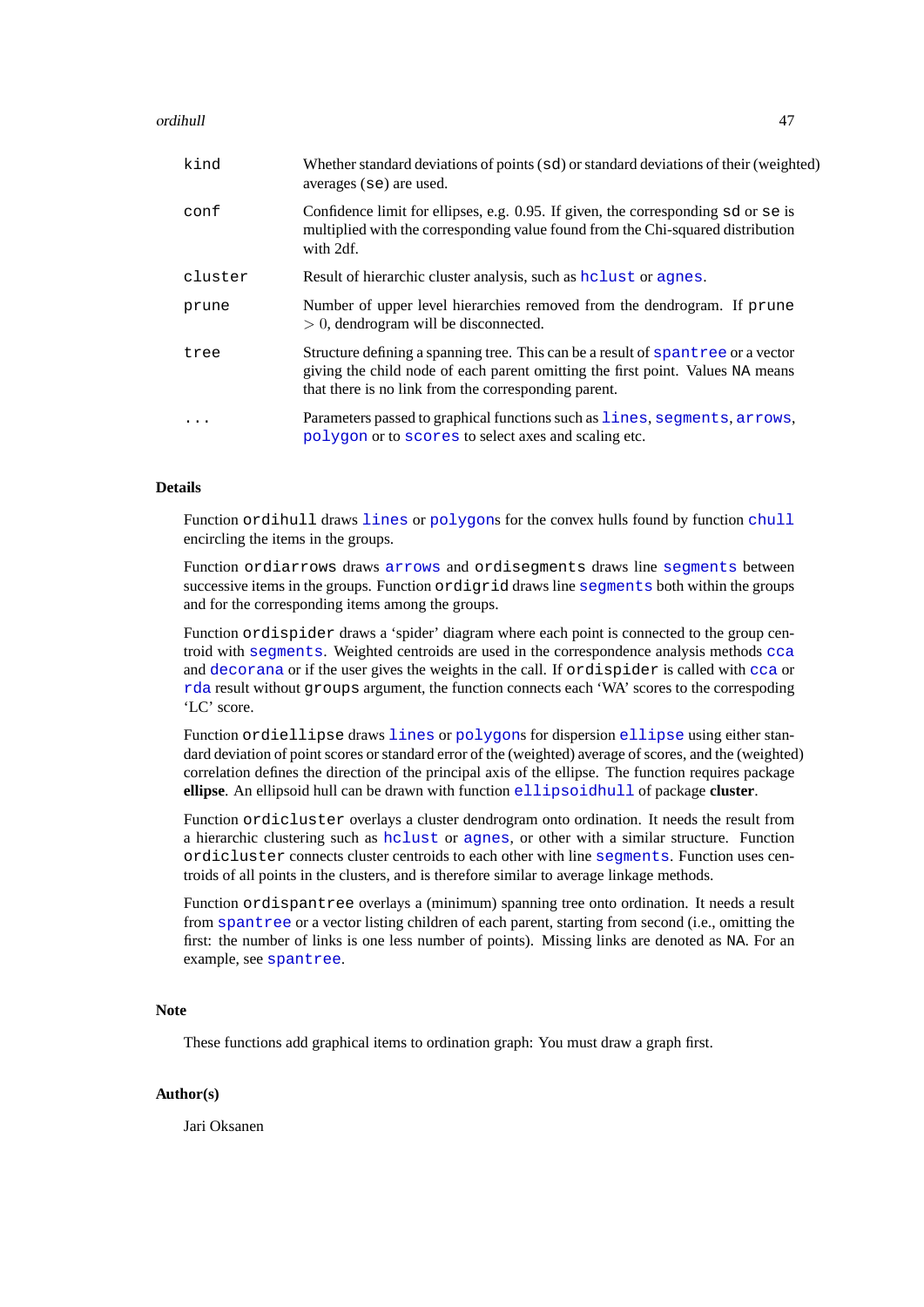### **See Also**

The function pass parameters to basic graphical functions, and you may wish to change the default values in [arrows](#page-0-0), [lines](#page-0-0), [segments](#page-0-0) and [polygon](#page-0-0). You can pass parameters to [scores](#page-68-0) as well. Other underlying functions are [chull](#page-0-0) and [ellipse](#page-0-0).

# **Examples**

```
data(dune)
data(dune.env)
mod <- cca(dune ~ Moisture, dune.env)
attach(dune.env)
plot(mod, type="n")
ordihull(mod, Moisture)
ordispider(mod, col="red")
plot(mod, type = "p", display="sites")
ordicluster(mod, hclust(vegdist(dune)), prune=3, col = "blue")
# The following is not executed automatically because it needs
# a non-standard library `ellipse'.
## Not run:
ordiellipse(mod, Moisture, kind="se", level=0.95, lwd=2, col="blue")
## End(Not run)
```
<span id="page-47-0"></span>ordiplot *Alternative plot and identify Functions for Ordination*

## <span id="page-47-1"></span>**Description**

Ordination plot function especially for congested plots. Function ordiplot always plots only unlabelled points, but identify.ordiplot can be used to add labels to selected site, species or constraint points. Function identify.ordiplot can be used to identify points from [plot.cca](#page-55-0), [plot.decorana](#page-15-0), [plot.procrustes](#page-59-0) and [plot.rad](#page-62-0) as well.

# **Usage**

```
ordiplot(ord, choices = c(1, 2), type="points", display, xlim, ylim, ...)
## S3 method for class 'ordiplot':
identify(x, what, labels, \dots)
## S3 method for class 'ordiplot':
points(x, what, select, ...)
## S3 method for class 'ordiplot':
text(x, what, labels, select, ...)
```
### **Arguments**

| ord        | A result from an ordination.                                                                                                                         |
|------------|------------------------------------------------------------------------------------------------------------------------------------------------------|
| choices    | Axes shown.                                                                                                                                          |
| type       | The type of graph which may be "points", "text" or "none" for any<br>ordination method.                                                              |
| display    | Display only "sites" or "species". The default for most methods is to display<br>both, but for cca, rda and capscale it is the same as in plot. cca. |
| xlim, ylim | the x and y limits (min, max) of the plot.                                                                                                           |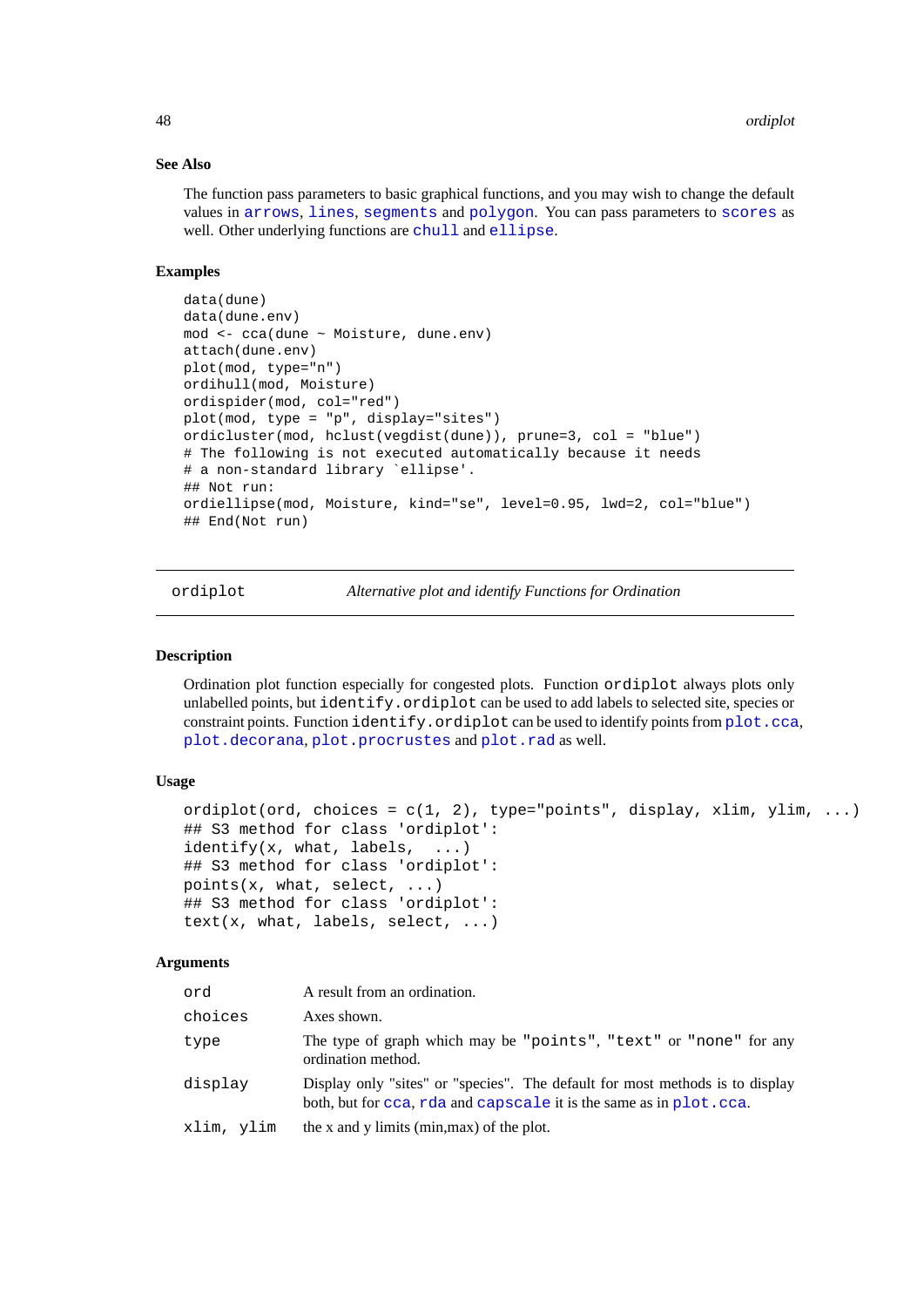### ordiplot that the control of the control of the control of the control of the control of the control of the control of the control of the control of the control of the control of the control of the control of the control o

| $\ddots$     | Other graphical parameters.                                                                                                                                                                                                                                                             |
|--------------|-----------------------------------------------------------------------------------------------------------------------------------------------------------------------------------------------------------------------------------------------------------------------------------------|
| $\mathbf{x}$ | A result object from ordiplot.                                                                                                                                                                                                                                                          |
| what         | Items identified in the ordination plot. The types depend on the kind of plot used.<br>Most methods know sites and species, functions cca and rda know in<br>addition constraints (for 'LC' scores), centroids and biplot, and<br>plot.procrustes ordination plot has heads and points. |
| labels       | Optional text used for labels. Row names will be used if this is missing.                                                                                                                                                                                                               |
| select       | Items to be displayed. This can either be a logical vector which is TRUE for<br>displayed items or a vector of indices of displayed items.                                                                                                                                              |

## **Details**

Function ordiplot draws an ordination diagram using black circles for sites and red crosses for species. It returns invisibly an object of class ordiplot which can be used by identify. ordiplot to label selected sites or species, or constraints in [cca](#page-9-0) and [rda](#page-9-1).

The function can handle output from several alternative ordination methods. For [cca](#page-9-0), [rda](#page-9-1) and [decorana](#page-15-1) it uses their plot method with option type = "points". In addition, the plot functions of these methods return invisibly an ordiplot object which can be used by identify.ordiplot to label points. For other ordinations it relies on [scores](#page-68-0) to extract the scores.

For full user control of plots, it is best to call ordiplot with type = "none" and save the result, and then add sites and species using points.ordiplot or text.ordiplot which both pass all their arguments to the corresponding default graphical functions.

#### **Value**

Function ordiplot returns invisibly an object of class ordiplot with items sites, species and constraints (if these are available in the ordination object). Function identify.ordiplot uses this object to label the point.

# **Note**

The purpose of these functions is to provide similar functionality as the plot, plotid and specid methods in library labdsv. The functions are somewhat limited in parametrization, but you can call directly the standard [identify](#page-0-0) and [plot](#page-0-0) functions for a better user control.

#### **Author(s)**

Jari Oksanen

#### **See Also**

[identify](#page-0-0) for basic operations, [plot.cca](#page-55-0), [plot.decorana](#page-15-0), [plot.procrustes](#page-59-0) which also produce objects for identify.ordiplot and [scores](#page-68-0) for extracting scores from nonvegan ordinations.

```
# Draw a cute NMDS plot from a non-vegan ordinatin (isoMDS).
# Function metaMDS would be an easier alternative.
data(dune)
dune.dis <- vegdist(wisconsin(dune))
library(MASS)
```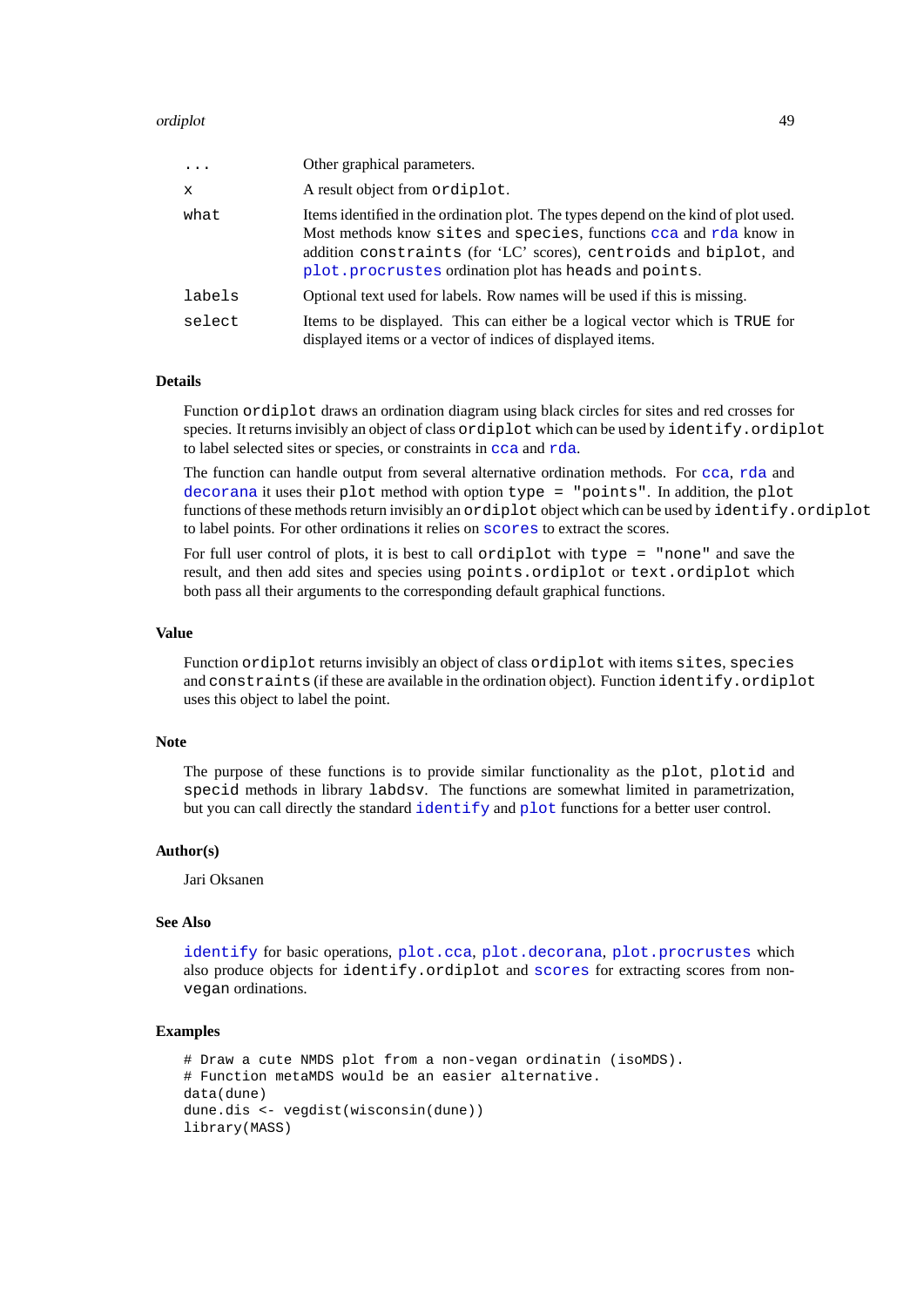```
dune.mds <- isoMDS(dune.dis)
dune.mds <- postMDS(dune.mds, dune.dis)
dune.mds$species <- wascores(dune.mds$points, dune, expand = TRUE)
fig <- ordiplot(dune.mds, type = "none")
points(fig, "sites", pch=21, col="red", bg="yellow")
text(fig, "species", col="blue", cex=0.9)
# Default plot of the previous using identify to label selected points
## Not run:
fig <- ordiplot(dune.mds)
identify(fig, "spec")
## End(Not run)
```

```
ordiplot3d Three-Dimensional and Dynamic Ordination Graphics
```
# **Description**

Function ordiplot3d displays three-dimensional ordination graphics using [scatterplot3d](#page-0-0). Function ordirgl displays three-dimensional dynamic ordination graphs which can be rotated and zoomed into using  $r \notin I$  package. Both work with all ordination results form vegan and all ordination results known by [scores](#page-68-0) function.

### **Usage**

```
ordiplot3d(object, display = "sites", choices = 1:3, ax.col = 2,
        arr.length = 0.1, arr.col = 4, envfit, xlab, ylab, zlab, ...)
ordirgl(object, display = "sites", choices = 1:3, type = "p",
        ax.col = "red", arr.col = "yellow", text, envfit, ...)orglpoints(object, display = "sites", choices = 1:3, ...)
orgltext(object, text, display = "sites", choices = 1:3, justify = "center",
        adj = 0.5, ...orglsegments(object, groups, display = "sites", choices = 1:3, ...)
orglspider(object, groups, display = "sites", w = weights(object, display),
        choices = 1:3, ...)
```
# **Arguments**

| object  | An ordination result or any object known by scores.                              |
|---------|----------------------------------------------------------------------------------|
| display | Display "sites" or "species" or other ordination object recognized by<br>scores. |
| choices | Selected three axes.                                                             |
| arr.len | 'Length' (width) of arrow head passed to arrows function.                        |
| arr.col | Colour of biplot arrows and centroids of environmental variables.                |
| type    | The type of plots: " $p$ " for points or " $t$ " for text labels.                |
| ax.col  | Axis colour (concerns only the crossed axes through the origin).                 |
| text    | Text to override the default with $type = "t".$                                  |
| envfit  | Fitted environmental variables from envfit displayed in the graph.               |
|         |                                                                                  |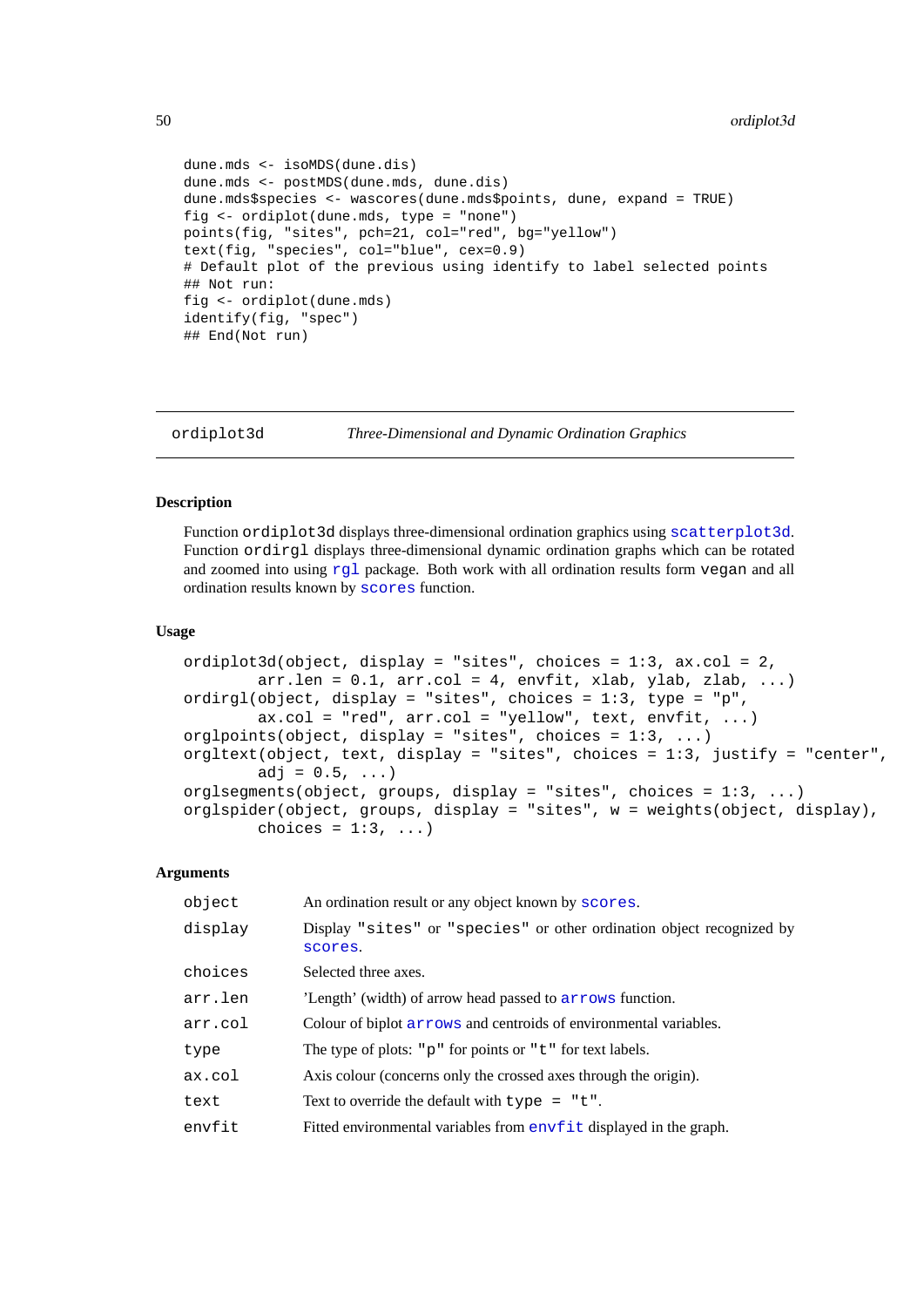### ordiplot3d 51

| xlab, ylab, zlab |                                                                                                                                                                                       |
|------------------|---------------------------------------------------------------------------------------------------------------------------------------------------------------------------------------|
|                  | Axis labels passed to scatterplot 3d. If missing, labels are taken from the<br>ordination result. Set to NA to supress labels.                                                        |
|                  | justify, adj Text justification passed to rgl. texts. One of these is used depending on the<br>version of rgl installed.                                                              |
| groups           | Factor giving the groups for which the graphical item is drawn.                                                                                                                       |
| W                | Weights used to find the average within group. Weights are used automatically<br>for cca and decorana results, unless undone by the user. w=NULL sets equal<br>weights to all points. |
|                  | Other parameters passed to graphical functions.                                                                                                                                       |

## **Details**

Both function display three-dimensional ordination graphics. Function ordiplot3d plots static scatter diagrams using [scatterplot3d](#page-0-0). Function ordirgl plots dynamic graphics using OpenGL in [rgl](#page-0-0). Both functions use most default settings of underlying graphical functions, and you must consult their help pages to change graphics to suit your taste (see [scatterplot3d](#page-0-0), [rgl](#page-0-0), [rgl.points](#page-0-0),[rgl.texts](#page-0-0)). Both functions will display only one selected set of [scores](#page-68-0), typically either "sites" or "species", but for instance [cca](#page-9-0) also has "lc" scores. In constrained ordination ([cca](#page-9-0), [rda](#page-9-1), [capscale](#page-7-0)), biplot arrows and centroids are always displayed similarly as in two-dimensional plotting function  $p$ lot.cca. Alternatively, it is possible to display fitted environmental vectors or class centroids from [envfit](#page-26-0) in both graphs. These are displayed similarly as the results of constrained ordination, and they can be shown only for non-constrained ordination. The user must remember to specify at least three axes in  $envf$  it if the results are used with these functions.

Function ordiplot3d plots only points. However, it returns invisibly an object inheriting from [ordiplot](#page-47-0) so that you can use [identify.ordiplot](#page-47-1) to identify "points" or "arrows". The underlying [scatterplot3d](#page-0-0) function accepts type =  $\mathbb{R}^n$  so that only the axes, biplot arrows and centroids of environmental variables will be plotted, and the ordination scores can be added with [text.ordiplot](#page-47-1) or [points.ordiplot](#page-47-1). Further, you can use any functions from the [ordihull](#page-45-0) family with the invisble result of [ordiplot3d](#page-49-0), but you must remember to specify the display as "points" or "arrows". To change the viewing angle, orientation etc. you must see [scatterplot3d](#page-0-0).

Function ordigl makes a dynamic three-dimensional graph that can be rotated with mouse, and zoomed into with mouse buttons or wheel (but Mac users with one-button mouse should see [rgl.viewpoint](#page-0-0)), or try ctrl-button. MacOS X users must start X11 before calling [rgl](#page-0-0) commands. Function ordirgl uses default settings, and you should consult the underlying functions [rgl.points](#page-0-0), [rgl.texts](#page-0-0) to see how to control the graphics. Function ordirgl always cleans its graphic window before drawing. Functions orglpoints adds points and orgltext adds text to existing ordirgl windows. In addition, function orglsegments combines points within "groups" with line segments similarly as [ordisegments](#page-45-1). Function orglspider works similarly as [ordispider](#page-45-1): it connects points to their weighted centroid within "groups", and in constrained ordination it can connect "wa" or weighted averages scores to corresponding "lc" or linear combination scores if "groups" is missing. In addition, basic rgl functions [rgl.points](#page-0-0), [rgl.texts](#page-0-0), [rgl.lines](#page-0-0) and many others can be used.

# **Value**

Function [ordiplot](#page-47-0) 3d returns invisibly an object of class "ordiplot 3d" inheriting from ordiplot. The return object will contain the coordinates projected onto two dimensions for "points", and possibly for the heads of "arrows" and "centroids" of environmental variables. Functions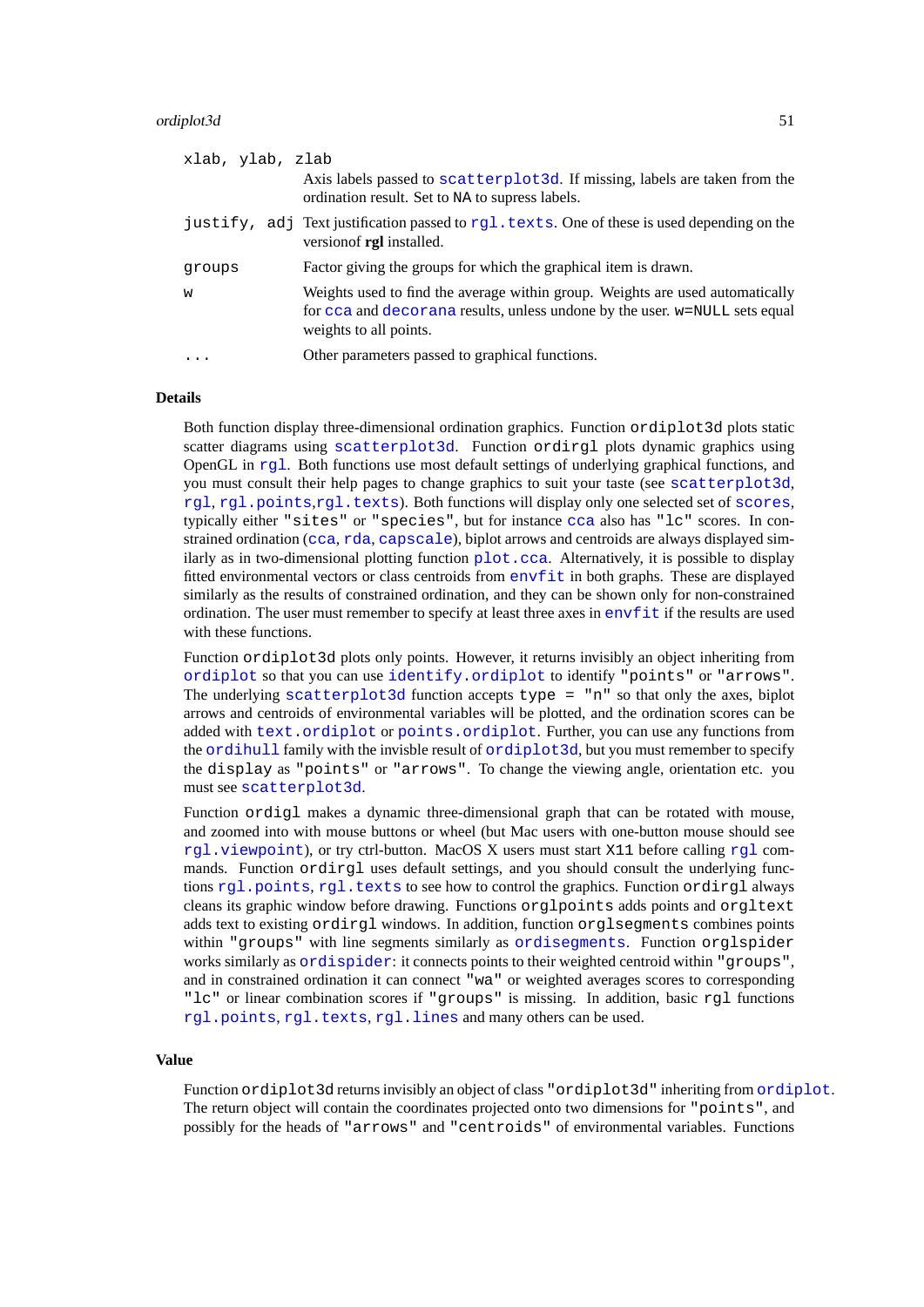like [identify.ordiplot](#page-47-1), [points.ordiplot](#page-47-1), [text.ordiplot](#page-47-1) can use this result, as well as  $\text{ordihull}$  $\text{ordihull}$  $\text{ordihull}$  and other functions documented with the latter. In addition, the result will contain the object returned by [scatterplot3d](#page-0-0), including function xyz.converter which projects three-dimensional coordinates onto the plane used in the current plot. Function ordirgl returns nothing.

### **Warning**

Function ordi[rgl](#page-0-0) uses OpenGL package rgl which may not be functional in all platforms, and can crash R in some: use [save.image](#page-0-0) before trying ordirgl. Mac users must start X11 (and first install X11 and some other libraries) before being able to use [rgl](#page-0-0). It seems that [rgl.texts](#page-0-0) does not always position the text like supposed, and it may be safe to verify text location with corresponding points.

# **Note**

The user interface of **rgl** changed in version 0.65, but the ordirgl functions do not yet fully use the new capablities. However, they should work both in old and new versions of **rgl**.

### **Author(s)**

Jari Oksanen

### **See Also**

[scatterplot3d](#page-0-0), [rgl](#page-0-0).points, [rgl.texts](#page-0-0), [rgl.viewpoint](#page-0-0), [ordiplot](#page-47-0), [identify.ordiplot](#page-47-1), [text.ordiplot](#page-47-1), [points.ordiplot](#page-47-1), [ordihull](#page-45-0), [plot.cca](#page-55-0), [envfit](#page-26-0).

```
## Examples are not run, because they need non-standard packages
## 'scatterplot3d' and 'rgl' (and the latter needs user interaction).
#####
#### Default 'ordiplot3d'
## Not run:
data(dune)
data(dune.env)
ord <- cca(dune ~ A1 + Moisture, dune.env)
ordiplot3d(ord)
#### A boxed 'pin' version
ordiplot3d(ord, type = "h")
#### More user control
pl <- ordiplot3d(ord, angle=15, type="n")
points(pl, "points", pch=16, col="red", cex = 0.7)
#### identify(pl, "arrows", col="blue") would put labels in better positions
text(pl, "arrows", col="blue", pos=3)
text(pl, "centroids", col="blue", pos=1, cex = 1.2)
#### ordirgl
ordirgl(ord, size=2)
ordirgl(ord, display = "species", type = "t")
rgl.quit()
## End(Not run)
```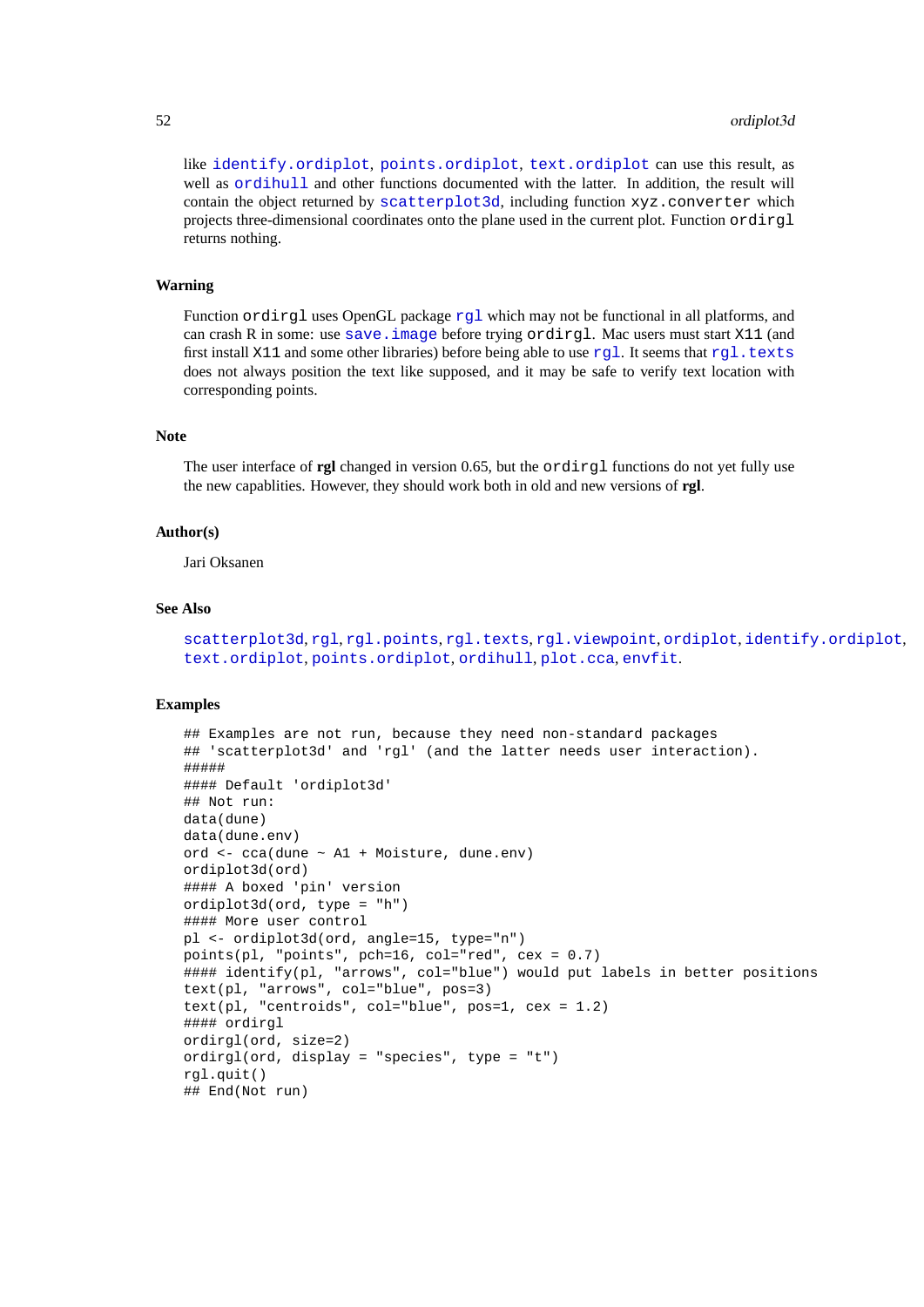### **Description**

Function ordisurf fits a smooth surface for given variable and plots the result on ordination diagram.

# **Usage**

```
ordisurf(x, y, choices=c(1, 2), knots=10, family="gaussian", col="red",
     thinplate = TRUE, add = FALSE, display = "sites",
     w = weights(x), \ldots
```
### **Arguments**

| X         | Ordination configuration, either a matrix or a result known by scores.                                               |
|-----------|----------------------------------------------------------------------------------------------------------------------|
| У         | Variable to be plotted.                                                                                              |
| choices   | Ordination axes.                                                                                                     |
| knots     | Number of initial knots in $\sigma$ am (one more than degrees of freedom).                                           |
| family    | Error distribution in gam.                                                                                           |
| col       | Colour of contours.                                                                                                  |
| thinplate | Use thinplate splines in gam.                                                                                        |
| add       | Add contours on an existing diagram or draw a new plot.                                                              |
| display   | Type of scores known by scores: typically "sites" for ordinary site scores or<br>"Ic" for linear combination scores. |
| W         | Prior weights on the data. Concerns mainly cca and decorana results which<br>have nonconstant weights.               |
|           | Other graphical parameters.                                                                                          |
|           |                                                                                                                      |

# **Details**

Function ordisurf fits a smooth surface using thinplate spline fitting in [gam](#page-0-0), and interpolates the fitted values into a regular grid using [interp](#page-0-0). Finally, it plots the results either over an existing ordination diagram or draws a new plot with sample plots and fitted contours. The function uses [scores](#page-68-0) to extract ordination scores, and x can be any result object known by that function.

User can supply a vector of prior weights w. If the ordination object has weights, these will be used. In practise this means that the row totals are used as weights with [cca](#page-9-0) or [decorana](#page-15-1) results. This means that sites with lower totals will have lower weights. If you do not like this, but want to give equal weights to all sites, you should set  $w = NULL$ . The behaviour is consistent with [envfit](#page-26-0). For complete accordance with constrained  $cca$ , you should set display = "lc" (and possibly scaling  $= 2$ ).

# **Value**

Function is usually called for its side effect of drawing the contour plot, but it returns the result object of [gam](#page-0-0).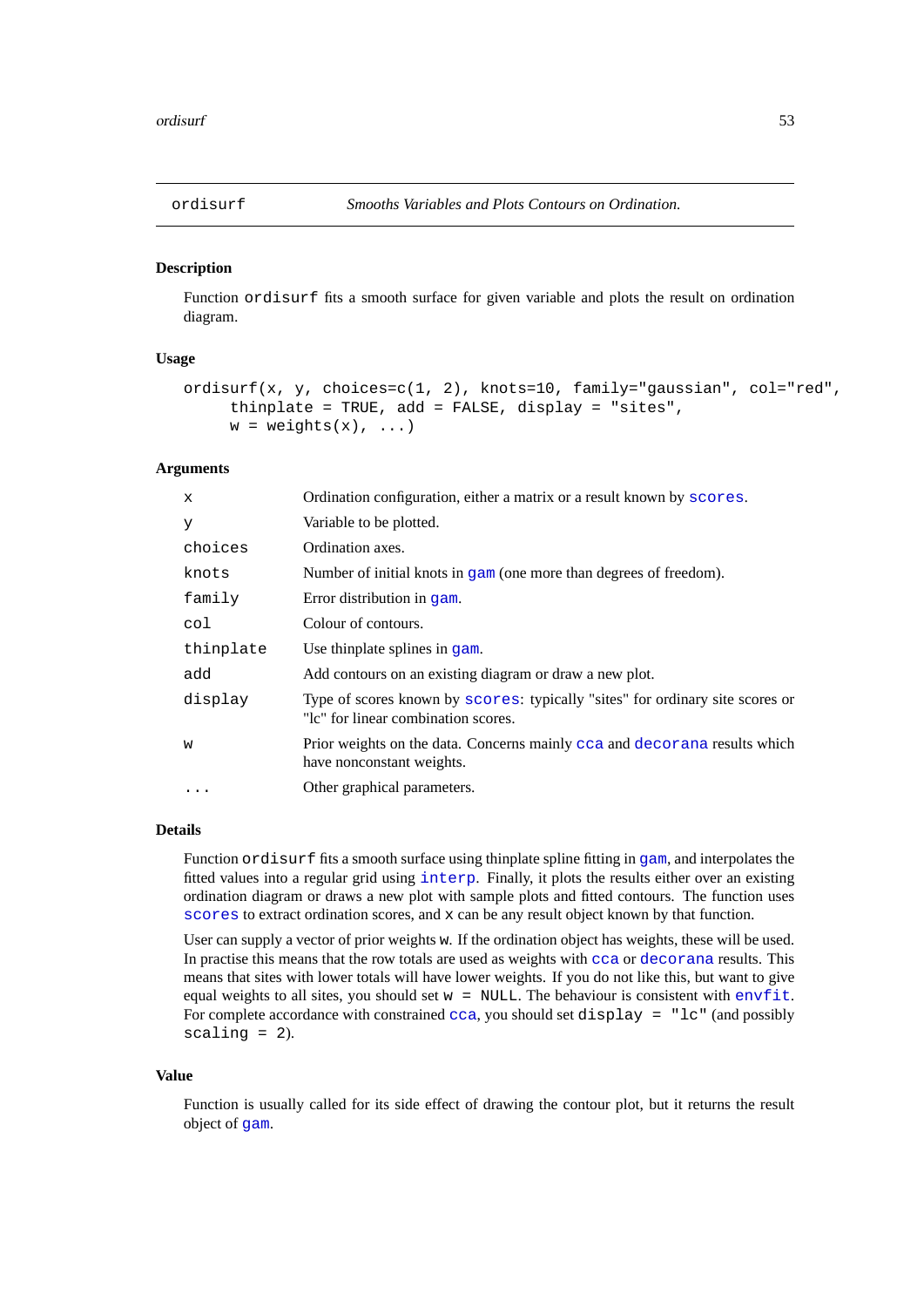#### **Note**

The function requires libraries mgcv ([gam](#page-0-0)) and akima ([interp](#page-0-0)). In fact, it is a very primitive wrapper for these.

The default is to use thinplate splines. These make sense in ordination as they have equal smoothing in all directions and are rotation invariant. However, they seem to fail badly in some case, and then separate spline smoothing may be used.

# **Author(s)**

Dave Roberts and Jari Oksanen

# **See Also**

For basic routines [gam](#page-0-0), [interp](#page-0-0) and [scores](#page-68-0). Function [envfit](#page-26-0) provides a poorer but more traditional and compact alternative.

#### **Examples**

```
## The examples are not run by `example(ordisurf)' because they need
## libraries `mgcv' and `akima' which may not exist in every system.
## Not run:
data(varespec)
data(varechem)
library(MASS)
vare.dist <- vegdist(varespec)
vare.mds <- isoMDS(vare.dist)
attach(varespec)
attach(varechem)
ordisurf(vare.mds, Baresoil, xlab="Dim1", ylab="Dim2")
## Total cover of reindeer lichens
ordisurf(vare.mds, Cla.ste+Cla.arb+Cla.ran, xlab="Dim1", ylab="Dim2")
## End(Not run)
```
orditorp *Add Text or Points to Ordination Plots*

## **Description**

The function adds [text](#page-0-0) or [points](#page-0-0) to ordination plots. Text will be used if this can be done without overwriting other text labels, and points will be used otherwise. The function can help in reducing clutter in ordination graphics, but manual editing may still be necessary.

#### **Usage**

```
orditorp(x, display, labels, choices = c(1, 2), priority, tcex = 0.7,
    pcex, tcol = par("col"), pcol, pch = par("pch"), air = 1, ...)
```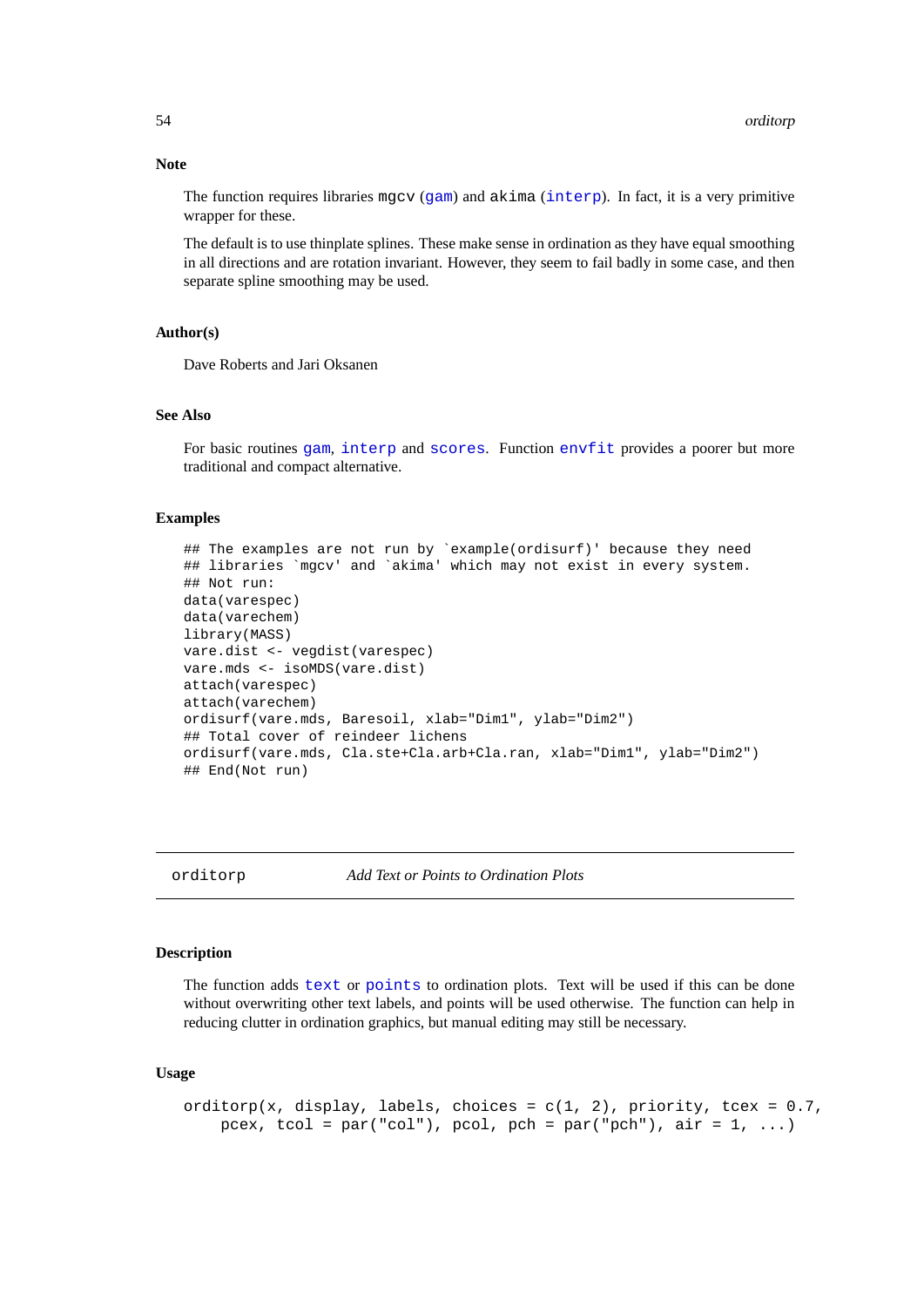### orditorp 55

### **Arguments**

| x          | A result object from ordination or an ordiplot result.                                                                                          |  |
|------------|-------------------------------------------------------------------------------------------------------------------------------------------------|--|
| display    | Items to be displayed in the plot. Only one alternative is allowed. Typically this<br>is "sites" or "species".                                  |  |
| labels     | Optional text used for labels. Row names will be used if this is missing.                                                                       |  |
| choices    | Axes shown.                                                                                                                                     |  |
| priority   | Text will be used for items with higher priority if labels overlap. This should be<br>vector of the same length as the number of items plotted. |  |
| tcex, pcex | Text and point sizes, see plot.default                                                                                                          |  |
| tcol, pcol | Text and point colours, see plot. default.                                                                                                      |  |
| pch        | Plotting character, see points.                                                                                                                 |  |
| air        | Amount of empty space between text labels. Values <1 allow overlapping text.                                                                    |  |
| $\cdots$   | Other arguments to text and points.                                                                                                             |  |

## **Details**

Function orditorp will add either text or points to an existing plot. The items with high priority will be added first and  $text{text will be used if this can be done without overwriting previous labels, and}$  $text{text will be used if this can be done without overwriting previous labels, and}$ [points](#page-0-0) will be used otherwise. If priority is missing, labels will be added from the outskirts to the centre. Function orditorp can be used with most ordination results, or plotting results from [ordiplot](#page-47-0) or ordination plot functions ([plot.cca](#page-55-0), [plot.decorana](#page-15-0), [plot.metaMDS](#page-41-0)).

# **Value**

The function returns invisibly a logical vector where TRUE means that item was labelled with text and FALSE means that it was marked with a point. The returned vector can be used as the select argument in ordination text and points functions.

# **Author(s)**

Jari Oksanen

```
## A cluttered ordination plot :
data(BCI)
mod <- cca(BCI)
plot(mod, dis="sp", type="t")
# Now with orditorp and abbreviated species names
cnam <- make.cepnames(names(BCI))
plot(mod, dis="sp", type="n")
stems <- colSums(BCI)
orditorp(mod, "sp", label = cnam, priority=stems, pch="+", pcol="grey")
```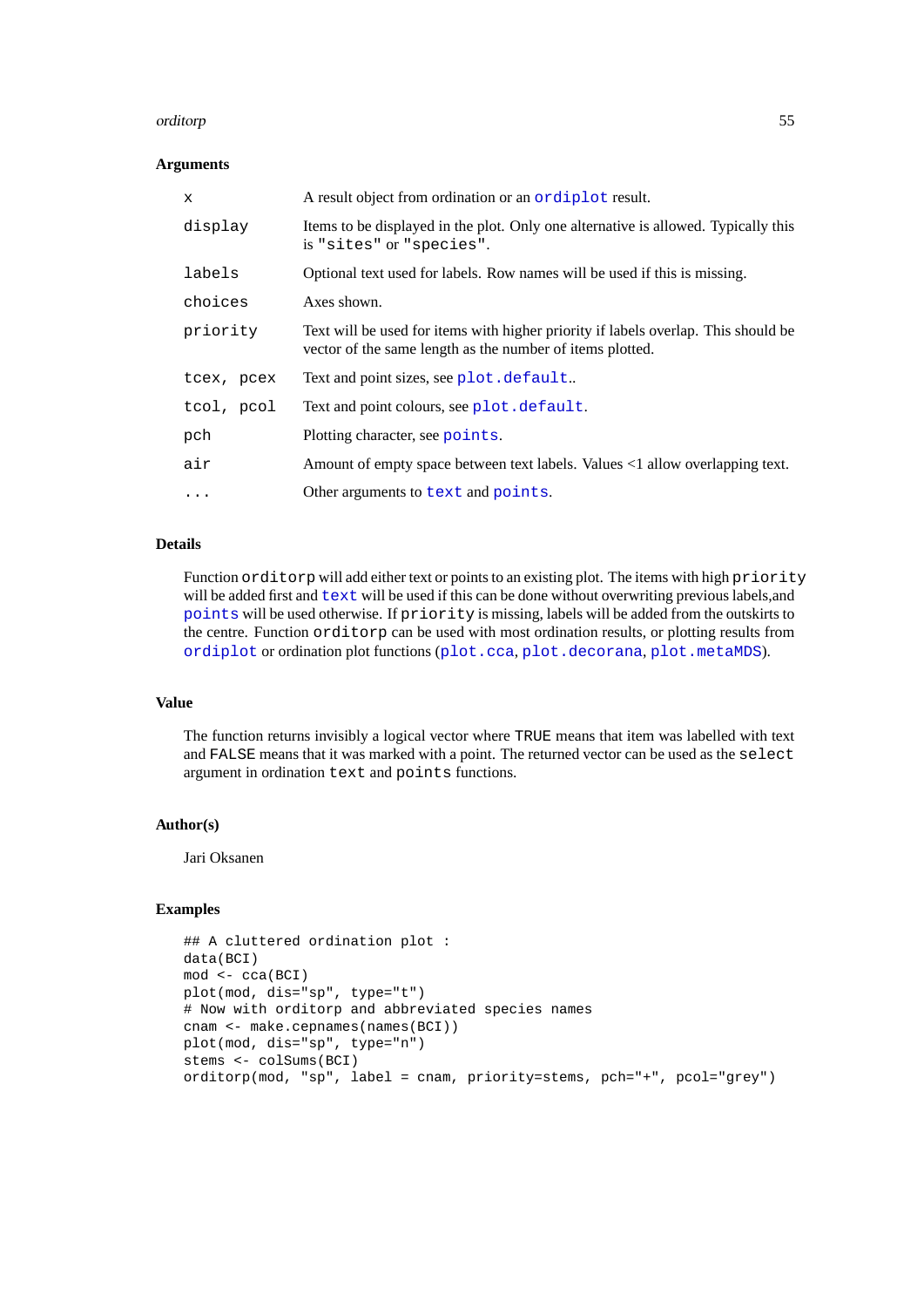<span id="page-55-0"></span>

# <span id="page-55-1"></span>**Description**

Functions to plot or extract results of constrained correspondence analysis ([cca](#page-9-0)), redundancy analysis ([rda](#page-9-1)) or constrained analysis of principal coordinates ([capscale](#page-7-0)).

# **Usage**

```
## S3 method for class 'cca':
plot(x, choices = c(1, 2), display = c("sp", "wa", "cn"),
         scaling = 2, type, xlim, ylim, ...)
## S3 method for class 'cca':
text(x, display = "sites", labels, choices = c(1, 2), scaling = 2,
    arrow.mul, head.array = 0.05, select, ...)## S3 method for class 'cca':
points(x, display = "sites", choices = c(1, 2), scaling = 2,
    arrow.mul, head.arrow = 0.05, select, ...)
## S3 method for class 'cca':
scores(x, choices=c(1,2), display=c("sp","wa","cn"),scaling=2, ...)
```
### **Arguments**

| X          | A cca result object.                                                                                                                                                                                                                |
|------------|-------------------------------------------------------------------------------------------------------------------------------------------------------------------------------------------------------------------------------------|
| choices    | Axes shown.                                                                                                                                                                                                                         |
| display    | Scores shown. These must some of the alternatives sp for species scores, wa<br>for site scores, Le for linear constraints or "LC scores", or bp for biplot arrows<br>or cn for centroids of factor constraints instead of an arrow. |
| type       | Type of plot: partial match to text for text labels, points for points, and<br>none for setting frames only. If omitted, text is selected for smaller data sets,<br>and points for larger.                                          |
| scaling    | Scaling for species and site scores. Either species (2) or site (1) scores are scaled<br>by eigenvalues, and the other set of scores is left unscaled, or with 3 both are<br>scaled symmetrically by square root of eigenvalues.    |
| xlim, ylim | the x and y limits (min, max) of the plot.                                                                                                                                                                                          |
| labels     | Optional text to be used instead of row names.                                                                                                                                                                                      |
| arrow.mul  | Factor to expand arrows in the graph. Arrows will be scaled automatically to fit<br>the graph if this is missing.                                                                                                                   |
| head.arrow | Default length of arrow heads.                                                                                                                                                                                                      |
| select     | Items to be displayed. This can either be a logical vector which is TRUE for<br>displayed items or a vector of indices of displayed items.                                                                                          |
|            | Other parameters for plotting functions.                                                                                                                                                                                            |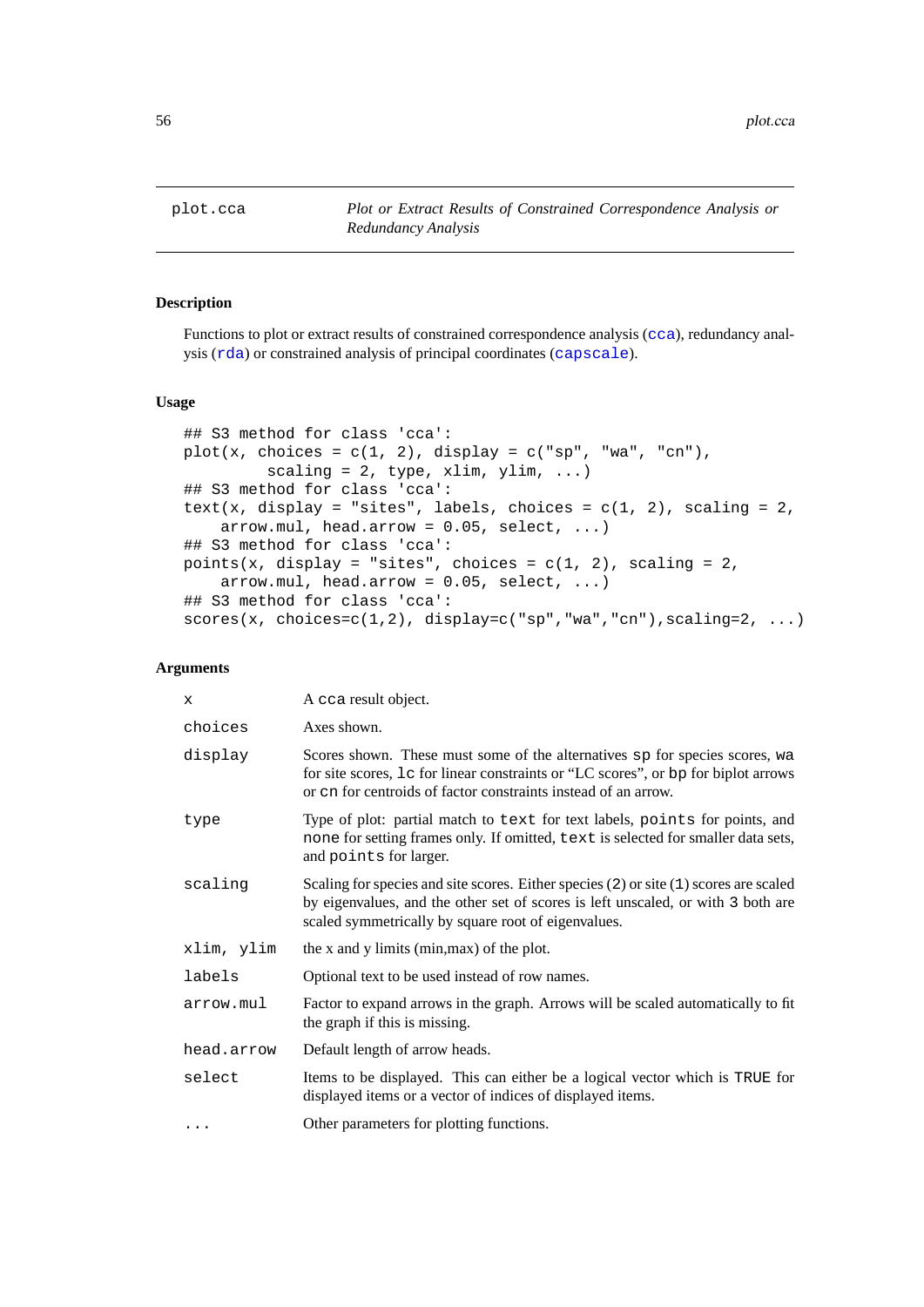### plot.cca 57

#### **Details**

Same plot function will be used for [cca](#page-9-0) and [rda](#page-9-1). This produces a quick, standard plot with current scaling.

The plot function sets colours (col), plotting characters (pch) and character sizes (cex) to certain standard values. For a fuller control of produced plot, it is best to call plot with type="none" first, and then add each plotting item separately using text.cca or points.cca functions. These use the default settings of standard [text](#page-0-0) and [points](#page-0-0) functions and accept all their parameters, allowing thus a full user control of produced plots.

Environmental variables receive a special treatment. With  $display = "bp", arrows will be drawn.$ These are labelled with text and unlabelled with points. The basic plot function uses a simple (but not very clever) heuristics for adjusting arrow lengths to plots, but with points.cca and text.cca the user must give the expansion factor in mul.arrow. The behaviour is still more peculiar with display="cn" which requests centroids of levels of [factor](#page-0-0) variables (these are available only if there were factors and a formula interface was used in [cca](#page-9-0) or [rda](#page-9-1)). With this option, biplot arrows are plotted in addition to centroids in cases which do not have a centroid: Continuous variables are presented with arrows and ordered factors with arrows and centroids.

If you want to have still a better control of plots, it is better to produce them using primitive plot commands.. Function scores helps in extracting the needed components with the selected scaling.

# **Value**

The plot function returns invisibly a plotting structure which can be used by function [identify.ordiplot](#page-47-1) to identify the points or other functions in the [ordiplot](#page-47-0) family.

#### **Note**

Option display="cn" (centroids and biplot arrows) may become the default instead of the current display="bp" in the future version.

### **Author(s)**

Jari Oksanen

# **See Also**

[cca](#page-9-0), [rda](#page-9-1) and [capscale](#page-7-0) for getting something to plot, [ordiplot](#page-47-0) for an alternative plotting routine and more support functions, and [text](#page-0-0), [points](#page-0-0) and [arrows](#page-0-0) for the basic routines.

```
data(dune)
data(dune.env)
mod <- cca(dune ~ A1 + Moisture + Management, dune.env)
plot(mod, type="n")
text(mod, dis="cn")
points(mod, pch=21, col="red", bg="yellow", cex=1.2)
text(mod, "species", col="blue", cex=0.8)
```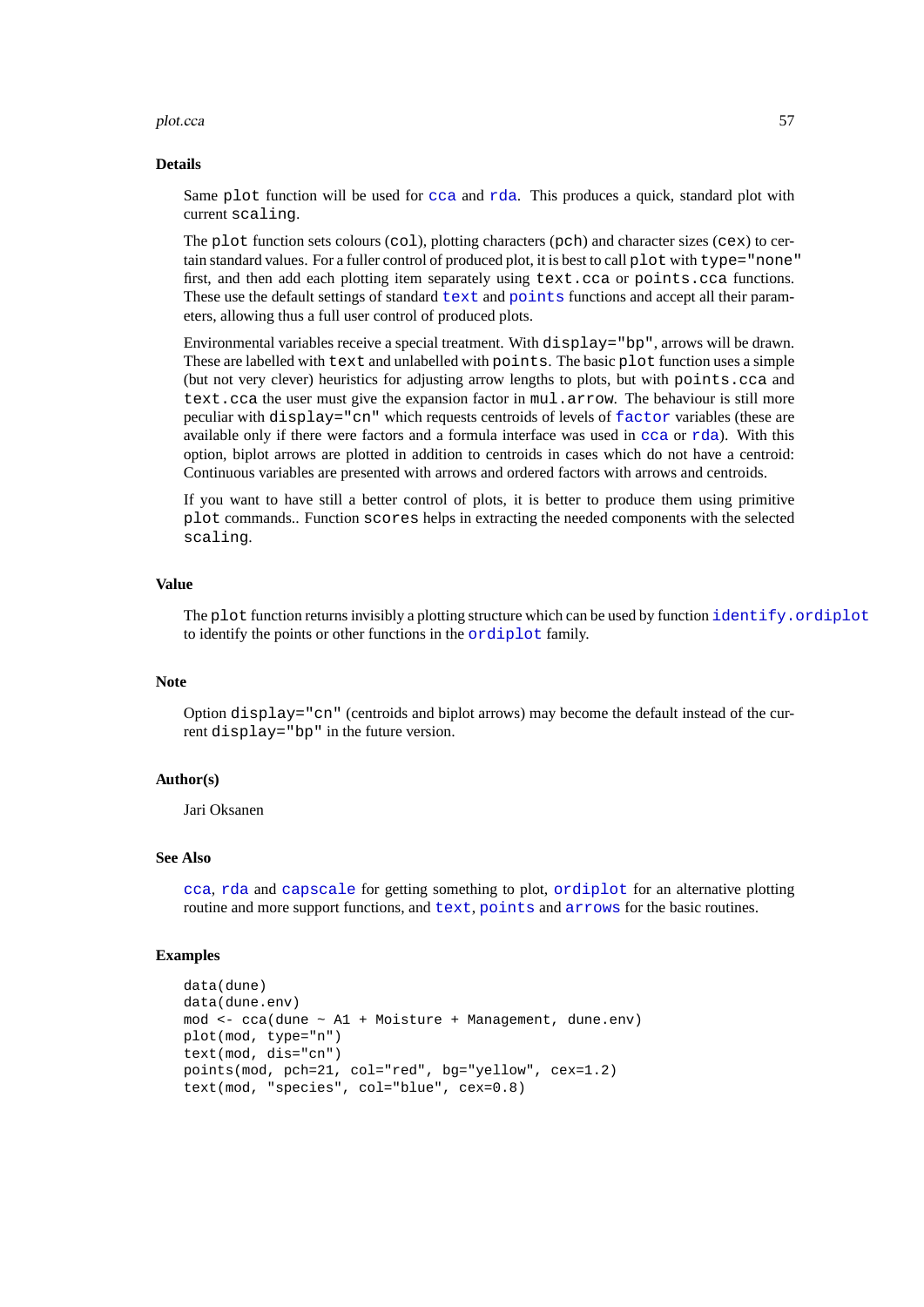#### **Description**

Function predict can be used to find site and species scores with new data sets.

### **Usage**

```
## S3 method for class 'cca':
fitted(object, model = c("CCA", "CA"), ...)## S3 method for class 'cca':
predict(object, newdata, type = c("response", "wa", "sp", "lc"),
    rank = "full", model = c("CCA", "CA"), scaling = FALSE, ...)
calibrate.cca(object, newdata, rank = "full", \dots)
## S3 method for class 'cca':
coef(object, ...)
## S3 method for class 'decorana':
predict(object, newdata, type = c("response", "sites", "species"),
    rank = 4, ...)
```
### **Arguments**

| object     | A result object from cca, rda, capscale or decorana.                                                                                                                                                                                                                                                                                            |
|------------|-------------------------------------------------------------------------------------------------------------------------------------------------------------------------------------------------------------------------------------------------------------------------------------------------------------------------------------------------|
| model      | Show constrained ("CCA") or unconstrained ("CA") results.                                                                                                                                                                                                                                                                                       |
| newdata    | New data frame to be used in prediction of species and site scores or for calibra-<br>tion. Usually this a new community data frame, but for predict.cca type<br>= "lc" it must be an environment data frame, and for type = "response"<br>this is ignored.                                                                                     |
| type       | The type of prediction: "response" gives an approximation of the original<br>data matrix, "wa" the site scores as weighted averages of the community data,<br>" Le" the site scores as linear combinations of environmental data, and "sp"<br>the species scores. In predict. decorana the alternatives are scores for<br>"sites" or "species". |
| rank       | The rank or the number of axes used in the approximation. The default is to use<br>all axes (full rank) of the "model" or all available four axes in predict.decorana.                                                                                                                                                                          |
| scaling    | Scaling or predicted scores with the same meaning as in cca, rda and capscale.                                                                                                                                                                                                                                                                  |
| $\ddots$ . | Other parameters to the functions.                                                                                                                                                                                                                                                                                                              |

### **Details**

Function fitted gives the approximation of the original data matrix from the ordination result. Function residuals gives the approximation of the original data from the unconstrained ordination. The fitted.cca and residuals.cca function both have the same marginal totals as the original data matrix, and their entries do not add up to the original data. They are defined so that for model mod <-  $cca(y \sim x)$ ,  $cca(fitted(mod))$  is equal to constrained ordination, and cca(residuals(mod)) is equal to unconstrained part of the ordination.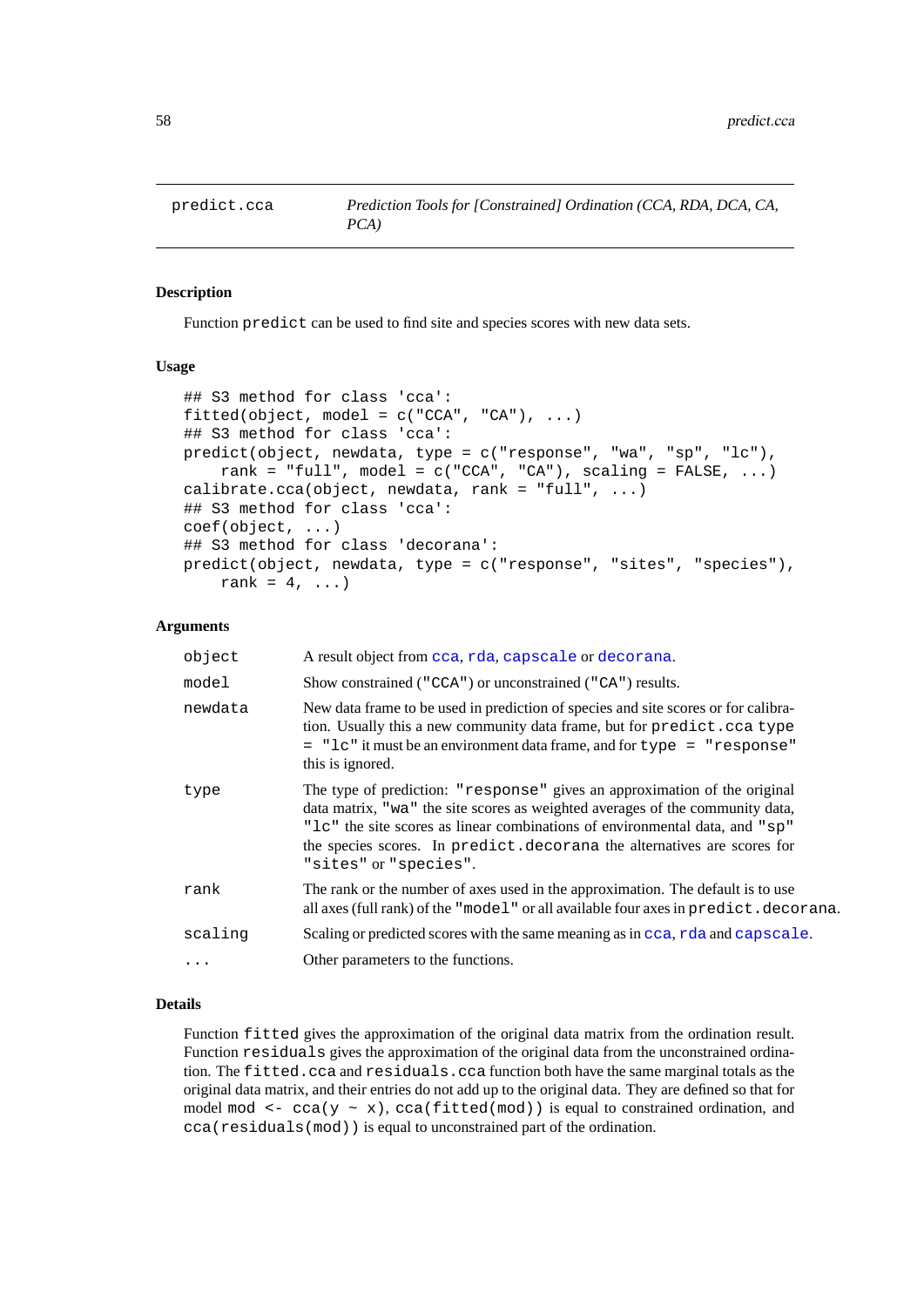Function predict can find the estimate of the original data matrix (type  $=$  "response") with any rank. With rank  $=$  "full" it is identical to fitted. In addition, the function can find the species scores or site scores from the community data matrix. The function can be used with new data, and it can be used to add new species or site sccores to existing ordinations. The function returns (weighted) orthornormal scores by default, and you must specify explicit scaling to add those scores to ordination diagrams. With type = "wa" the function finds the site scores from species scores. In that case, the new data can contain new sites, but species must match in the original and new data. With type = "sp" the function finds species scores from site constraints (linear combination scores). In that case the new data can contain new species, but sites must match in the original and new data. With type  $=$  " $1c$ " the function finds the linear combination scores for sites from environmental data. In that case the new data frame must contain all constraining and conditioning environmental variables of the model formula. If a completely new data frame is created, extreme care is needed defining variables similarly as in the original model, in particular with (ordered) factors.

Function calibrate.cca finds estimates of constraints from community ordination or "wa" scores from [cca](#page-9-0), [rda](#page-9-1) and [capscale](#page-7-0). This is often known as calibration, bioindication or environmental reconstruction. Basically, the method is similar to projecting site scores onto biplot arrows, but it uses regression coefficients. The function can be called with newdata so that crossvalidation is possible. The newdata may contain new sites, but species must match in the original and new data The function does not work with 'partial' models with Condition term, and it cannot be used with newdata for [capscale](#page-7-0) results. The results may only be interpretable for continuous variables.

Function coef will give the regression coefficients from centred environmental variables (constraints and conditions) to linear combination scores. The coefficients are for unstandardized environmental variables. The coefficients will be NA for aliased effects.

Function predict.decorana is similar to predict.cca. However, type = "species" is not available in detrended correspondence analysis (DCA), because detrending destroys the mutual reciprocal averaging (except for the first axis when rescaling is not used). Detrended CA does not attempt to approximate the original data matrix, so type = "response" has no meaning in detrended analysis (except with rank  $= 1$ ).

### **Value**

The functions return matrices or vectors as is appropriate.

# **Author(s)**

Jari Oksanen.

### **References**

Greenacre, M. J. (1984). Theory and applications of correspondence analysis. Academic Press, London.

Gross, J. (2003). Variance inflation factors. *R News* 3(1), 13–15.

# **See Also**

[cca](#page-9-0), [rda](#page-9-1), [capscale](#page-7-0), [decorana](#page-15-1), [vif](#page-0-0), [goodness.cca](#page-32-0).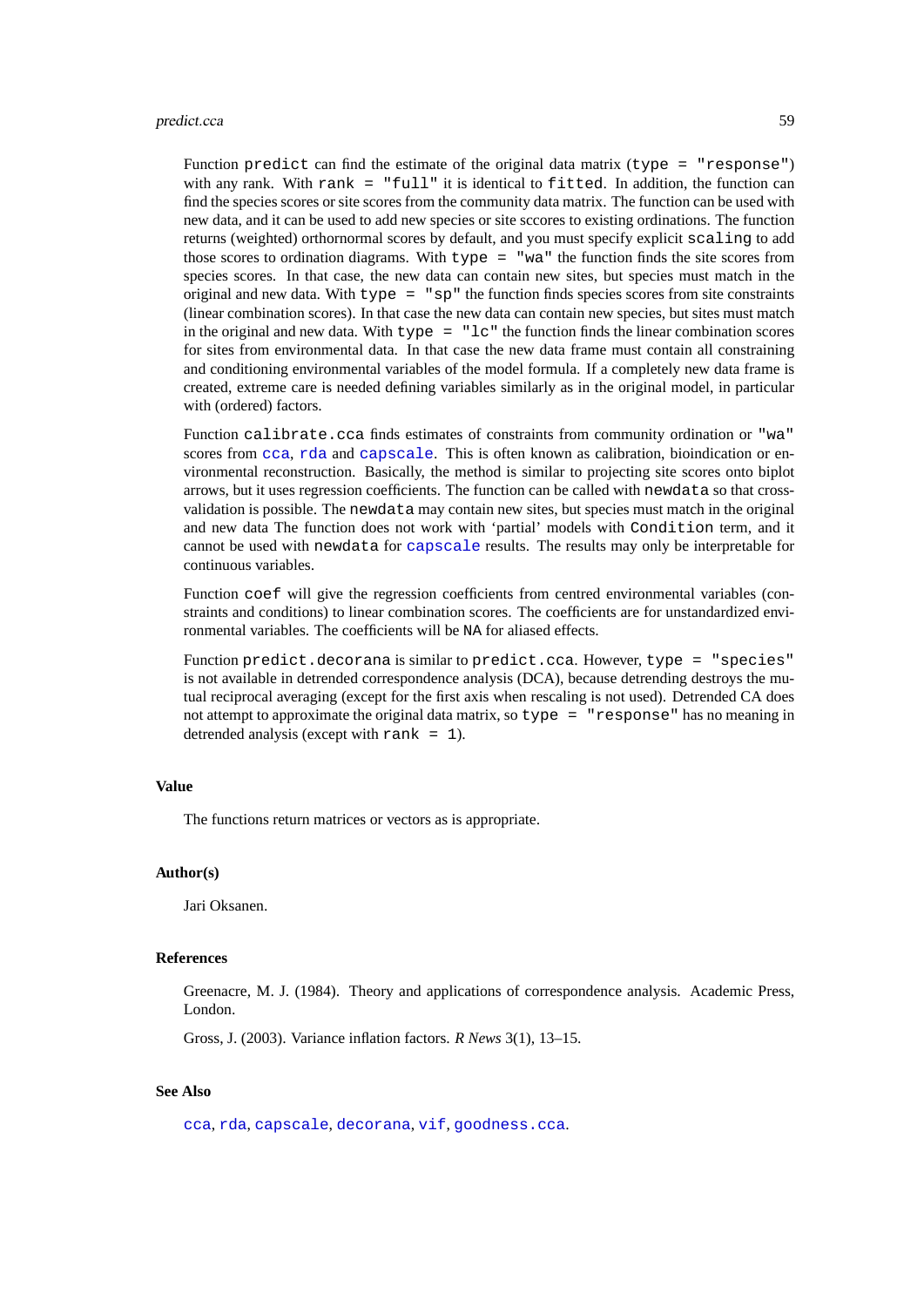## **Examples**

```
data(dune)
data(dune.env)
mod <- cca(dune ~ A1 + Management + Condition(Moisture), data=dune.env)
# Definition of the concepts 'fitted' and 'residuals'
mod
cca(fitted(mod))
cca(residuals(mod))
# Remove rare species (freq==1) from 'cca' and find their scores
# 'passively'.
freq <- specnumber(dune, MARGIN=2)
freq
mod <- cca(dune[, freq>1] ~ A1 + Management + Condition(Moisture), dune.env)
predict(mod, type="sp", newdata=dune[, freq==1], scaling=2)
# New sites
predict(mod, type="lc", new=data.frame(A1 = 3, Management="NM", Moisture="2"), scal=2)
# Calibration and residual plot
mod <- cca(dune ~ A1 + Moisture, dune.env)
pred <- calibrate.cca(mod)
pred
with(dune.env, plot(A1, pred[,"A1"] - A1, ylab="Prediction Error"))
abline(h=0)
```

```
procrustes Procrustes Rotation of Two Configurations
```
#### <span id="page-59-0"></span>**Description**

Function procrustes rotates a configuration to maximum similarity with another configuration. Function protest tests the non-randomness ('significance') between two configurations.

#### **Usage**

```
procrustes(X, Y, scale = TRUE, symmetric = FALSE, scores = "sites", \dots)
## S3 method for class 'procrustes':
summary(object, ...)
## S3 method for class 'procrustes':
plot(x, kind=1, choices=c(1,2), xlab, ylab, main,
     ar.col = "blue", len=0.05, ...)## S3 method for class 'procrustes':
points(x, display = c("target", "rotated"), ...)
## S3 method for class 'procrustes':
lines(x, type = c("segments", "arrows"), choices = <math>c(1, 2), ...)</math>## S3 method for class 'procrustes':
residuals(object, ...)
## S3 method for class 'procrustes':
fitted(object, truemean = TRUE, ...)
protest(X, Y, scores = "sites", permutations = 1000, strata, ...)
```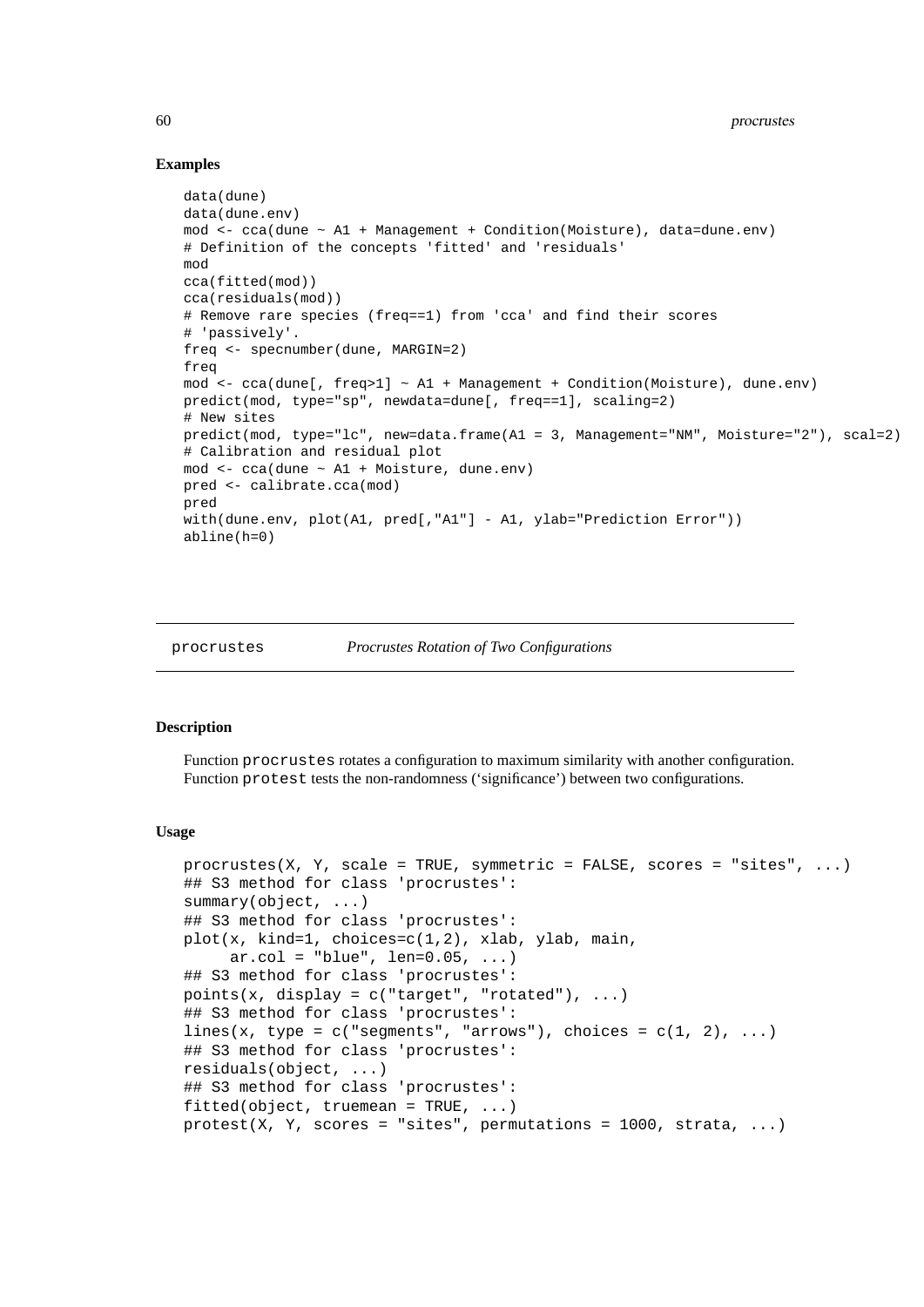### procrustes 61

## **Arguments**

| Χ          | Target matrix                                                                                                                                                                                               |
|------------|-------------------------------------------------------------------------------------------------------------------------------------------------------------------------------------------------------------|
| Υ          | Matrix to be rotated.                                                                                                                                                                                       |
| scale      | Allow scaling of axes of Y.                                                                                                                                                                                 |
| symmetric  | Use symmetric Procrustes statistic (the rotation will still be non-symmetric).                                                                                                                              |
| scores     | Kind of scores used. This is the display argument used with the correspond-<br>ing scores function: see scores, scores.cca and scores.cca for al-<br>ternatives.                                            |
| x, object  | An object of class procrustes.                                                                                                                                                                              |
| kind       | For plot function, the kind of plot produced: $\kappa$ ind = 1 plots shifts in two<br>configurations, $kind = 0$ draws a corresponding empty plot, and $kind = 2$<br>plots an impulse diagram of residuals. |
| choices    | Axes (dimensions) plotted.                                                                                                                                                                                  |
| xlab, ylab | Axis labels, if defaults unacceptable.                                                                                                                                                                      |
| main       | Plot title, if default unacceptable.                                                                                                                                                                        |
| display    | Show only the "target" or "rotated" matrix as points.                                                                                                                                                       |
| type       | Combine target and rotated points with line segments or arrows.                                                                                                                                             |
| truemean   | Use the original range of target matrix instead of centring the fitted values.                                                                                                                              |
|            | permutations Number of permutation to assess the significance of the symmetric Procrustes<br>statistic.                                                                                                     |
| strata     | An integer vector or factor specifying the strata for permutation. If supplied,<br>observations are permuted only within the specified strata.                                                              |
| ar.col     | Arrow colour.                                                                                                                                                                                               |
| len        | Width of the arrow head.                                                                                                                                                                                    |
| .          | Other parameters passed to functions. In procrustes and protest parame-<br>ters are passed to scores, in graphical functions to underlying graphical func-<br>tions.                                        |

# **Details**

Procrustes rotation rotates a matrix to maximum similarity with a target matrix minimizing sum of squared differences. Procrustes rotation is typically used in comparison of ordination results. It is particularly useful in comparing alternative solutions in multidimensional scaling. If scale=FALSE, the function only rotates matrix Y. If scale=TRUE, it scales linearly configuration Y for maximum similarity. Since Y is scaled to fit X, the scaling is non-symmetric. However, with symmetric=TRUE, the configurations are scaled to equal dispersions and a symmetric version of the Procrustes statistic is computed.

Instead of matrix, X and Y can be results from an ordination from which [scores](#page-68-0) can extract results. Function procrustes passes extra arguments to [scores](#page-68-0), [scores.cca](#page-55-1) etc. so that you can specify arguments such as scaling.

Function plot plots a procrustes object and returns invisibly an ordiplot object so that function [identify.ordiplot](#page-47-1) can be used for identifying points. The items in the ordiplot object are called heads and points with kind=1 (ordination diagram) and sites with kind=2 (residuals). In ordination diagrams, the arrow heads point to the target configuration, which may be either logical or illogical. Target and original rotated axes are shown as cross hairs in twodimensional Procrustes analysis, and with a higher number of dimensions, the rotated axes are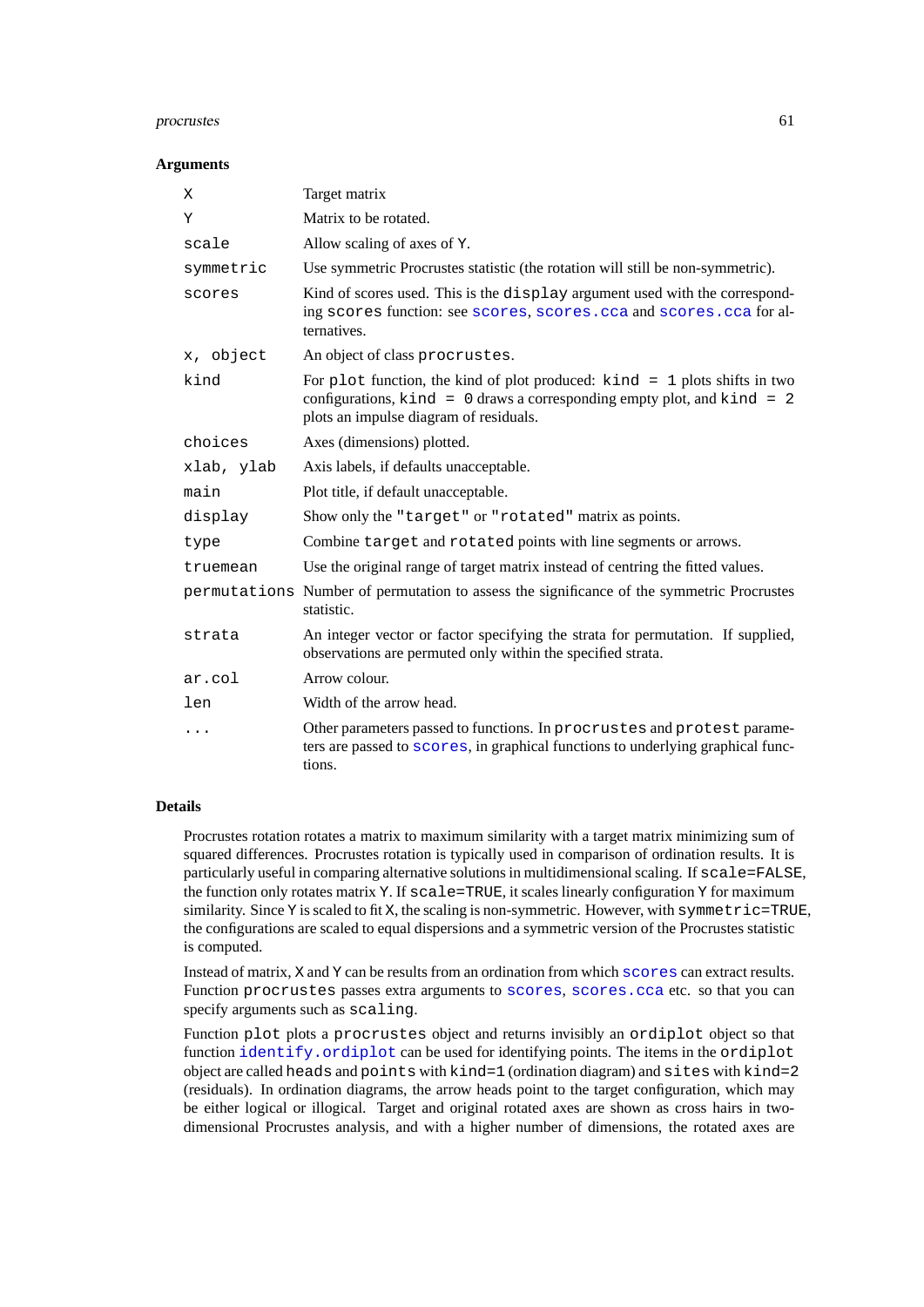projected onto plot with their scaled and centred range. Function plot passes parameters to underlying plotting functions. For full control of plots, you can draw the axes using plot with kind = 0, and then add items with points or lines. These functions pass all parameters to the underlying functions so that you can select the plotting characters, their size, colours etc., or you can select the width, colour and type of line [segments](#page-0-0) or arrows, or you can select the orientation and head width of [arrows](#page-0-0).

Function residuals returns the pointwise residuals, and fitted the fitted values, either centred to zero mean (if truemean=FALSE) or with the original scale (these hardly make sense if symmetric = TRUE). In addition, there are summary and print methods.

If matrix  $X$  has a lower number of columns than matrix  $Y$ , then matrix  $X$  will be filled with zero columns to match dimensions. This means that the function can be used to rotate an ordination configuration to an environmental variable (most practically extracting the result with the fitted function).

Function protest calls procrustes(..., symmetric = TRUE) repeatedly to estimate the 'significance' of the Procrustes statistic. Function protest uses a correlation-like statistic derived from the symmetric Procrustes sum of squares ss as  $r = \sqrt{(1 - ss)}$ , and sometimes called  $m_{12}$ . Function protest has own print method, but otherwise uses procrustes methods. Thus plot with a protest object yields a "Procrustean superimposition plot."

### **Value**

Function procrustes returns an object of class procrustes with items. Function protest inherits from procrustes, but amends that with some new items:

| Yrot           | Rotated matrix Y.                                                                                             |  |
|----------------|---------------------------------------------------------------------------------------------------------------|--|
| X.             | Target matrix.                                                                                                |  |
| $_{\rm SS}$    | Sum of squared differences between X and Yrot.                                                                |  |
| rotation       | Orthogonal rotation matrix.                                                                                   |  |
| translation    | Translation of the origin.                                                                                    |  |
| scale          | Scaling factor.                                                                                               |  |
| symmetric      | Type of ss statistic.                                                                                         |  |
| call           | Function call.                                                                                                |  |
| t0             | This and the following items are only in class protest: Procrustes correlation<br>from non-permuted solution. |  |
| t              | Procrustes correlations from permutations.                                                                    |  |
| signif         | 'Significance' of t                                                                                           |  |
|                | permutations Number of permutations.                                                                          |  |
| strata         | The name of the stratifying variable.                                                                         |  |
| stratum.values |                                                                                                               |  |
|                | Values of the stratifying variable.                                                                           |  |

### **Note**

The function protest follows Peres-Neto & Jackson (2001), but the implementation is still after Mardia *et al.* (1979).

# **Author(s)**

Jari Oksanen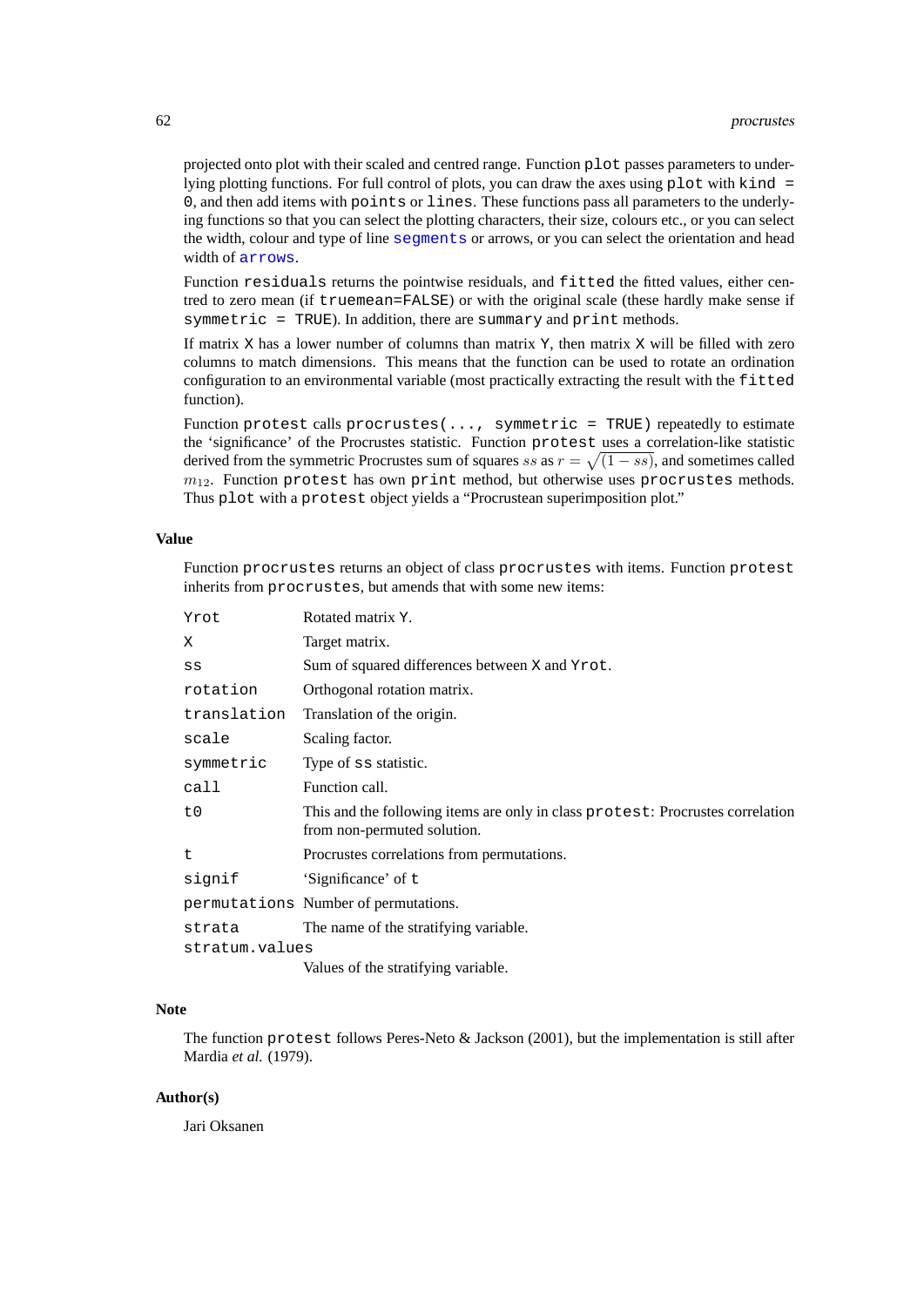### radfit 63

### **References**

Mardia, K.V., Kent, J.T. and Bibby, J.M. (1979). *Multivariate Analysis*. Academic Press.

Peres-Neto, P.R. and Jackson, D.A. (2001). How well do multivariate data sets match? The advantages of a Procrustean superimposition approach over the Mantel test. *Oecologia* 129: 169-178.

# **See Also**

[isoMDS](#page-0-0), [initMDS](#page-41-0) for obtaining objects for procrustes, and [mantel](#page-40-0) for an alternative to protest without need of dimension reduction.

#### **Examples**

```
data(varespec)
vare.dist <- vegdist(wisconsin(varespec))
library(MASS) ## isoMDS
mds.null <- isoMDS(vare.dist, tol=1e-7)
mds.alt <- isoMDS(vare.dist, initMDS(vare.dist), maxit=200, tol=1e-7)
vare.proc <- procrustes(mds.alt, mds.null)
vare.proc
summary(vare.proc)
plot(vare.proc)
plot(vare.proc, kind=2)
residuals(vare.proc)
```
radfit *Rank – Abundance or Dominance / Diversity Models*

#### <span id="page-62-0"></span>**Description**

Functions construct rank – abundance or dominance / diversity or Whittaker plots and fit preemption, log-Normal, veiled log-Normal, Zipf and Zipf – Mandelbrot models of species abundance.

#### **Usage**

```
## S3 method for class 'data.frame':
radfit(df, \ldots)## S3 method for class 'radfit.frame':
plot(x, order.by, BIC = FALSE, model, legend = TRUE,
     as.table = TRUE, ...)
## Default S3 method:
radfit(x, \ldots)## S3 method for class 'radfit':
plot(x, BIC = FALSE, legend = TRUE, ...)rad.preempt(x, family = poisson, \ldots)
rad.lognormal(x, family = poisson, \ldots)
rad.veil(x, family = poisson, \ldots)
rad.zipf(x, family = poisson, \ldots)
rad.zipfbrot(x, family = poisson, ...)
## S3 method for class 'radline':
plot(x, xlab = "Rank", ylab = "Abundance", type = "b", ...)## S3 method for class 'radline':
```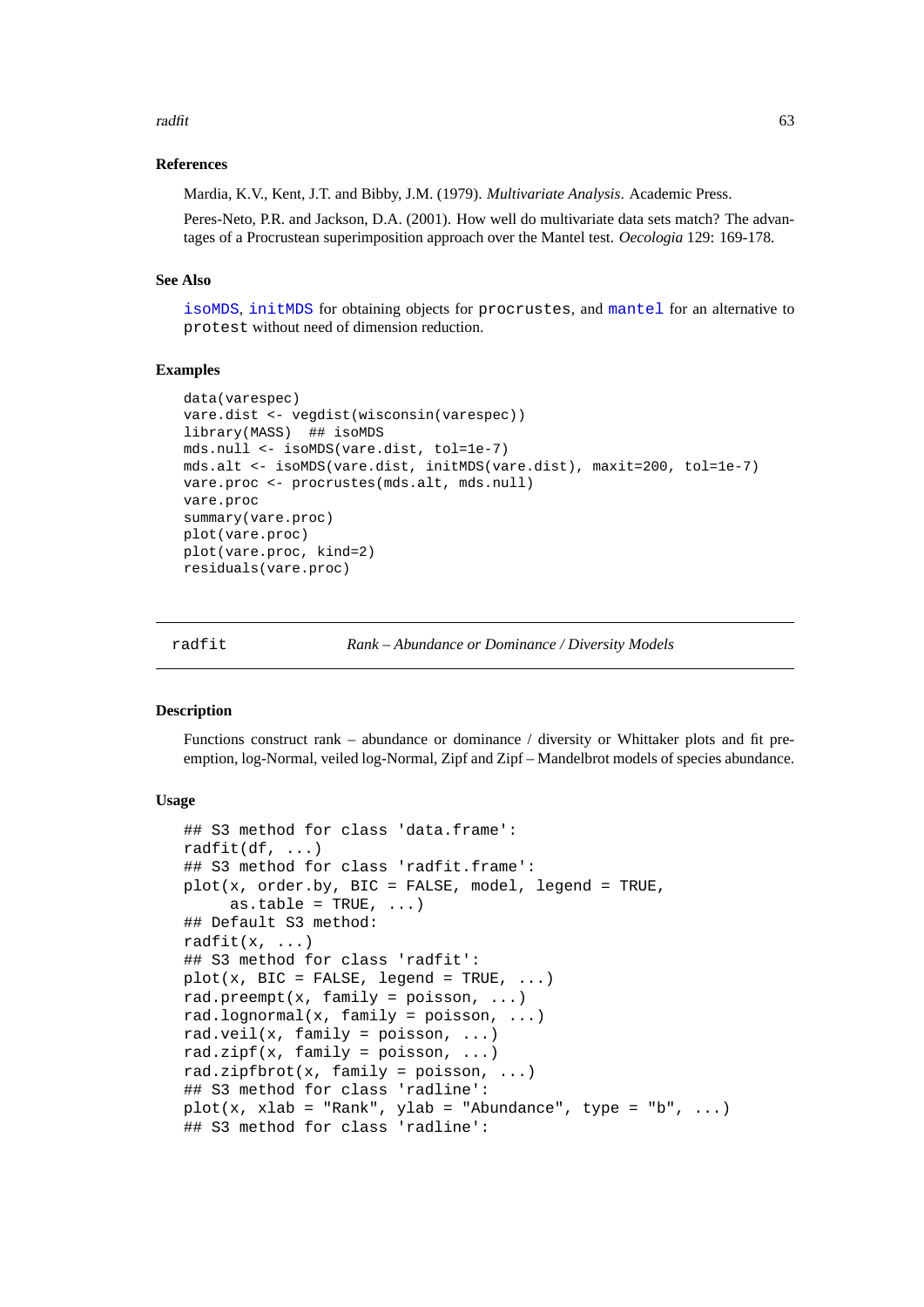```
lines(x, \ldots)## S3 method for class 'radline':
points(x, ...)
as.rad(x)
## S3 method for class 'rad':
plot(x, xlab = "Rank", ylab = "Abundance", ...)
```
# **Arguments**

| df        | Data frame where sites are rows and species are columns.                                                                                                                             |
|-----------|--------------------------------------------------------------------------------------------------------------------------------------------------------------------------------------|
| x         | A vector giving species abundances in a site, or an object to be plotted.                                                                                                            |
| order.by  | A vector used for ordering sites in plots.                                                                                                                                           |
| BIC       | Use Bayesian Information Criterion, BIC, instead of Akaike's AIC. The penalty<br>for a parameter is $k = \log(S)$ where S is the number of species, whereas AIC<br>uses $k=2$ .      |
| model     | Show only the specified model. If missing, AIC is used to select the model.<br>The model names (which can be abbreviated) are Preemption, Lognormal,<br>Veiled.LN, Zipf, Mandelbrot. |
| legend    | Add legend of line colours.                                                                                                                                                          |
| as.table  | Arrange panels starting from upper left corner (passed to xyplot).                                                                                                                   |
| family    | Error distribution (passed to $g1m$ ). All alternatives accepting $1ink = "log"$<br>in family can be used, although not all make sense.                                              |
| xlab,ylab | Labels for $x$ and $y$ axes.                                                                                                                                                         |
| type      | Type of the plot, "b" for plotting both observed points and fitted lines, "p" for<br>only points, "1" for only fitted lines, and "n" for only setting the frame.                     |
| $\cdots$  | Other parameters to functions.                                                                                                                                                       |

### **Details**

Rank – Abundance Dominance (RAD) or Dominance/Diversity plots (Whittaker 1965) display logarithmic species abundances against species rank order in the community. These plots are supposed to be effective in analysing types of abundance distributions in communities. These functions fit some of the most popular models following Wilson (1991). Function as . rad constructs observed RAD data. Functions rad.XXXX (where XXXX is a name) fit the individual models, and function radfit fits all models. The argument of the function radfit can be either a vector for a single community or a data frame where each row represents a distinct community. All these functions have their own plot functions. When the argument is a data frame, plot uses [Lattice](#page-0-0) graphics, and other functions use ordinary graphics. The ordinary graphics functions return invisibly an [ordiplot](#page-47-0) object for observed points, and function [identify.ordiplot](#page-47-1) can be used to label selected species. The most complete control of graphics can be achieved with rad.XXXX methods which have points and lines functions to add observed values and fitted models into existing graphs.

Function rad.preempt fits the niche preemption model, a.k.a. geometric series or Motomura model, where the expected abundance a of species at rank r is  $a_r = J\alpha(1-\alpha)^{r-1}$ . The only estimated parameter is the preemption coefficient  $\alpha$  which gives the decay rate of abundance per rank. In addition there is a fixed scaling parameter  $J$  which is the total abundance. The niche preemption model is a straight line in a RAD plot. Function rad.lognormal fits a log-Normal model which assumes that the logarithmic abundances are distributed Normally, or  $a_r = \exp(\log \mu + \log \sigma N)$ , where N is a Normal deviate. Function  $rad$ . veil is similar, but it assumes that only a proportion veil of most common species were observed in the community, the rest being too rare or scanty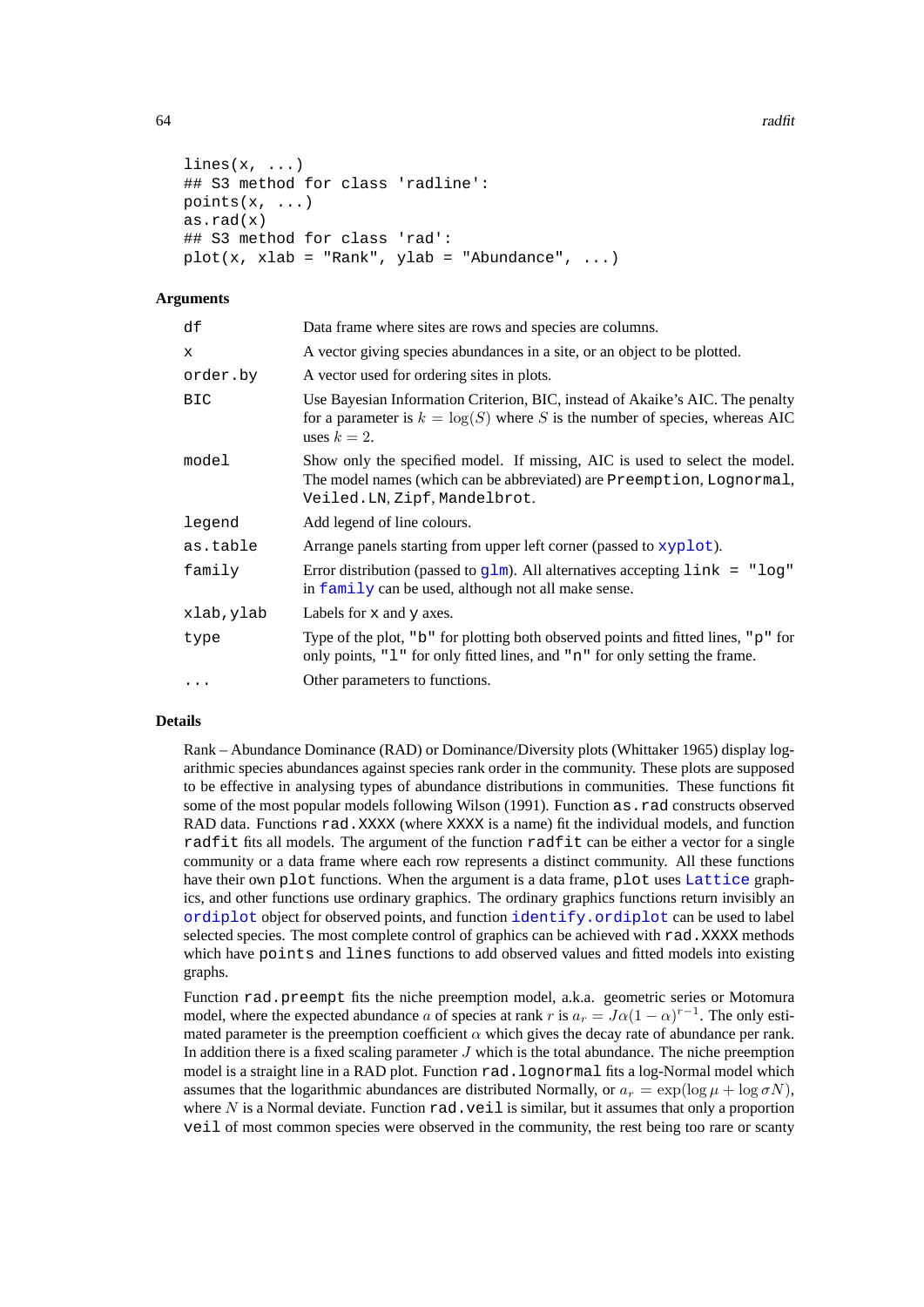to occur in a sample plot of this size (but would occur in a larger plot). Function rad.zipf fits the Zipf model  $a_r = J p_1 r^{\gamma}$  where  $p_1$  is the fitted proportion of the most abundant species, and  $\gamma$  is a decay coefficient. The Zipf – Mandelbrot model (rad.zipfbrot) adds one parameter:  $a_r = Jc(r + \beta)^\gamma$  after which  $p_1$  of the Zipf model changes into a meaningless scaling constant c. There are great histories about ecological mechanisms behind each model (Wilson 1991), but several alternative and contrasting mechanisms can produce similar models and a good fit does not imply a specific mechanism.

Log-Normal and Zipf models are generalized linear models  $(q \text{1m})$  with logarithmic link function. Veiled log-Normal and Zipf – Mandelbrot add one nonlinear parameter, and these two models are fitted using [nlm](#page-0-0) for the nonlinear parameter and estimating other parameters and log-Likelihood with  $g\ln$ . Pre-emption model is fitted as purely nonlinear model. The default [family](#page-0-0) is poisson which is appropriate only for genuine counts (integers), but other families that accept link = "log" can be used. Family [Gamma](#page-0-0) may be appropriate for abundance data, such as cover. The "best" model is selected by [AIC](#page-0-0). Therefore "quasi" families such as [quasipoisson](#page-0-0) cannot be used: they do not have [AIC](#page-0-0) nor log-Likelihood needed in non-linear models.

# **Value**

Function rad.XXXX will return an object of class radline, which is constructed to resemble results of  $g\ln$  and has many (but not all) of its components, even when only  $n\ln$  was used in fitting. At least the following [glm](#page-0-0) methods can be applied to the result: [fitted](#page-0-0), [residuals.glm](#page-0-0) with alternatives "deviance" (default), "pearson", "response", function [coef](#page-0-0), [AIC](#page-0-0), [extractAIC](#page-0-0), and [deviance](#page-0-0). Function radfit applied to a vector will return an object of class radfit with item y for the constructed RAD, item family for the error distribution, and item models containing each radline object as an item. In addition, there are special AIC, coef and fitted implementations for radfit results. When applied to a data frame radfit will return an object of class radfit.frame which is a list of radfit objects. The functions are still preliminary, and the items in the radline objects may change.

### **Note**

The RAD models are usually fitted for proportions instead of original abundances. However, nothing in these models seems to require division of abundances by site totals, and original observations are used in these functions. If you wish to use proportions, you must standardize your data by site totals, e.g. with [decostand](#page-18-1) and use appropriate [family](#page-0-0) such as [Gamma](#page-0-0).

The lognormal model is fitted in a standard way, but I do think this is not quite correct – at least it is not equivalent to fitting Normal density to log abundances like originally suggested (Preston 1948).

Some models may fail. In particular,  $rad$ ,  $veil$  often tends to  $veil = 0$  meaning that none of the community is present, and the function prints an error message Error: NA/NaN/Inf in foreign function call (arg 1). The error is caught and NA are returned.

Wilson (1991) defined preemption model as  $a_r = Jp_1(1-\alpha)^{r-1}$ , where  $p_1$  is the fitted proportion of the first species. However, parameter  $p_1$  is completely defined by  $\alpha$  since the fitted proportions must add to one, and therefore I handle preemption as a one-parameter model.

### **Author(s)**

Jari Oksanen

#### **References**

Preston, F.W. (1948) The commonness and rarity of species. *Ecology* 29, 254–283.

Whittaker, R. H. (1965) Dominance and diversity in plant communities. *Science* 147, 250–260.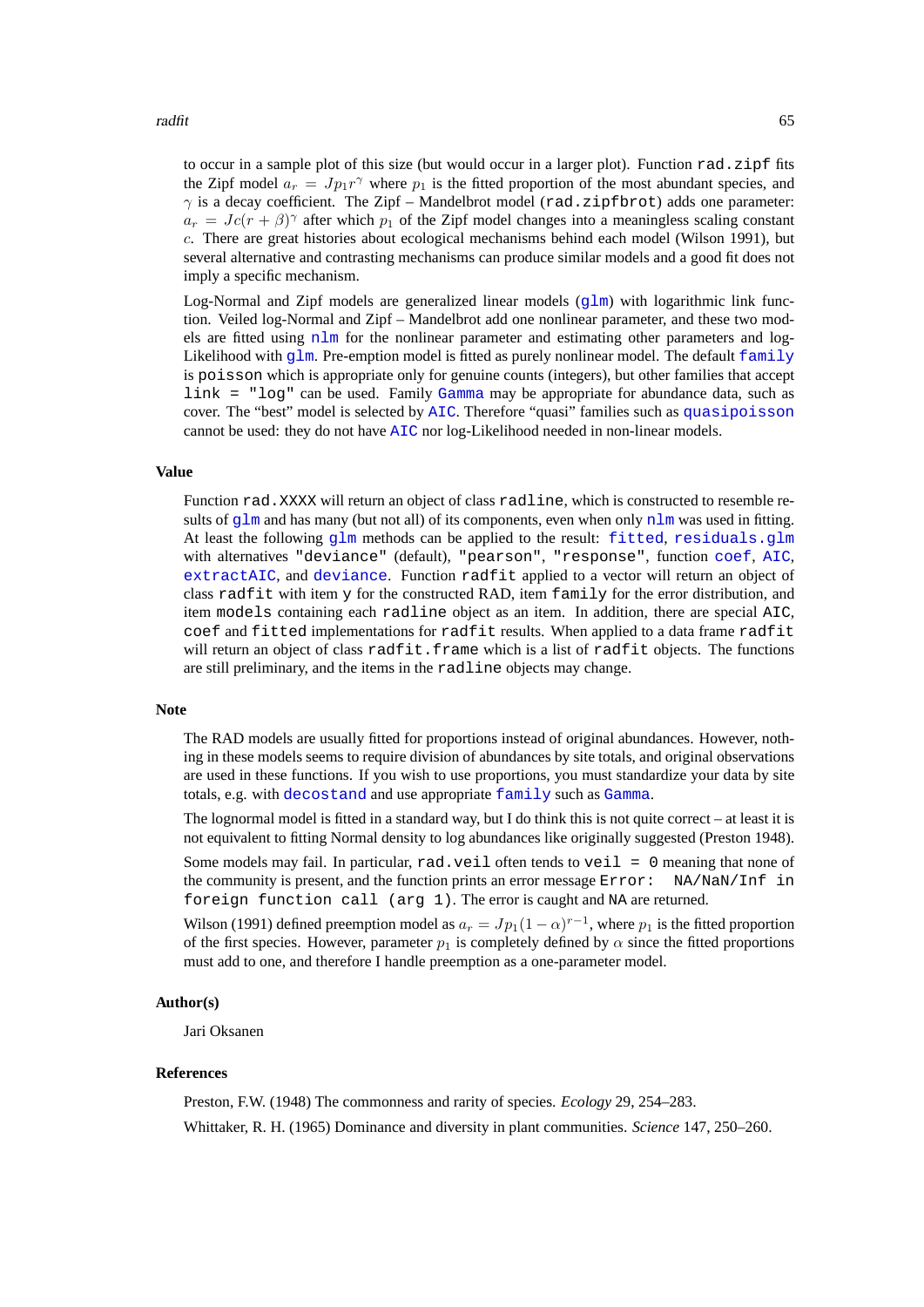Wilson, J. B. (1991) Methods for fitting dominance/diversity curves. *Journal of Vegetation Science* 2, 35–46.

### **See Also**

[fisherfit](#page-29-0) and [prestonfit](#page-29-1). An alternative approach is to use [qqnorm](#page-0-0) or [qqplot](#page-0-0) with any distribution. For controlling graphics: [Lattice](#page-0-0), [xyplot](#page-0-0), [lset](#page-0-0).

# **Examples**

```
data(BCI)
mod <- rad.veil(BCI[1,])
mod
plot(mod)
mod <- radfit(BCI[1,])
plot(mod)
# Take a subset of BCI to save time and nerves
mod \leftarrow radfit(BCI[2:5,])mod
plot(mod, pch=".")
```
<span id="page-65-0"></span>rankindex *Compares Dissimilarity Indices for Gradient Detection*

### **Description**

Rank correlations between dissimilarity indices and gradient separation.

# **Usage**

```
rankindex(grad, veg, indices = c("euc", "man", "gow", "bra", "kul"),
          stepacross = FALSE, method = "spearman", ...)
```
#### **Arguments**

| qrad       | The gradient variable or matrix.                                                                                                                                                                                 |
|------------|------------------------------------------------------------------------------------------------------------------------------------------------------------------------------------------------------------------|
| veq        | The community data matrix.                                                                                                                                                                                       |
| indices    | Dissimilarity indices compared, partial matches to alternatives in vegdist.                                                                                                                                      |
| stepacross | Use stepacross to find a shorter path dissimilarity. The dissimilarities for<br>site pairs with no shared species are set NA using no. shared so that indices<br>with no fixed upper limit can also be analysed. |
| method     | Correlation method used.                                                                                                                                                                                         |
|            | Other parameters to stepacross.                                                                                                                                                                                  |
|            |                                                                                                                                                                                                                  |

# **Details**

A good dissimilarity index for multidimensional scaling should have a high rank-order similarity with gradient separation. The function compares most indices in [vegdist](#page-77-0) against gradient separation using rank correlation coefficients in [cor.test](#page-0-0).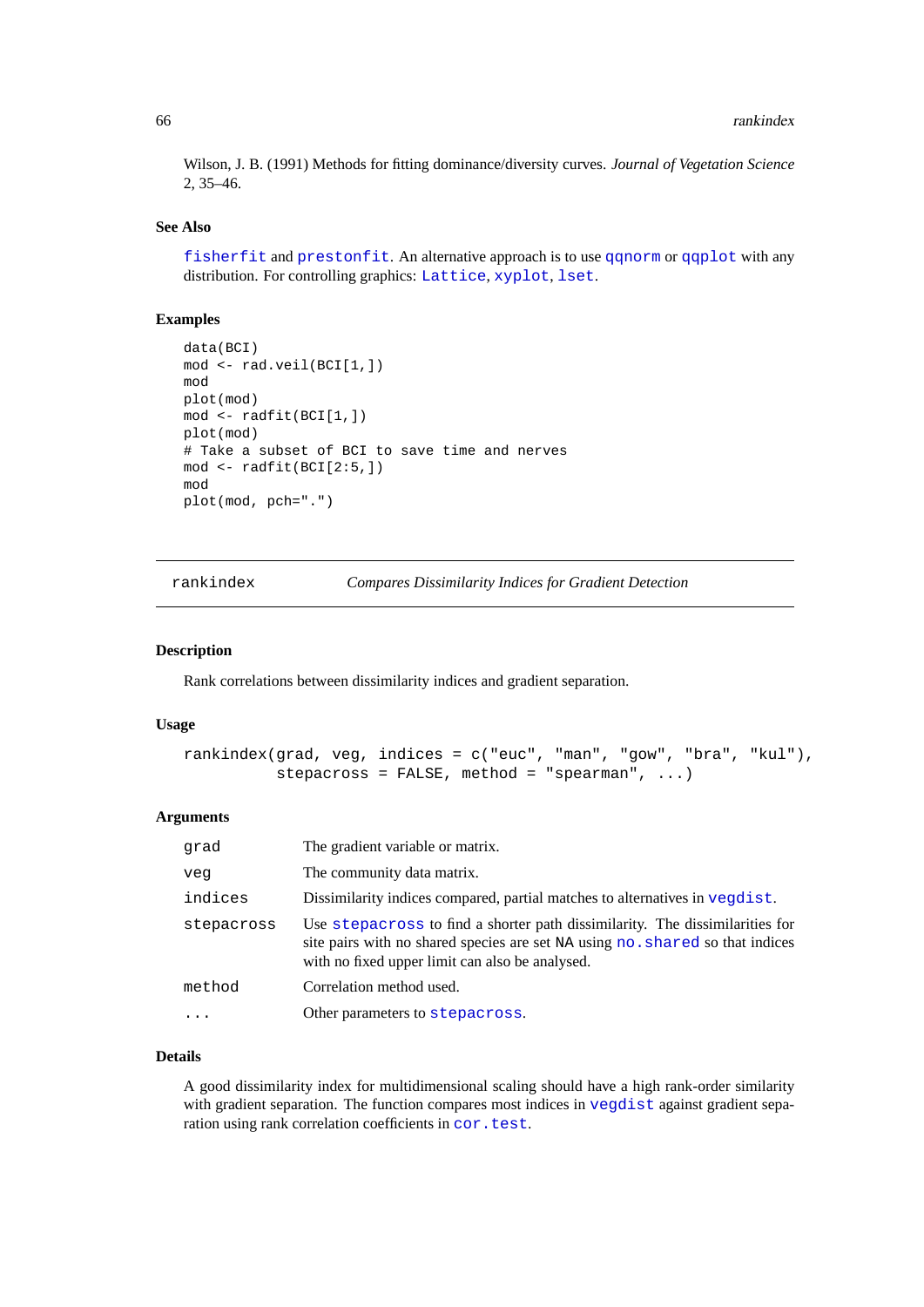### read.cep 67

### **Value**

Returns a named vector of rank correlations.

### **Note**

There are several problems in using rank correlation coefficients. Typically there are very many ties when  $n(n - 1)/2$  gradient separation values are derived from just n observations. Due to floating point arithmetics, many tied values differ by machine epsilon and are arbitrarily ranked differently by [rank](#page-0-0) used in [cor.test](#page-0-0). Two indices which are identical with certain transformation or standardization may differ slightly (magnitude  $10^{-15}$ ) and this may lead into third or fourth decimal instability in rank correlations. Small differences in rank correlations should not be taken too seriously. Probably this method should be replaced with a sounder method, but I do not yet know which. . . You may experiment with [mantel](#page-40-0), [anosim](#page-2-0) or even [protest](#page-59-0).

Earlier version of this function used method  $=$  "kendall", but that is far too slow in large data sets.

# **Author(s)**

Jari Oksanen

# **References**

Faith, F.P., Minchin, P.R. and Belbin, L. (1987). Compositional dissimilarity as a robust measure of ecological distance. *Vegetatio* 69, 57-68.

### **See Also**

[vegdist](#page-77-0), [stepacross](#page-74-0), [no.shared](#page-21-0), [isoMDS](#page-0-0), [cor](#page-0-0), [Machine](#page-0-0), and for alternatives [anosim](#page-2-0), [mantel](#page-40-0) and [protest](#page-59-0).

# **Examples**

```
data(varespec)
data(varechem)
## The next scales all environmental variables to unit variance.
## Some would use PCA transformation.
rankindex(scale(varechem), varespec)
rankindex(scale(varechem), wisconsin(varespec))
```
read.cep *Reads a CEP (Canoco) data file*

#### **Description**

read.cep reads a file formatted by relaxed strict CEP format used by Canoco software, among others.

# **Usage**

```
read.cep(file, maxdata=10000, positive=TRUE, trace=FALSE, force=FALSE)
```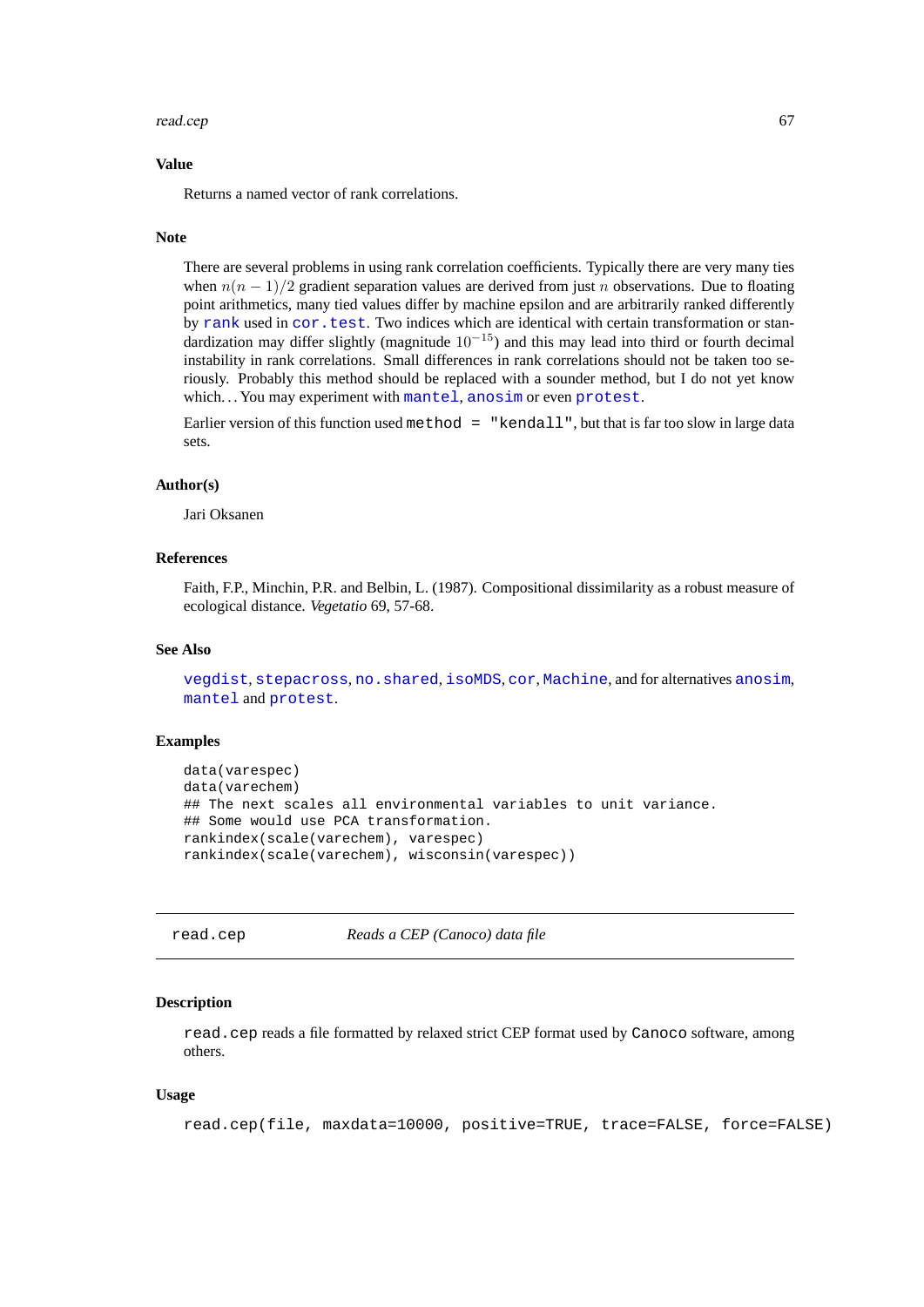68 read.cep

## **Arguments**

| file     | File name (character variable).                |
|----------|------------------------------------------------|
| maxdata  | Maximum number of non-zero entries.            |
| positive | Only positive entries, like in community data. |
| trace    | Work verbosely.                                |
| force    | Run function, even if R refuses first.         |

# **Details**

Cornell Ecology Programs (CEP) introduced several data formats designed for punched cards. One of these was the 'condensed strict' format which was adopted by popular software DECORANA and TWINSPAN. Later, Cajo ter Braak wrote Canoco based on DECORANA, where he adopted the format, but relaxed it somewhat (that's why I call it a 'relaxed strict' format). Further, he introduced a more ordinary 'free' format, and allowed the use of classical Fortran style 'open' format with fixed field widths. This function should be able to deal with all these Canoco formats, whereas it cannot read many of the traditional CEP alternatives.

All variants of CEP formats have:

- Two or three title cards, most importantly specifying the format (or word FREE) and the number of items per record (number of species and sites for FREE format).
- Data in one of three accepted formats:
	- 1. Condensed format: First number on the line is the site identifier, and it is followed by pairs ('couplets') of numbers identifying the species and its abundance (an integer and a floating point number).
	- 2. Open Fortran format, where the first number on the line must be the site number, followed by abundance values in fields of fixed widths. Empty fields are interpreted as zeros.
	- 3. 'Free' format, where the numbers are interpreted as abundance values. These numbers must be separated by blank space, and zeros must be written as zeros.
- Species and site names, given in Fortran format (10A8): Ten names per line, eight columns for each.

With option positive = TRUE the function removes all lines and columns with zero or negative marginal sums. In community data with only positive entries, this removes empty sites and species. If data entries can be negative, this ruins data, and such data sets should be read in with option positive = FALSE.

## **Value**

Returns a data frame, where columns are species and rows are sites. Column and row names are taken from the CEP file, and changed into unique  $R$  names by [make.names](#page-0-0) after stripping the blanks.

#### **Note**

The function relies on smooth linking of Fortran file IO in R session. This is not guaranteed to work, and therefore the function may not work in *your* system, but it can crash the R session. Therefore the default is that the function does not run. If you still want to try:

- 1. Save your session
- 2. Run read.cep() with switch force=TRUE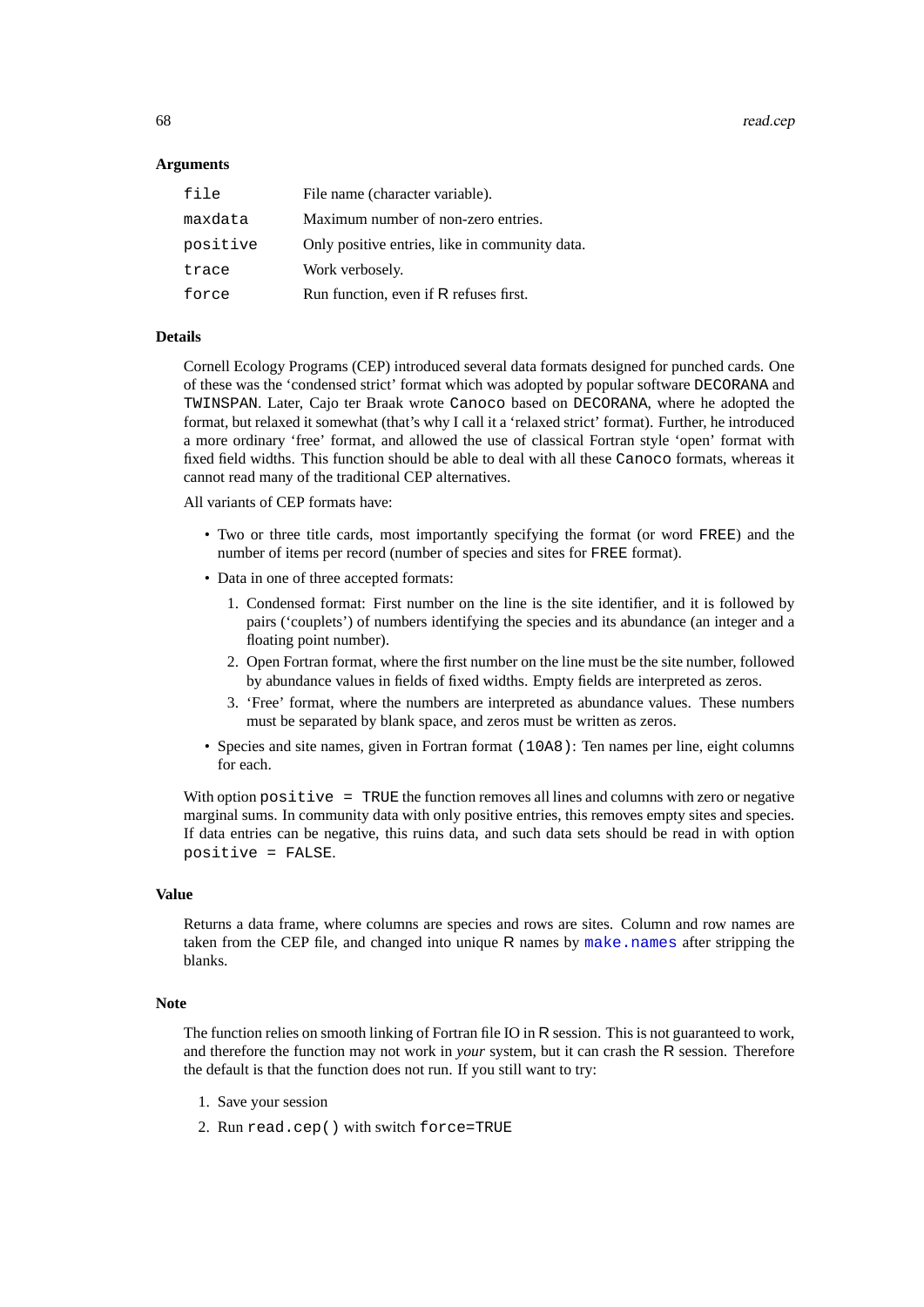### scores 69

If you transfer files between operating systems or platforms, you should always check that your file is formatted to your current platform. For instance, if you transfer files from Windows to Linux, you should change the files to unix format, or your session may crash when Fortran program tries to read the invisible characters that Windows uses at the end of each line.

If you compiled vegan using gfortran, the input is probably corrupted. You either should compile vegan with other FORTRAN compilers or not to use read.cep. The problems still persist in gfortran 4.01.

### **Author(s)**

Jari Oksanen

# **References**

Ter Braak, C.J.F. (1984–): CANOCO – a FORTRAN program for *cano*nical *c*ommunity *o*rdination by [partial] [detrended] [canonical] correspondence analysis, principal components analysis and redundancy analysis. *TNO Inst. of Applied Computer Sci., Stat. Dept. Wageningen, The Netherlands*.

### **Examples**

```
## Provided that you have the file `dune.spe'
## Not run:
theclassic <- read.cep("dune.spe", force=T)
## End(Not run)
```
<span id="page-68-0"></span>scores *Get Species or Site Scores from an Ordination*

#### **Description**

Function to access either species or site scores for specified axes in some ordination methods.

### **Usage**

```
## Default S3 method:
scores(x, display=c("sites", "species"), choices, ...)
```
## **Arguments**

| $\mathbf x$ | An ordination result.                                |
|-------------|------------------------------------------------------|
| display     | Partial match to access scores for sites or species. |
| choices     | Ordination axes. If missing, returns all axes.       |
|             | Other parameters (unused).                           |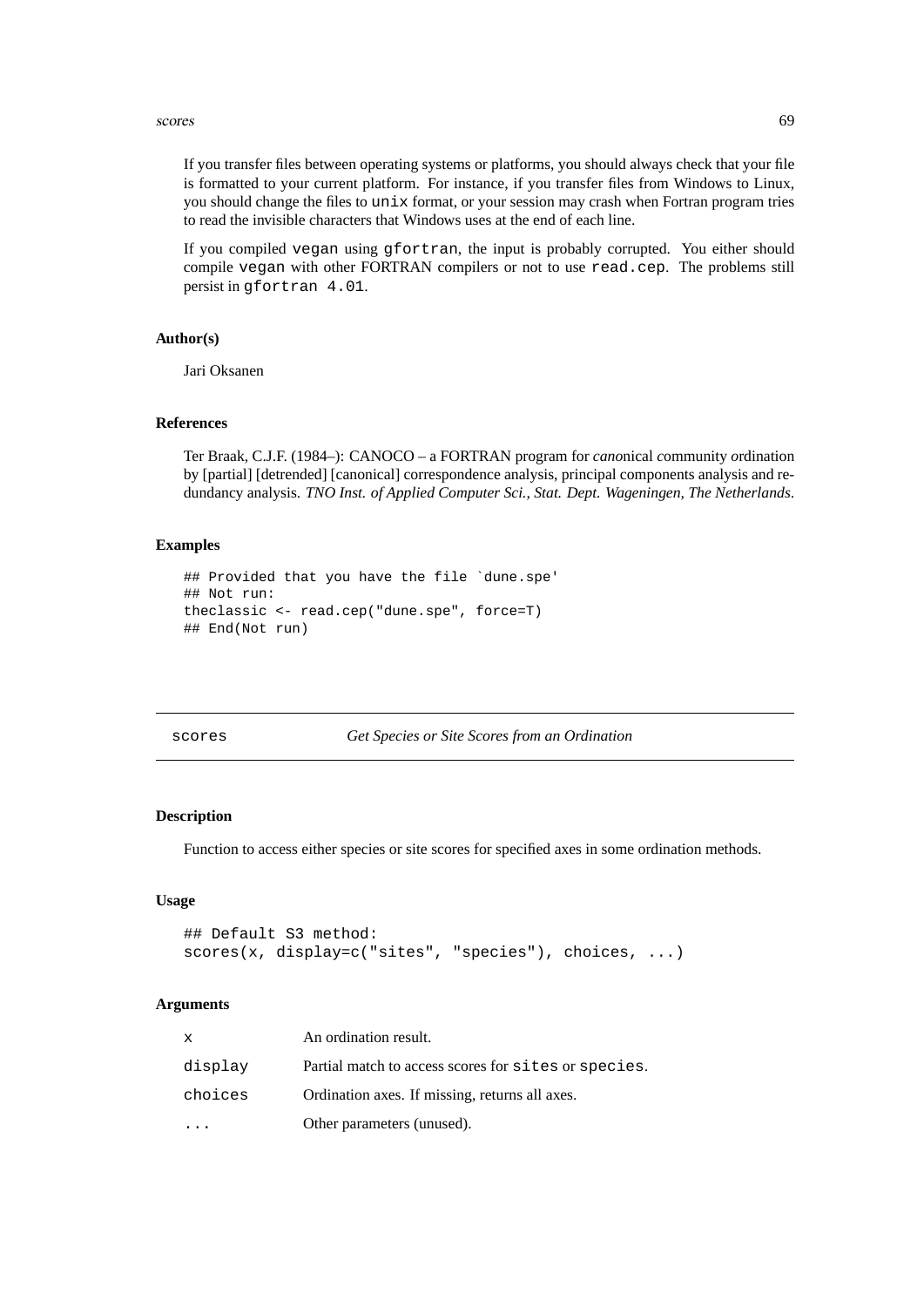### **Details**

Functions [cca](#page-9-0) and [decorana](#page-15-1) have specific scores function to access their ordination scores. Most standard ordination methods of libraries mya, multiv and MASS do not have a specificclass, and no specific method can be written for them. However, scores.default guesses where some commonly used functions keep their site scores and possible species scores. For site scores, the function seeks items in order points, rproj, x, and scores. For species, the seeking order is cproj, rotation, and loadings. If  $x$  is a matrix, scores.default returns the chosen columns of that matrix, ignoring whether species or sites were requested (do not regard this as a bug but as a feature, please). Currently the function seems to work at least for [isoMDS](#page-0-0), [prcomp](#page-0-0), [princomp](#page-0-0), [ca](#page-0-0), [pca](#page-0-0). It may work in other cases or fail mysteriously.

### **Value**

The function returns a matrix of requested scores.

### **Author(s)**

Jari Oksanen

### **See Also**

[scores.cca](#page-55-1), [scores.decorana](#page-15-0). These have somewhat different interface – [scores.cca](#page-55-1) in particular – but all work with keywords display="sites" and display="species" and return a matrix with these.

### **Examples**

```
data(varespec)
vare.pca <- prcomp(varespec)
scores(vare.pca, choices=c(1,2))
```
specaccum *Species Accumulation Curves*

## **Description**

Function specaccum finds species accumulation curves or the number of species for a certain number of sampled sites or individuals.

# **Usage**

```
specaccum(comm, method = "exact", permutations = 100, ...)## S3 method for class 'specaccum':
plot(x, add = FALSE, ci = 2, ci.type = c("bar", "line", "polygon"),col = par("fg"), ci.col = col, ci.lty = 1, xlab = "Sites",ylab = x\frac{2}{3}method, ...)
## S3 method for class 'specaccum':
boxplot(x, add = FALSE, ...)
```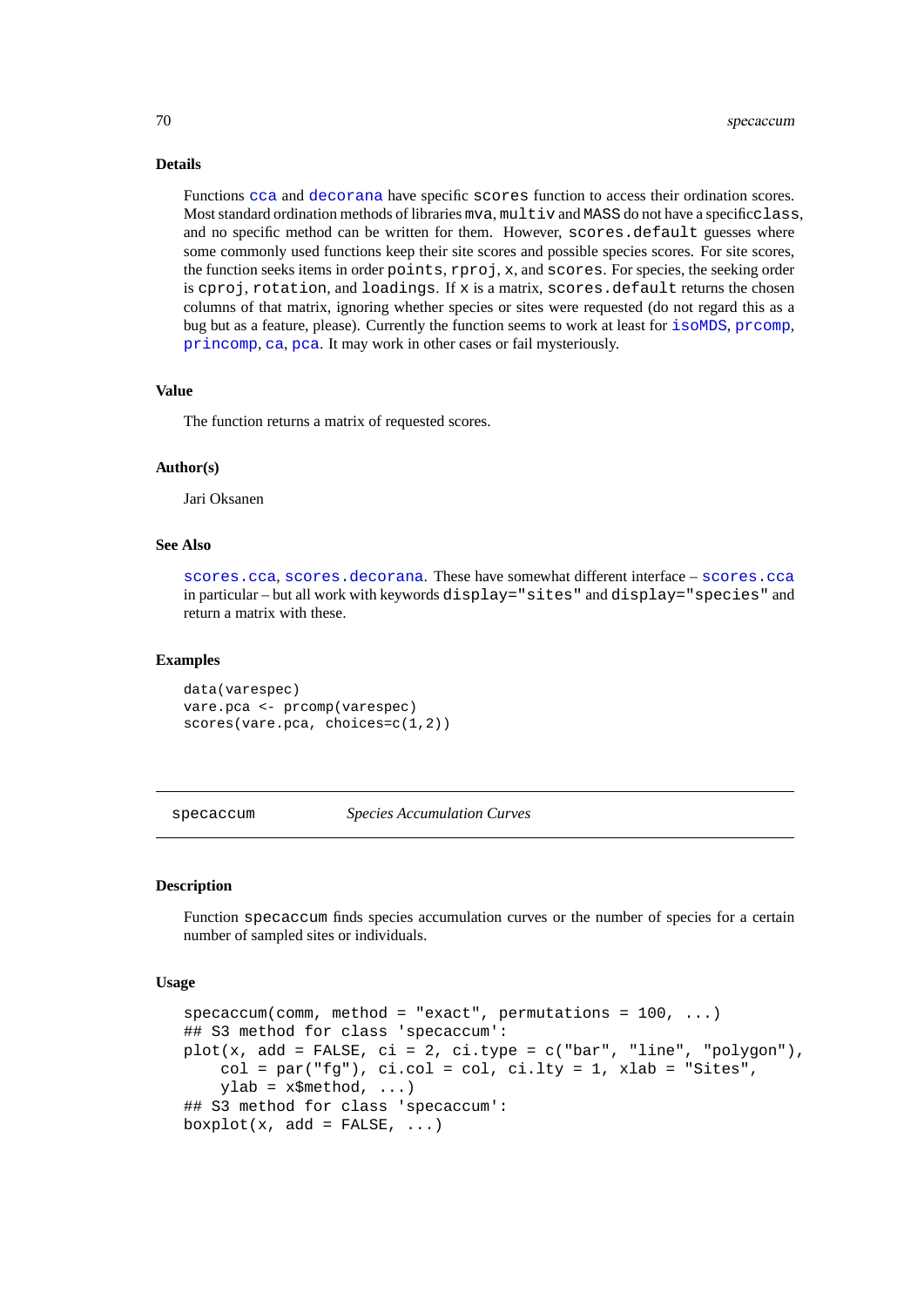### specacum 71

# **Arguments**

| comm         | Community data set.                                                                                                                                                                                                                                                                                                                                                               |
|--------------|-----------------------------------------------------------------------------------------------------------------------------------------------------------------------------------------------------------------------------------------------------------------------------------------------------------------------------------------------------------------------------------|
| method       | Species accumulation method (partial match). Method "collector" adds<br>sites in the order they happen to be in the data, "random" adds sites in random<br>order, "exact" finds the expected (mean) species richness, "coleman" finds<br>the expected richness following Coleman et al. 1982, and "rarefaction"<br>finds the mean when accumulating individuals instead of sites. |
|              | permutations Number of permutations with method = "random".                                                                                                                                                                                                                                                                                                                       |
| $\mathbf{x}$ | A specaccum result object                                                                                                                                                                                                                                                                                                                                                         |
| add          | Add to an existing graph.                                                                                                                                                                                                                                                                                                                                                         |
| сi           | Multiplier used to get confidence intervals from standard deviation (standard<br>error of the estimate). Value $c_i = 0$ suppresses drawing confidence intervals.                                                                                                                                                                                                                 |
| ci.type      | Type of confidence intervals in the graph: "bar" draws vertical bars, "line"<br>draws lines, and "polygon" draws a shaded area.                                                                                                                                                                                                                                                   |
| col          | Colour for drawing lines.                                                                                                                                                                                                                                                                                                                                                         |
| ci.col       | Colour for drawing lines or filling the "polygon".                                                                                                                                                                                                                                                                                                                                |
| ci.lty       | Line type for confidence intervals or border of the "polygon".                                                                                                                                                                                                                                                                                                                    |
| xlab, ylab   | Labels for $x$ and $y$ axis.                                                                                                                                                                                                                                                                                                                                                      |
| .            | Other parameters to functions.                                                                                                                                                                                                                                                                                                                                                    |

# **Details**

Species accumulation curves (SAC) are used to compare diversity properties of community data sets using different accumulator functions. The classic method is "random" which finds the mean SAC and its standard deviation from random permutations of the data, or subsampling without replacement (Gotelli & Colwell 2001). The "exact" method finds the expected SAC using the method of Kindt (2003), and its standard deviation. Method "coleman" finds the expected SAC and its standard deviation following Coleman et al. (1982). All these methods are based on sampling sites without replacement. In contrast, the method = "rarefaction" finds the expected species richness and its standard deviation by sampling individuals instead of sites. It achieves this by applying function [rarefy](#page-23-0) with number of individuals corresponding to average number of individuals per site.

The function has a plot method. In addition, method  $=$  "random" has summary and boxplot methods.

# **Value**

The function returns an object of class "specaccum" with items:

| cal1     | Function call.                                                                                                                                                                                                   |
|----------|------------------------------------------------------------------------------------------------------------------------------------------------------------------------------------------------------------------|
| method   | Accumulator method.                                                                                                                                                                                              |
| sites    | Number of sites. For method $=$ "rarefaction" this is the average num-<br>ber of sites corresponding to a certain number of individuals.                                                                         |
| richness | The number of species corresponding to number of sites. With method $=$<br>"collector" this is the observed richness, for other methods the average or<br>expected richness.                                     |
| sd       | The standard deviation of SAC (or its standard error). This is NULL in method<br>$=$ "collector", and it is estimated from permutations in method $=$ "random",<br>and from analytic equations in other methods. |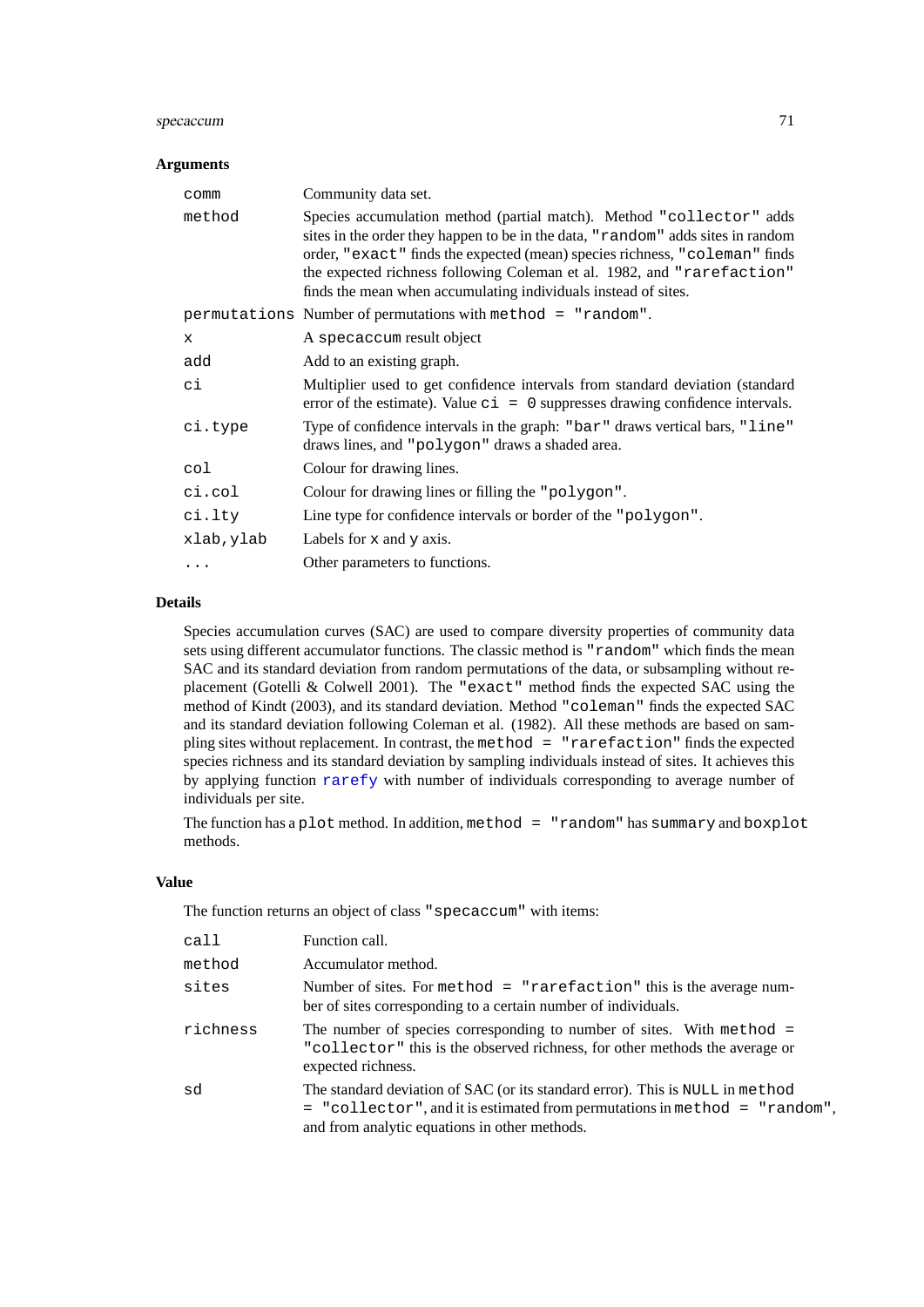perm Permutation results with method = "random" and NULL in other cases. Each column in perm holds one permutation.

#### **Note**

The SAC with method = "exact" was developed by Roeland Kindt, and its standard deviation by Jari Oksanen (both are unpublished). The method = "coleman" underestimates the SAC because it does not handle properly sampling without replacement. Further, its standard deviation does not take into account species correlations, and is generally too low.

### **Author(s)**

Roeland Kindt (r.kindt@cgiar.org) and Jari Oksanen.

#### **References**

Coleman, B.D, Mares, M.A., Willis, M.R. & Hsieh, Y. (1982). Randomness, area and species richness. *Ecology* 63: 1121–1133.

Gotellli, N.J. & Colwell, R.K. (2001). Quantifying biodiversity: procedures and pitfalls in measurement and comparison of species richness. *Ecol. Lett.* 4, 379–391.

Kindt, R. (2003). Exact species richness for sample-based accumulation curves. *Manuscript.*

# **See Also**

[rarefy](#page-23-0). Underlying graphical functions are [boxplot](#page-0-0), [matlines](#page-0-0), [segments](#page-0-0) and [polygon](#page-0-0).

#### **Examples**

```
data(BCI)
sp1 <- specaccum(BCI)
sp2 <- specaccum(BCI, "random")
sp2
summary(sp2)
plot(sp1, ci.type="poly", col="blue", lwd=2, ci.lty=0, ci.col="lightblue")
boxplot(sp2, col="yellow", add=TRUE, pch="+")
```
specpool *Extrapolated Species Richness in a Species Pool*

### **Description**

The functions estimate the extrapolated species richness in a species pool, or the number of unobserved species. Function specpool is based on incidences in sample sites, and gives a single estimate for a collection of sample sites (matrix). Function estimateR is based on abundances (counts) on single sample site.

### **Usage**

```
specpool(x, pool)
specpool2vect(X, index = c("Jack.1","Jack.2", "Chao", "Boot","Species"))
estimateR(x, ...)
```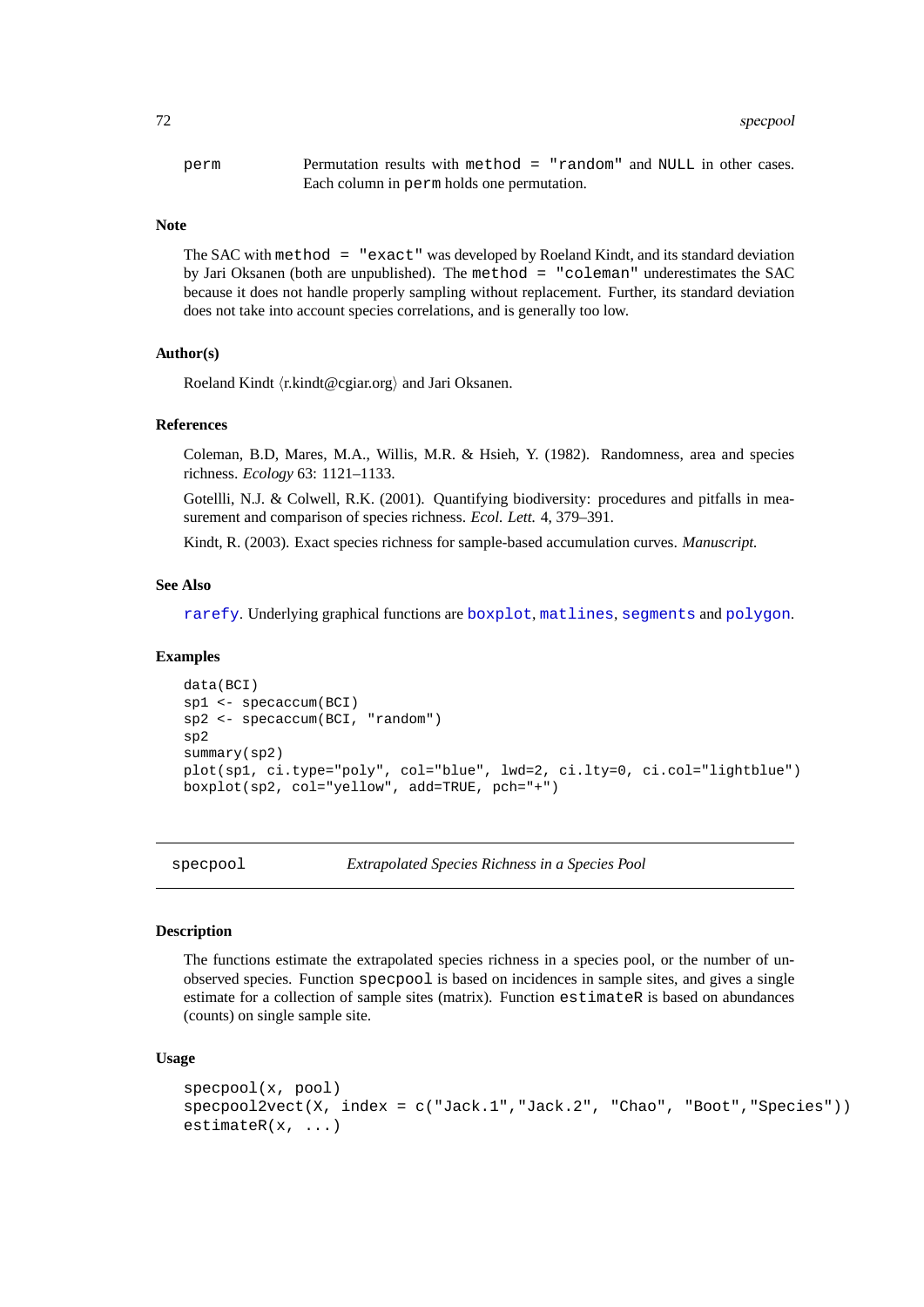#### specpool 73

#### **Arguments**

| $\mathbf{x}$ | Data frame or matrix with species data.                                                                                     |
|--------------|-----------------------------------------------------------------------------------------------------------------------------|
| pool         | A vector giving a classification for pooling the sites in the species data. If miss-<br>ing, all sites are pooled together. |
| X            | A specpool result object.                                                                                                   |
| index        | The selected index of extrapolated richness.                                                                                |
|              | Other parameters (not used).                                                                                                |

#### **Details**

Many species will always remain unseen or undetected in a collection of sample plots. The function uses some popular ways of estimating the number of these unseen species and adding them to the observed species richness (Palmer 1990, Colwell & Coddington 1994).

The incidence-based estimates in specpool use the frequencies of species in a collection of sites. In the following,  $S_P$  is the extrapolated richness in a pool,  $S_0$  is the observed number of species in the collection,  $a_1$  and  $a_2$  are the number of species occurring only in one or only in two sites in the collection,  $p_i$  is the frequency of species i, and N is the number of sites in the collection. The variants of extrapolated richness in specpool are:

| Chao                  | $S_P = S_0 + \frac{a_1^2}{(a_2+1)} + \frac{a_1 a_2}{2(a_2+1)^2}$                     |
|-----------------------|--------------------------------------------------------------------------------------|
| First order jackknife | $S_P = S_0 + a_1 \frac{N-1}{N}$                                                      |
|                       | Second order jackknife $S_P = S_0 + a_1 \frac{2N-3}{N} - a_2 \frac{(N-2)^2}{N(N-1)}$ |
| <b>B</b> ootstrap     | $S_P = S_0 + \sum_{i=1}^{S_0} (1 - p_i)^N$                                           |

The abundance-based estimates in estimateR use counts (frequencies) of species in a single site. If called for a matrix or data frame, the function will give separate estimates for each site. The two variants of extrapolated richness in estimateR are Chao and ACE. The Chao estimator is identical to the one above, except that  $a_i$  refers to number of species with abundance i instead of incidence. The ACE is defined as:

$$
\begin{aligned}\n\text{ACE} \qquad & Sp = S_{abund} + \frac{S_{rare}}{C_{ace}} + \frac{a_1}{C_{ace}} \gamma_{ace}^2 \\
\text{where} \qquad & C_{ace} = 1 - \frac{a_1}{N_{rare}} \\
& \gamma_{ace}^2 = \max \left[ \frac{S_{rare}}{C_{ace} N_{rare} (N_{rare} - 1)} - 1, 0 \right]\n\end{aligned}
$$

Here  $a_i$  refers to number of species with abundance i and  $S_{rare}$  is the number of rare species,  $S_{abund}$  is the number of abundant species, with an arbitrary threshold of abundance 10 for rare species, and  $N_{rare}$  is the number of individuals in rare species.

Functions estimate the the standard errors of the estimates. These only concern the number of added species, and assume that there is no variance in the observed richness. The equations of standard errors are too complicated to be reproduced in this help page, but they can be studied in the R source code of the function. The standard error are based on the following sources: Chao (1987) for the Chao estimate and Smith and van Belle (1984) for the first-order Jackknife and the bootstrap (second-order jackknife is still missing). The variance estimator of  $S_{ace}$  was developed by Bob O'Hara (unpublished).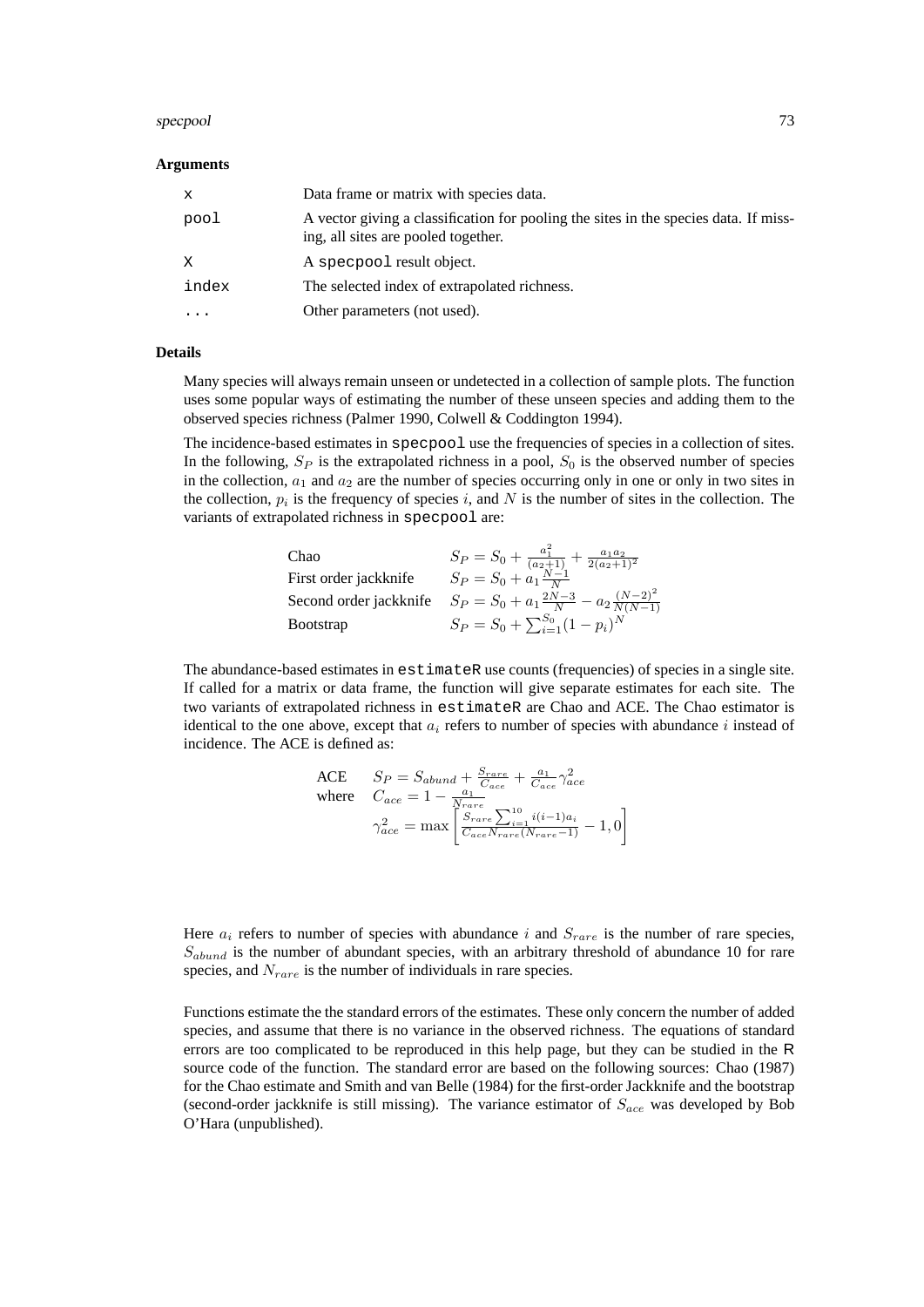# **Value**

Function specpool returns a data frame with entries for observed richness and each of the indices for each class in pool vector. The utility function specpool2vect maps the pooled values into a vector giving the value of selected index for each original site. Function estimateR returns the estimates and their standard errors for each site.

# **Note**

The functions are based on assumption that there is a species pool: The community is closed so that there is a fixed pool size  $S_P$ . Such cases may exist, although I have not seen them yet. All indices are biased for open communities.

See <http://viceroy.eeb.uconn.edu/EstimateS> for a more complete (and positive) discussion and alternative software for some platforms.

# **Author(s)**

Bob O'Hara (estimateR) and Jari Oksanen (specpool).

# **References**

Chao, A. (1987). Estimating the population size for capture-recapture data with unequal catchability. *Biometrics* 43, 783–791.

Colwell, R.K. & Coddington, J.A. (1994). Estimating terrestrial biodiversity through extrapolation. *Phil. Trans. Roy. Soc. London* B 345, 101–118.

Palmer, M.W. (1990). The estimation of species richness by extrapolation. *Ecology* 71, 1195–1198.

Smith, E.P & van Belle, G. (1984). Nonparametric estimation of species richness. *Biometrics* 40, 119–129.

#### **See Also**

[veiledspec](#page-29-0), [diversity](#page-23-0).

#### **Examples**

```
data(dune)
data(dune.env)
attach(dune.env)
pool <- specpool(dune, Management)
pool
op <- par(mfrow=c(1,2))
boxplot(specnumber(dune) ~ Management, col="hotpink", border="cyan3",
notch=TRUE)
boxplot(specnumber(dune)/specpool2vect(pool) ~ Management, col="hotpink",
border="cyan3", notch=TRUE)
par(op)
data(BCI)
estimateR(BCI[1:5,])
```
<span id="page-73-0"></span>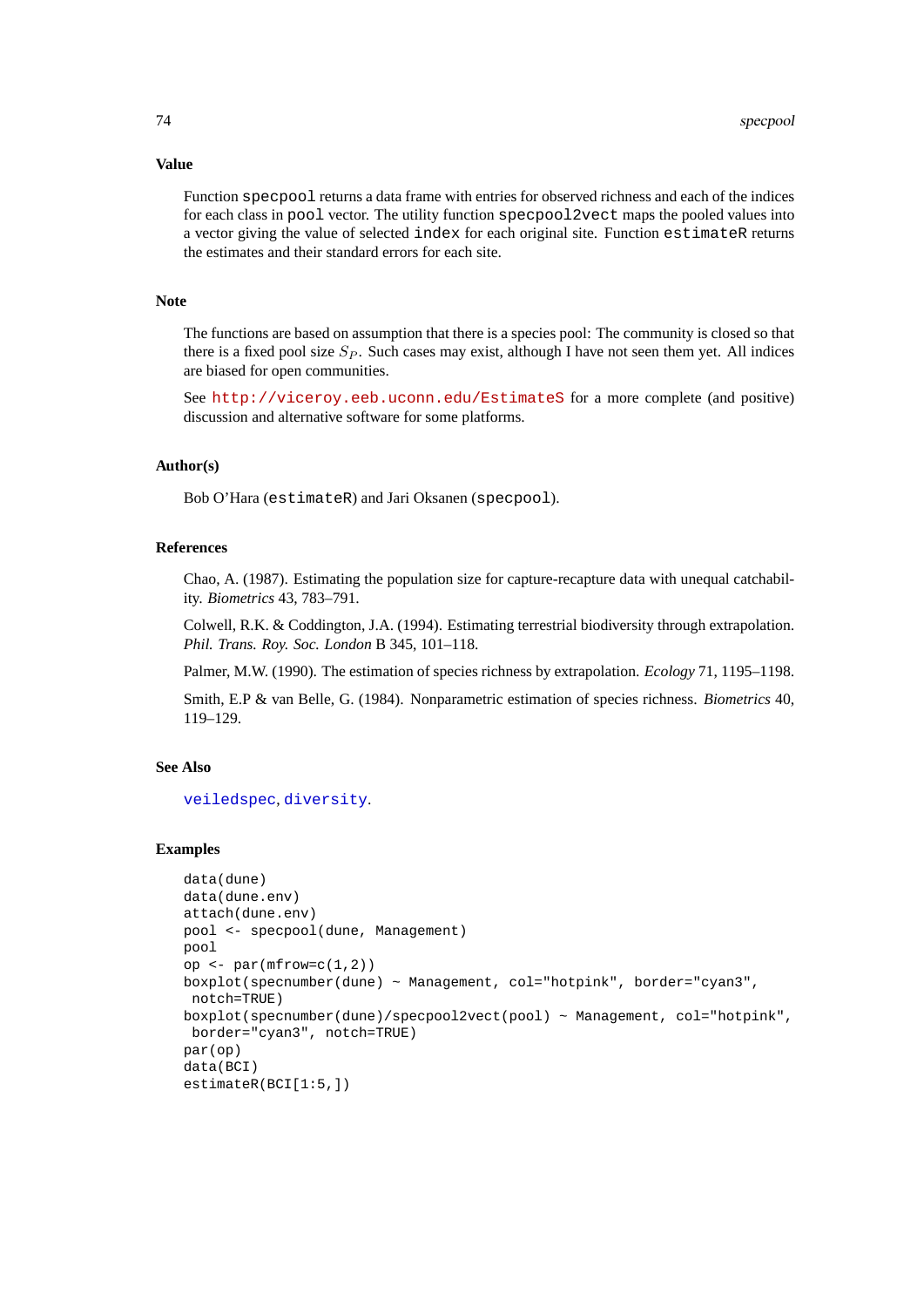<span id="page-74-0"></span>

# **Description**

Function stepacross tries to replace dissimilarities with shortest paths stepping across intermediate sites while regarding dissimilarities above a threshold as missing data (NA). With path  $=$ "shortest" this is the flexible shortest path (Williamson 1978, Bradfield & Kenkel 1987), and with path = "extended" an approximation known as extended dissimilarities (De'ath 1999). The use of stepacross should improve the ordination with high beta diversity, when there are many sites with no species in common.

## **Usage**

```
stepacross(dis, path = "shortest", toolong = 1, trace = TRUE, \dots)
```
#### **Arguments**

| dis     | Dissimilarity data inheriting from class dist or a an object, such as a matrix,<br>that can be converted to a dissimilarity matrix. Functions vegdist and dist<br>are some functions producing suitable dissimilarity data. |
|---------|-----------------------------------------------------------------------------------------------------------------------------------------------------------------------------------------------------------------------------|
| path    | The method of stepping across (partial match) Alternative "shortest" finds<br>the shortest paths, and "extended" their approximation known as extended<br>dissimilarities.                                                  |
| toolong | Shortest dissimilarity regarded as NA. The function uses a fuzz factor, so that<br>dissimilarities close to the limit will be made NA, too.                                                                                 |
| trace   | Trace the calculations.                                                                                                                                                                                                     |
|         | Other parameters (ignored).                                                                                                                                                                                                 |

#### **Details**

Williamson (1978) suggested using flexible shortest paths to estimate dissimilarities between sites which have nothing in common, or no shared species. With path = "shortest" function stepacross replaces dissimilarities that are toolong or longer with NA, and tries to find shortest paths between all sites using remaining dissimilarities. Several dissimilarity indices are semimetric which means that they do not obey the triangle inequality  $d_{ij} \leq d_{ik} + d_{kj}$ , and shortest path algorithm can replace these dissimilarities as well, even when they are shorter than toolong.

De'ath (1999) suggested a simplified method known as extended dissimilarities, which are calculated with path = "extended". In this method, dissimilarities that are toolong or longer are first made NA, and then the function tries replace these NA dissimilarities with a path through single stepping stone points. If not all NA could be replaced with one pass, the function will make new passes with updated dissimilarities as long as all NA are replaced with extended dissimilarities. This mean that in the second and further passes, the remaining NA dissimilarities are allowed to have more than one stepping stone site, but previously replaced dissimilarities are not updated. Further, the function does not consider dissimilarities shorter than toolong, although some of these could be replaced with a shorter path in semi-metric indices, and used as a part of other paths. In optimal cases, the extended dissimilarities are equal to shortest paths, but in several cases they are longer.

As an alternative to defining too long dissimilarities with parameter toolong, the input dissimilarities can contain NAs. If toolong is zero or negative, the function does not make any dissimilarities into NA. If there are no NAs in the input and  $\text{toolong} = 0, \text{path} = \text{ "shortest" will}$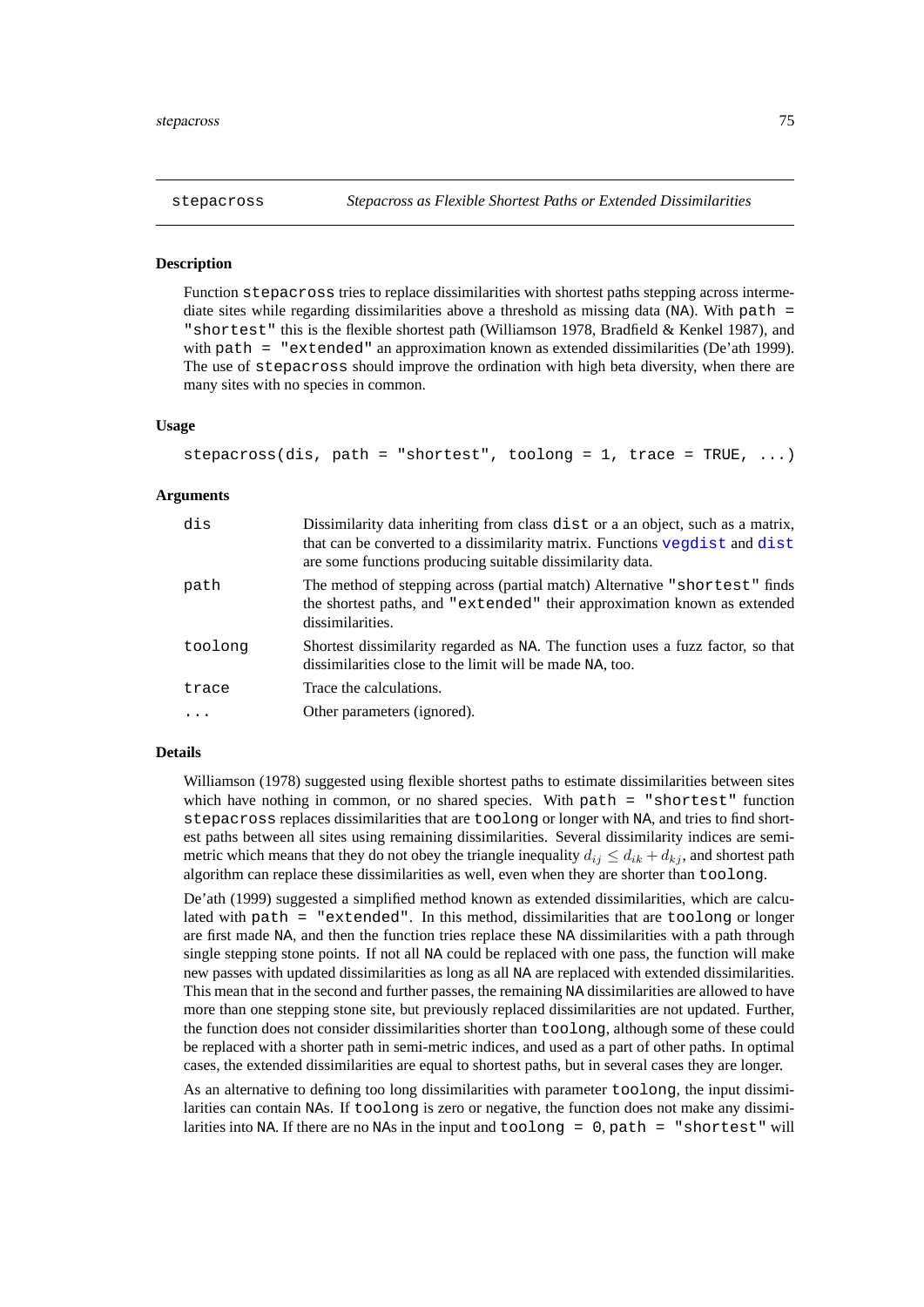find shorter paths for semi-metric indices, and path = "extended" will do nothing. Function [no.shared](#page-21-0) can be used to set dissimilarities to NA.

If the data are disconnected or there is no path between all points, the result will contain NAs and a warning is issued. Several methods cannot handle NA dissimilarities, and this warning should be taken seriously. Function [distconnected](#page-21-1) can be used to find connected groups and remove rare outlier observations or groups of observations.

Alternative path = "shortest" uses Dijkstra's method for finding flexible shortest paths, implemented as priority-first search for dense graphs (Sedgewick 1990). Alternative path = "extended" follows De'ath (1999), but implementation is simpler than in his code.

#### **Value**

Function returns an object of class dist with extended dissimilarities (see functions [vegdist](#page-77-0) and [dist](#page-0-0)). The value of path is appended to the method attribute.

#### **Note**

The function changes the original dissimilarities, and not all like this. It may be best to use the function only when you really *must*: extremely high beta diversity where a large proportion of dissimilarities are at their upper limit (no species in common).

Semi-metric indices vary in their degree of violating the triangle inequality. Morisita and Horn– Morisita indices of [vegdist](#page-77-0) may be very strongly semi-metric, and shortest paths can change these indices very much. Mountford index violates basic rules of dissimilarities: non-identical sites have zero dissimilarity if species composition of the poorer site is a subset of the richer. With Mountford index, you can find three sites  $i, j, k$  so that  $d_{ik} = 0$  and  $d_{jk} = 0$ , but  $d_{ij} > 0$ . The results of stepacross on Mountford index can be very weird. If stepacross is needed, it is best to try to use it with more metric indices only.

# **Author(s)**

Jari Oksanen

### **References**

Bradfield, G.E. & Kenkel, N.C. (1987). Nonlinear ordination using flexible shortest path adjustment of ecological distances. *Ecology* 68, 750–753.

De'ath, G. (1999). Extended dissimilarity: a method of robust estimation of ecological distances from high beta diversity data. *Plant Ecol.* 144, 191–199.

Sedgewick, R. (1990). *Algorithms in C*. Addison Wesley.

Williamson, M.H. (1978). The ordination of incidence data. *J. Ecol.* 66, 911-920.

#### **See Also**

Function [distconnected](#page-21-1) can find connected groups in disconnected data, and function [no.shared](#page-21-0) can be used to set dissimilarities as NA.

# **Examples**

```
# There are no data sets with high beta diversity in vegan, but this
# should give an idea.
data(dune)
dis <- vegdist(dune)
```
<span id="page-75-0"></span>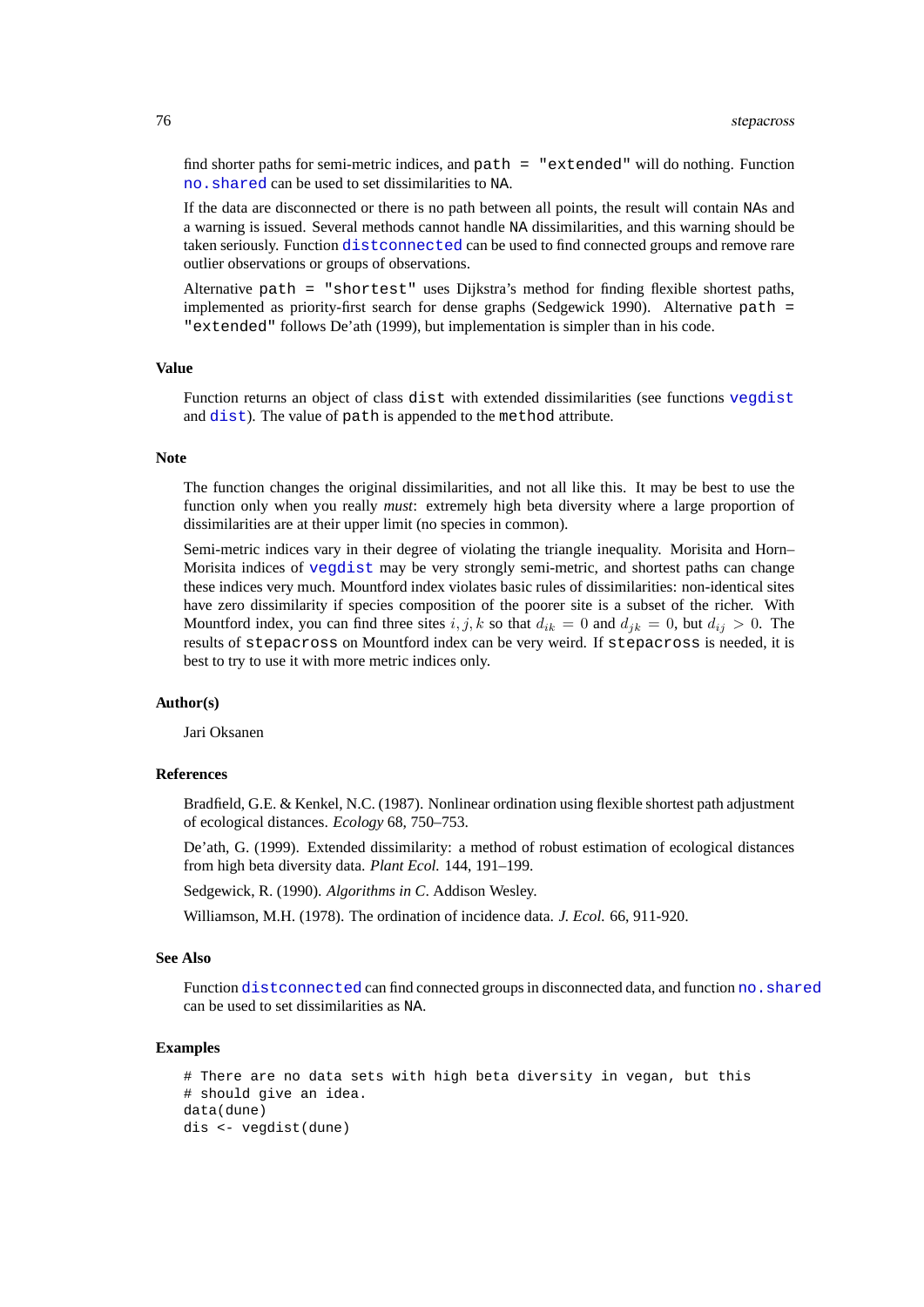#### <span id="page-76-0"></span>varespec 77

```
edis <- stepacross(dis)
plot(edis, dis, xlab = "Shortest path", ylab = "Original")
## Manhattan distance have no fixed upper limit.
dis <- vegdist(dune, "manhattan")
is.na(dis) <- no.shared(dune)
dis <- stepacross(dis, toolong=0)
```
varespec *Vegetation and environment in lichen pastures*

### **Description**

The varespec data frame has 24 rows and 44 columns. Columns are estimated cover values of 44 species. The variable names are formed from the scientific names, and are self explanatory for anybody familiar with the vegetation type. The varechem data frame has 24 rows and 14 columns, giving the soil characteristics of the very same sites as in the varespec data frame. The chemical measurements have obvious names. Baresoil gives the estimated cover of bare soil, Humpdepth the thickness of the humus layer.

# **Usage**

```
data(varechem)
data(varespec)
```
#### **References**

Väre, H., Ohtonen, R. and Oksanen, J. (1995) Effects of reindeer grazing on understorey vegetation in dry Pinus sylvestris forests. *Journal of Vegetation Science* 6, 523–530.

#### **Examples**

```
data(varespec)
data(varechem)
```
vegan-internal *Internal vegan functions*

# **Description**

Internal vegan functions.

## **Usage**

```
ordiParseFormula(formula, data, xlev = NULL)
ordiTerminfo(d, data)
centroids.cca(x, mf, wt)
permuted.index(n, strata)
spider.cca(x, ...)
```
#### **Details**

These are not to be called by the user. Function spider.cca was replaced with [ordispider](#page-45-0) and will be removed in the future.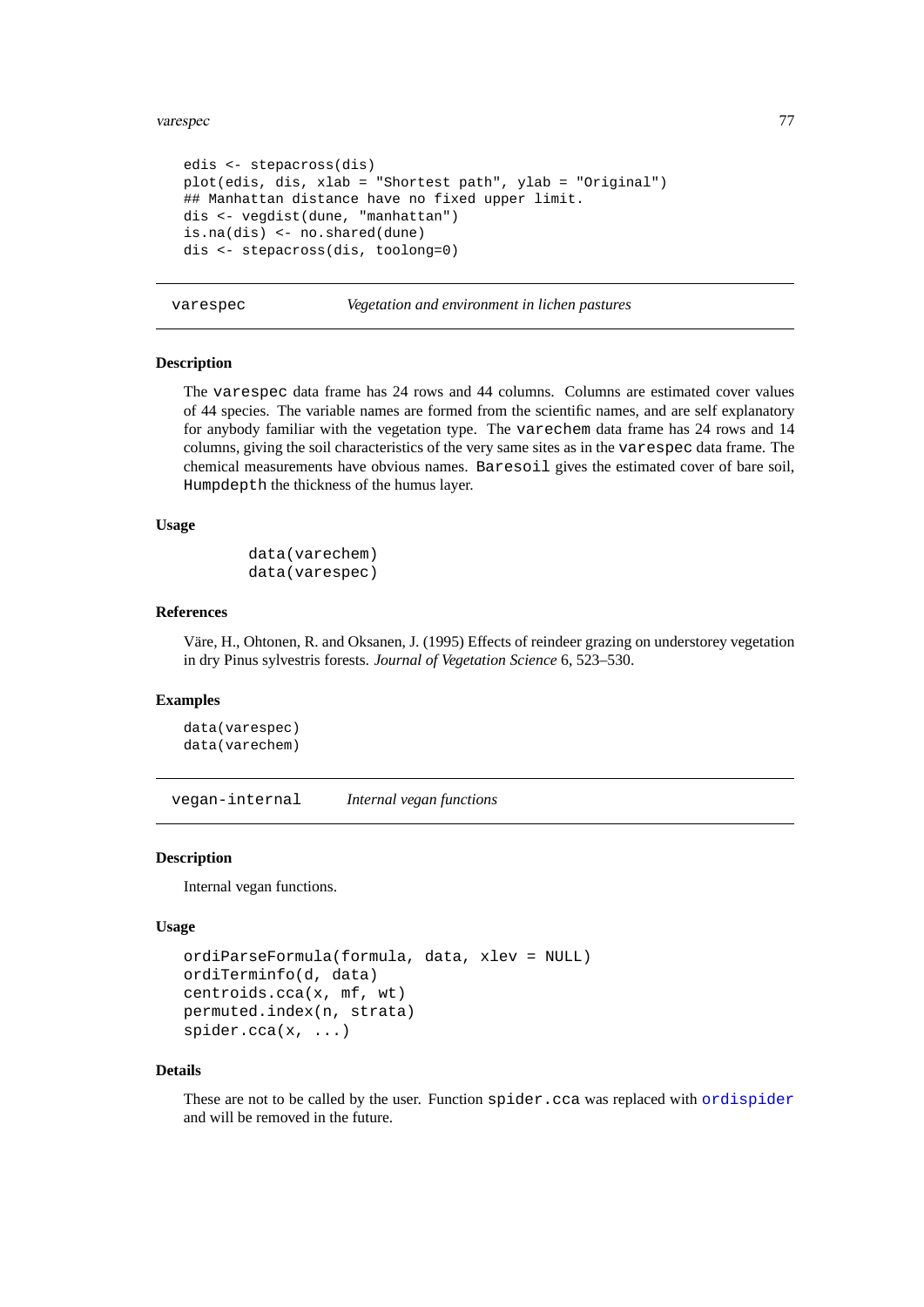# <span id="page-77-0"></span>**Description**

The function computes dissimilarity indices that are useful for or popular with community ecologists. Gower, Bray–Curtis, Jaccard and Kulczynski indices are good in detecting underlying ecological gradients (Faith et al. 1987). Morisita, Horn–Morisita and Binomial indices should be able to handle different sample sizes (Wolda 1981, Krebs 1999, Anderson & Millar 2004), and Mountford (1962) and Raup-Crick indices for presence–absence data should be able to handle unknown (and variable) sample sizes.

# **Usage**

```
vegdist(x, method="bray", binary=FALSE, diag=FALSE, upper=FALSE,
        na.rm = FALSE, ...)
```
# **Arguments**

| $\mathbf{x}$ | Community data matrix.                                                                                                                                                             |
|--------------|------------------------------------------------------------------------------------------------------------------------------------------------------------------------------------|
| method       | Dissimilarity index, partial match to "manhattan", "euclidean", "canberra",<br>"bray", "kulczynski", "jaccard", "gower", "morisita", "horn",<br>"mountford", "raup" or "binomial". |
| binary       | Perform presence/absence standardization before analysis using decostand.                                                                                                          |
| diag         | Compute diagonals.                                                                                                                                                                 |
| upper        | Return only the upper diagonal.                                                                                                                                                    |
| na.rm        | Pairwise deletion of missing observations when computing dissimilarities.                                                                                                          |
| $\ddots$ .   | Other parameters. These are ignored, except in method $=$ "gower" which<br>accepts range.global parameter of decostand                                                             |

# **Details**

Jaccard ("jaccard"), Mountford ("mountford"), Raup–Crick ("raup") and Binomial indices are discussed below. The other indices are defined as:

| euclidean  | $d_{ik} = \sqrt{\sum_i (x_{ij} - x_{ik})^2}$                                                                                                                                           |
|------------|----------------------------------------------------------------------------------------------------------------------------------------------------------------------------------------|
| manhattan  | $d_{ik} = \sum_{i}  x_{ij} - x_{ik} $                                                                                                                                                  |
| gower      | $d_{jk} = \sum_i \frac{ x_{ij} - x_{ik} }{\max x_i - \min x_i}$                                                                                                                        |
| canberra   | $d_{jk} = \frac{1}{NZ} \sum_{i} \frac{ x_{ij} - x_{ik} }{x_{ii} + x_{ik}}$                                                                                                             |
|            | where $NZ$ is the number of non-zero entries.                                                                                                                                          |
| bray       | $d_{jk} = \frac{\sum_{i}  x_{ij} - x_{ik} }{\sum_{i} (x_{ij} + x_{ik})}$                                                                                                               |
| kulczynski | $d_{jk} = 1 - 0.5(\frac{\sum_i \min(x_{ij}, x_{ik})}{\sum_i x_{ij}} + \frac{\sum_i \min(x_{ij}, x_{ik})}{\sum_i x_{ik}})$                                                              |
| morisita   | $d_{jk} = \frac{2 \sum_i x_{ij} x_{ik}}{(\lambda_j + \lambda_k) \sum_i x_{ij} \sum_i x_{ik}}$ where $\lambda_j = \frac{\sum_i x_{ij} (x_{ij} - 1)}{\sum_i x_{ij} \sum_i (x_{ij} - 1)}$ |
|            |                                                                                                                                                                                        |
| horn       | Like morisita, but $\lambda_j = \sum_i x_{ij}^2/(\sum_i x_{ij})^2$                                                                                                                     |
| binomial   | $d_{jk} = \sum_i [x_{ij} \log(\frac{x_{ij}}{n_i}) + x_{ik} \log(\frac{x_{ik}}{n_i}) - n_i \log(\frac{1}{2})]/n_i$                                                                      |
|            | where $n_i = x_{i,i} + x_{ik}$                                                                                                                                                         |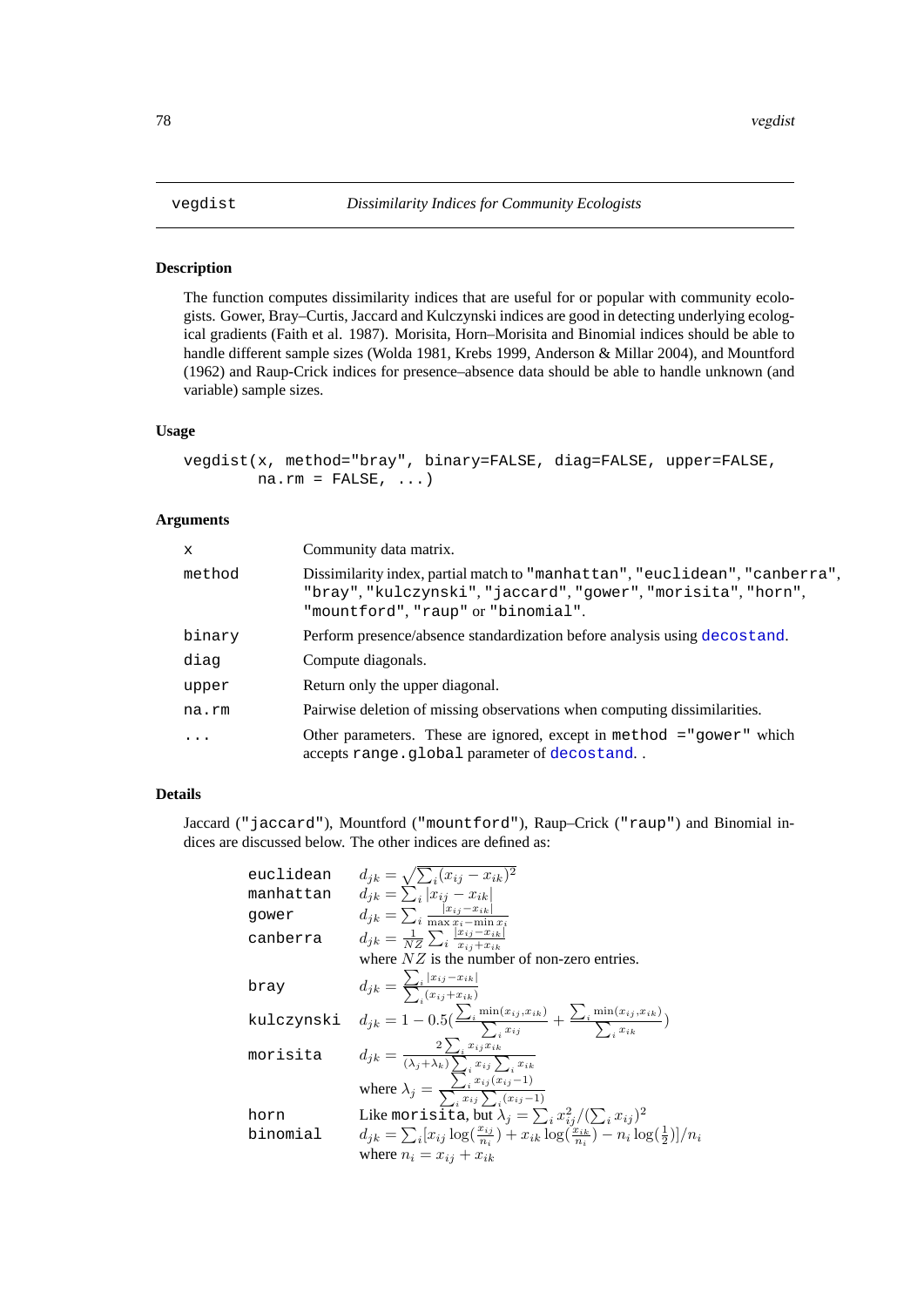<span id="page-78-0"></span>Jaccard index is computed as  $2B/(1 + B)$ , where B is Bray–Curtis dissimilarity.

Binomial index is derived from Binomial deviance under null hypothesis that the two compared communities are equal. It should be able to handle variable sample sizes. The index does not have a fixed upper limit, but can vary among sites with no shared species. For further discussion, see Anderson & Millar (2004).

Mountford index is defined as  $M = 1/\alpha$  where  $\alpha$  is the parameter of Fisher's logseries assuming that the compared communities are samples from the same community (cf. [fisherfit](#page-29-1), f i sher. alpha). The index M is found as the positive root of equation  $\exp(aM) + \exp(bM) =$  $1 + \exp[(a + b - j)M]$ , where j is the number of species occurring in both communities, and a and  $b$  are the number of species in each separate community (so the index uses presence–absence information). Mountford index is usually misrepresented in the literature: indeed Mountford (1962) suggested an approximation to be used as starting value in iterations, but the proper index is defined as the root of the equation above. The function vegdist solves  $M$  with the Newton method. Please note that if either a or b are equal to j, one of the communities could be a subset of other, and the dissimilarity is 0 meaning that non-identical objects may be regarded as similar and the index is non-metric. The Mountford index is in the range  $0 \dots \log(2)$ , but the dissimilarities are divided by  $log(2)$  so that the results will be in the conventional range  $0 \dots 1$ .

Raup–Crick dissimilarity (method = "raup") is a probabilistic index based on presensec/absence data. It is defined as  $1 - prob(j)$ , or based on the probability of observing at least j species in shared in compared communities. Legendre  $&$  Legendre (1978) suggest using simulations to assess the probability, but the current function uses analytic result from hypergeometric distribution ([phyper](#page-0-0)) instead. This probability (and the index) is dependent on the number of species missing in both sites, and adding all-zero species to the data or removing missing species from the data will influence the index. The probability (and the index) may be almost zero or almost one for a wide range of parameter values. The index is nonmetric: two communities with no shared species may have a dissimilarity slightly below one, and two identical communities may have dissimilarity slightly above zero.

Morisita index can be used with genuine count data (integers) only. Its Horn–Morisita variant is able to handle any abundance data.

Euclidean and Manhattan dissimilarities are not good in gradient separation without proper standardization but are still included for comparison and special needs.

Bray–Curtis and Jaccard indices are rank-order similar, and some other indices become identical or rank-order similar after some standardizations, especially with presence/absence transformation of equalizing site totals with [decostand](#page-18-0). Jaccard index is metric, and probably should be preferred instead of the default Bray-Curtis which is semimetric.

The naming conventions vary. The one adopted here is traditional rather than truthful to priority. The function finds either quantitative or binary variants of the indices under the same name, which correctly may refer only to one of these alternatives For instance, the Bray index is known also as Steinhaus, Czekanowski and Sørensen index. The quantitive version of Jaccard should probably called Ruzicka index (but spelled with characters that cannot be shown here). The abbreviation "horn" for the Horn–Morisita index is misleading, since there is a separate Horn index. The abbreviation will be changed if that index is implemented in vegan.

#### **Value**

Should provide a drop-in replacement for [dist](#page-0-0) and return a distance object of the same type.

#### **Note**

The function is an alternative to [dist](#page-0-0) adding some ecologically meaningful indices. Both methods should produce similar types of objects which can be interchanged in any method accepting either.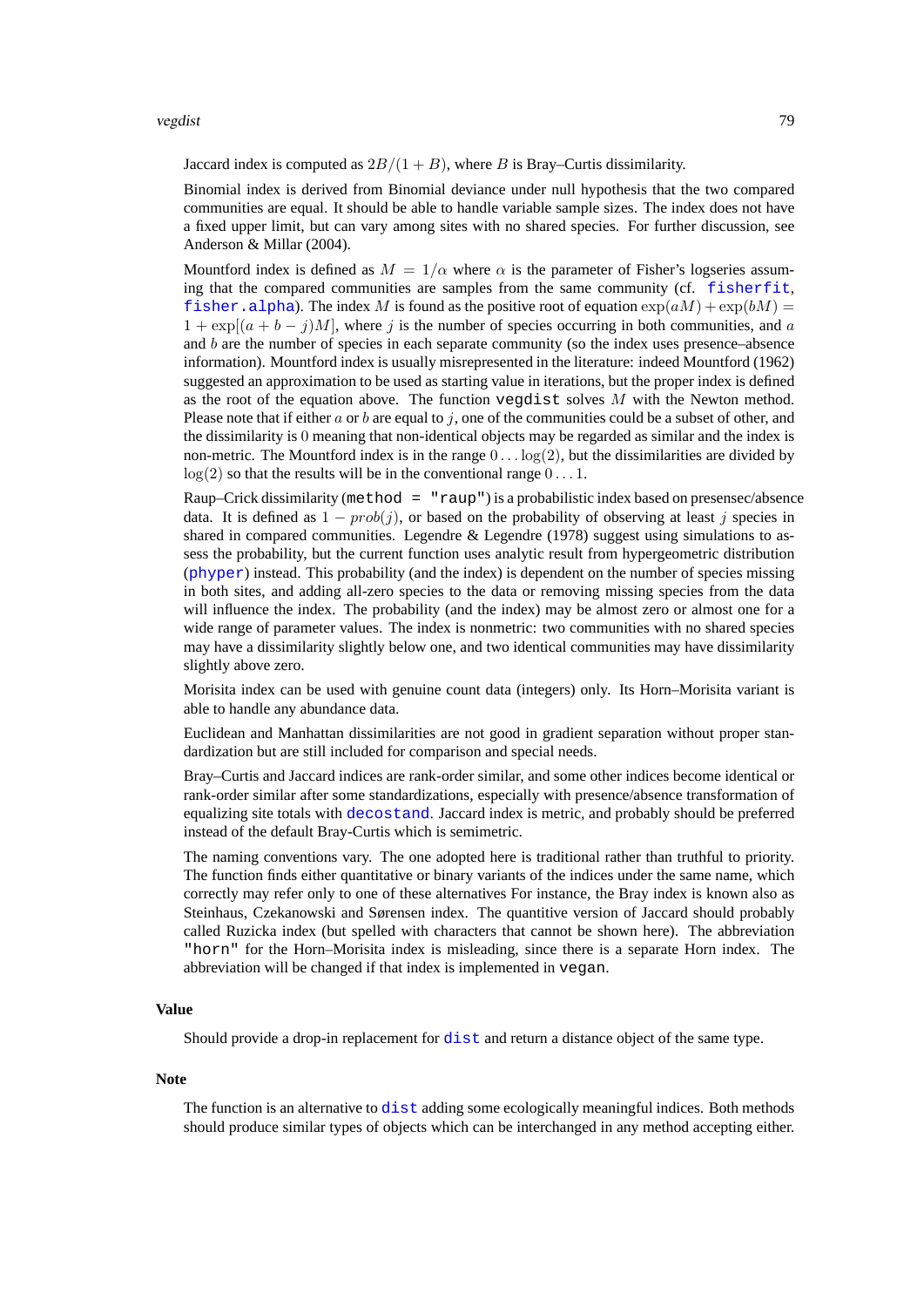Manhattan and Euclidean dissimilarities should be identical in both methods. Canberra index is divided by the number of variables in vegdist, but not in [dist](#page-0-0). So these differ by a constant multiplier, and the alternative in vegdist is in range (0,1). Function [daisy](#page-0-0) (package **cluster**) provides alternative implentation of Gower index for mixed data of numeric and class variables (but it works for mixed variables only).

Most dissimilarity indices in vegdist are designed for community data, and they will give misleading values if there are negative data entries. The results may also be misleading or NA or NaN if there are empty sites. In principle, you cannot study species compostion without species and you should remove empty sites from community data.

# **Author(s)**

Jari Oksanen, with contributions from Tyler Smith (Gower index) and Michael Bedward (Raup– Crick index).

#### **References**

Anderson, M.J. and Millar, R.B. (2004). Spatial variation and effects of habitat on temperate reef fish assemblages in northeastern New Zealand. *Journal of Experimental Marine Biology and Ecology* 305, 191–221.

Faith, D. P, Minchin, P. R. and Belbin, L. (1987). Compositional dissimilarity as a robust measure of ecological distance. *Vegetatio* 69, 57–68.

Krebs, C. J. (1999). *Ecological Methodology.* Addison Wesley Longman.

Legendre, P, & Legendre, L. (1998) *Numerical Ecology*. 2nd English Edition. Elsevier.

Mountford, M. D. (1962). An index of similarity and its application to classification problems. In: P.W.Murphy (ed.), *Progress in Soil Zoology*, 43–50. Butterworths.

Wolda, H. (1981). Similarity indices, sample size and diversity. *Oecologia* 50, 296–302.

# **See Also**

[decostand](#page-18-0), [dist](#page-0-0), [rankindex](#page-65-0), [isoMDS](#page-0-0), [stepacross](#page-74-0), [daisy](#page-0-0), [dsvdis](#page-0-0).

#### **Examples**

```
data(varespec)
vare.dist <- vegdist(varespec)
# Orlóci's Chord distance: range 0 .. sqrt(2)
vare.dist <- vegdist(decostand(varespec, "norm"), "euclidean")
```
vegemite *Prints a Compact, Ordered Vegetation Table*

#### **Description**

The function prints a compact vegetation table, where species are rows, and each site takes only one column without spaces. The vegetation table can be ordered by explicit indexing, by environmental variables or results from an ordination or cluster analysis.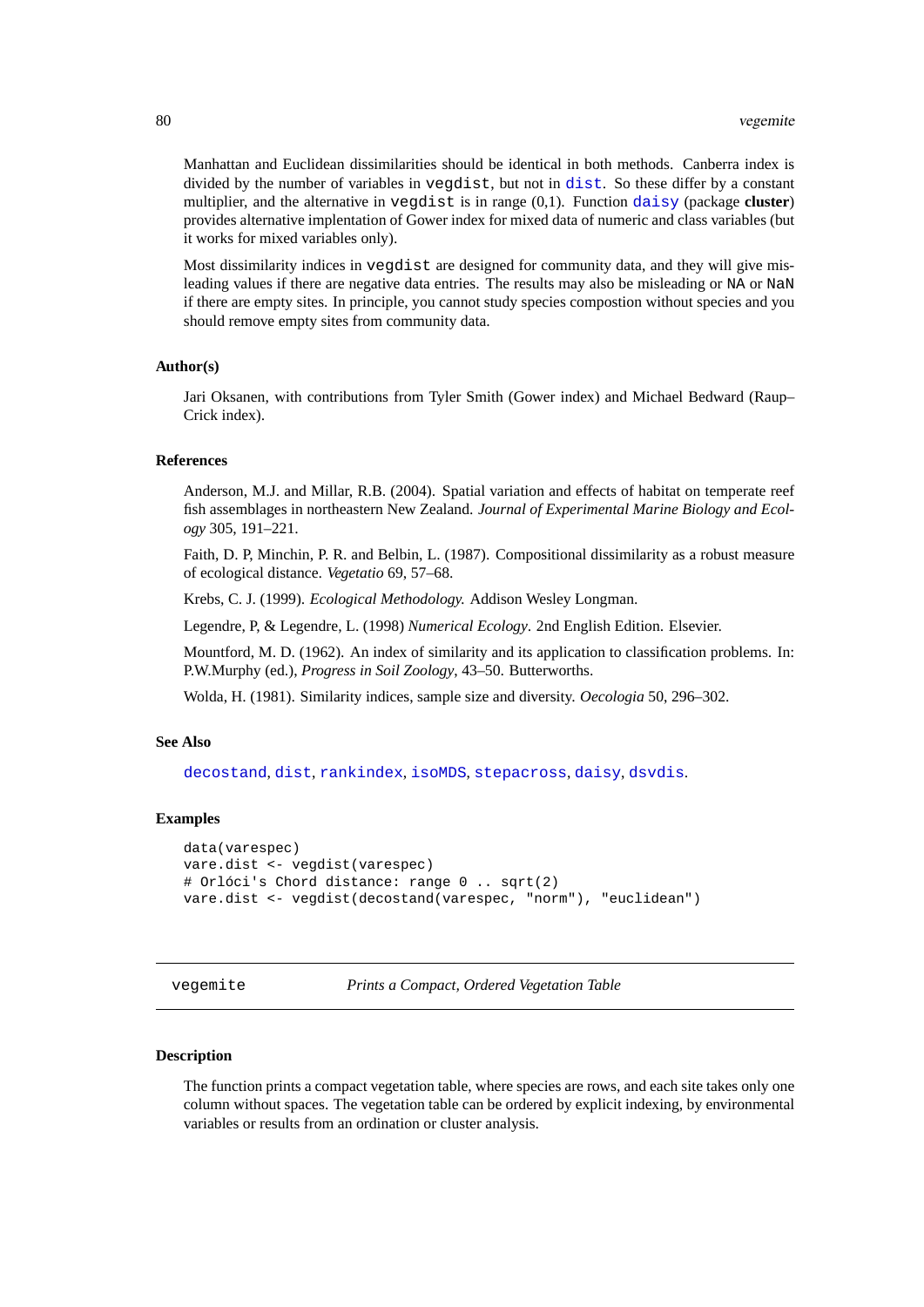#### <span id="page-80-0"></span>vegemite 81

# **Usage**

```
vegemite(x, use, scale, sp.ind, site.ind, zero=".")
coverscale(x, scale=c("Braun.Blanquet", "Domin", "Hult", "Hill", "fix", "log"))
```
#### **Arguments**

| $\mathbf{x}$ | Vegetation data.                                                                                         |
|--------------|----------------------------------------------------------------------------------------------------------|
| use          | Either a vector or an object from cca, decorana <i>etc.</i> or hclust for ordering<br>sites and species. |
| sp.ind       | Species indices.                                                                                         |
| site.ind     | Site indices.                                                                                            |
| zero         | Character used for zeros.                                                                                |
| scale        | Cover scale used (can be abbreviated).                                                                   |

# **Details**

The function prints a traditional vegetation table. Unlike in ordinary data matrices, species are used as rows and sites as columns. The table is printed in compact form: only one character can be used for abundance, and there are no spaces between columns.

The parameter use can be a vector or an object from [hclust](#page-0-0), a [dendrogram](#page-0-0) or any ordination result recognized by [scores](#page-68-0). If use is a vector, it is used for ordering sites. If use is an object from ordination, both sites and species are arranged by the first axis. When use is an object from [hclust](#page-0-0), the sites are ordered similarly as in the cluster dendrogram. If ordination methods provide species scores, these are used for ordering species. In all cases where species scores are missing, species are ordered by their weighted averages ([wascores](#page-81-0)) on site scores. There is no natural, unique ordering in hierarchic clustering, but in some cases species are still nicely ordered. Alternatively, species and sites can be ordered explicitly giving their indices or names in parameters sp.ind and site.ind. If these are given, they take precedence over use.

If scale is given, vegemite calls coverscale to transform percent cover scale or some other scales into traditional class scales used in vegetation science (coverscale can be called directly, too). Braun-Blanquet and Domin scales are actually not strict cover scales, and the limits used for codes  $r$  and  $+$  are arbitrary. Scale Hill may be inappropriately named, since Mark O. Hill probably never intended this as a cover scale. However, it is used as default 'cut levels' in his TWINSPAN, and surprisingly many users stick to this default, and so this is a *de facto* standard in publications. All traditional scales assume that values are cover percentages with maximum 100. However, non-traditional alternative log can be used with any scale range. Its class limits are integer powers of 1/2 of the observed maximum in the data, with + used for non-zero entries less than  $1/512$  of data maximum (log stands alternatively for logarithmic or logical). Scale  $fix$  is intended for 'fixing' 10-point scales: it truncates scale values to integers, and replaces 10 with X and positive values below 1 with +.

# **Value**

The function is used mainly to print a table, but it returns (invisibly) a list with items:

| spec  | Ordered species indices. |
|-------|--------------------------|
| sites | Ordered site indices.    |

# **Note**

This function was called vegetab in older versions of vegan. The new name was chosen because the output is so compact (and to avoid confusion with the vegtab function in the **labdsv** package).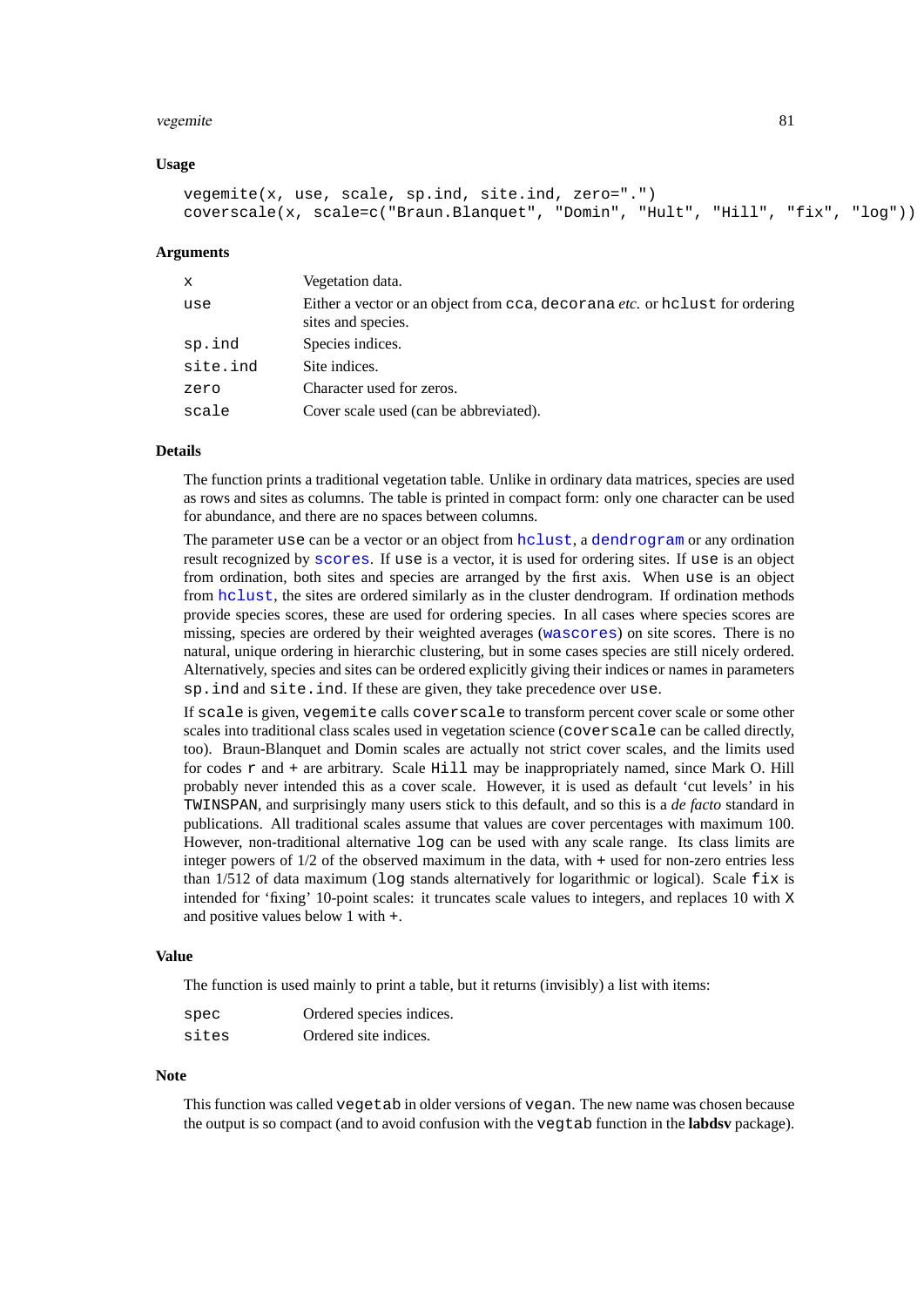82 wascores

#### **Author(s)**

Jari Oksanen

# **References**

The cover scales are presented in many textbooks of vegetation science; I used: Shimwell, D.W. (1971) *The Description and Classification of Vegetation*. Sidgwick & Jackson.

# **See Also**

[cut](#page-0-0) and [approx](#page-0-0) for making your own 'cover scales', [wascores](#page-81-0) for weighted averages.

# **Examples**

```
data(varespec)
## Print only more common species
freq <- apply(varespec > 0, 2, sum)
vegemite(varespec, scale="Hult", sp.ind = freq > 10)
## Order by correspondence analysis, use Hill scaling and layout:
dca <- decorana(varespec)
vegemite(varespec, dca, "Hill", zero="-")
```
<span id="page-81-0"></span>wascores *Weighted Averages Scores for Species*

# **Description**

Computes Weighted Averages scores of species for ordination configuration or for environmental variables.

# **Usage**

```
wascores(x, w, expand=FALSE)
eigengrad(x, w)
```
# **Arguments**

| X.     | Environmental variables or ordination scores.                                                                          |
|--------|------------------------------------------------------------------------------------------------------------------------|
| w      | Weights: species abundances.                                                                                           |
| expand | Expand weighted averages so that they have the same weighted variance as the<br>corresponding environmental variables. |

# **Details**

Function wascores computes weighted averages. Weighted averages 'shrink': they cannot be more extreme than values used for calculating the averages. With expand = TRUE, the function 'dehsrinks' the weighted averages by making their biased weighted variance equal to the biased weighted variance of the corresponding environmental variable. Function eigengrad returns the inverses of squared expansion factors or the attribute shrinkage of the wascores result for each environmental gradient. This is equal to the constrained eigenvalue of [cca](#page-9-0) when only this one gradient was used as a constraint, and describes the strength of the gradient.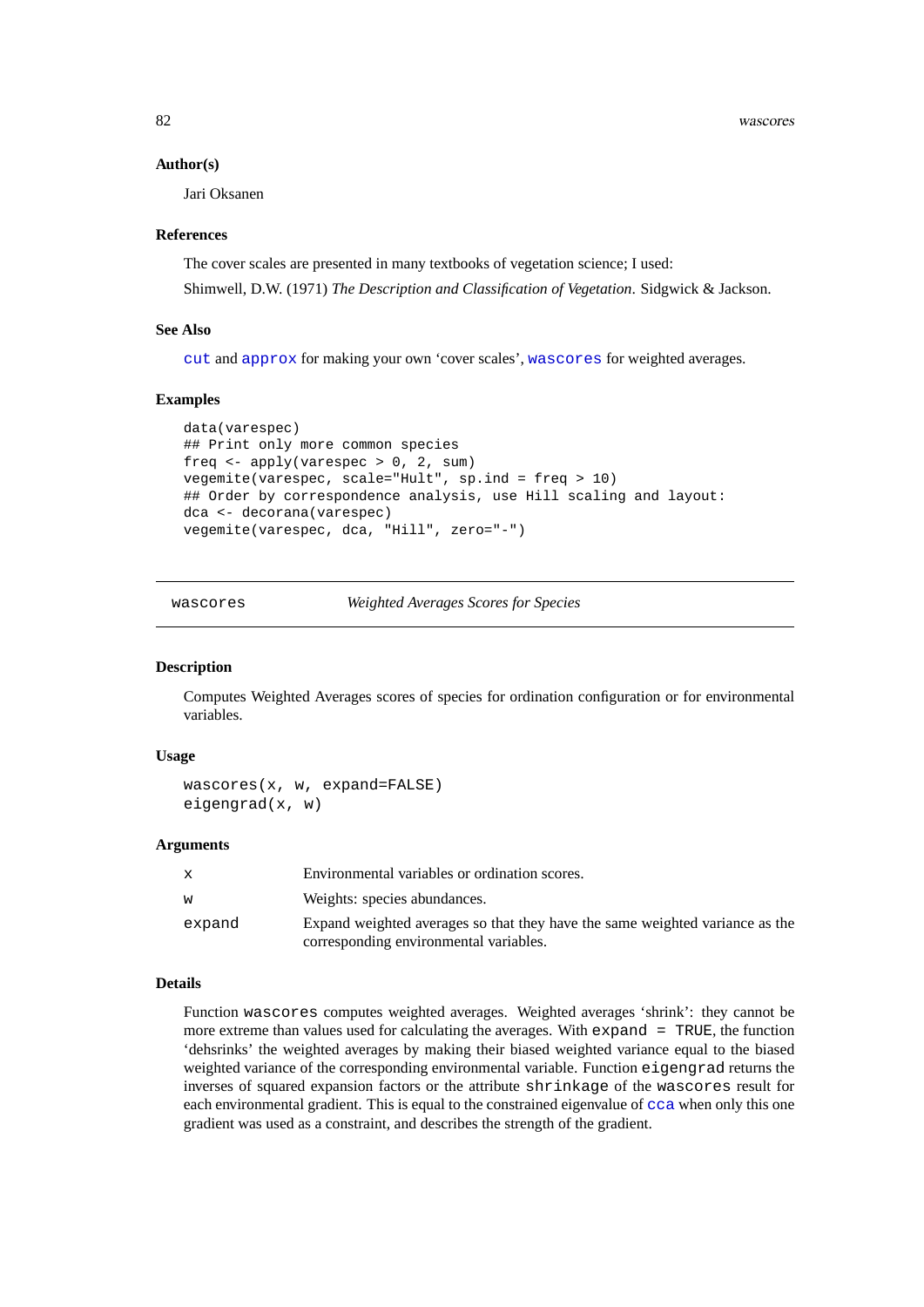#### wascores 83

# **Value**

Function wascores returns a matrix where species define rows and ordination axes or environmental variables define columns. If expand = TRUE, attribute shrinkage has the inverses of squared expansion factors or [cca](#page-9-0) eigenvalues for the variable. Function eigengrad returns only the shrinkage attribute.

# **Author(s)**

Jari Oksanen

# **See Also**

[isoMDS](#page-0-0), [cca](#page-9-0).

# **Examples**

```
data(varespec)
data(varechem)
library(MASS) ## isoMDS
vare.dist <- vegdist(wisconsin(varespec))
vare.mds <- isoMDS(vare.dist)
vare.points <- postMDS(vare.mds$points, vare.dist)
vare.wa <- wascores(vare.points, varespec)
plot(scores(vare.points), pch="+", asp=1)
text(vare.wa, rownames(vare.wa), cex=0.8, col="blue")
## Omit rare species (frequency <= 4)
freq <- apply(varespec>0, 2, sum)
plot(scores(vare.points), pch="+", asp=1)
text(vare.wa[freq > 4,], rownames(vare.wa)[freq > 4],cex=0.8,col="blue")
## Works for environmental variables, too.
wascores(varechem, varespec)
## And the strengths of these variables are:
eigengrad(varechem, varespec)
```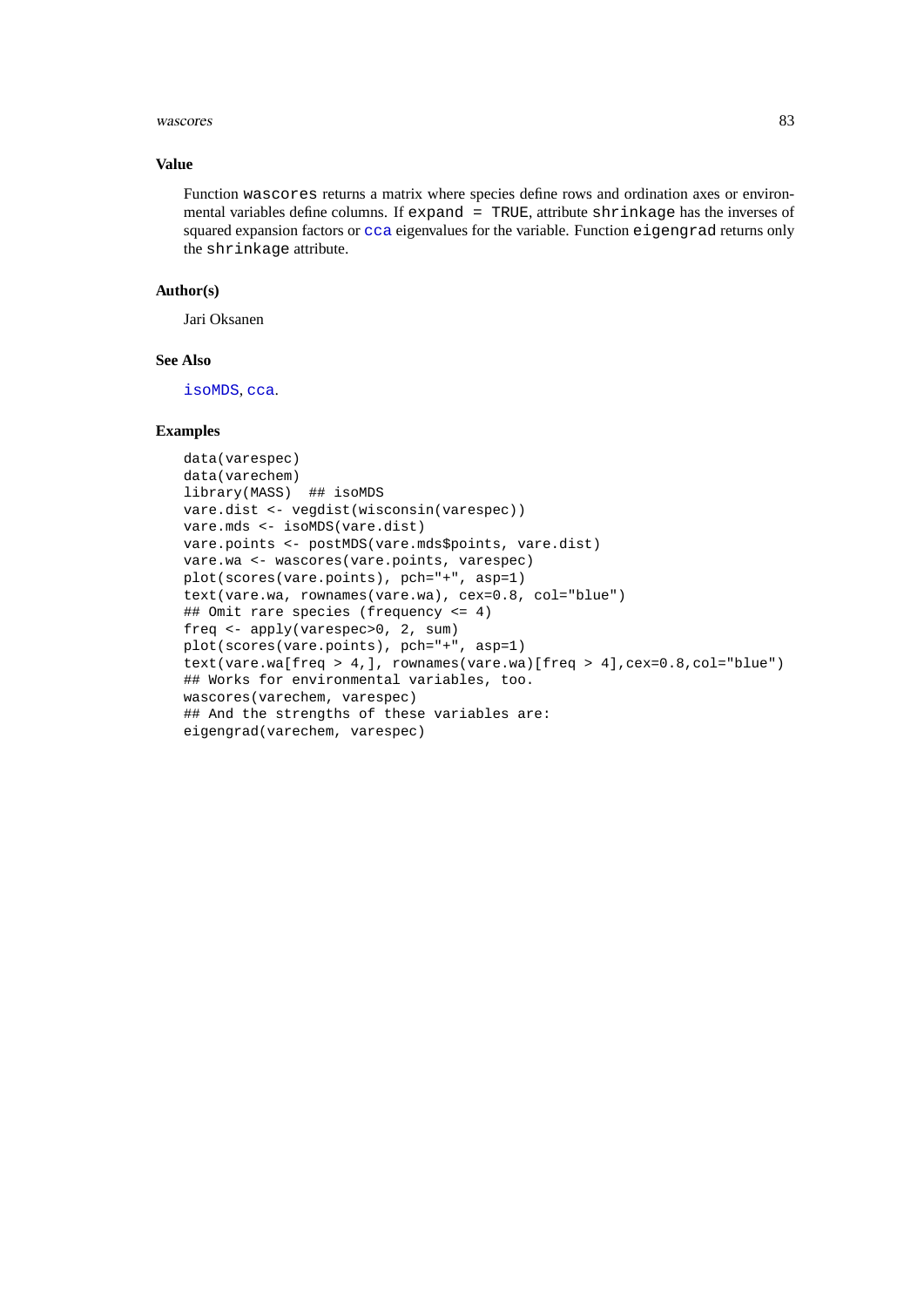# **Index**

∗Topic **IO** read.cep , [66](#page-65-1) ∗Topic **aplot** envfit , [26](#page-25-0) linestack , [38](#page-37-0) ordihull , [45](#page-44-0) ordiplot , [47](#page-46-0) ordisurf , [52](#page-51-0) orditorp , [53](#page-52-0) plot.cca , [55](#page-54-0) ∗Topic **character** make.cepnames , [39](#page-38-0) ∗Topic **datasets** BCI , [1](#page-0-1) dune, [25](#page-24-0) varespec, <mark>[76](#page-75-0)</mark> ∗Topic **distribution** fisherfit, [29](#page-28-0) radfit , [62](#page-61-0) ∗Topic **dynamic** ordiplot3d , [49](#page-48-0) ∗Topic **file** read.cep , [66](#page-65-1) ∗Topic **hplot** linestack , [38](#page-37-0) ordiplot , [47](#page-46-0) ordiplot3d , [49](#page-48-0) orditorp , [53](#page-52-0) plot.cca , [55](#page-54-0) ∗Topic **htest** anosim , [2](#page-1-0) anova.cca , [4](#page-3-0) envfit , [26](#page-25-0) mantel , [40](#page-39-0) procrustes , [59](#page-58-0) ∗Topic **internal** vegan-internal , [76](#page-75-0) ∗Topic **iplot** ordiplot , [47](#page-46-0) ∗Topic **manip** decostand , [18](#page-17-0) vegemite, [79](#page-78-0) ∗Topic **models**

cca.object , [12](#page-11-0) deviance.cca , [20](#page-19-0) humpfit, [35](#page-34-0) ∗Topic **multivariate** anosim , [2](#page-1-0) anova.cca , [4](#page-3-0) bioenv , [5](#page-4-0) capscale , [7](#page-6-0) cca , [9](#page-8-0) cca.object , [12](#page-11-0) decorana , [15](#page-14-0) decostand , [18](#page-17-0) deviance.cca , [20](#page-19-0) distconnected , [21](#page-20-0) envfit , [26](#page-25-0) goodness.cca , [32](#page-31-0) goodness.metaMDS , [34](#page-33-0) mantel , [40](#page-39-0) metaMDS , [41](#page-40-0) ordisurf , [52](#page-51-0) predict.cca , [57](#page-56-0) procrustes , [59](#page-58-0) rankindex , [65](#page-64-0) scores, [68](#page-67-0) stepacross , [74](#page-73-0) vegdist , [77](#page-76-0) wascores , [81](#page-80-0) ∗Topic **nonlinear** humpfit, [35](#page-34-0) ∗Topic **nonparametric** anosim , [2](#page-1-0) ∗Topic **print** vegemite , [79](#page-78-0) ∗Topic **regression** humpfit, [35](#page-34-0) ∗Topic **univar** diversity, [23](#page-22-0) fisherfit, [29](#page-28-0) radfit , [62](#page-61-0) specaccum , [69](#page-68-1) specpool , [71](#page-70-0) wascores , [81](#page-80-0)

abbreviate , *39*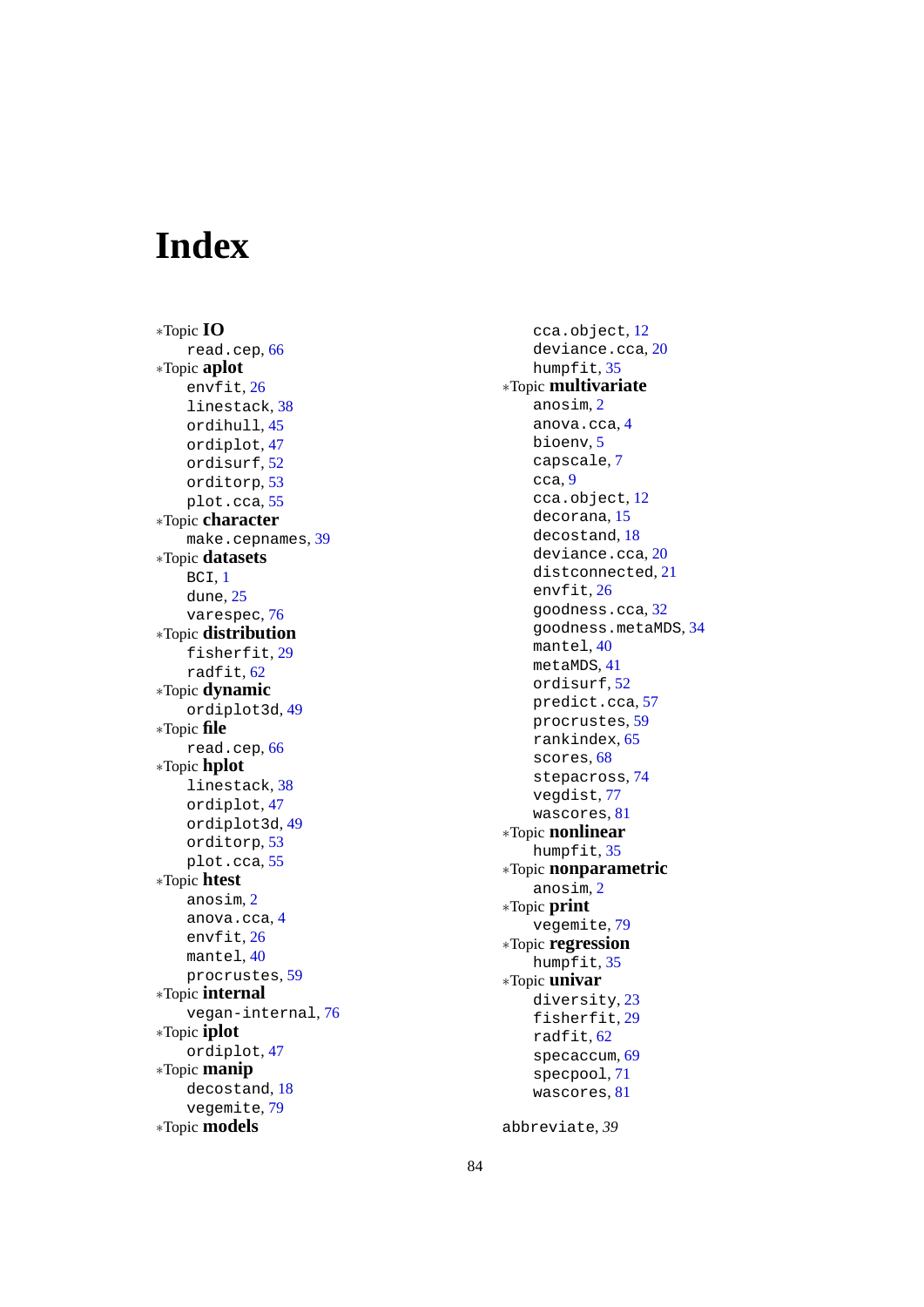# INDEX 85

agnes, *22, 23*, *46* AIC, *20*, *37*, *64* AIC.radfit *(*radfit*)*, [62](#page-61-0) alias.cca, *13, 14* alias.cca *(*goodness.cca*)*, [32](#page-31-0) alias.lm, *33* anosim, [2,](#page-1-0) *41*, *66* anova, *5* anova.cca, [4,](#page-3-0) *8, 9*, *12*, *20, 21* approx, *81* arrows, *46, 47*, *49*, *56*, *61* as.fisher *(*fisherfit*)*, [29](#page-28-0) as.preston *(*fisherfit*)*, [29](#page-28-0) as.rad *(*radfit*)*, [62](#page-61-0) BCI, [1](#page-0-1) bioenv, [5,](#page-4-0) *41* boxplot, *3*, *71* boxplot.specaccum *(*specaccum*)*, [69](#page-68-1) ca, *11*, *17*, *69* CAIV, *12*, *17* calibrate.cca, *13* calibrate.cca *(*predict.cca*)*, [57](#page-56-0) cancor, *11* capscale, *4, 5*, [7,](#page-6-0) *12*, *20*, *27*, *32, 33*, *47*, *50*, *55–58* cca, *4, 5*, *7, 8*, [9,](#page-8-0) *9*, *12*, *14*, *17*, *20, 21*, *27, 28*, *32, 33*, *45–48*, *50*, *52*, *55–58*, *69*, *81, 82* cca.object, *11*, [12](#page-11-0) centroids.cca *(*vegan-internal*)*, [76](#page-75-0) chull, *46, 47* cmdscale, *7–9*, *19*, *43* coef, *37*, *64* coef.cca, *13, 14* coef.cca *(*predict.cca*)*, [57](#page-56-0) coef.radfit *(*radfit*)*, [62](#page-61-0) coef.rda, *13* coef.rda *(*predict.cca*)*, [57](#page-56-0) confint.fisherfit *(*fisherfit*)*, [29](#page-28-0) confint.glm, *30*, *37* confint.profile.glm, *36* contrasts, *10* cor, *6*, *40, 41*, *66* cor.test, *6*, *40*, *65, 66* coverscale *(*vegemite*)*, [79](#page-78-0) cut, *81* daisy, *79* data.frame, *27*

decorana, *10, 11*, [15,](#page-14-0) *27*, *32, 33*, *45, 46*, *48*, *50*, *52*, *57, 58*, *69*

decostand, [18,](#page-17-0) *44*, *64*, *77–79* dendrogram, *80* density, *31* deviance, *20*, *37*, *64* deviance.capscale *(*deviance.cca*)*, [20](#page-19-0) deviance.cca, *12*, *14*, [20](#page-19-0) deviance.rda *(*deviance.cca*)*, [20](#page-19-0) dist, *2, 3*, *6–9*, *22, 23*, *41*, *74, 75*, *78, 79* distconnected, [21,](#page-20-0) *75* diversity, [23,](#page-22-0) *31*, *73* downweight *(*decorana*)*, [15](#page-14-0) dsvdis, *79* dune, [25](#page-24-0) eigengrad *(*wascores*)*, [81](#page-80-0) ellipse, *46, 47* ellipse.glm, *37* ellipsoidhull, *46* envfit, *11*, [26,](#page-25-0) *49–53* estimateR *(*specpool*)*, [71](#page-70-0) extractAIC, *21*, *37*, *64* extractAIC.cca *(*deviance.cca*)*, [20](#page-19-0) factor, *10*, *27*, *56* factorfit *(*envfit*)*, [26](#page-25-0) family, *36, 37*, *63, 64* fisher.alpha, *30, 31*, *78* fisher.alpha *(*diversity*)*, [23](#page-22-0) fisherfit, *24*, [29,](#page-28-0) *37*, *65*, *78* fitdistr, *30, 31* fitted, *37*, *64* fitted.cca *(*predict.cca*)*, [57](#page-56-0) fitted.procrustes *(*procrustes*)*, [59](#page-58-0) fitted.radfit *(*radfit*)*, [62](#page-61-0) fitted.rda *(*predict.cca*)*, [57](#page-56-0) formula, *6, 7*, *10*, *13*, *27* gam, *52, 53* Gamma, *37*, *64* glm, *37*, *63, 64* goodness *(*goodness.cca*)*, [32](#page-31-0) goodness.cca, *12*, [32,](#page-31-0) *58* goodness.metaMDS, [34](#page-33-0) hclust, *22, 23*, *46*, *80* humpfit, [35](#page-34-0) identify, *48* identify.ordiplot, *50, 51*, *56*, *60*, *63* identify.ordiplot *(*ordiplot*)*, [47](#page-46-0) inertcomp *(*goodness.cca*)*, [32](#page-31-0)

inherits, *12*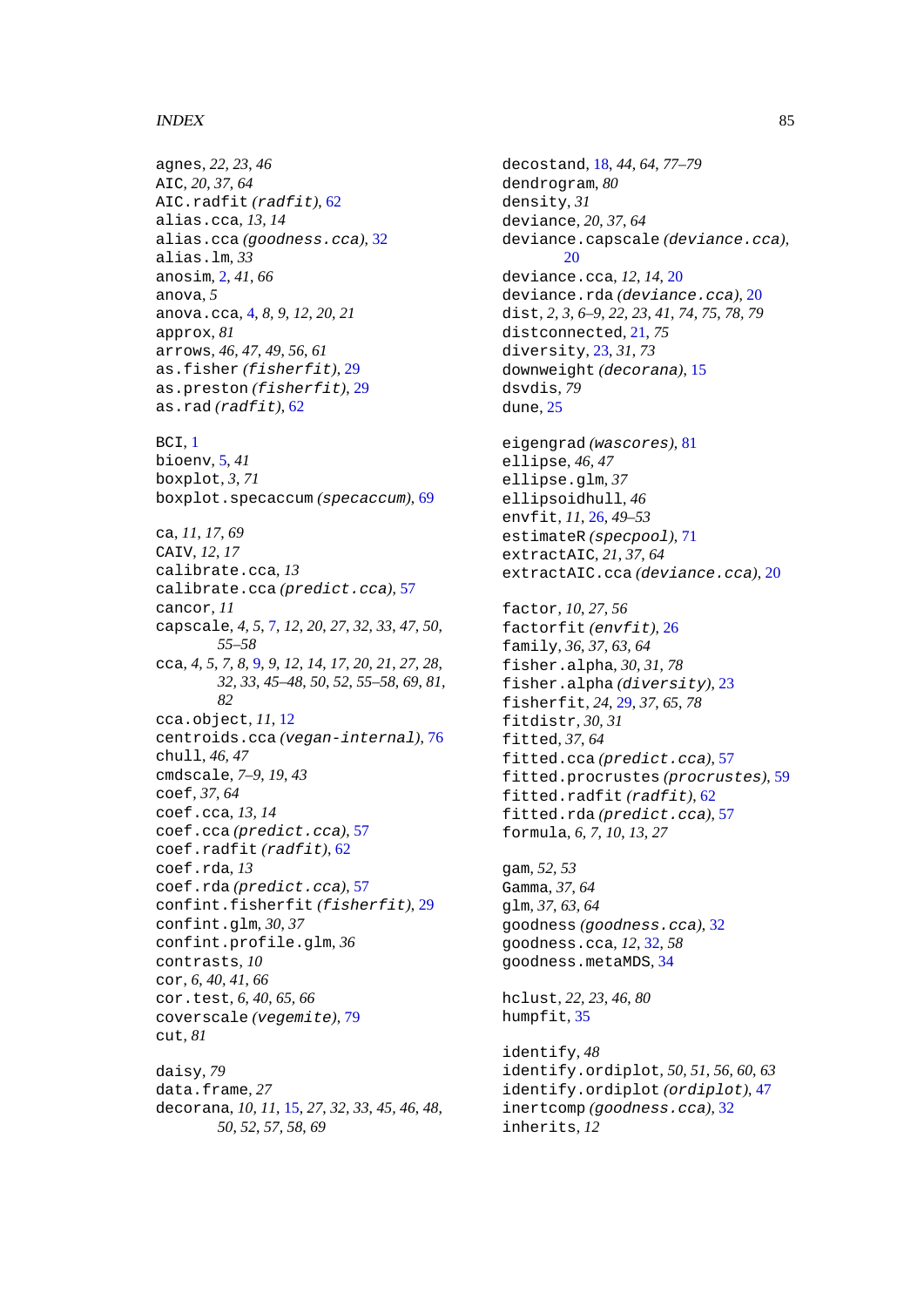initMDS, *62* initMDS *(*metaMDS*)*, [41](#page-40-0) interp, *52, 53* isoMDS, *2*, *6*, *11*, *17*, *34, 35*, *41–44*, *62*, *66*, *69*, *79*, *82* Lattice, *63*, *65* lda, *11* lines, *45–47* lines.humpfit *(*humpfit*)*, [35](#page-34-0) lines.prestonfit *(*fisherfit*)*, [29](#page-28-0) lines.procrustes *(*procrustes*)*, [59](#page-58-0) lines.radline *(*radfit*)*, [62](#page-61-0) linestack, [38](#page-37-0) lset, *65* Machine, *66* make.cepnames, [39](#page-38-0) make.names, *39*, *67* make.unique, *39* mantel, *3*, [40,](#page-39-0) *62*, *66* matlines, *71* metaMDS, *34, 35*, [41](#page-40-0) metaMDSdist *(*metaMDS*)*, [41](#page-40-0) metaMDSiter *(*metaMDS*)*, [41](#page-40-0) metaMDSredist, *34* metaMDSredist *(*metaMDS*)*, [41](#page-40-0) na.action, *14* nlm, *24*, *30, 31*, *37*, *64* no.shared, *65, 66*, *75* no.shared *(*distconnected*)*, [21](#page-20-0) ordiarrows *(*ordihull*)*, [45](#page-44-0) ordicluster, *22* ordicluster *(*ordihull*)*, [45](#page-44-0) ordiellipse *(*ordihull*)*, [45](#page-44-0) ordigrid *(*ordihull*)*, [45](#page-44-0) ordihull, [45,](#page-44-0) *50, 51* ordiParseFormula *(*vegan-internal*)*, [76](#page-75-0) ordiplot, *44, 45*, [47,](#page-46-0) *50, 51*, *54*, *56*, *63* ordiplot3d, [49,](#page-48-0) *50* ordirgl *(*ordiplot3d*)*, [49](#page-48-0) ordisegments, *50* ordisegments *(*ordihull*)*, [45](#page-44-0) ordispantree, *22, 23* ordispantree *(*ordihull*)*, [45](#page-44-0) ordispider, *33*, *50*, *76* ordispider *(*ordihull*)*, [45](#page-44-0) ordisurf, *11*, *28*, [52](#page-51-0) ordiTerminfo, *13* ordiTerminfo *(*vegan-internal*)*, [76](#page-75-0)

orditorp, [53](#page-52-0) orglpoints *(*ordiplot3d*)*, [49](#page-48-0) orglsegments *(*ordiplot3d*)*, [49](#page-48-0) orglspider *(*ordiplot3d*)*, [49](#page-48-0) orgltext *(*ordiplot3d*)*, [49](#page-48-0) pairs.profile.glm, *36* paste, *39* pca, *69* permuted.index *(*vegan-internal*)*, [76](#page-75-0) permutest.cca, *13* permutest.cca *(*anova.cca*)*, [4](#page-3-0) phyper, *78* plot, *38*, *48* plot.anosim *(*anosim*)*, [2](#page-1-0) plot.cca, *8, 9*, *12, 13*, *27*, *45*, *47, 48*, *50, 51*, *54*, [55](#page-54-0) plot.decorana, *45*, *47, 48*, *54* plot.decorana *(*decorana*)*, [15](#page-14-0) plot.default, *54* plot.envfit *(*envfit*)*, [26](#page-25-0) plot.fisherfit *(*fisherfit*)*, [29](#page-28-0) plot.humpfit *(*humpfit*)*, [35](#page-34-0) plot.metaMDS, *54* plot.metaMDS *(*metaMDS*)*, [41](#page-40-0) plot.prestonfit *(*fisherfit*)*, [29](#page-28-0) plot.procrustes, *47, 48* plot.procrustes *(*procrustes*)*, [59](#page-58-0) plot.profile.fisherfit *(*fisherfit*)*, [29](#page-28-0) plot.profile.glm, *36* plot.rad, *47* plot.rad *(*radfit*)*, [62](#page-61-0) plot.radfit *(*radfit*)*, [62](#page-61-0) plot.radline *(*radfit*)*, [62](#page-61-0) plot.specaccum *(*specaccum*)*, [69](#page-68-1) points, *53, 54*, *56* points.cca, *12* points.cca *(*plot.cca*)*, [55](#page-54-0) points.decorana *(*decorana*)*, [15](#page-14-0) points.humpfit *(*humpfit*)*, [35](#page-34-0) points.metaMDS *(*metaMDS*)*, [41](#page-40-0) points.ordiplot, *50, 51* points.ordiplot *(*ordiplot*)*, [47](#page-46-0) points.procrustes *(*procrustes*)*, [59](#page-58-0) points.radline *(*radfit*)*, [62](#page-61-0) polygon, *45–47*, *71* postMDS *(*metaMDS*)*, [41](#page-40-0) prcomp, *69* predict.cca, *12–14*, [57](#page-56-0) predict.decorana, *17* predict.decorana *(*predict.cca*)*, [57](#page-56-0)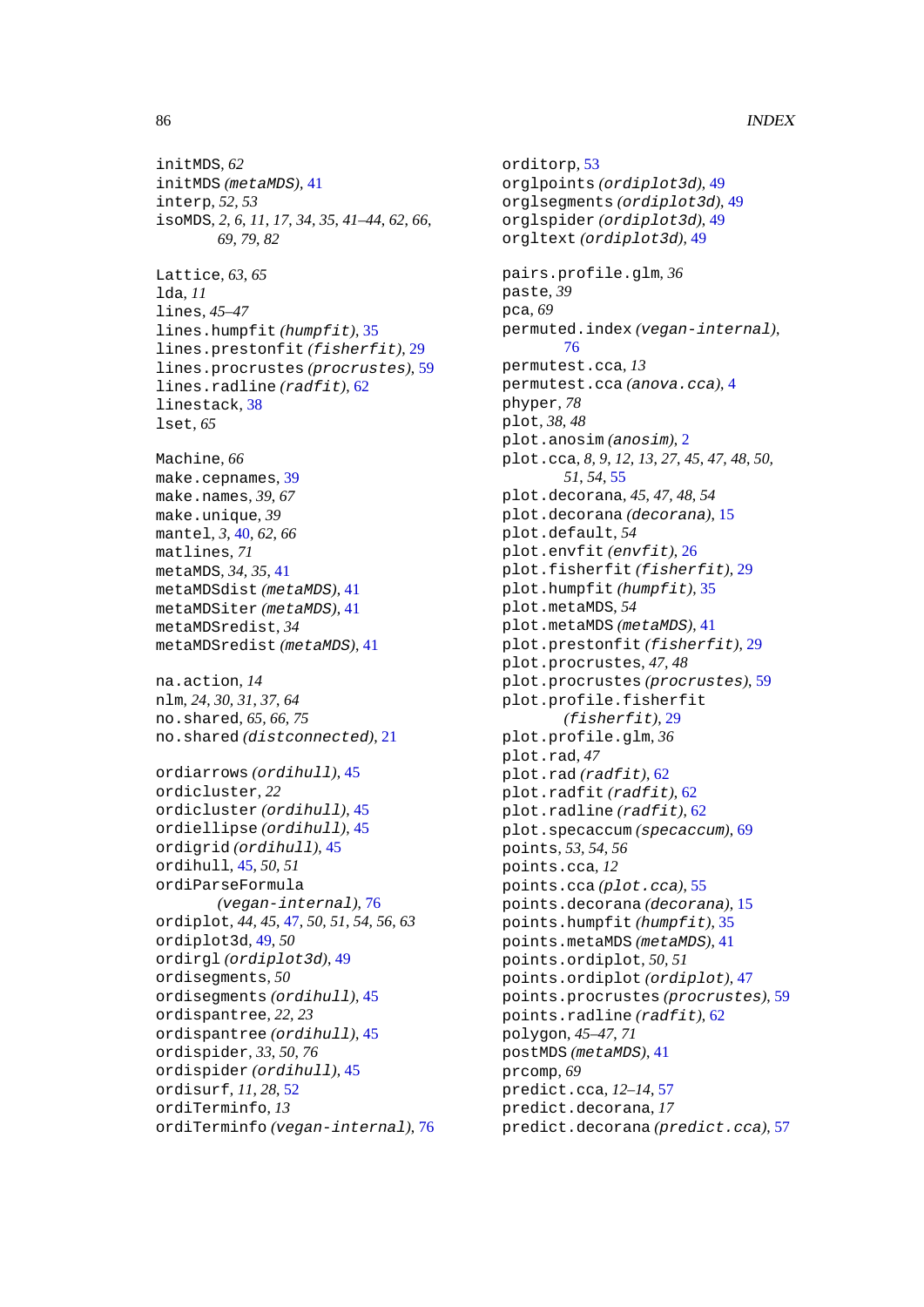# INDEX 87

```
predict.humpfit (humpfit), 35
predict.rda, 13
predict.rda (predict.cca), 57
prestondistr (fisherfit), 29
prestonfit, 65
prestonfit (fisherfit), 29
princomp, 69
print.anosim (anosim), 2
print.anova, 5
print.anova.cca (anova.cca), 4
print.bioenv (bioenv), 5
print.cca (cca), 9
print.decorana (decorana), 15
print.envfit (envfit), 26
print.factorfit (envfit), 26
print.fisherfit (fisherfit), 29
print.humpfit (humpfit), 35
print.mantel (mantel), 40
print.metaMDS (metaMDS), 41
print.permutest.cca (anova.cca), 4
print.prestonfit (fisherfit), 29
print.procrustes (procrustes), 59
print.protest (procrustes), 59
print.radfit (radfit), 62
print.radline (radfit), 62
print.specaccum (specaccum), 69
print.summary.bioenv (bioenv), 5
print.summary.cca (cca), 9
print.summary.decorana
       (decorana), 15
print.summary.humpfit (humpfit),
       35
print.summary.procrustes
       (procrustes), 59
print.vectorfit (envfit), 26
procrustes, 6, 43, 44, 59
profile.fisherfit (fisherfit), 29
profile.glm, 30, 37
profile.humpfit (humpfit), 35
protest, 6, 41, 66
protest (procrustes), 59
qqnorm, 65
qqplot, 31, 65
qr, 13
quasipoisson, 64
rad.lognormal, 30
rad.lognormal (radfit), 62
rad.preempt (radfit), 62
```
rad.veil, *30*

rad.veil *(*radfit*)*, [62](#page-61-0) rad.zipf *(*radfit*)*, [62](#page-61-0)

radfit, *31*, [62](#page-61-0) rank, *3*, *66* rankindex, *6*, *43, 44*, [65,](#page-64-0) *79* rarefy, *70, 71* rarefy *(*diversity*)*, [23](#page-22-0) rda, *4, 5*, *7–9*, *12*, *14*, *20, 21*, *27*, *32, 33*, *46–48*, *50*, *55–58* rda *(*cca*)*, [9](#page-8-0) read.cep, [66](#page-65-1) renyi *(*diversity*)*, [23](#page-22-0) residuals.cca *(*predict.cca*)*, [57](#page-56-0) residuals.glm, *37*, *64* residuals.procrustes *(*procrustes*)*, [59](#page-58-0) residuals.rda *(*predict.cca*)*, [57](#page-56-0) rgl, *49–51* rgl.lines, *50* rgl.points, *50, 51* rgl.texts, *50, 51* rgl.viewpoint, *50, 51* ripley.subs *(*bioenv*)*, [5](#page-4-0) ripley.subsets *(*bioenv*)*, [5](#page-4-0) rug, *38* save.image, *51* scale, *6*, *14* scatterplot3d, *49–51* scores, *27*, *46–50*, *52, 53*, *60*, [68,](#page-67-0) *80* scores.cca, *12–14*, *60*, *69* scores.cca *(*plot.cca*)*, [55](#page-54-0) scores.decorana, *69* scores.decorana *(*decorana*)*, [15](#page-14-0) scores.envfit *(*envfit*)*, [26](#page-25-0) scores.metaMDS *(*metaMDS*)*, [41](#page-40-0) scores.ordiplot *(*ordiplot*)*, [47](#page-46-0) segments, *46, 47*, *61*, *71* Shepard, *34, 35* spantree, *46* spantree *(*distconnected*)*, [21](#page-20-0) specaccum, [69](#page-68-1) specnumber *(*diversity*)*, [23](#page-22-0) specpool, *30, 31*, [71](#page-70-0) specpool2vect *(*specpool*)*, [71](#page-70-0) spenvcor, *14* spenvcor *(*goodness.cca*)*, [32](#page-31-0) spider.cca *(*vegan-internal*)*, [76](#page-75-0) sqrt, *43* step, *20, 21* stepacross, *8*, *21–23*, *42–44*, *65, 66*, [74,](#page-73-0) *79* stressplot *(*goodness.metaMDS*)*, [34](#page-33-0) stripchart, *38* strsplit, *39*

rad.zipfbrot *(*radfit*)*, [62](#page-61-0)